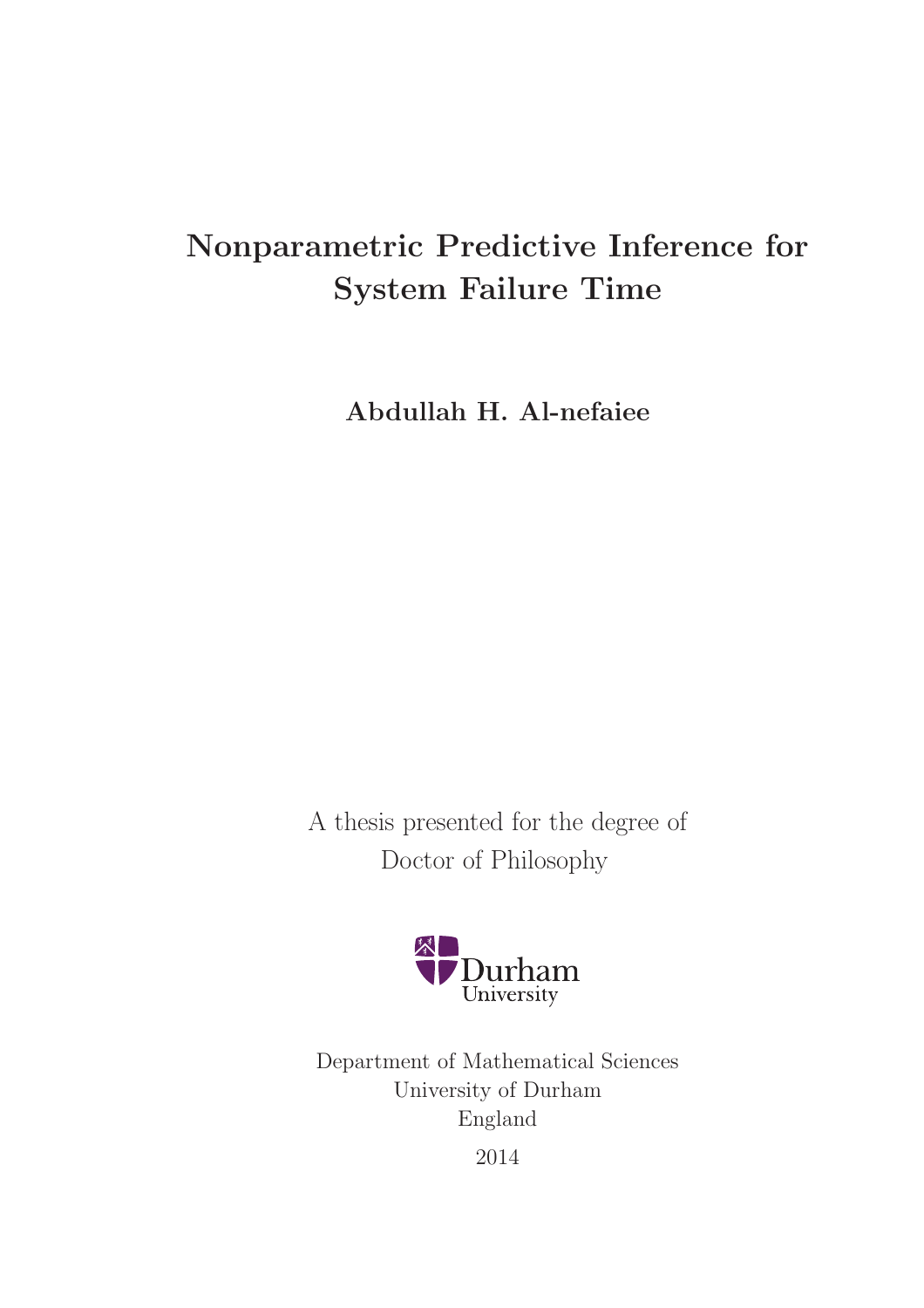# Dedicated to

my parents

for all the love, prayers, infinite support, encouragement and belief in me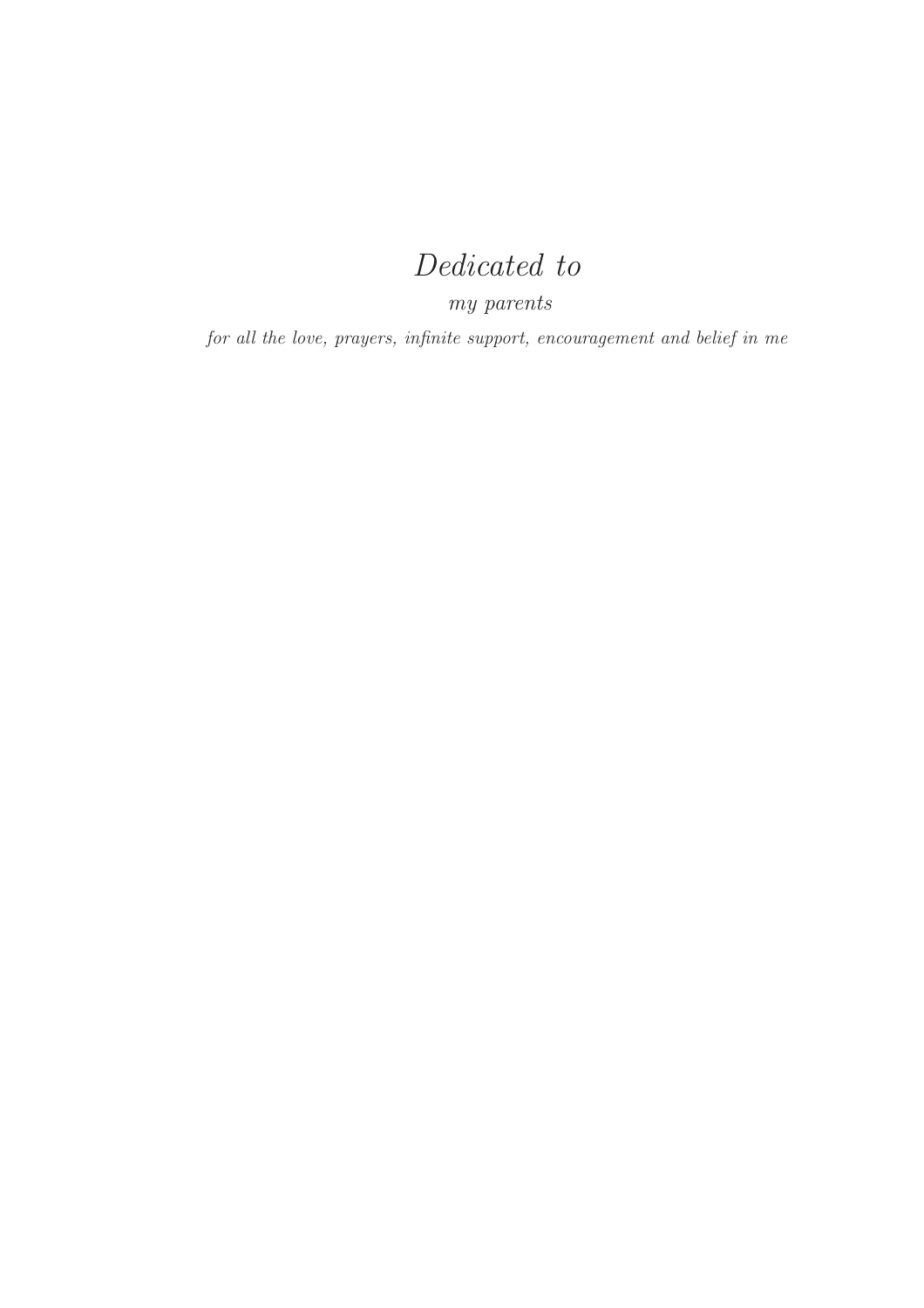### Nonparametric predictive inference for system failure times

#### Abdullah H. Al-nefaiee

Submitted for the degree of Doctor of Philosophy 2014

#### Abstract

This thesis presents the use of signatures within nonparametric predictive inference (NPI) for the failure time of a coherent system with a single type of components, given failure times of tested components that are exchangeable with those in the system. NPI is based on few modelling assumptions and here leads to lower and upper survival functions. We also illustrate comparison of reliability of two systems, by directly considering the random failure times of the systems. This includes explicit consideration of the difference between failure times of two systems. In this method we assume that the signature is precisely known. In addition, we show how bounds for these lower and upper survival functions can be derived based on limited information about the system structure, which can reduce computational effort substantially for specific inferential questions. It is illustrated how one can base reliability inferences on a partially known signature, assuming that bounds for the probabilities in the signature are available. As a further step in the development of NPI, we present the use of survival signatures within NPI for the failure time of a coherent system which consists of different types of components. It is assumed that, for each type of component, additional components which are exchangeable with those in the system have been tested and their failure times are available. Throughout this thesis we assume that the system is coherent, we start with a system consisting of a single type of components, then we extend for a system consisting of different types of components.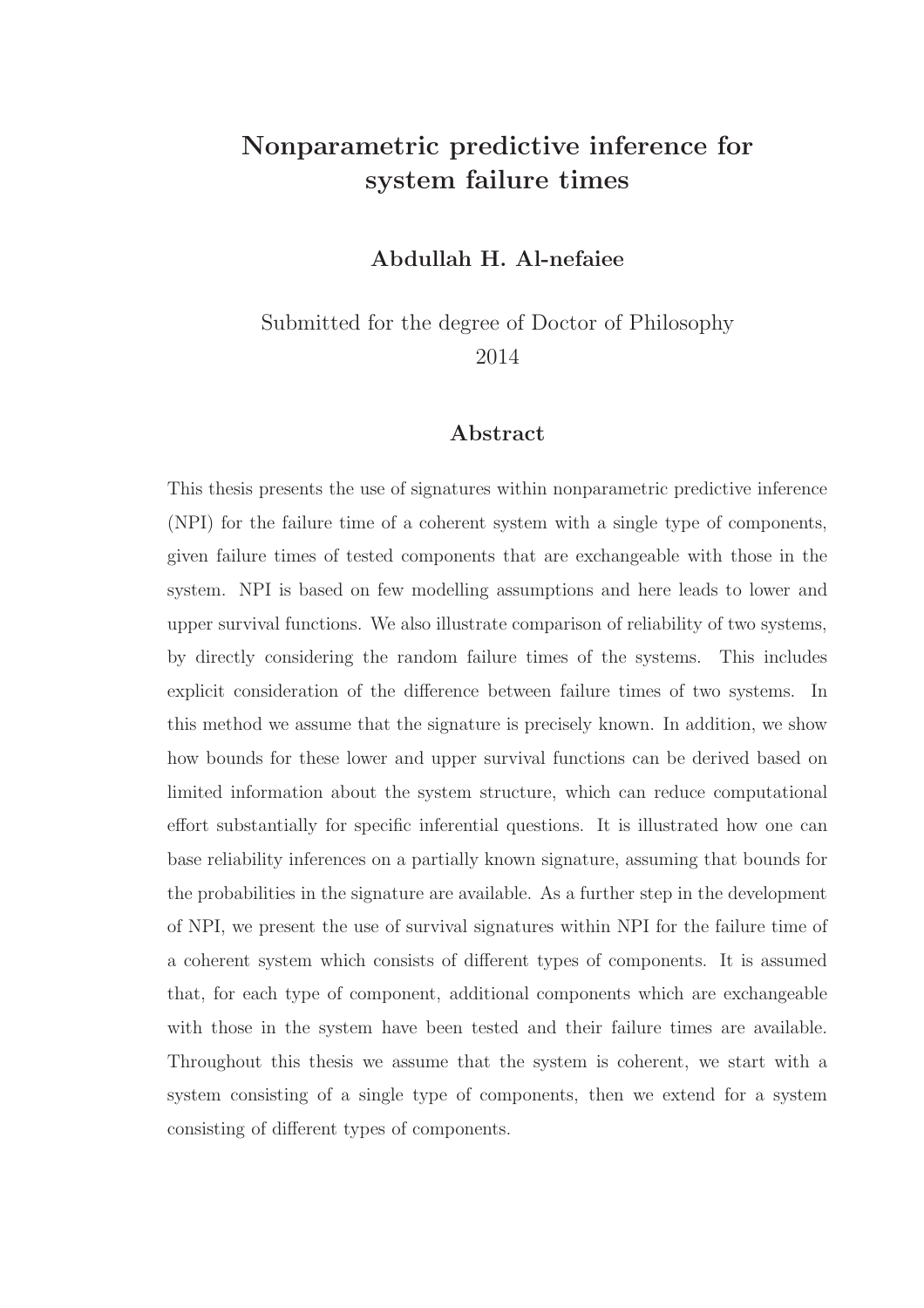# Declaration

The work in this thesis is based on research carried out at the Department of Mathematical Sciences, Durham University, UK. No part of this thesis has been submitted elsewhere for any other degree or qualification and it is all the author's original work unless referenced to the contrary in the text.

#### Copyright  $\odot$  2014 Abdullah H. Al-nefaiee.

"The copyright of this thesis rests with the author. No quotations from it should be published without the author's prior written consent and information derived from it should be acknowledged".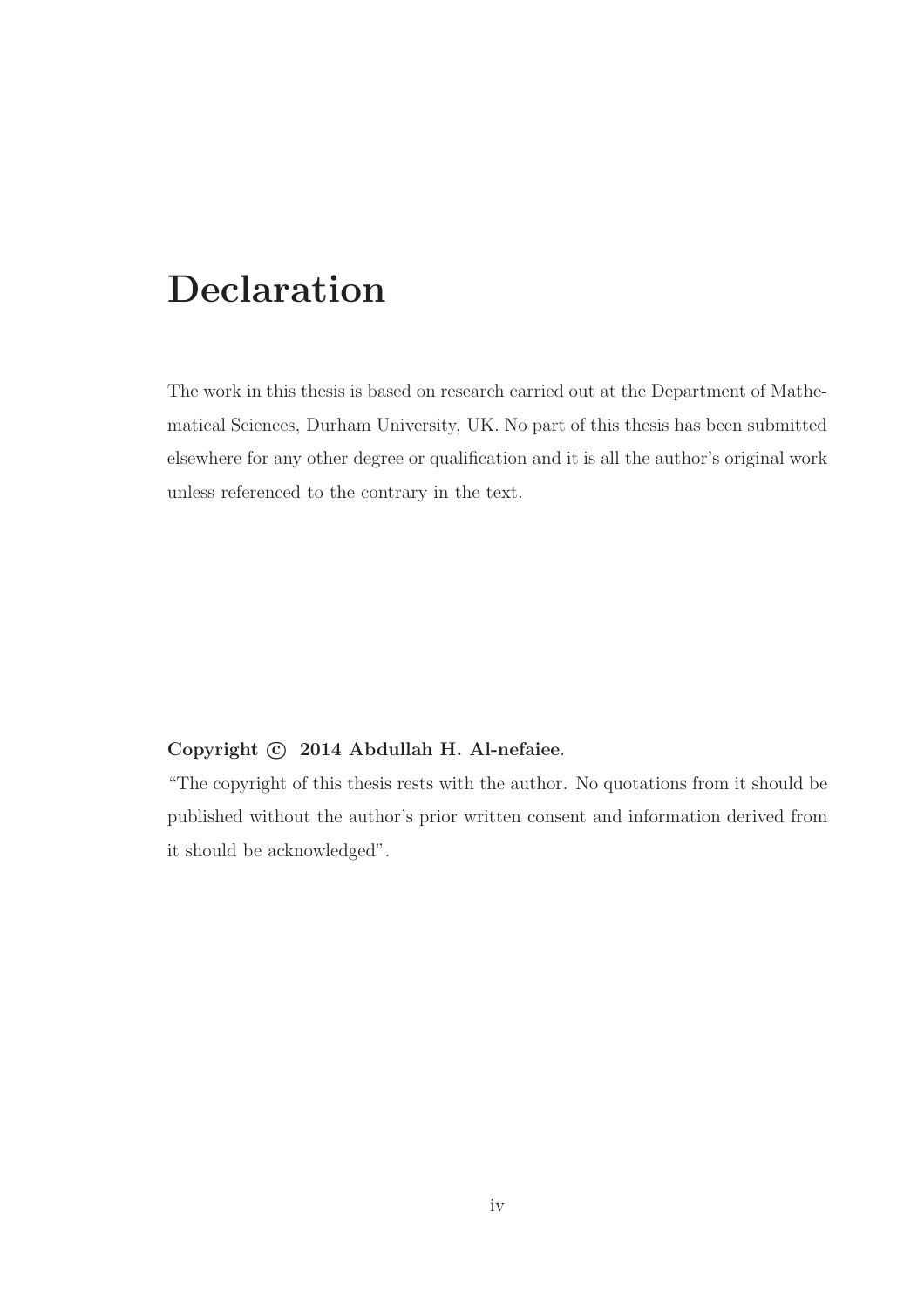# Acknowledgements

I have so much to be thankful for, first and foremost, for Allah the Lord of the universe for the countless blessings he has bestowed on me, both in general and particularly during my work on this thesis.

My main appreciation and special thanks go to my supervisor, Prof. Frank Coolen, for his unlimited support, expert advice and guidance. Without his willingness and invaluable suggestions this PhD thesis could not have been completed. I appreciate his high standards, his ability, his knowledge of research methodology. One simply could not wish for a better and more friendly supervisor, which I appreciate from my heart. It is really hard to find the words to express my gratitude and appreciation for him.

I am extremely grateful to my parents who gave me everything a son could wish for, including support throughout the writing of this thesis, especially when I needed encouragement.

I want to acknowledge my closest supporters, my beloved wife Wafa, for her confidence and constant encouragement, and my two daughters Tala and Saba, who lighten my life with their smiles and ever present love.

I am also grateful to my brothers and sisters, especially Mohammed, Abdulhade, and Ali, who want the best and success for me, and have been a great source of motivation and support through all these years.

Thanks are also due to my colleagues and my friends who helped me during my numerous challenges. I am indebted for their friendship.

Finally, I wish to thank my country, Saudi Arabia, represented by King Abdullah, for granting me the scholarship and providing me with this great opportunity for completing my studies in the UK and so enabling me to fulfil my ambition.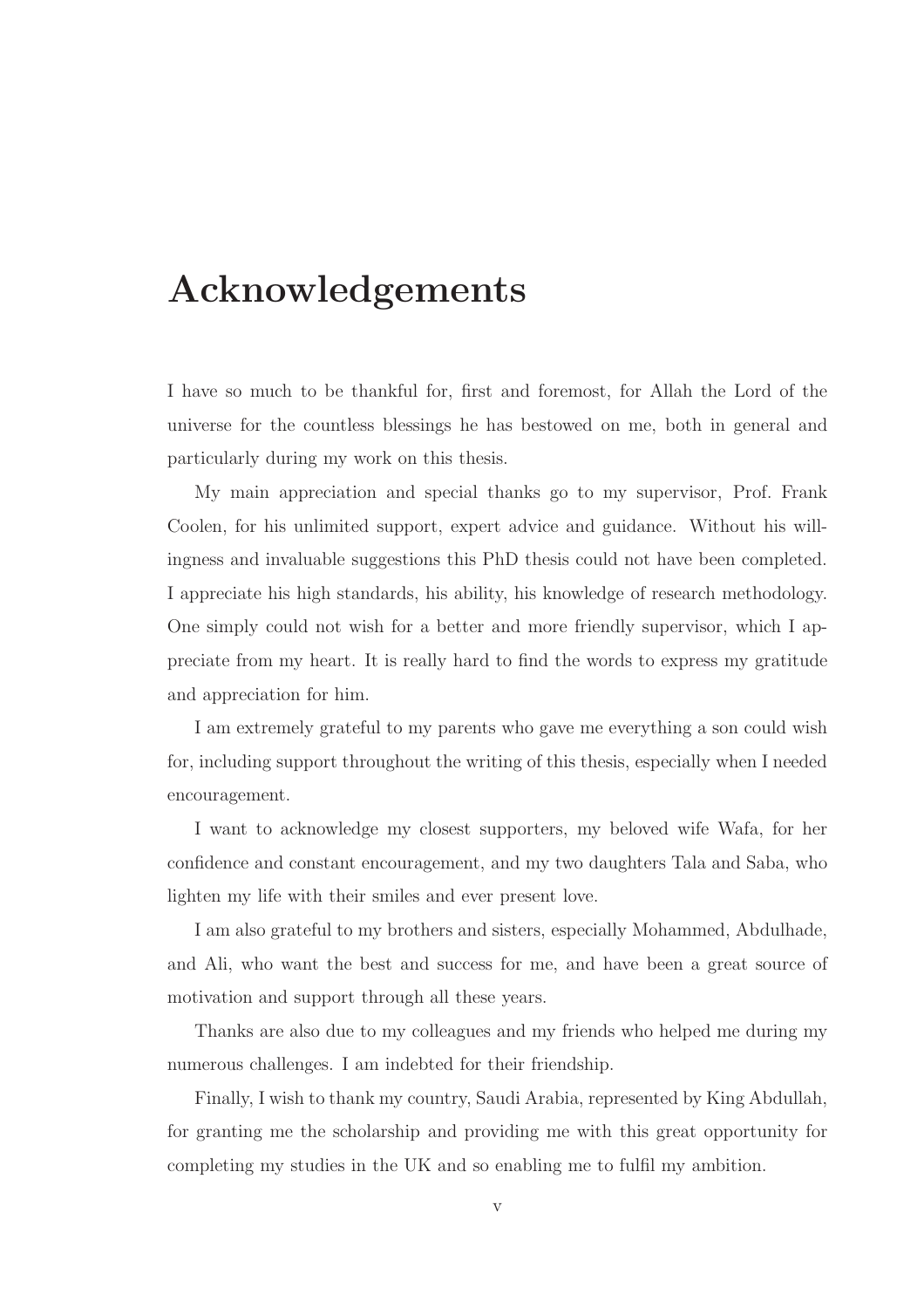# **Contents**

|                |     | Abstract                                                                           | iii            |
|----------------|-----|------------------------------------------------------------------------------------|----------------|
|                |     | Declaration                                                                        | iv             |
|                |     | Acknowledgements                                                                   | $\mathbf{V}$   |
| $\mathbf 1$    |     | Introduction                                                                       | $\mathbf{1}$   |
|                | 1.1 |                                                                                    | 1              |
|                | 1.2 |                                                                                    | $\overline{2}$ |
|                | 1.3 |                                                                                    | 8              |
|                | 1.4 |                                                                                    | 10             |
|                | 1.5 |                                                                                    | 12             |
|                | 1.6 | Outline of thesis                                                                  | 12             |
| $\overline{2}$ |     | Failure time of a system consisting of exchangeable components                     | 14             |
|                | 2.1 |                                                                                    | 14             |
|                | 2.2 |                                                                                    |                |
|                |     |                                                                                    | 15             |
|                | 2.3 | Comparing failure times of two systems $\ldots \ldots \ldots \ldots \ldots \ldots$ | 22             |
|                |     | 2.3.1<br>Two systems with components of a single type $\dots \dots$                | 24             |
|                |     | Two systems with different types of components $\dots \dots$<br>2.3.2              | 26             |
|                |     | Difference between failure times of two systems $\ldots \ldots$<br>2.3.3           | 30             |
|                | 2.4 |                                                                                    | 35             |
| 3              |     | System failure time based on bounds for the signature                              | 37             |
|                | 3.1 |                                                                                    | 37             |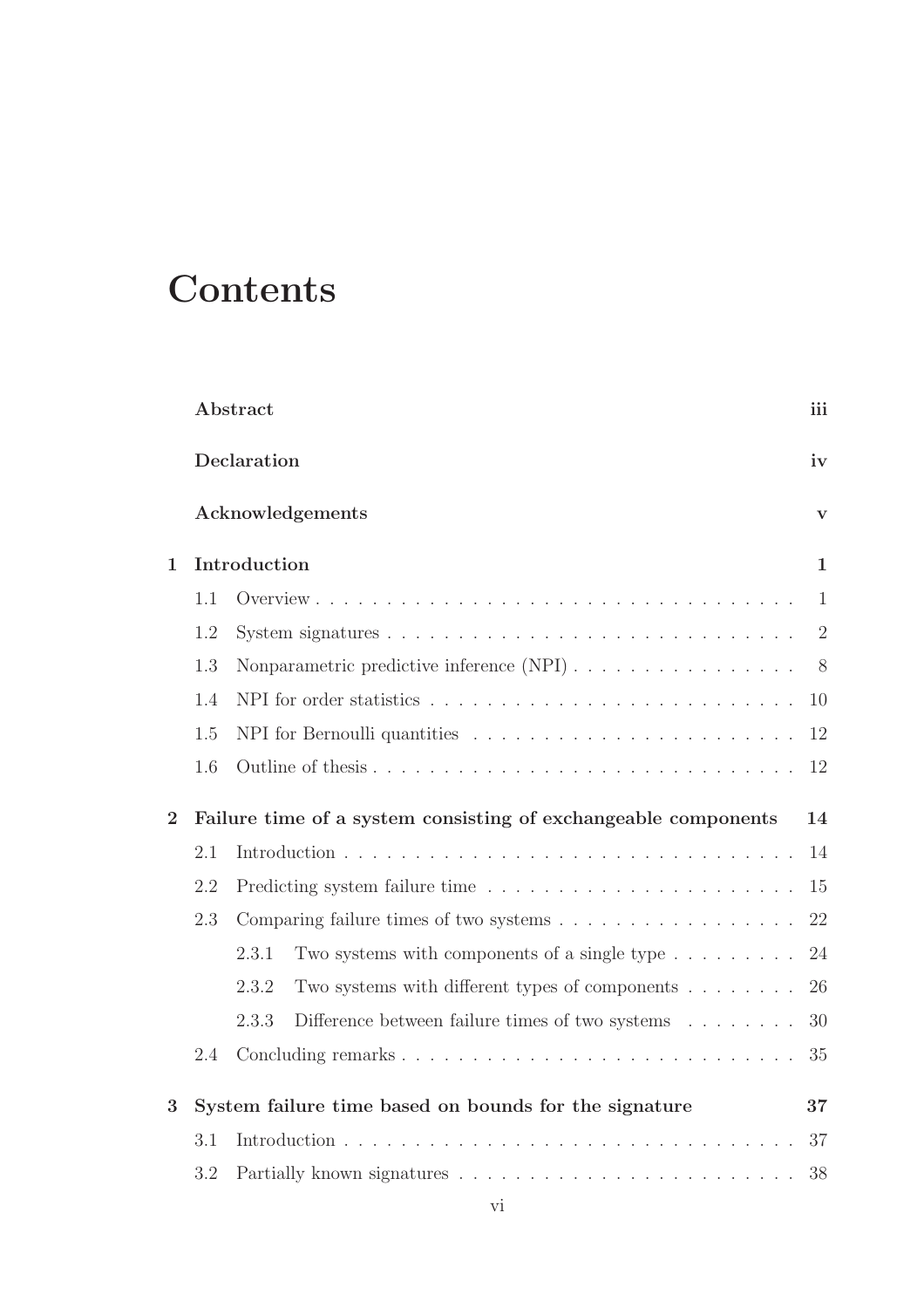|                | 3.3 | Computation using bounds for the signatures of two subsystems $\ldots$                 | 47  |  |  |  |  |  |  |  |
|----------------|-----|----------------------------------------------------------------------------------------|-----|--|--|--|--|--|--|--|
|                | 3.4 |                                                                                        | 52  |  |  |  |  |  |  |  |
|                | 3.5 |                                                                                        | 56  |  |  |  |  |  |  |  |
| 4              |     | Failure time of a system with multiple types of components                             | 58  |  |  |  |  |  |  |  |
|                | 4.1 |                                                                                        | 58  |  |  |  |  |  |  |  |
|                | 4.2 |                                                                                        | 59  |  |  |  |  |  |  |  |
|                | 4.3 | Single type of component $\ldots \ldots \ldots \ldots \ldots \ldots \ldots \ldots$     | 62  |  |  |  |  |  |  |  |
|                | 4.4 |                                                                                        | 66  |  |  |  |  |  |  |  |
|                | 4.5 | Combining survival signatures of subsystems                                            | 74  |  |  |  |  |  |  |  |
|                |     | 4.5.1<br>2 subsystems with the same single type of components $\dots$ .                | 75  |  |  |  |  |  |  |  |
|                |     | 4.5.2<br>2 subsystems with 2 component types                                           | 75  |  |  |  |  |  |  |  |
|                |     | 4.5.3<br>2 subsystems with $K > 2$ component types                                     | 78  |  |  |  |  |  |  |  |
|                |     | $R > 2$ subsystems with $K \ge 2$ component types<br>4.5.4                             | 78  |  |  |  |  |  |  |  |
|                | 4.6 |                                                                                        | 85  |  |  |  |  |  |  |  |
|                |     | 4.6.1<br>Bounds on survival signatures with 2 component types $\ldots$ .               | 86  |  |  |  |  |  |  |  |
|                |     | Bounds on survival signatures with $K \geq 2$ component types.<br>4.6.2                | 88  |  |  |  |  |  |  |  |
|                | 4.7 |                                                                                        | 96  |  |  |  |  |  |  |  |
| $\overline{5}$ |     | <b>Concluding Remarks</b>                                                              | 98  |  |  |  |  |  |  |  |
|                | 5.1 |                                                                                        | 98  |  |  |  |  |  |  |  |
|                | 5.2 | Links to alternative methods $\ldots \ldots \ldots \ldots \ldots \ldots \ldots \ldots$ | -99 |  |  |  |  |  |  |  |
|                | 5.3 |                                                                                        |     |  |  |  |  |  |  |  |
|                |     | <b>Bibliography</b>                                                                    | 103 |  |  |  |  |  |  |  |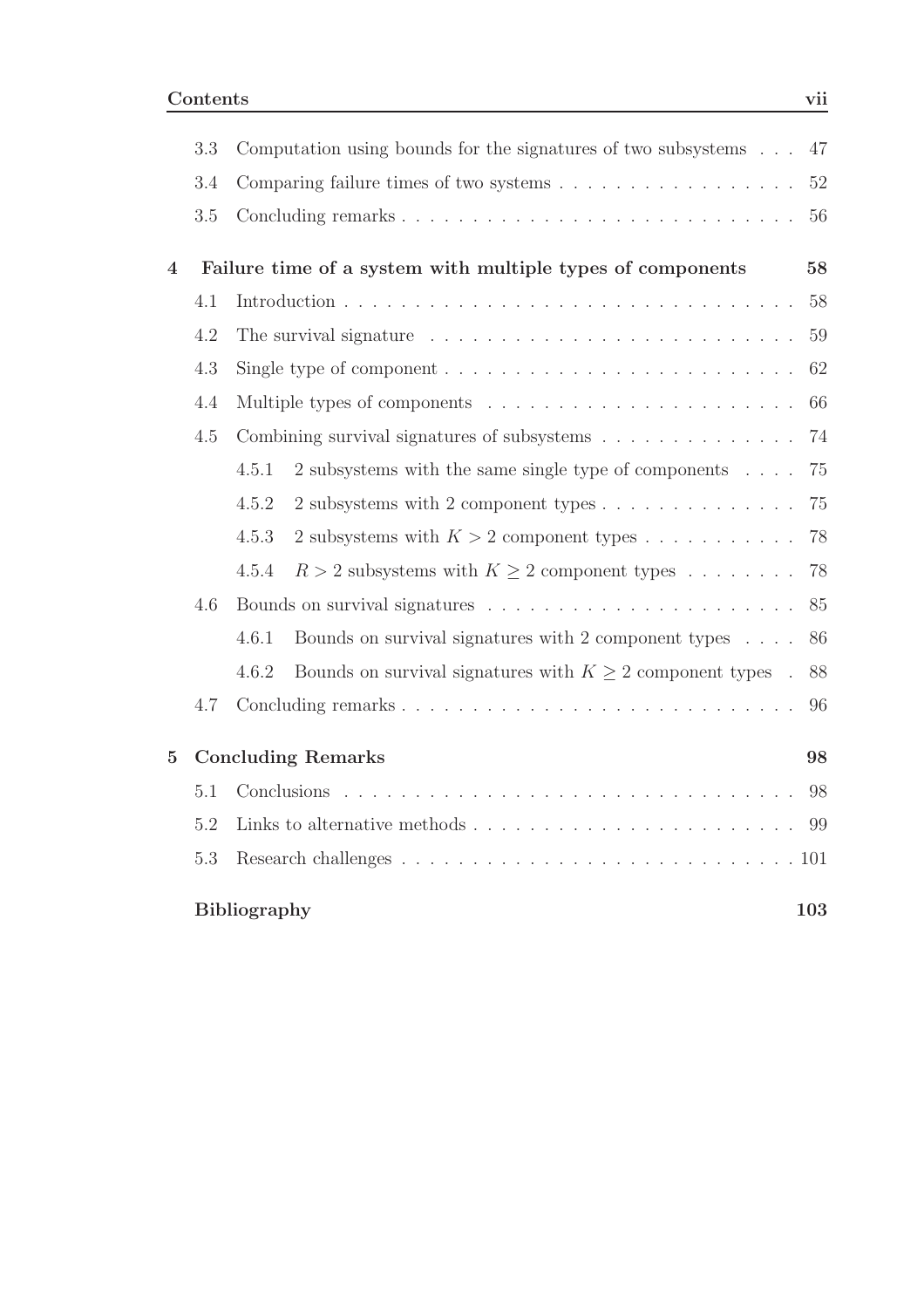# Chapter 1

# Introduction

### 1.1 Overview

One of the basic problems in reliability theory is prediction of the failure time of a system consisting of multiple components, each of which has a random failure time. Assessing the reliability of a coherent system requires knowledge about the structure function of the system as well as the probability distribution of component failure times. System reliability can be studied at the structural level by building a relationship between the system reliability and the reliability of its components. Throughout this thesis, we restrict attention to coherent systems, a system is coherent if each of its components is relevant and its structure function is monotonously increasing [12].

The theory of system signatures [61] provides a powerful framework for reliability assessment for systems consisting of exchangeable components. For a system with  $m$ components, the signature is a vector containing the probabilities for the events that the system fails at the moment of the  $j$ -th ordered component failure time, for all  $j = 1, \ldots, m$ . In this thesis, The use of signatures for system reliability is explored in the generalized theory of uncertainty quantification where lower and upper probabilities (also called 'imprecise probability' [65] or 'interval probability' [67]) are used instead of precise probabilities. This thesis presents the use of signatures within Nonparametric Predictive Inference (NPI), a statistical framework which uses few modelling assumptions enabled by the use of lower and upper probabilities to quan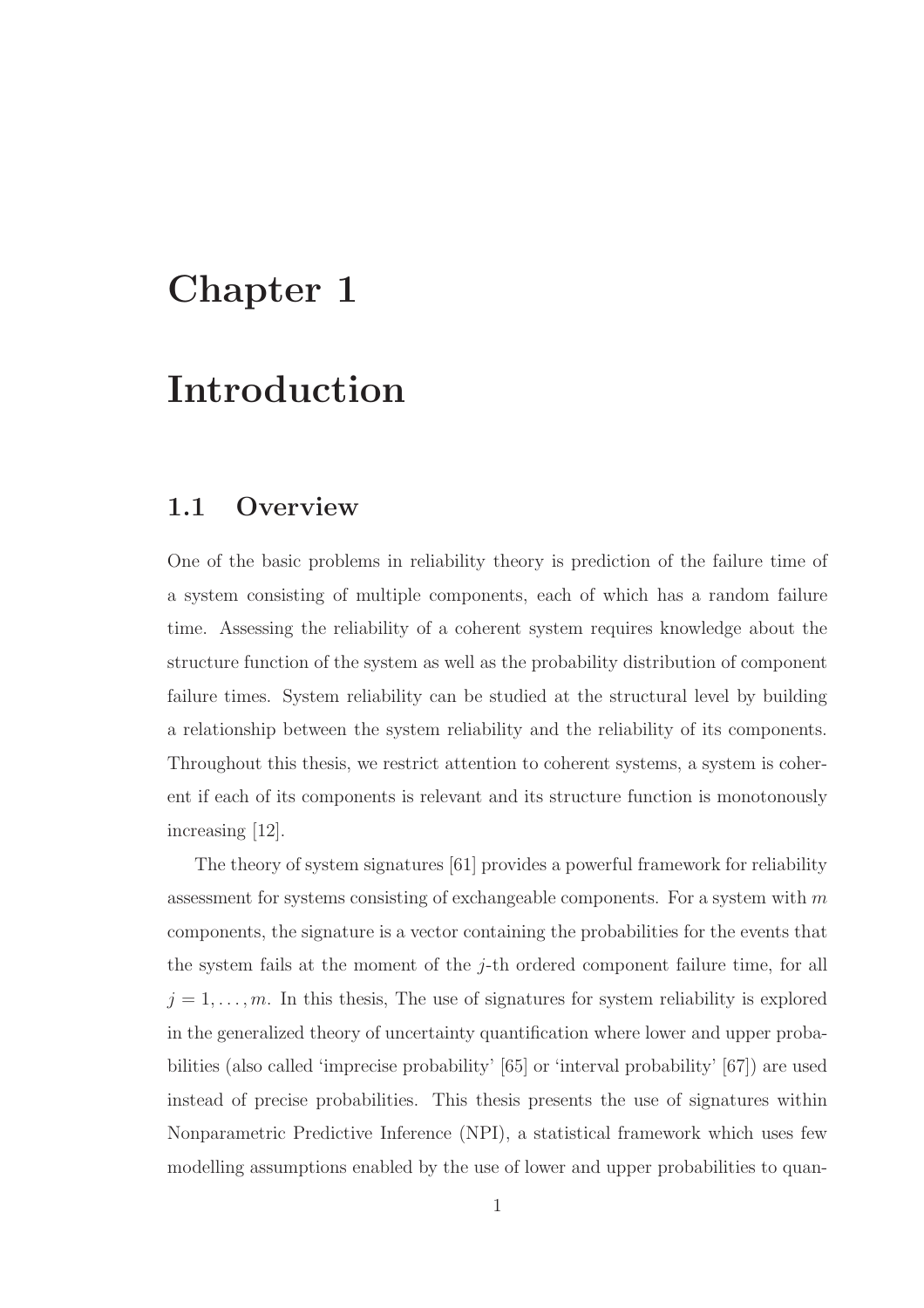tify uncertainty. Mainly, we introduce NPI with the use of signatures to derive lower and upper survival functions for the failure time of systems with exchangeable components, given failure times of tested components that are exchangeable with those in the system. In addition, comparison of reliability of two systems is presented by directly considering the random failure times of the systems. However, deriving the system signature is computationally complex. We present how limited information about the signature can be used to derive bounds on such lower and upper survival functions and related inferences.

The system survival signature [26] is a generalisation of the system signature to systems with multiple component types. We also present the use of survival signatures within NPI for the failure time of a coherent system, which can consist of different types of components. It is assumed that, for each type of component, additional components which are exchangeable with those in the system have been tested and their failure times are available.

In this thesis the NPI method for the system survival function using the system signature is presented in Chapters 2 and 3, and the NPI method for the system survival function using the survival signature is presented in Chapter 4.

In Section 1.2 we briefly review the concept of system signature. Section 1.3 presents the main idea of NPI. Section 1.4 briefly presents NPI for order statistics of  $m$  future real-valued observations given  $n$  observations, which will be used in Chapters 2 and 3. Section 1.5 presents a brief overview of NPI for Bernoulli data, which will be used in Chapter 4. Finally, a detailed outline of this thesis is given in Section 1.6, with details of related publications.

### 1.2 System signatures

In recent decades, system signatures have proven to be a powerful tool for qualifying structures of coherent systems consisting of exchangeable components, which can be used to quantify aspects of reliability of systems such as their failure time distribution [61]. Consider a system consisting of components which have exchangeable random failure times [40]. It is convenient to call these 'exchangeable components',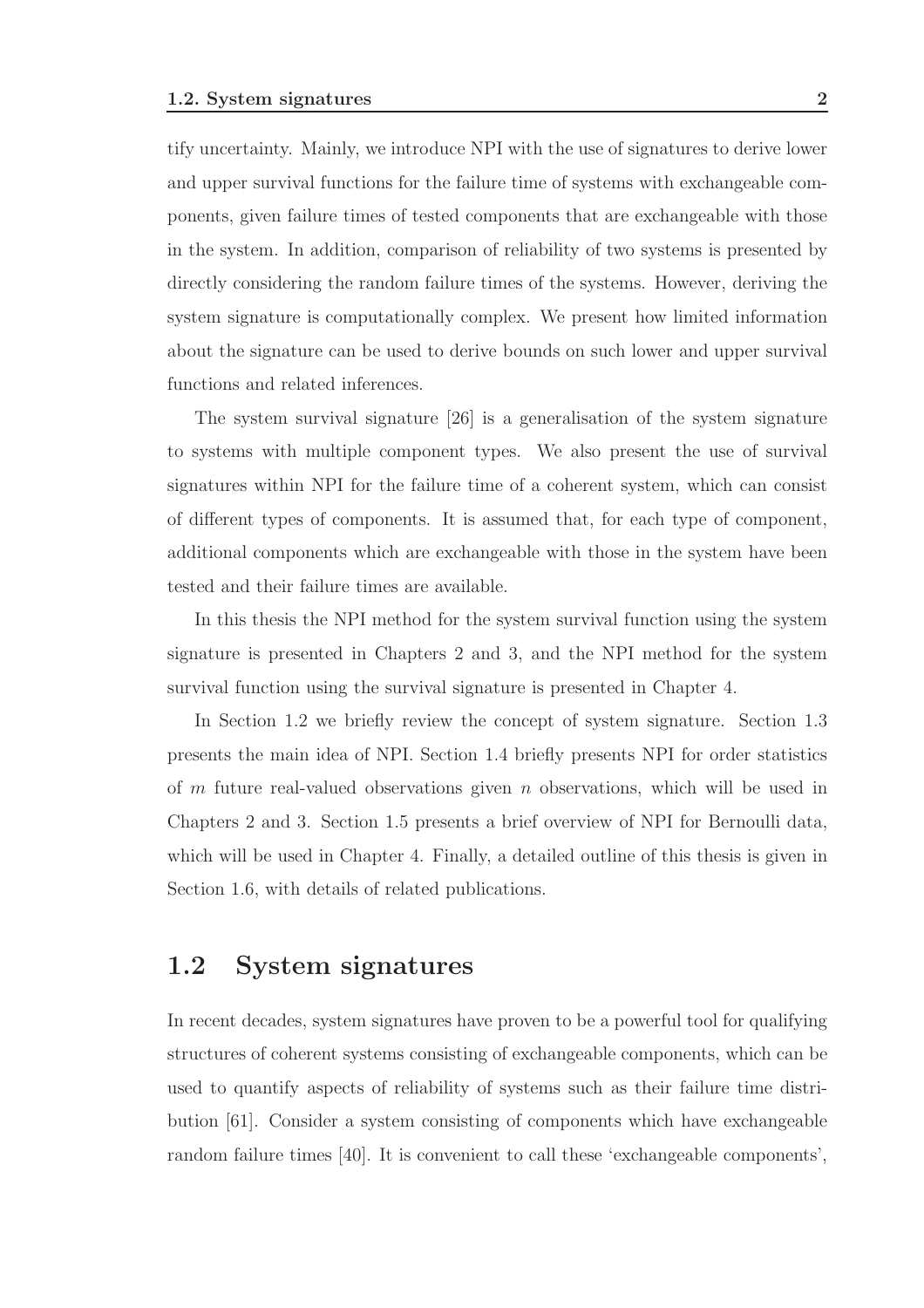informally they can be said to be all 'of the same type'. As an example, consider batteries of the same brand; their failure times will not be identical, but not knowing the individual batteries' failure times, the exchangeability assumption implies that the information about the failure time of one specific battery is the same as the information about the failure time of any other specific battery. It should be emphasized that such failure times are not statistically independent, as for example learning that one battery's failure time is small will provide important information about the random failure time of another battery. A standard situation where such an exchangeability assumption is reasonable, and indeed implicit to many standard statistical methods, is when the components (batteries) for which failure times are observed had been chosen by simple random sampling from a batch of components, with interest in predicting the failure times of one or more of the other components from the same batch.

Birnbaum [14] presented the foundations for the study of system reliability via the structure function. For a system with m components, let state vector  $x =$  $(x_1, x_2, \ldots, x_m) \in \{0, 1\}^m$ , where for each i,  $x_i = 1$  if the ith component functions and  $x_i = 0$  if not. The structure function  $\phi : \{0, 1\}^m \to \{0, 1\}$  is a mapping such that  $\phi(x) = 1$  if the system functions and  $\phi(x) = 0$  if the system does not function for state vector  $x$ . The structure function for series and parallel systems is trivial. The series structure functions only if every component is functioning, while the parallel structure functions as long as at least one component is functioning. The structure function for an  $m$ -component series system is given by

$$
\phi(x) = \prod_{i=1}^{m} x_i \tag{1.1}
$$

while for a parallel system it is given by

$$
\phi(x) = 1 - \prod_{i=1}^{m} (1 - x_i)
$$
\n(1.2)

A system is coherent if each of its components is relevant and its structure function is monotonously increasing. Throughout this thesis we assume that the system is coherent, which means that  $\phi(x)$  is not decreasing in any of the components of x, so system functioning cannot be improved by worse performance of one or more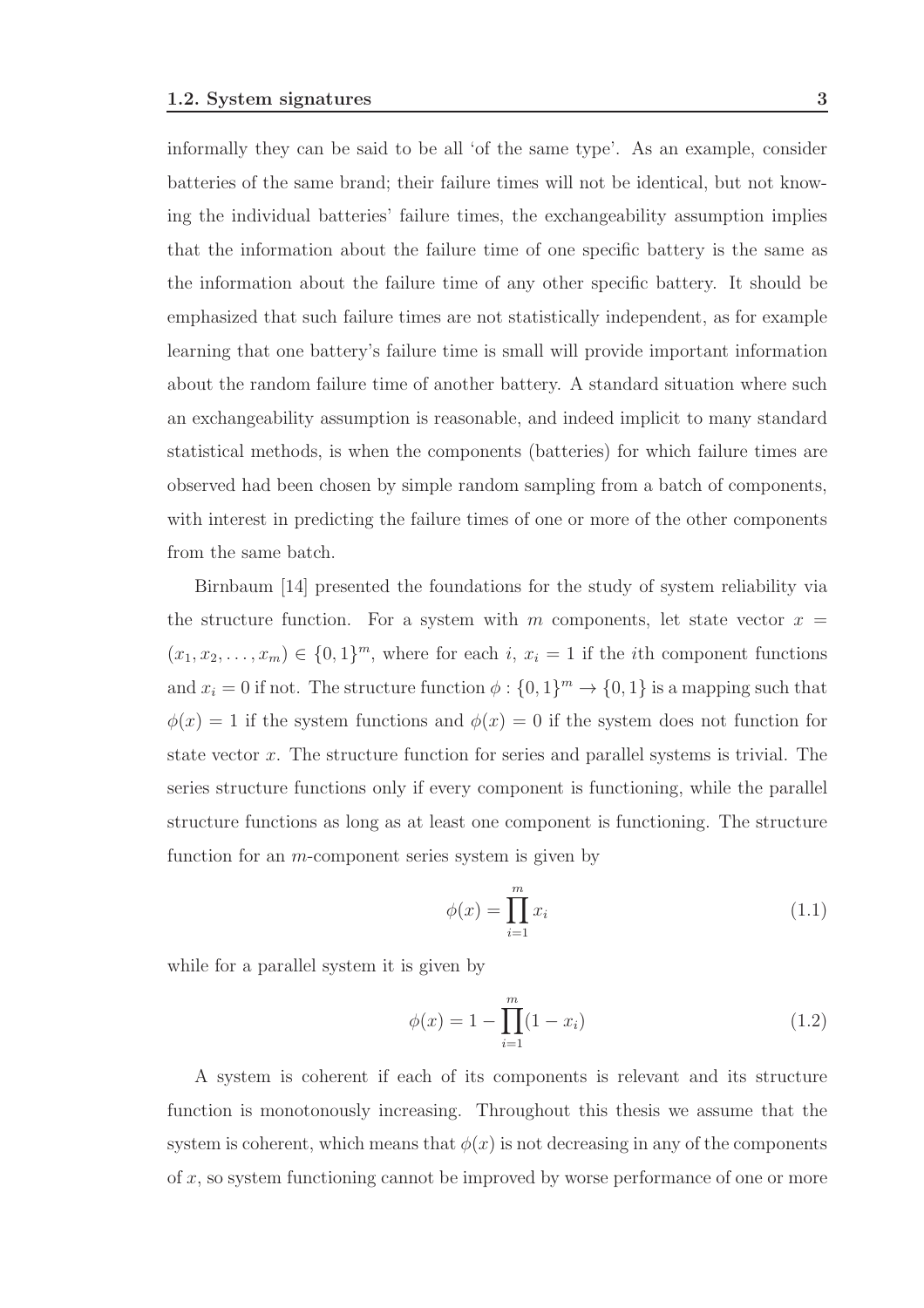of its components. We assume that  $\phi(0) = 0$  and  $\phi(1) = 1$ , so the system fails if all its components fail and it functions if all its components function [12].

Let the random failure time of a system consisting of  $m$  components be  $T<sub>S</sub>$  and let  $T_{j,m}$  be the j-th order statistic of the m random component failure times, for  $j = 1, \ldots, m$ , with  $T_{1:m} \leq T_{2:m} \leq \ldots \leq T_{m:m}$ . The system's signature [61] is defined to be the *m*-vector  $q$  with  $j$ -th component

$$
q_j = P(T_S = T_{j:m})\tag{1.3}
$$

so  $q_j$  is the probability that the system failure occurs at the moment of the j-th component failure. It is natural to assume that  $\sum_{j=1}^{m} q_j = 1$ ; this assumption implies that the system functions if all components function, has failed if all components have failed, and that system failure can only occur at times of component failures. The essential feature of the calculation of a signature is counting of the orderings of the m potential component failure times that correspond with system failure upon the jth failure time among the m components.

The signature provides a qualitative description of the system structure that can be used in reliability quantification [61]. For example, the survival function of the system failure time can be derived by

$$
P(T_S > t) = \sum_{j=1}^{m} q_j P(T_{j:m} > t)
$$
\n(1.4)

and the expected value of  $T<sub>S</sub>$  can be derived by

$$
E(T_S) = \sum_{j=1}^{m} q_j E(T_{j:m})
$$
\n(1.5)

The system signature was introduced by Samaniego in 1985 [60] and has become a useful tool to compute the system reliability [16], and to compare different systems when all components are exchangeable. A comprehensive discussion and an excellent review of the results based on system signatures obtained since 1985 and their applications in engineering reliability can be found in a book by Samaniego [61].

In recent years, many authors have discussed theory and applications of system signatures, for example, signatures were used in [52] and [57] to study system comparison based on stochastic, hazard rate and likelihood ratio orderings. Boland [15]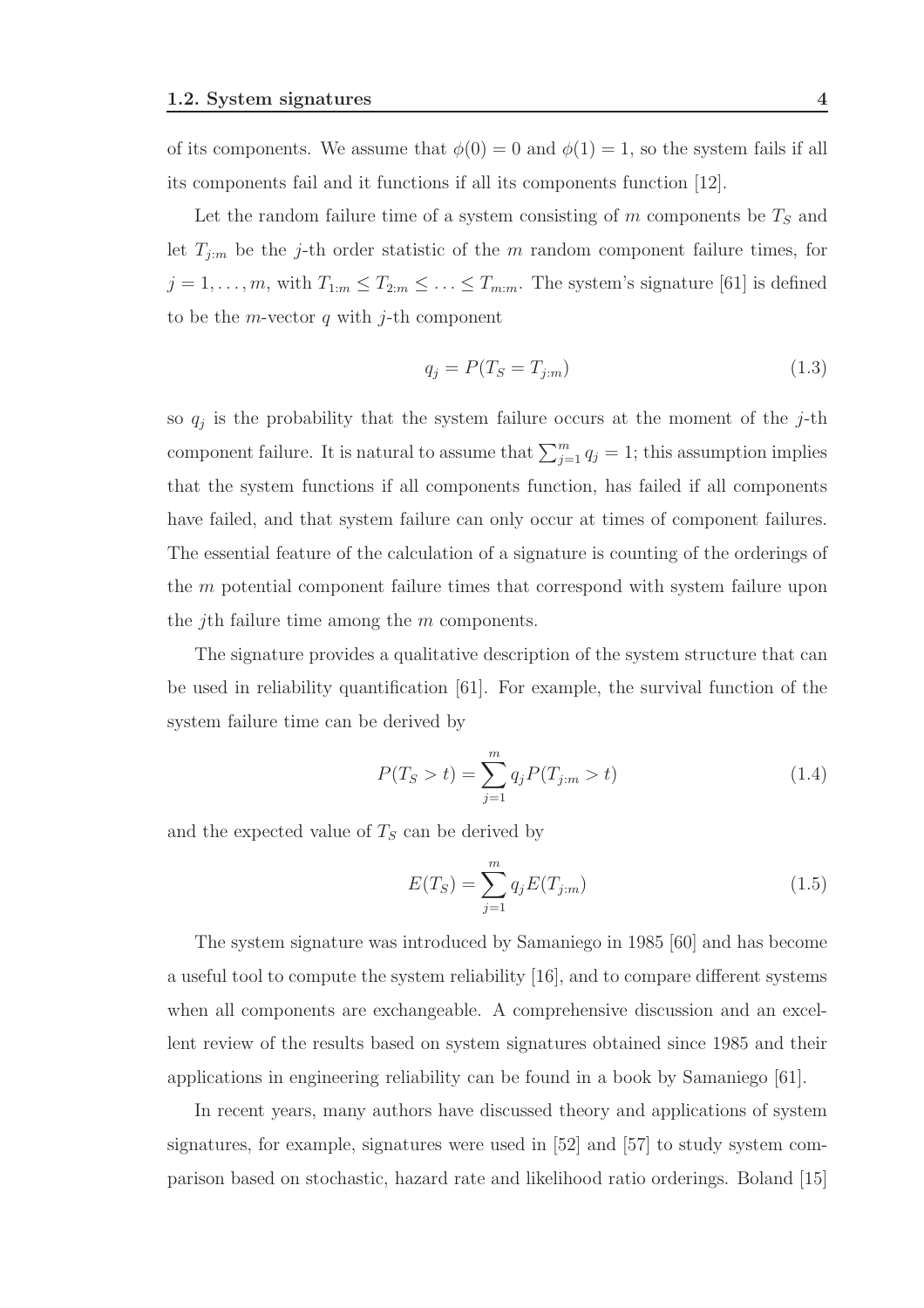presented the signature in terms of the number of path sets in the system as well as the number of ordered cut sets. Andronova et al. [5] applied signatures to a queueing system with an unreliable server. However, signatures have thus far been mostly considered from a probability perspective, not related to statistical inference. The main exception is the recent PhD thesis by Aslett [9], who presents a Bayesian approach for inference on system reliability for several scenarios, with the system structure taken into account through the signature. A particularly interesting feature of his work is the possibility to learn about the system structure in case only system level failure data are available, so without data on individual components. Such inverse inference is useful for black-box systems and requires powerful simulation-

based computational methods, for which the Bayesian approach is very suitable. In this thesis, nonparametric predictive inference is used, which provides a frequentist statistics alternative to the Bayesian approach, suitable for inference about system reliability based on failure data for individual components. Throughout the thesis, the system structure is assumed to be known, the presented approach is not suitable for the kind of inverse inferences mentioned above. Knowing the system structure, however, does not necessarily imply that the system signature is readily available, we therefore will also consider inference using only partially known signatures.

Computation of the system signature is a combinatorial exercise. However, this does not mean that it is quite easy, it just means there is a well organized body of knowledge and tools that can be applied to such problems. It is obvious that there are 2 coherent systems of order 2 (series and parallel systems). Shaked and Suarez-Llorens [62] proved that there are 5 different coherent systems consisting of 3 components and 20 different coherent systems consisting of 4 components. They computed the signatures of these systems and used them to study some ordering properties. Navarro and Rubio [56] provide an algorithm to compute the number of coherent systems with a given number of components. They show that there are 180 different coherent systems with 5 components and also computed the signatures of these systems and their expected lifetimes. According to Samaniego [61] the number of coherent systems with  $m$  components grows exponentially, there are more than a billion coherent systems with 30 components.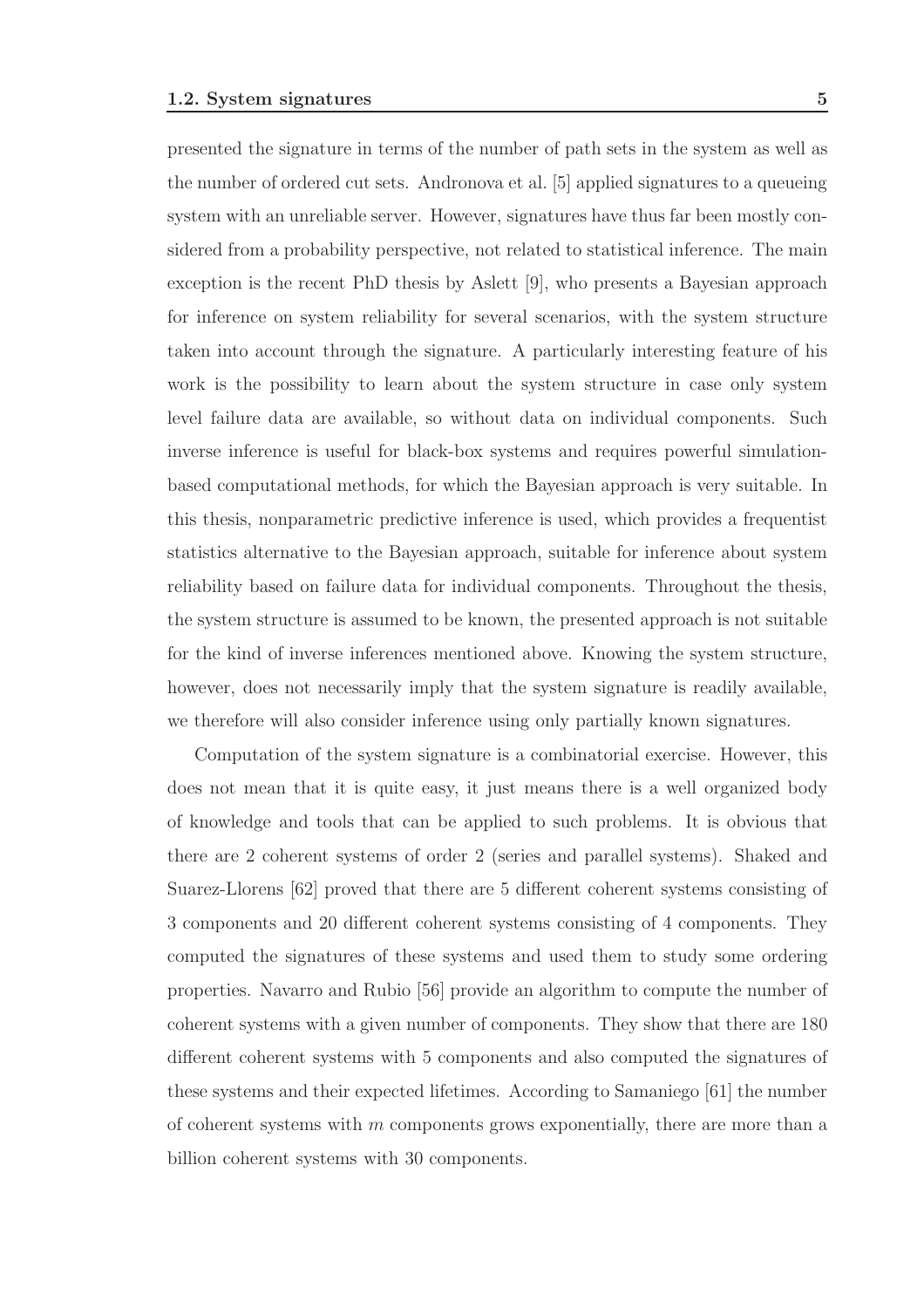One may be interested in comparing two systems which do not have the same number of components. Samaniego [61] provides a formula to convert the smaller system into an equivalent larger system with exactly the same failure time distribution as the smaller system. Let  $q = (q_1, \ldots, q_m)$  be the signature of a coherent system with  $m$  components which have independent and identically distributed  $(i.i.d.)$  failure times. Then the system with  $m + 1$  components with i.i.d. failure times, with the same distribution as for the smaller system, and with signature

$$
q^* = \left(\frac{m}{m+1}q_1, \frac{1}{m+1}q_1 + \frac{m-1}{m+1}q_2, \frac{2}{m+1}q_2 + \frac{m-2}{m+1}q_3, \dots, \frac{m-1}{m+1}q_{m-1} + \frac{1}{m+1}q_m, \frac{m}{m+1}q_m\right)
$$
(1.6)

has identical random system failure time as the system with m components and signature  $q$ . Eryilmaz [44] presented an algorithm for computing the signature of consecutive  $k$ -out-of-m:F systems, which fail if and only if  $k$  of components fail. Such systems have received much attention in the reliability literature in recent years, particularly also with focus on their signatures [45, 55].

Da et al. [48], show how signatures for subsystems can be combined to derive a system's signature in case of two subsystems in series or parallel configuration, which we will use in Chapter 3. Suppose that the system consists of two subsystems A and B with  $m_a$  and  $m_b$  components each. Let  $q^a = (q_1^a, ..., q_{m_a}^a)$  and  $q^b = (q_1^b, ..., q_{m_b}^b)$  be the signature vectors of subsystems  $A$  and  $B$ , respectively. The aim is to derive the signature vector q of the overall system based on signatures  $q^a$  and  $q^b$ . First consider a system which consists of subsystems  $A$  and  $B$  in parallel configuration. Then the overall system has signature vector  $q$  with jth component  $q_j$  given as follows [48]. Since the system is the parallel of two subsystems, it is clear that the system will not fail at the first component failure, which leads to  $q_1 = 0$ . For further component failures, the signature can be derived for the following cases.

For  $2 \leq j \leq m_a$ :

$$
q_{j} = {m_{a} + m_{b} \choose m_{a}}^{-1} \left[ \sum_{i=1}^{j-1} {j-1 \choose i} \left[ \left( q_{j-i}^{a} \sum_{k=1}^{i} q^{b} \right) {m_{a} + m_{b} - j \choose m_{b} - i} + \left( q_{j-i}^{b} \sum_{k=1}^{i} q^{a} \right) {m_{a} + m_{b} - j \choose m_{b} - i} \right] \right]
$$
(1.7)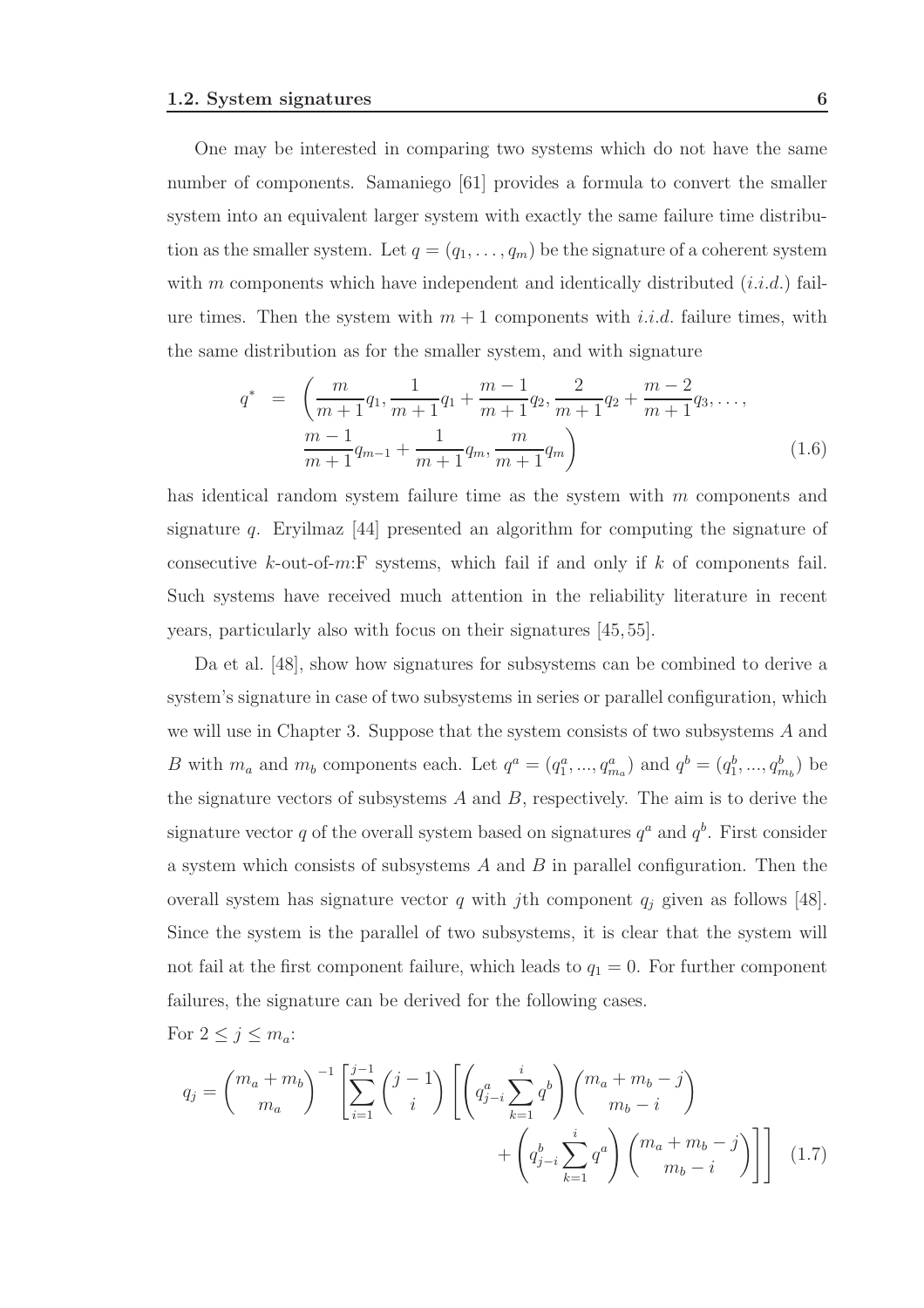For  $m_a < j \leq m_b$ :

$$
q_{j} = {m_{a} + m_{b} \choose m_{a}}^{-1} \left[ \sum_{i=j-m_{a}}^{j-1} {q_{j-i}^{a} \sum_{k=1}^{i} q^{b} \choose j-i} {j-1 \choose i} {m_{a} + m_{b} - j \choose m_{b} - i} + \sum_{i=1}^{m_{a}} {q_{j-i}^{b} \sum_{k=1}^{i} q^{a} \choose j-i} {j-1 \choose i} {m_{a} + m_{b} - j \choose m_{b} - i} \right]
$$
(1.8)

For  $m_b < j \leq m_a + m_b$ :

$$
q_{j} = {m_{a} + m_{b} \choose m_{a}}^{-1} \left[ \sum_{i=j-m_{a}}^{m_{b}} \left( q_{j-i}^{a} \sum_{k=1}^{i} q^{b} \right) {j-1 \choose i} {m_{a} + m_{b} - j \choose m_{b} - i} + \sum_{i=j-m_{b}}^{m_{a}} \left( q_{j-i}^{b} \sum_{k=1}^{i} q^{a} \right) {j-1 \choose i} {m_{a} + m_{b} - j \choose m_{b} - i} \right]
$$
(1.9)

For a system consisting of subsystems  $A$  and  $B$  in series configuration, the system's signature vector  $q$  has jth component  $q_j$  which can be derived as follows. Since the system is the series of two subsystems, it is clear that  $q_{m_a+m_b} = 0$ . The other components of  $q$  can be derived for the following cases.

For  $1 \leq j \leq m_a$ :

$$
q_{j} = {m_{a} + m_{b} \choose m_{a}}^{-1} \left[ \sum_{i=0}^{j-1} {j-1 \choose i} \left[ \left( q_{j-i}^{a} \sum_{k=i+1}^{m_{b}} q^{b} \right) {m_{a} + m_{b} - j \choose m_{b} - i} + \left( q_{j-i}^{b} \sum_{k=i+1}^{m_{a}} q^{a} \right) {m_{a} + m_{b} - j \choose m_{b} - i} \right] \right]
$$
(1.10)

For  $m_a < j \leq m_b$ :

$$
q_{j} = {m_{a} + m_{b} \choose m_{a}}^{-1} \left[ \sum_{i=j-m_{a}}^{j-1} \left( q_{j-i}^{a} \sum_{k=i+1}^{m_{b}} q^{b} \right) {j-1 \choose i} {m_{a} + m_{b} - j \choose m_{b} - i} + \sum_{i=0}^{m_{a}-1} \left( q_{j-i}^{b} \sum_{k=i+1}^{m_{a}} q^{a} \right) {j-1 \choose i} {m_{a} + m_{b} - j \choose m_{b} - i} \right]
$$
(1.11)

For  $m_b < j \leq m_a + m_b$ :

$$
q_{j} = {m_{a} + m_{b} \choose m_{a}}^{-1} \left[ \sum_{i=j-m_{a}}^{m_{b}-1} \left( q_{j-i}^{a} \sum_{k=i+1}^{m_{b}} q^{b} \right) {j-1 \choose i} {m_{a} + m_{b} - j \choose m_{b} - i} + \sum_{i=j-m_{b}}^{m_{a}-1} \left( q_{j-i}^{b} \sum_{k=i+1}^{m_{a}} q^{a} \right) {j-1 \choose i} {m_{a} + m_{b} - j \choose m_{b} - i} \right]
$$
(1.12)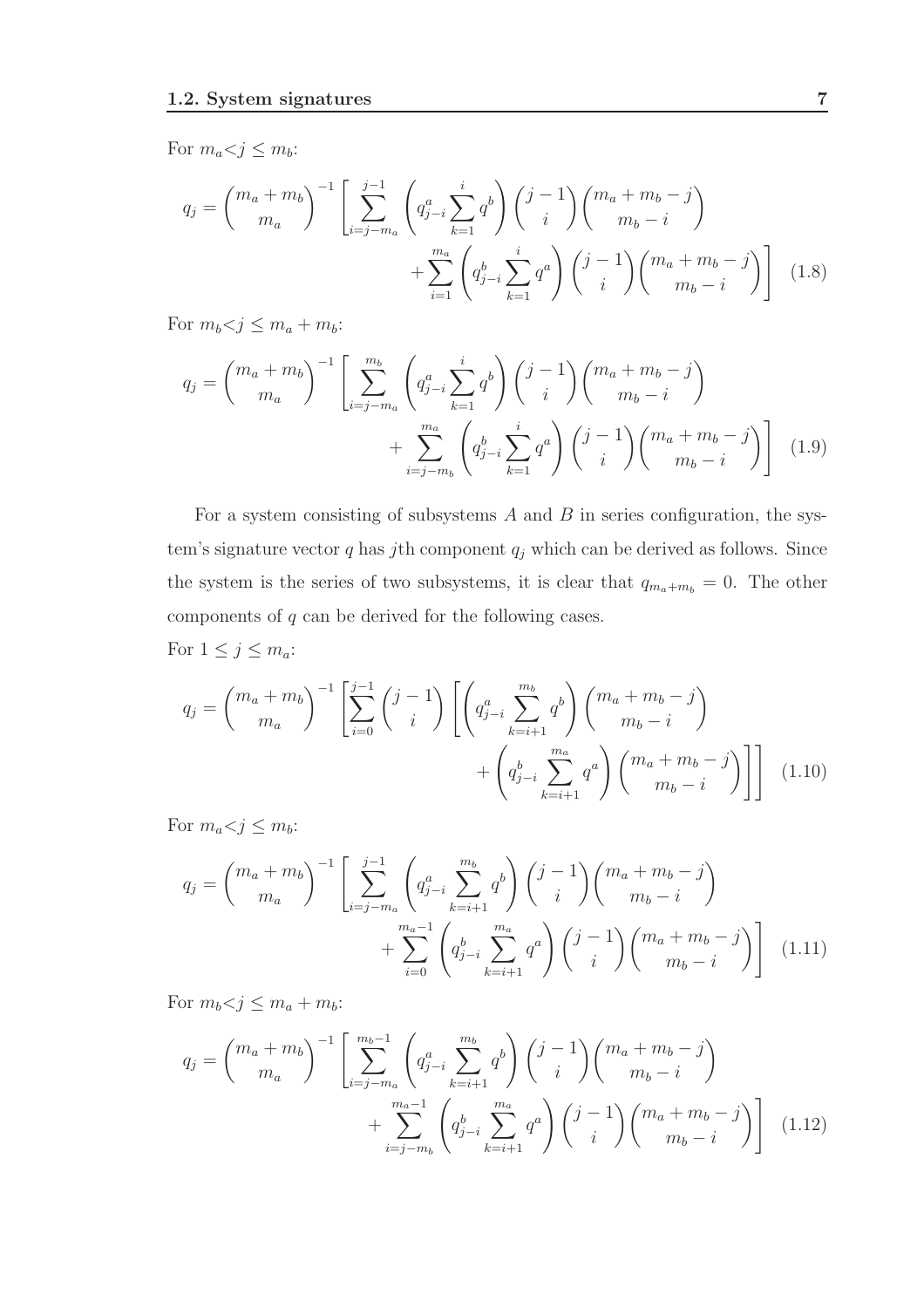### 1.3 Nonparametric predictive inference (NPI)

Nonparametric predictive inference (NPI) is a statistical approach to learning from data in the absence of prior knowledge, which requires only few modelling assumptions [21]. NPI gives a direct conditional probability for one or more future observable random quantities, conditional on observed values of related random quantities [7, 20, 21]. NPI uses lower and upper probabilities, also known as imprecise probabilities, to quantify uncertainty [8,30,65,67] and has strong consistency properties from frequentist statistics perspective [7,21]. NPI provides a solution to some explicit goals formulated for objective (Bayesian) inference, which cannot be obtained when using precise probabilities [20], and it never leads to results that are in conflict with inferences based on empirical probabilities. Imprecise probabilities provide many exciting opportunities for reliability quantification [31, 63, 64]. The NPI method has already been used for system reliability [1, 23, 37, 53], but only for systems with quite restricted structures. NPI has been developed for a variety of problems in operational research and statistics, including predictive analysis for queueing problems [25], replacement problems [38], and decision making under uncertain utilities [51].

NPI is based on Hill's assumption  $A_{(n)}$  [49] which gives direct probabilities [41] for one or more real-valued future random quantities, based on observations of  $n$ related random quantities. These probabilities are such that all orderings of the future random quantities among the observed random quantities are equally likely; for more details we refer to Coolen [21]. NPI is a framework of statistical theory and methods that use  $A_{(n)}$ -based lower and upper probabilities [30,31]. In classical probability theory, a single probability  $P(E) \in [0, 1]$  is used to quantify uncertainty about an event E. Lower and upper probabilities generalize the standard theory of ('single-valued' or 'precise') probability and provide a powerful method for uncertainty quantification [64]. A lower (upper) probability  $\underline{P}(E)$  ( $\overline{P}(E)$ ) can be interpreted as supremum buying (infimum selling) price for a gamble on the event  $E$ , or as the maximum lower (minimum upper) bound for the probability of  $E$ . An informal way to interpret lower and upper probabilities is as follows; a lower prob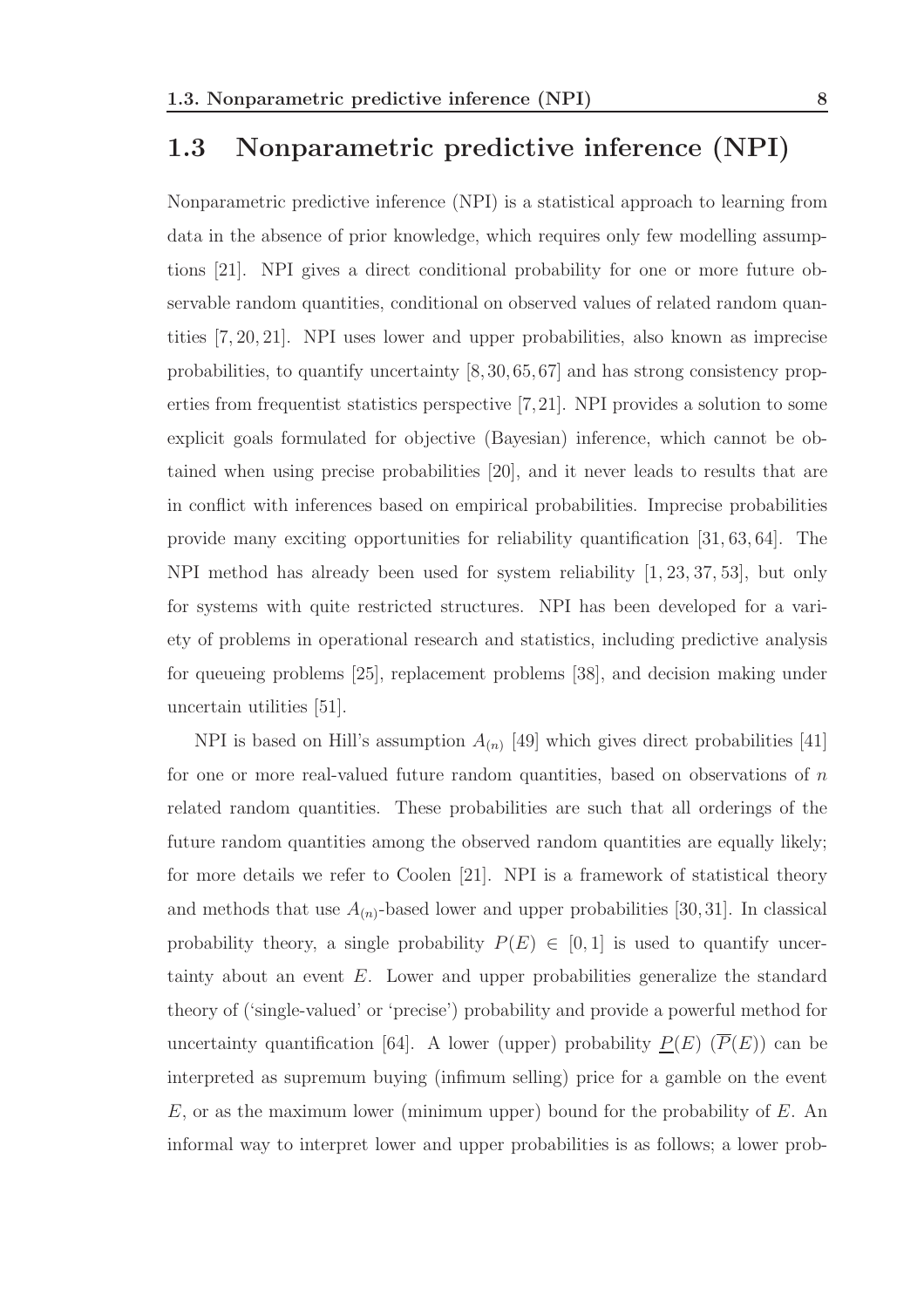ability for an event  $E$  reflects the evidence in available information in favour of the event  $E$ , the corresponding upper probability for this event reflects the evidence in available information against this event. These are logically linked by the conjugacy property  $\underline{P}(E) = 1 - \overline{P}(E^c)$ , where  $E^c$  is the complementary event to E [30].

To introduce the assumption  $A_{(n)}$ , we first need to introduce some notation. Suppose that  $T_1, \ldots, T_n, T_{n+1}$  are positive, continuous and exchangeable random quantities. Let the ordered observations of  $T_1, \ldots, T_n$  be denoted by  $t_1 < t_2 < \ldots <$  $t_n$ . For ease of notation, define  $t_0 = 0$  and  $t_{n+1} = \infty$ . These *n* observations partition the non-negative real-line into  $n+1$  intervals  $I_i = (t_{i-1}, t_i)$  for  $i = 1, \ldots, n+1$ . The assumption  $A_{(n)}$  is that the future observation  $T_{n+1}$ , based on n observations, will fall in the open interval  $I_i$  with probability  $1/(n+1)$ , for each  $i = 1, \ldots, n+1$ ,

$$
P(T_{n+1} \in (t_{i-1}, t_i)) = \frac{1}{n+1}
$$
\n(1.13)

These  $A_{(n)}$ -based probabilities are specified for  $T_{n+1}$ , but also hold for any future observation  $T_{n+i}$ ,  $i \geq 1$ , as long as one considers these future observations to be exchangeable [40]. However, such future observations are not independent [49], learning the value of one of them will change the probabilities for other future observations. Hill [50] discusses  $A_{(n)}$  in detail.  $A_{(n)}$  does not assume anything else, and can be considered to be a post-data assumption related to exchangeability. Inferences based on  $A_{(n)}$  are predictive and nonparametric, and can be considered suitable if there is hardly any knowledge about the random quantity of interest, other than the data, which consists of n observations, or if one does not want to use such further information.  $A_{(n)}$  is not sufficient to derive precise probabilities for many events of interest, but it provides optimal bounds for probabilities for all events of interest involving  $T_{n+1}$ .

It should be noted that, to avoid notational complexity, we assume throughout this thesis that there are no tied observations. Any tied observations can be dealt with by breaking ties by adding small values to one or more of the tied observations. The method can be generalized to allow ties by breaking the ties in all possible ways and obtaining the overall NPI lower and upper probabilities as the minimum and maximum, respectively, of the lower and upper probabilities corresponding to each way of breaking the ties [50].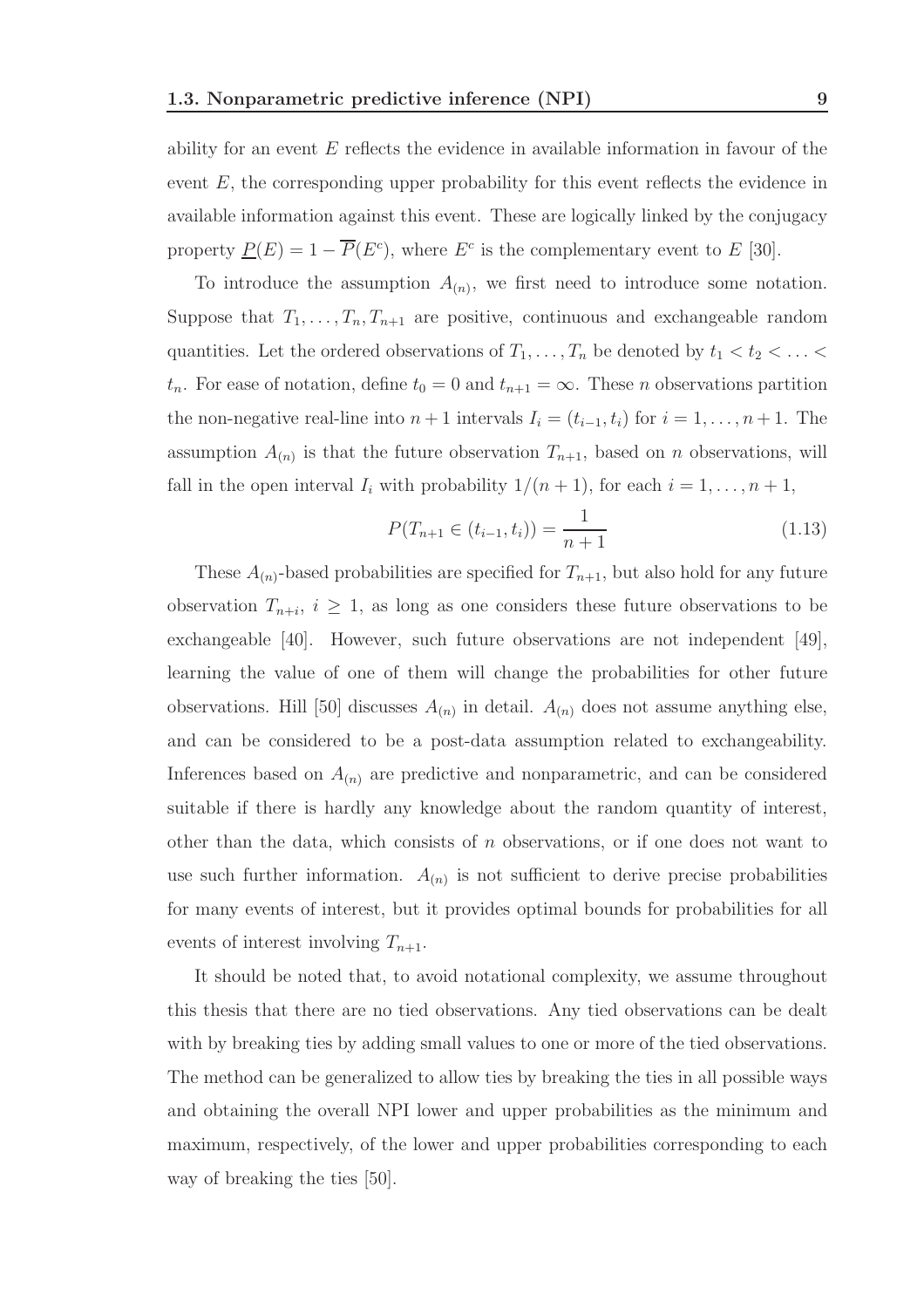### 1.4 NPI for order statistics

For the scenario in Section 1.3, we are now interested in  $m \geq 1$  future observations,  $T_{n+j}$  for  $j=1,\ldots,m$ . We link the data and future observations via Hill's assumptions  $A_{(n)}$ ,  $A_{(n+1)}, \ldots, A_{(n+m-1)}$ , see [7, 20, 27] for more details. Arts et al. [6] considered NPI for m future observations, and showed that, with  $S_j = #\{T_l \in$  $I_i, l = 1, \ldots, m$ , these assumptions lead to

$$
P(\bigcap_{j=1}^{n+1} \{S_j = s_j\}) = {n+m \choose n}^{-1}
$$
\n(1.14)

for all  $(s_1, \ldots, s_{n+1})$  with  $s_j$  non-negative integers and  $\sum_{j=1}^{n+1} s_j = m$ . For any event involving the  $m$  future observations, Equation 1.14 implies that the number of orderings of the  $m$  future observations among the  $n$  data observations, for which this event holds, can be simply counted as all such orderings have equal probability.

Generally in NPI a lower probability for the event of interest is derived by counting all orderings for which this event has to hold, while the corresponding upper probability is derived by counting all orderings for which this event can hold [7,20]. The order statistics of the m future observations  $T_1, \ldots, T_m$  are the ordered component failure times, denoted by  $T_{1:m} \leq T_{2:m} \leq \ldots \leq T_{m:m}$ . The following probabilities for  $T_{j:m}$ , for  $j = 1, \ldots, m$ , are derived by counting the relevant orderings [27], and hold for  $i = 1, \ldots, n + 1$ ,

$$
P(T_{j:m} \in I_i) = {i+j-2 \choose i-1} {n-i+1+m-j \choose n-i+1} {n+m \choose n}^{-1}
$$
(1.15)

NPI provides a precise probability for the event  $T_{j:m} \in I_i$ , as each of the  $\binom{n+m}{n}$  $\binom{m}{n}$ equally likely orderings of n test observations and  $m$  future observations has the *j*-th ordered future observation in precisely one interval  $I_i$ . Therefore, we must have  $i-1$  test observations and  $j-1$  future observations in any order before time  $T_{j:m} \in I_i$ , which can occur in  $\binom{i+j-2}{i-1}$  $\binom{+j-2}{i-1}$  different orderings, and  $n-(i-1)$  test observations and  $m - j$  future observations in any order after time  $T_{j:m} \in I_i$ , which can occur in  $\binom{n-i+1+m-j}{n-i+1}$  different orderings.

As an example, suppose that one is interested in the minimum  $T_{1:m}$  of m future observations. Formula 1.15 gives  $P(T_{1:m} \in I_i) = \binom{n-i+m}{n-i+1}$  $_{n-i+1}^{n-i+m}$  $\binom{n+m}{n}^{-1}$ , so e.g.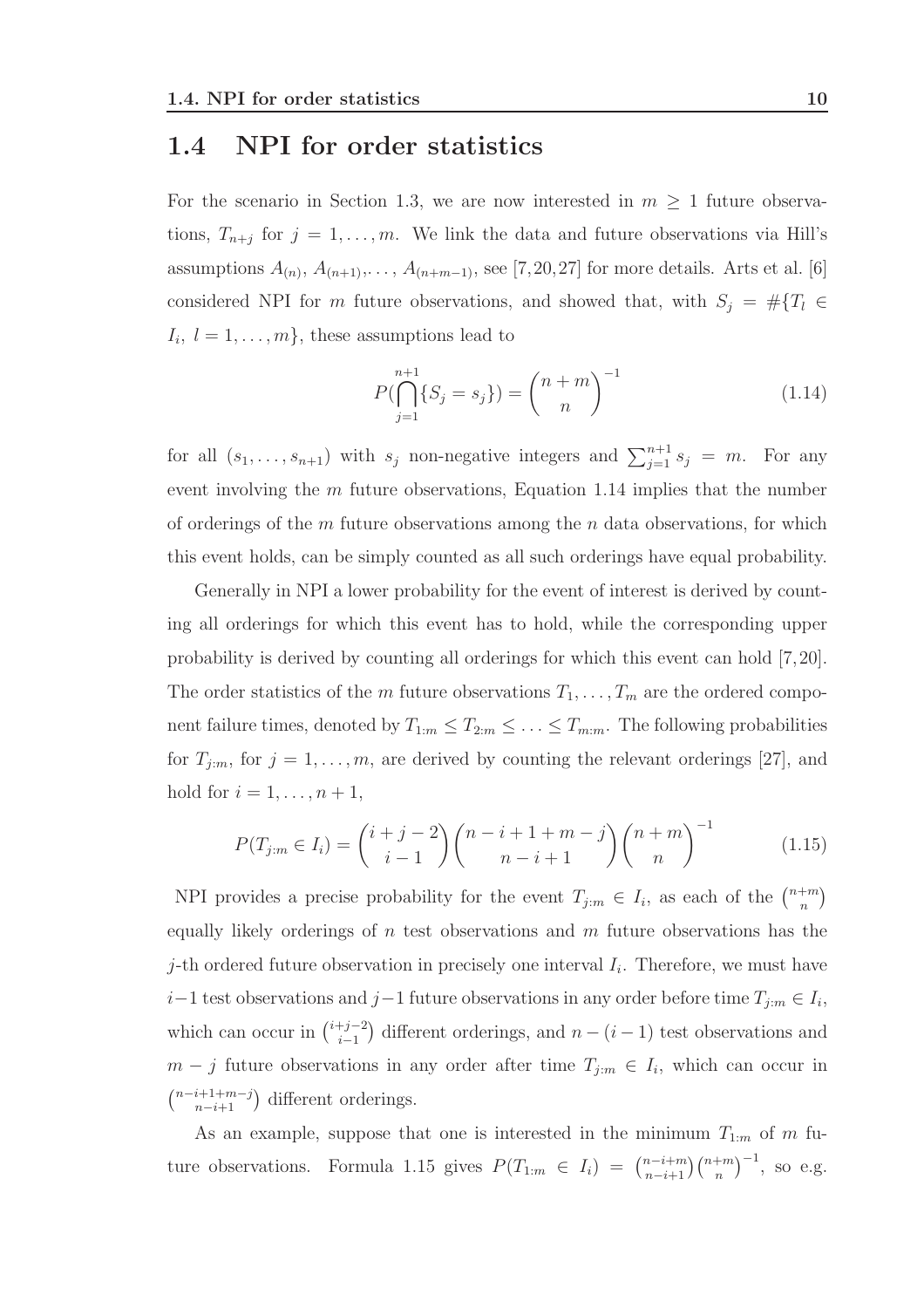$P(T_{1:m} \in I_1) = \frac{m}{n+m}$ . Clearly, the event  $T_{1:m} \in I_1$  occurs if the smallest of all  $n + m$  observations considered, so the n data observations and m future observations, is among the  $m$  future observations, which indeed occurs with probability  $\frac{m}{n+m}$  due to the assumed exchangeability. Another special case of interest is  $P(T_{1:m} \in I_{n+1}) = \binom{n+m}{n}$  $\binom{+m}{n}$ <sup>-1</sup>, following from the fact that there is only one ordering for which all n data observations occur before all  $m$  future observations.

The probabilities 1.15 straightforwardly lead to the following NPI lower and upper survival functions for  $T_{j:m}$ , these are the sharpest bounds for the probability of the event  $T_{j:m} > t$  that can be justified without further assumptions. The NPI lower survival function for  $T_{j:m}$  is

$$
\underline{S}_{T_{j:m}}(t) = \underline{P}(T_{j:m} > t) = \sum_{l=i+1}^{n+1} P(T_{j:m} \in I_l) \quad \text{for } t \in (t_{i-1}, t_i]
$$
 (1.16)

and the corresponding NPI upper survival function is

$$
\overline{S}_{T_{j:m}}(t) = \overline{P}(T_{j:m} > t) = \sum_{l=i}^{n+1} P(T_{j:m} \in I_l) \quad \text{for } t \in [t_{i-1}, t_i)
$$
 (1.17)

At an observed data value  $t_i$  these NPI lower and upper survival functions are equal, that is  $\underline{S}_{T_{j:m}}(t_i) = S_{T_{j:m}}(t_i)$ , while  $\underline{S}_{T_{j:m}}(0) = S_{T_{j:m}}(0) = 1$ . Beyond the largest data observation, the NPI lower survival function is equal to zero but the NPI upper survival function remains positive,

$$
\underline{S}_{T_{j:m}}(t) = 0 \text{ and } \overline{S}_{T_{j:m}}(t) = P(T_{j:m} \in I_{n+1}) = \prod_{l=j}^{m} \frac{l}{n+l} > 0 \text{ for } t > t_n
$$

This reflects that there is no evidence in favour of observations greater than  $t_n$ actually being able to occur, this is reflected by the lower survival function being equal to zero; but the evidence against this is limited as there are only  $n$  observations thus far, this is reflected by the upper survival function being a positive decreasing function of n. In this thesis NPI for order statistics is used in Chapters 2 and 3. In the next section we introduce NPI for Bernoulli random quantities, which is used in Chapter 4.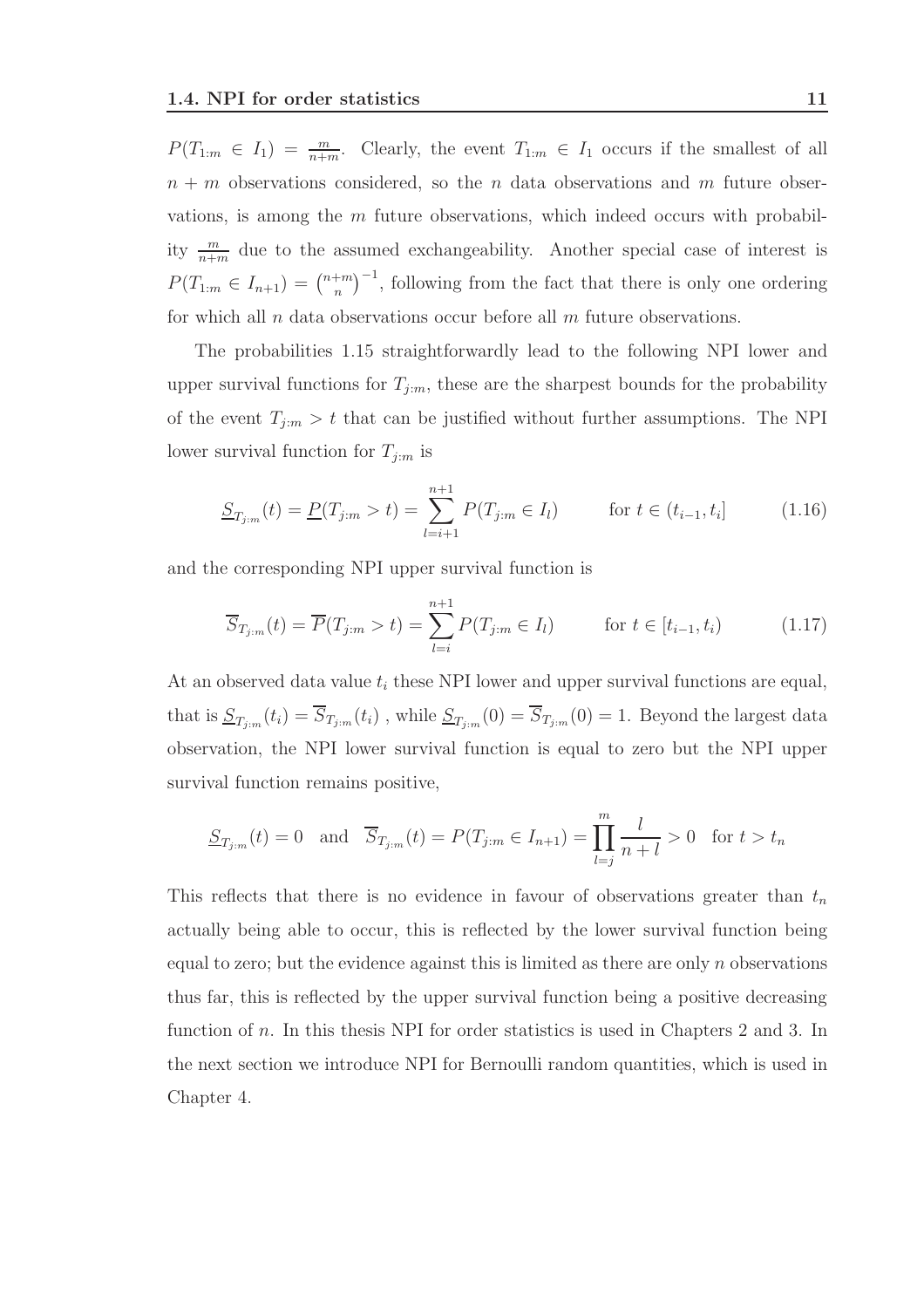### 1.5 NPI for Bernoulli quantities

NPI for Bernoulli random quantities, as introduced by Coolen [19], is summarized in this section. Suppose that there is a sequence of  $n + m$  exchangeable Bernoulli trials, each with 'success' and 'failure' as possible outcomes, and data consisting of s successes in n trials. Let  $Y_1^n$  denote the random number of successes in trials 1 to n, then a sufficient representation of the data for the inferences considered is  $Y_1^n = s$ , due to the assumed exchangeability of all trials. Let  $Y_{n+1}^{n+m}$  denote the random number of successes in trials  $n + 1$  to  $n + m$ . Let  $R_t = \{r_1, \ldots, r_t\}$ , with  $1 \leq t \leq m+1$  and  $0 \leq r_1 < r_2 < \ldots < r_t \leq m$ , and, for ease of notation, define  $\binom{s+r_0}{s}$  $s^{(r_0)}$  = 0. Then the NPI upper probability for the event  $Y^{n+m}_{n+1} \in R_t$ , given data  $Y_1^n = s$ , for  $s \in \{0, ..., n\}$ , is

$$
\overline{P}(Y_{n+1}^{n+m} \in R_t | Y_1^n = s) =
$$
\n
$$
\binom{n+m}{n}^{-1} \sum_{j=1}^t \left[ \binom{s+r_j}{s} - \binom{s+r_{j-1}}{s} \right] \binom{n-s+m-r_j}{n-s} \quad (1.18)
$$

The corresponding NPI lower probability can be derived via the conjugacy property

$$
\underline{P}(Y_{n+1}^{n+m} \in R_t | Y_1^n = s) = 1 - \overline{P}(Y_{n+1}^{n+m} \in R_t^c | Y_1^n = s)
$$
\n(1.19)

where  $R_t^c = \{0, 1, \ldots, m\} \backslash R_t$ .

These NPI lower and upper probabilities are the maximum lower bound and minimum upper bound, respectively, for the probability for the given event based on the data, the assumption  $A_{(n)}$  and the model presented by Coolen [19].

### 1.6 Outline of thesis

This thesis is organized such that each chapter addresses one main inference problem, and is related to papers that have been published in academic journals. In Chapter 2 we introduce the use of signatures in the study of system reliability with lower and upper probabilities. We present the comparison of the reliability of two systems by directly considering the random failure times of the systems, including explicit consideration of the difference between failure times of two systems. This chapter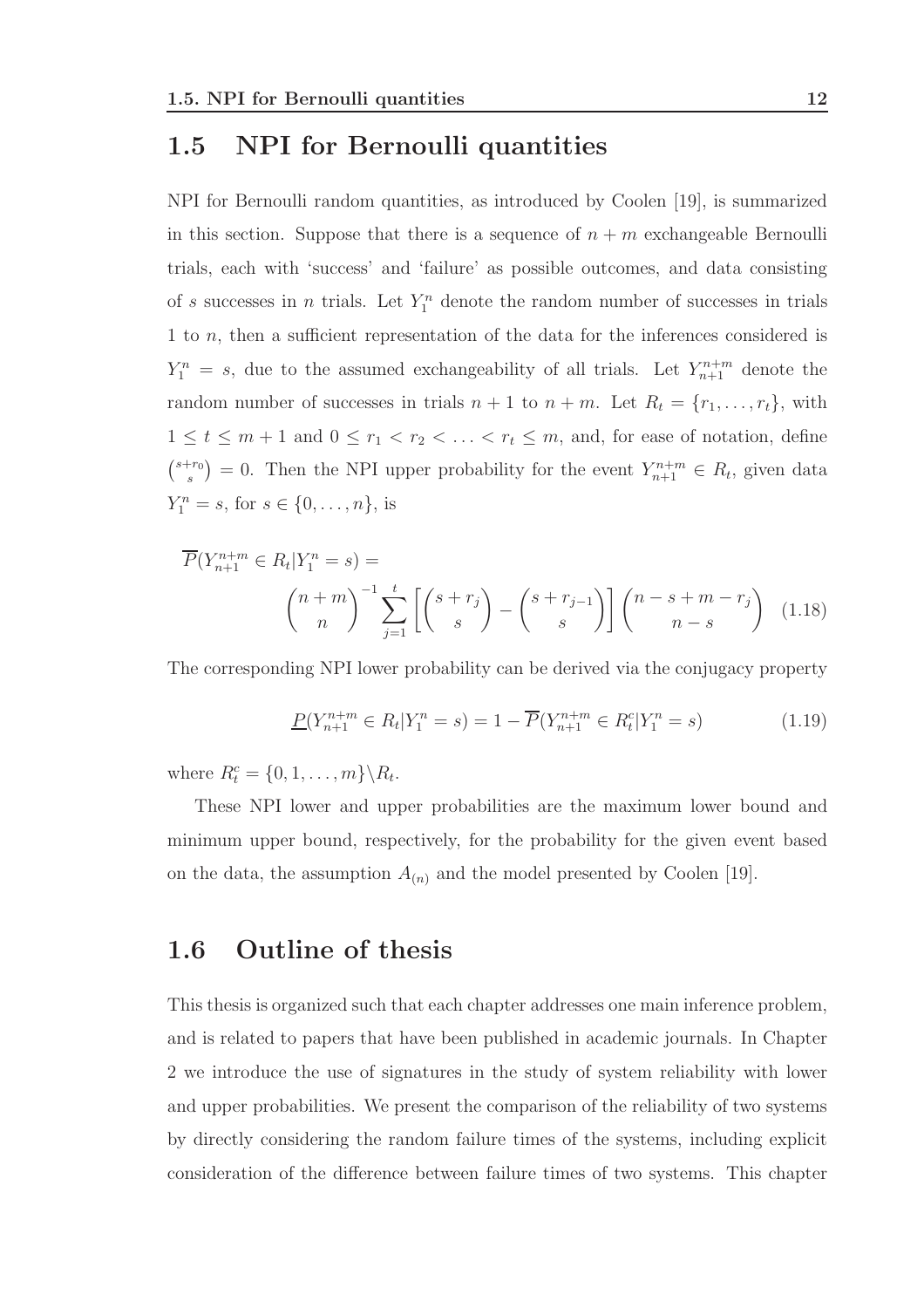is closely related to the paper "Nonparametric predictive inference for failure times of systems with exchangeable components" which appeared in Journal of Risk and Reliability in 2012 [24].

In Chapter 3 we present how bounds for lower and upper survival functions can be derived based on limited information about the system signature and related inferences. We present the comparison of the reliability of two systems considering the random failure times of the systems using partially known signatures. This chapter closely resembles the paper "Nonparametric predictive inference for system failure time based on bounds for the signature", which appeared in Journal of Risk and Reliability in 2013 [4].

In Chapter 4 we present the use of survival signatures for NPI for the failure time of a coherent system, which can consist of different types of components. In addition, we present how survival signatures of subsystems can be combined to derive a system's survival signature, and we present how limited information about the survival signature can be used to derive bounds on such lower and upper survival functions and related inferences. This chapter forms part of the paper "Nonparametric predictive inference for system reliability using the survival signature", which appeared in Journal of Risk and Reliability in 2014 [28]. We summarize our main results with some concluding remarks in Chapter 5. All computations in this thesis were performed using R.

Parts of this thesis have been presented at several conferences and short papers have appeared in related conference proceedings. Chapter 2 has been presented at The 19th Advances in Risk and Reliability Technology Symposium (Stratford-upon-Avon, UK, April 2011) [2]. A part of Chapter 3 was presented at The Statistical Models and Methods for Reliability and Survival Analysis and Their Validation (Bordeaux, France, July 2012) [3]. In addition, results related to Chapter 4 were presented (by Prof. Frank Coolen) at The 20th Advances in Risk and Reliability Technology Symposium (Nothingham, UK, May 2013) [29].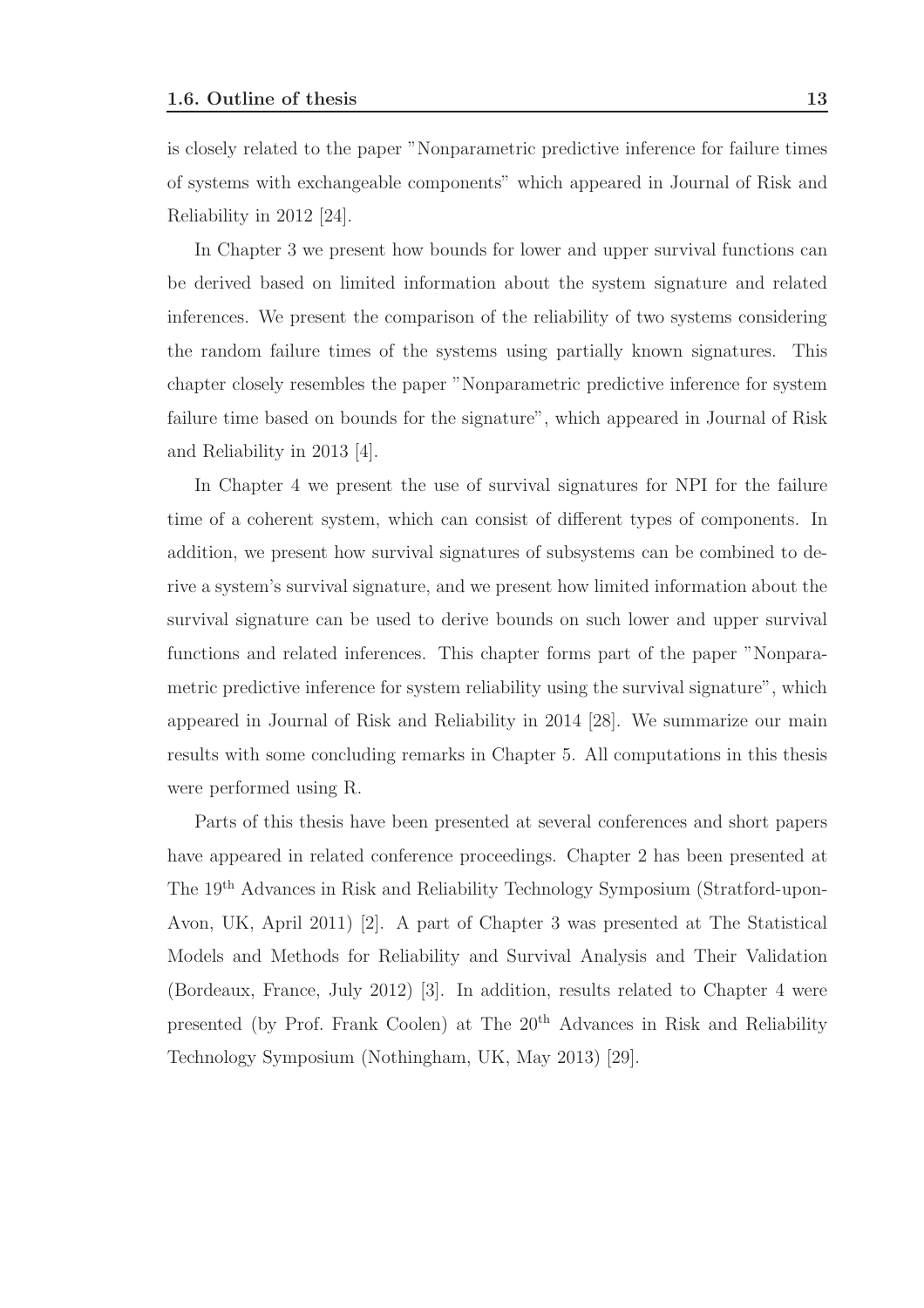# Chapter 2

# Failure time of a system consisting of exchangeable components

### 2.1 Introduction

This chapter presents the use of signatures for nonparametric predictive inference (NPI) [7, 20] about the failure time of a system consisting of exchangeable components, given failure times of tested components. A useful feature of describing system structures through signatures is the possibility to compare the reliability of different systems based on stochastic ordering of their signatures, as long as the components in these systems are all exchangeable [61]. This chapter also presents an alternative way to compare the reliability of different systems by directly considering the random system failure times.

We assume in this chapter that the signature is precisely known, in Chapter 3 we will consider the case of a partially known signature. Section 2.2 presents the use of system signatures to derive NPI lower and upper survival functions for a system. In Section 2.3 comparison of reliability of two systems is presented by directly considering the random failure times of the systems. This includes explicit consideration of the difference between failure times of two systems. Section 2.4 contains some concluding remarks.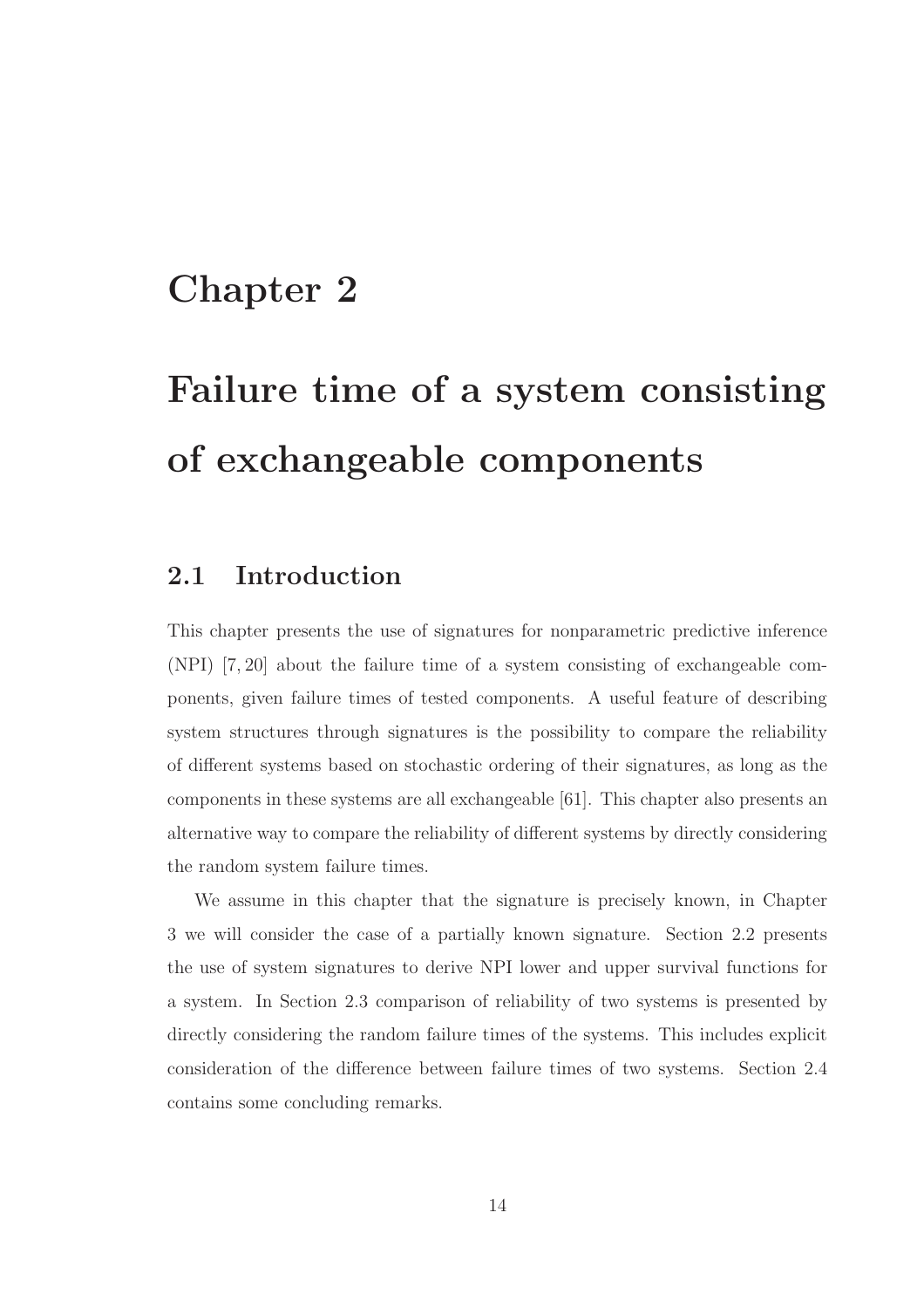#### 2.2 Predicting system failure time

This section presents the NPI lower and upper survival functions for systems with exchangeable components, derived by generalizing Equation 1.4 to lower and upper probabilities. In order to combine NPI with system signatures, it is important to explain a key ingredient of theory of lower and upper probabilities, namely a set  $\mathcal P$  of precise probability distributions, each denoted by  $P \in \mathcal{P}$ , which corresponds to the assessed values and which is such that the lower probability of an event E is  $P(E)$  =  $\inf_{P \in \mathcal{P}} P(E)$  and the corresponding upper probability is  $\overline{P}(E) = \sup_{P \in \mathcal{P}} P(E)$ . In his theory of interval probability, Weichselberger [67] calls such a set a 'structure', see [7] for more details and strong consistency properties of inferences based on such a construction of lower and upper probabilities.

Generally, in NPI the assumption  $A_{(n)}$  provides precise probabilities for some events involving one or more future observations, and the corresponding structure consists of all precise probabilities which assign those values to all those events. So, the structure  $\mathcal{P}_j$  for  $T_{j:m}$ , for  $j = 1, \ldots, m$ , consists of all precise probability distributions which assign  $P(T_{j:m} \in I_i)$ , as given in Equation 1.15 in Section 1.4, to interval  $I_i$ , for each  $i = 1, \ldots, n + 1$ . As interest is in the system failure time  $T_S$ , let  $P_S$  be the structure corresponding to NPI for  $T_S$ .  $P_S$  is derived directly from the  $P_j$ ,  $j = 1, \ldots, m$ , by the logical relationship that exists based on Equation 1.4 for the precise probability distributions in the respective structures. This means that for each probability distribution  $P_S \in \mathcal{P}_S$ , there is a combination of probability distributions in the structures  $P_j$  that, by Equation 1.4, leads to  $P_S$ . Also the reverse relation holds, namely that any combination of probability distributions in the structures  $P_j$  lead, by application of Equation 1.4, to a probability distribution  $P<sub>S</sub>$  which belongs to  $P<sub>S</sub>$ . The NPI lower and upper survival functions for  $T<sub>S</sub>$  are derived by minimisation and maximisation, respectively, of the probabilities for events  $T_S > t$  over the structure  $P_S$ . While in general this would be non-trivial optimisation problems, NPI provides a simple solution as explained below.

As mentioned in Section 1.4, suppose that in a test of  $n$  components, exchangeable with those in the system considered, the observed failure times were  $t_1 < t_2 <$  $\ldots < t_n$ . Consider reliability of a system with m components, so interest is in the m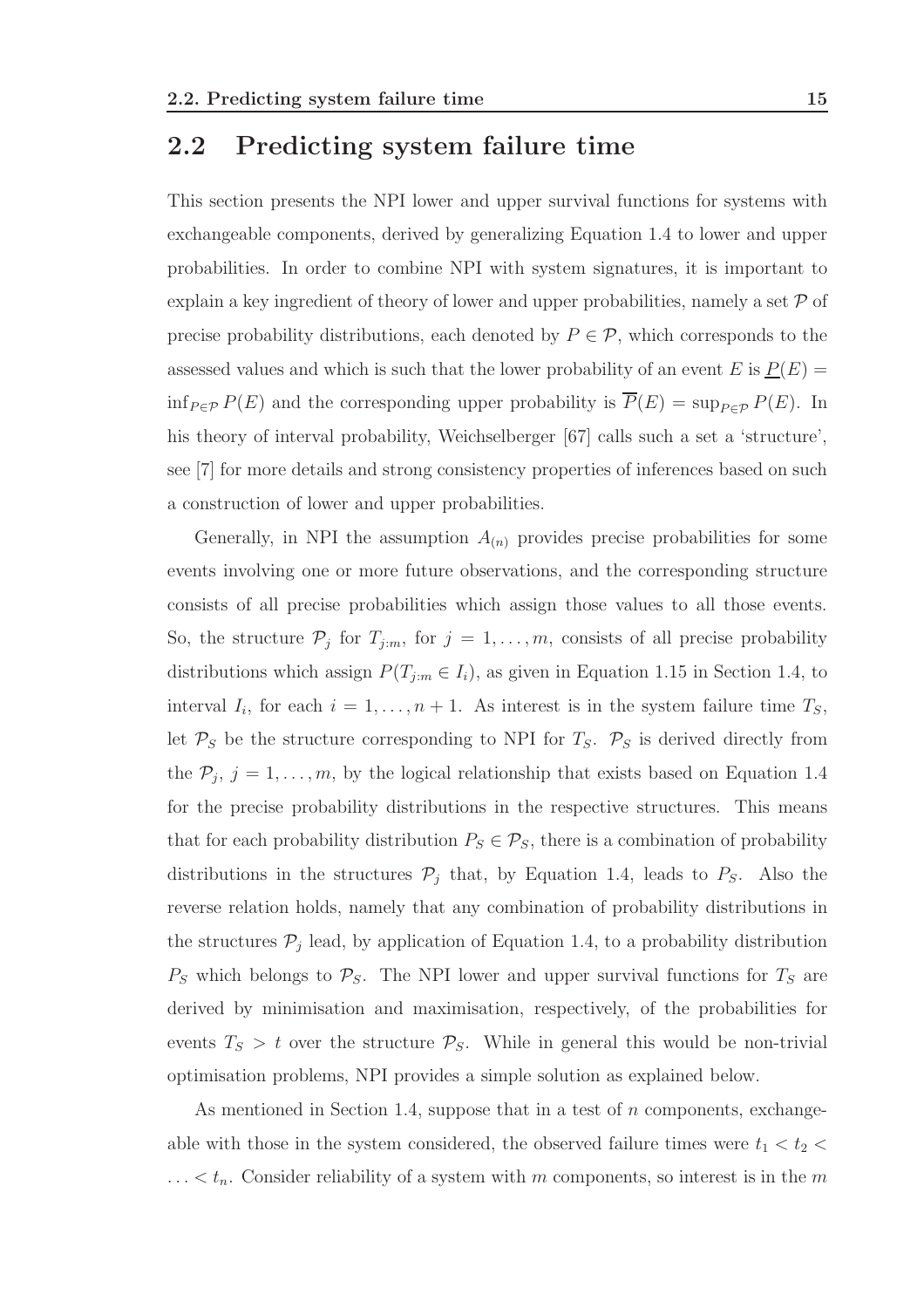failure times of those components, say  $T_1, \ldots, T_m$ . The test data and  $T_1, \ldots, T_m$  are linked via the assumptions  $A_{(n)}$ ,  $A_{(n+1)}$ ,...,  $A_{(n+m-1)}$ . The order statistics of the m future observations  $T_1, \ldots, T_m$  are the ordered component failure times.

The NPI lower and upper survival functions for the failure time  $T<sub>S</sub>$  of a coherent system consisting of m exchangeable components, with the system structure represented by signature  $q$ , can be derived by the following generalizations of Equation 1.4. The NPI lower survival function is

$$
\underline{S}_{T_S}(t) = \underline{P}(T_S > t) = \inf_{P_S \in \mathcal{P}_S} P_S(T_S > t) = \inf_{P_S \in \mathcal{P}_S} \sum_{j=1}^m q_j P_S(T_{j:m} > t)
$$

$$
= \sum_{j=1}^m q_j \inf_{P_j \in \mathcal{P}_j} P_j(T_{j:m} > t) = \sum_{j=1}^m q_j \underline{P}(T_{j:m} > t)
$$
(2.1)

The corresponding upper survival function is

$$
\overline{S}_{T_S}(t) = \overline{P}(T_S > t) = \sup_{P_S \in \mathcal{P}_S} P_S(T_S > t) = \sup_{P_S \in \mathcal{P}_S} \sum_{j=1}^m q_j P_S(T_{j:m} > t)
$$

$$
= \sum_{j=1}^m q_j \sup_{P_j \in \mathcal{P}_j} P_j(T_{j:m} > t) = \sum_{j=1}^m q_j \overline{P}(T_{j:m} > t)
$$
(2.2)

The crucial step in the derivations of  $(2.1)$  and  $(2.2)$  is the fourth equality. In general theory of lower and upper probabilities [7, 20], we only have

$$
\inf_{P_S \in \mathcal{P}_S} \sum_{j=1}^m q_j P_S(T_{j:m} > t) \ge \sum_{j=1}^m q_j \inf_{P_j \in \mathcal{P}_j} P_j(T_{j:m} > t)
$$
\n(2.3)

and

$$
\sup_{P_S \in \mathcal{P}_S} \sum_{j=1}^m q_j P_S(T_{j:m} > t) \le \sum_{j=1}^m q_j \sup_{P_j \in \mathcal{P}_j} P_j(T_{j:m} > t)
$$
\n(2.4)

so justification of the fourth equalities in  $(2.1)$  and  $(2.2)$  is required. The argument is given for the case of the NPI lower survival function, justification of the NPI upper survival function follows the same steps. For the equality to hold in (2.3), the probability distributions in  $\mathcal{P}_j$  which minimise  $P_j(T_{j:m} > t)$  for all t must be attained simultaneously for all  $j = 1, \ldots, m$ . That this holds follows from the derivation of (1.15), as given in [27] and discussed in Section 1.4, which is based on the  $\binom{n+m}{n}$  $\binom{+m}{n}$  equally likely orderings of the *n* data observations and *m* future observations. Each NPI lower survival function for a  $T_{j:m}$ , for all  $j = 1, \ldots, m$ , can be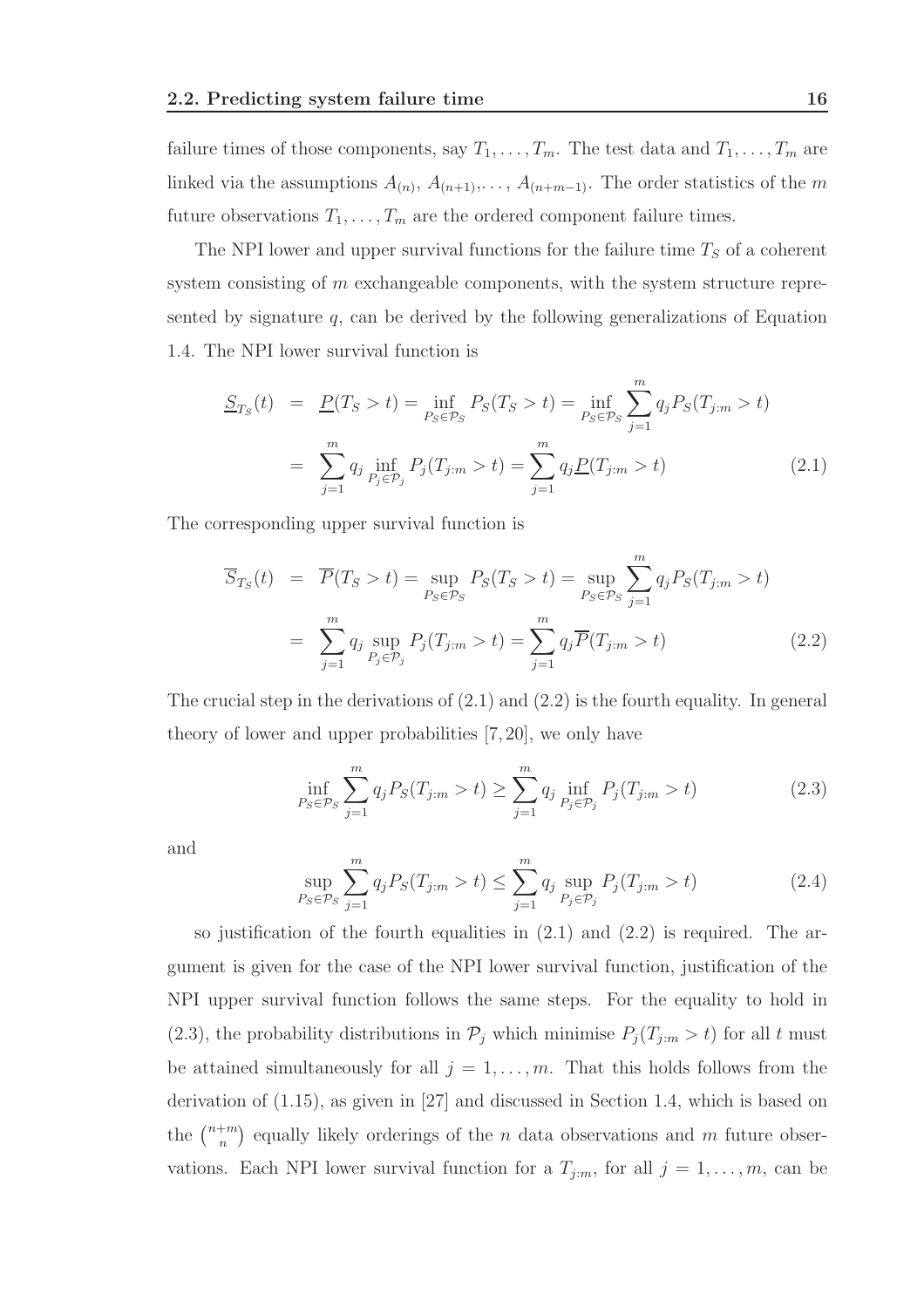derived by considering, for each of the equally likely orderings, the situation with all future observations assigned to interval  $I_i = (t_{i-1}, t_i)$ , by the specific ordering, to actually be located immediately to the right of  $t_{i-1}$  (so to the left of  $t_{i-1} + \epsilon$ for any  $\epsilon > 0$ ) with all their probability mass for this interval. This construction clearly corresponds to the NPI lower survival function for  $T_{j:m}$ , and can be used in each interval to get all these NPI lower survival functions, so for all  $j = 1, \ldots, m$ , simultaneously.

#### Example 2.1

Figure 2.1 presents the signatures of six coherent systems with  $m = 4$  exchangeable components. Suppose that  $n = 4$  components exchangeable with those in such a system were tested, leading to ordered failure times  $t_1 < t_2 < t_3 < t_4$ , which create the partition  $I_1, \ldots, I_5$  of the positive real-line. Table 2.1 presents the probabilities, as given by Equation 1.15 and denoted by  ${}_{j}P_{i} = P(T_{j:4} \in I_{i})$  for  $j = 1, ..., 4$  and  $i = 1, \ldots, 5$ , together with the NPI lower and upper survival functions for  $T_{j:4}$  as given by Equations 1.16 and 1.17, respectively.



Figure 2.1: Coherent systems with 4 exchangeable components

Table 2.2 presents the NPI lower and upper survival functions,  $\underline{S}_{T_S}(t)$  and  $S_{T_S}(t)$ , for the system failure time  $T<sub>S</sub>$ , from Equations 2.1 and 2.2, for the systems presented in Figure 2.1. We will also consider these systems in Chapter 4 to compare the results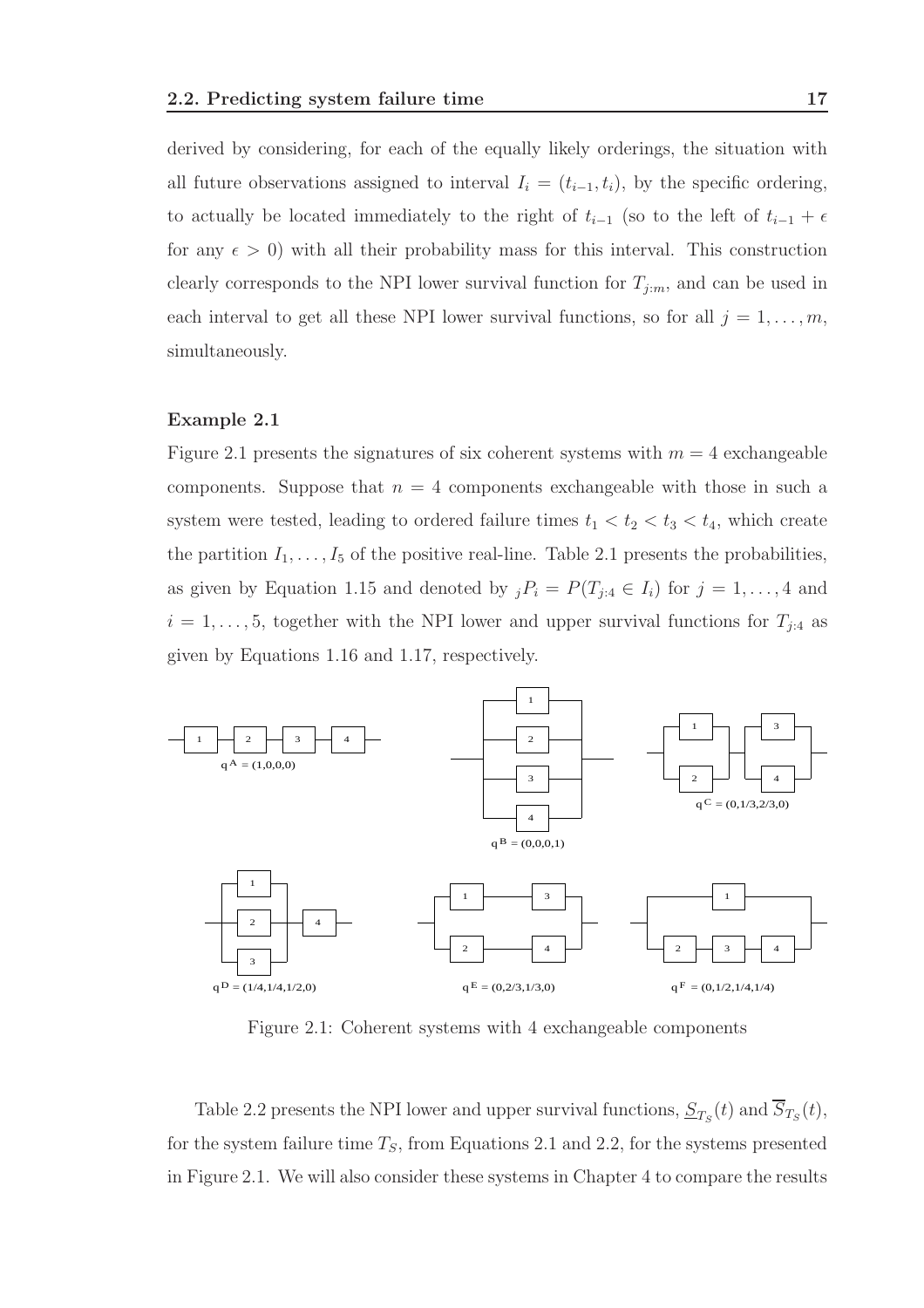|                           | $j=1$          |                          |                                                                                                                              | $j=2$          |                 |               | $j=3$                                                     |                   |         | $j=4$              |                          |
|---------------------------|----------------|--------------------------|------------------------------------------------------------------------------------------------------------------------------|----------------|-----------------|---------------|-----------------------------------------------------------|-------------------|---------|--------------------|--------------------------|
| $_1P_i$                   | $S_{T_{1:4}}$  | $\overline{S}_{T_{1:4}}$ | $_2P_i$                                                                                                                      | $S_{T_{2:4}}$  | $S_{T_{2:4}}$   | $_3P_i$       | $S_{T_{3:4}}$                                             | $S_{T_{3:4}}$     | $_4P_i$ | $S_{T_{4:4}}$      | $\overline{S}_{T_{4:4}}$ |
| $1 \mid 0.500$            | $0.500 \mid 1$ |                          | $\mid 0.214 \mid 0.786 \mid 1$                                                                                               |                |                 | $0.071$ 0.929 |                                                           | $\mathbf{1}$      |         | $0.014$ 0.986 1    |                          |
| 2   0.286   0.214   0.500 |                |                          |                                                                                                                              |                |                 |               | $0.286$   $0.500$   $0.786$   $0.171$   $0.757$   $0.929$ |                   | 0.057   | 0.929              | 0.986                    |
|                           |                |                          | $3 \mid 0.143 \mid 0.071 \mid 0.214 \mid 0.257 \mid 0.243 \mid 0.500 \mid 0.257 \mid 0.500 \mid 0.757 \mid 0.143 \mid 0.786$ |                |                 |               |                                                           |                   |         |                    | 0.929                    |
| $4 \mid 0.057$            | 0.014          |                          | $0.071$   $0.171$   $0.071$   $0.243$                                                                                        |                |                 |               | $\mid$ 0.286   0.214   0.500                              |                   |         | $0.286 \mid 0.500$ | 0.786                    |
| $5 \mid 0.014$            | $\overline{0}$ | $0.014$ 0.071            |                                                                                                                              | $\overline{0}$ | $0.071$ 0.214 0 |               |                                                           | $0.214$ $0.500$ 0 |         |                    | 0.500                    |

Table 2.1:  ${}_{j}P_{i}$ ,  $\underline{S}_{T_{j:4}}(t)$  and  $S_{T_{j:4}}(t)$  for  $t \in I_{i}$ , for  $n = 4$  and  $m = 4$ 

in Table 2.2 with the use of survival signature, as presented in that chapter. Table 2.2 illustrates that the upper survival function for the system failure time is always equal to one in the first interval and the corresponding lower survival function is less than one. Of course, these lower and upper survival functions decrease at each observed failure time of a component in the test. The lower survival function is zero after the largest observation while the upper survival functions always remains positive. Tables 2.1 and 2.2 show that the upper survival function in interval  $I_i$  is equal to the lower survival function in interval  $I_{i-1}$ . This is a property that generally holds for the lower and upper survival functions in this chapter, and which follows directly from Equations 1.16 and 1.17.

Figures 2.2 and 2.3 present the NPI lower and upper survival functions for the six systems in Figure 2.1 based on  $n = 30$  observations of component failure times, simulated from the Weibull distribution with shape parameter 2 and scale parameter 1. The 30 ordered simulated component failure times are given in Table 2.3.

The signatures of systems C and F are not stochastically ordered (see Section 2.3), which leads to their NPI lower and upper survival functions crossing as is illustrated in Figure 2.2, and the same applies for systems D and E, shown in Figure 2.3. These lower and upper survival functions clearly indicate the differences in the system reliability for these six systems. However, one may wish to quantify the differences in reliability more precisely, a new approach that can be used for this will be presented in Section 2.3.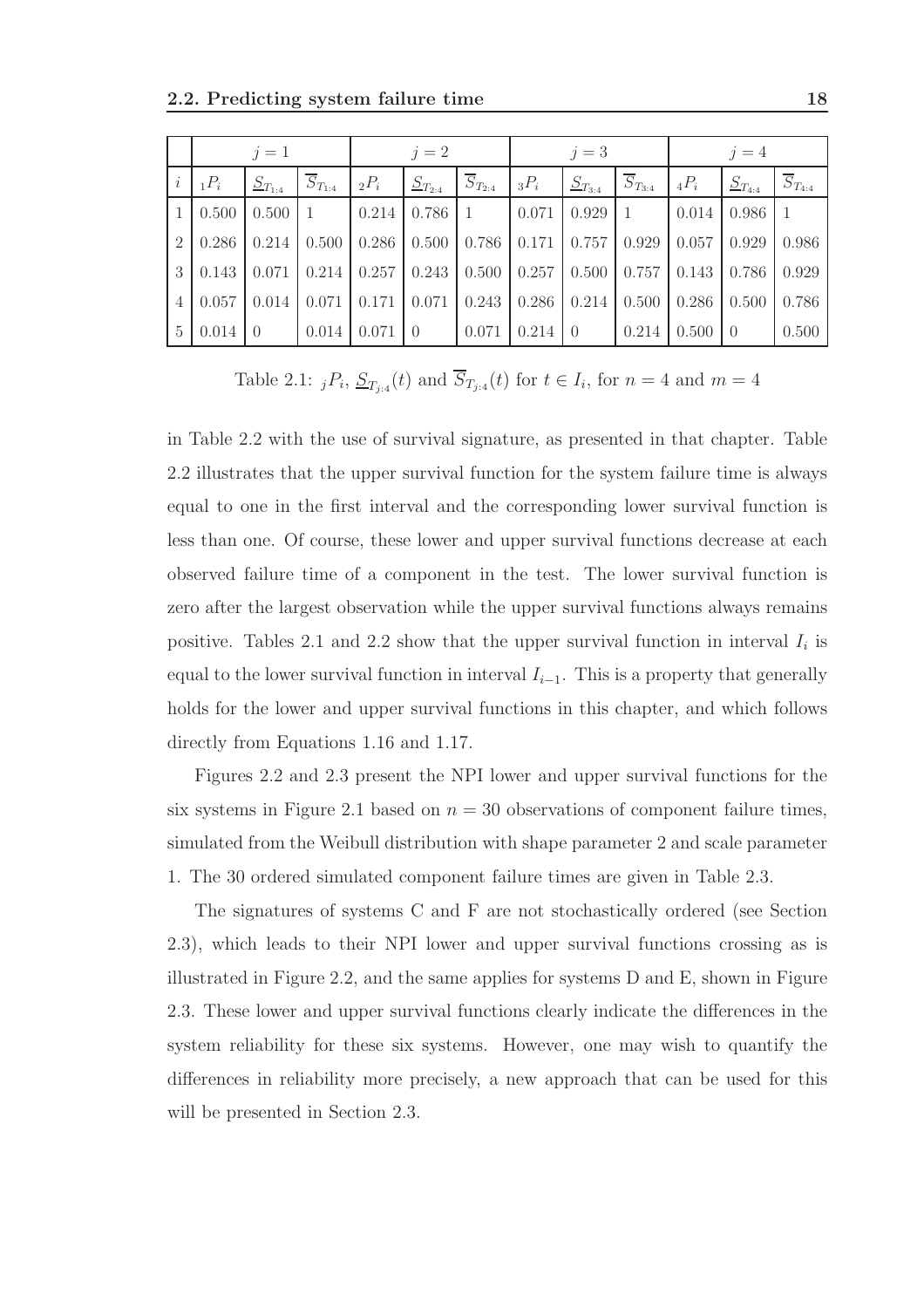| $\overline{q}$ | (1,0,0,0)                                    |                      |                                    | (0,0,0,1)            | $(0, \frac{1}{3}, \frac{2}{3}, 0)$           |                      |
|----------------|----------------------------------------------|----------------------|------------------------------------|----------------------|----------------------------------------------|----------------------|
| $\dot{\imath}$ | $S_{T_S}$                                    | $\overline{S}_{T_S}$ | $S_{T_S}$                          | $\overline{S}_{T_S}$ | $S_{T_S}$                                    | $\overline{S}_{T_S}$ |
| 1              | 0.50                                         | 1                    | 0.99                               | 1                    | 0.88                                         | 1                    |
| $\overline{2}$ | 0.21                                         | 0.50                 | 0.93                               | 0.99                 | 0.67                                         | 0.88                 |
| 3              | 0.07                                         | 0.21                 | 0.79                               | 0.93                 | 0.41                                         | 0.67                 |
| 4              | 0.01                                         | 0.07                 | 0.50                               | 0.79                 | 0.17                                         | 0.41                 |
| 5              | $\theta$                                     | 0.01                 | $\theta$                           | 0.50                 | 0                                            | 0.17                 |
|                | $(\frac{1}{4}, \frac{1}{4}, \frac{1}{2}, 0)$ |                      | $(0, \frac{2}{3}, \frac{1}{3}, 0)$ |                      |                                              |                      |
| $\overline{q}$ |                                              |                      |                                    |                      | $(0, \frac{1}{2}, \frac{1}{4}, \frac{1}{4})$ |                      |
| $\dot{\imath}$ | $\underline{S}_{T_S}$                        | $\overline{S}_{T_S}$ | $\underline{S}_{T_S}$              | $\overline{S}_{T_S}$ | $\underline{S}_{T_S}$                        | $\overline{S}_{T_S}$ |
| 1              | 0.79                                         | 1                    | 0.83                               | 1                    | 0.87                                         | 1                    |
| $\overline{2}$ | 0.56                                         | 0.79                 | 0.59                               | 0.83                 | 0.67                                         | 0.87                 |
| 3              | 0.33                                         | 0.56                 | 0.33                               | 0.59                 | 0.44                                         | 0.67                 |
| 4              | 0.13                                         | 0.33                 | 0.12                               | 0.33                 | 0.21                                         | 0.44                 |

Table 2.2:  $S_{T_S}(t)$  and  $S_{T_S}(t)$  for  $t \in I_i$ 

|  |  |  |  | $0.086$ $0.167$ $0.277$ $0.319$ $0.394$ $0.400$ $0.402$ $0.481$ $0.494$ $0.599$ |  |
|--|--|--|--|---------------------------------------------------------------------------------|--|
|  |  |  |  | $0.601$ $0.642$ $0.642$ $0.712$ $0.720$ $0.732$ $0.790$ $0.832$ $0.863$ $1.023$ |  |
|  |  |  |  | 1.088 1.097 1.172 1.185 1.334 1.336 1.620 1.851 2.060 2.329                     |  |

Table 2.3: 30 simulated component failure times for Ex. 2.1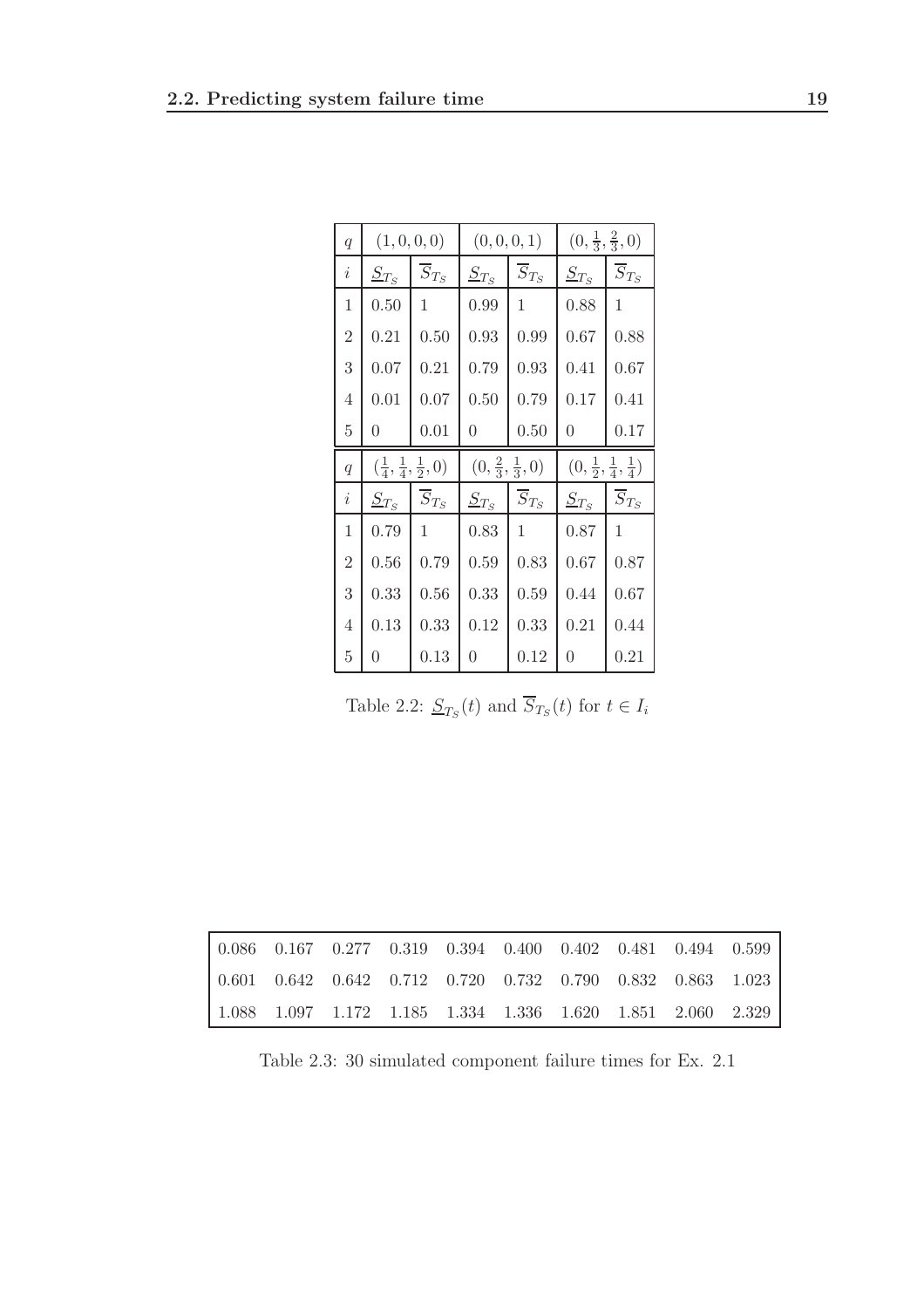

Figure 2.2: NPI lower and upper survival functions for system A, C and F (Ex. 2.1)

#### Example 2.2

To further illustrate the NPI lower and upper survival functions for systems presented in this chapter, consider linear and circular consecutive  $k$ -out-of-m:F systems, which fail if and only if  $k$  or more linearly or circularly ordered components fail [44, 45, 55]. Table 2.4 gives  $n = 30$  component failure times simulated from a Weibull distribution with shape parameter 3 and scale parameter 1. Figure 2.4 presents the NPI lower and upper survival functions, based on these data, for both a linear and circular consecutive 2-out-of-4:F system, for which the signatures are also given in the figure. The circular system fails for all neighbouring pairs of failing components for which the linear system fails, but in addition it also fails if only the first and last ordered components fail. This results in the circular system being less reliable than the linear system, as shown in Figure 2.4. Figure 2.5 presents similar NPI lower and upper survival functions for the linear and circular consecutive 3-out-of-6:F systems based on the same component failure data. These systems are clearly more reliable early on than the 2-out-of-4 systems. For all these four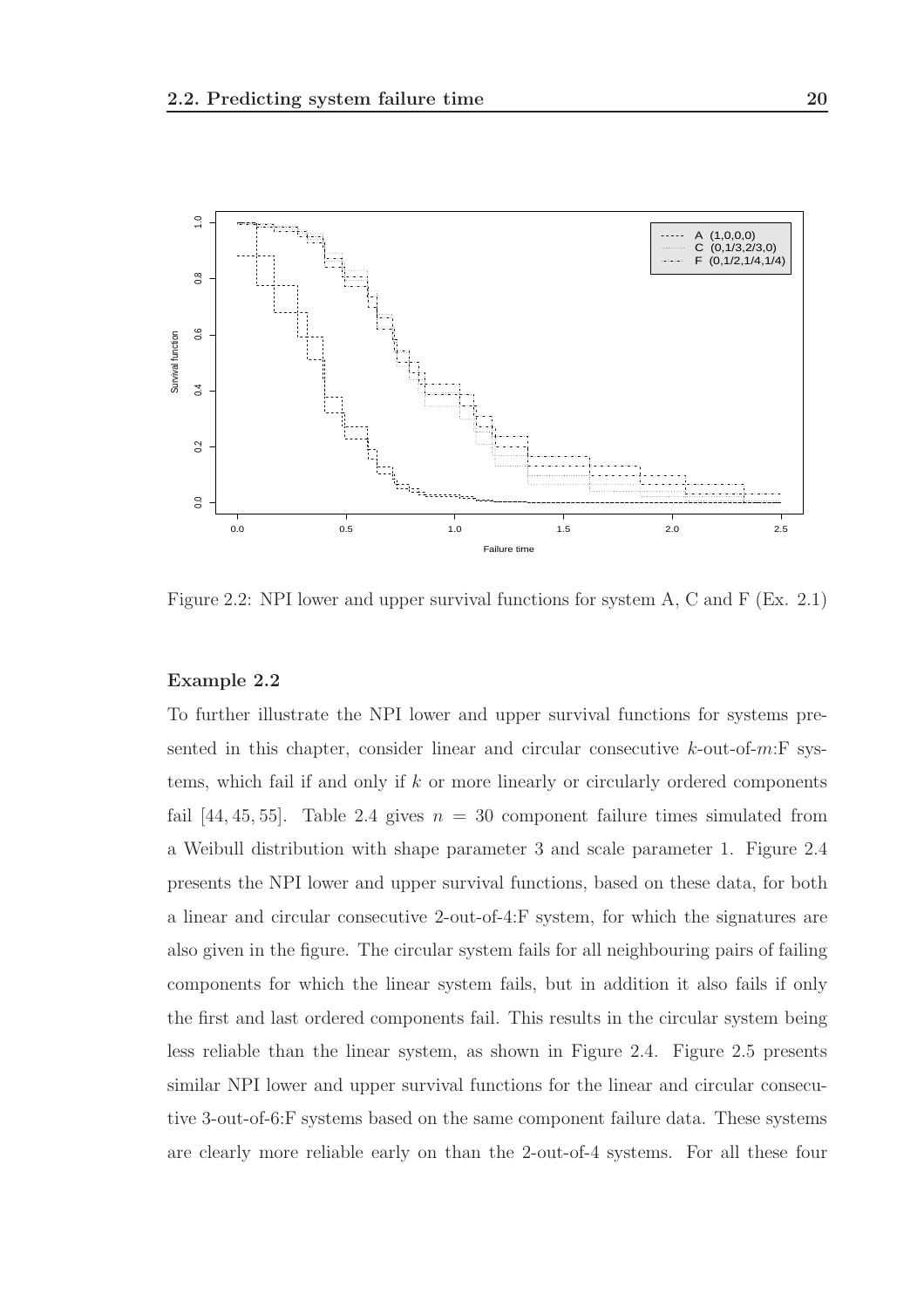

Figure 2.3: NPI lower and upper survival functions for system B, D and E (Ex. 2.1)

| $\vert 0.223 \quad 0.265 \quad 0.372 \quad 0.419 \quad 0.564 \quad 0.630 \quad 0.675 \quad 0.685 \quad 0.709 \quad 0.727 \vert$ |  |  |  |  |  |
|---------------------------------------------------------------------------------------------------------------------------------|--|--|--|--|--|
| $\vert$ 0.747 0.798 0.807 0.824 0.850 0.887 0.914 0.921 0.981 0.987                                                             |  |  |  |  |  |
| $\vert 0.994 \quad 1.008 \quad 1.073 \quad 1.115 \quad 1.167 \quad 1.182 \quad 1.275 \quad 1.397 \quad 1.400 \quad 1.425$       |  |  |  |  |  |

Table 2.4: 30 simulated component failure times for (Ex. 2.2)

systems considered, the lower survival function is zero beyond the largest observed component failure time,  $t = 1.425$ , reflecting that the data provide no evidence in favour of survival beyond this time, yet the corresponding upper survival functions are positive reflecting the fact that such survival cannot be deemed to be impossible on the basis of the 30 observations only. Figure 2.6 and 2.7 present the NPI lower and upper survival functions for linear consecutive 2-out-of-4 and 3-out-of-6 systems, and for circular consecutive 2-out-of-4 and 3-out-of-6, respectively.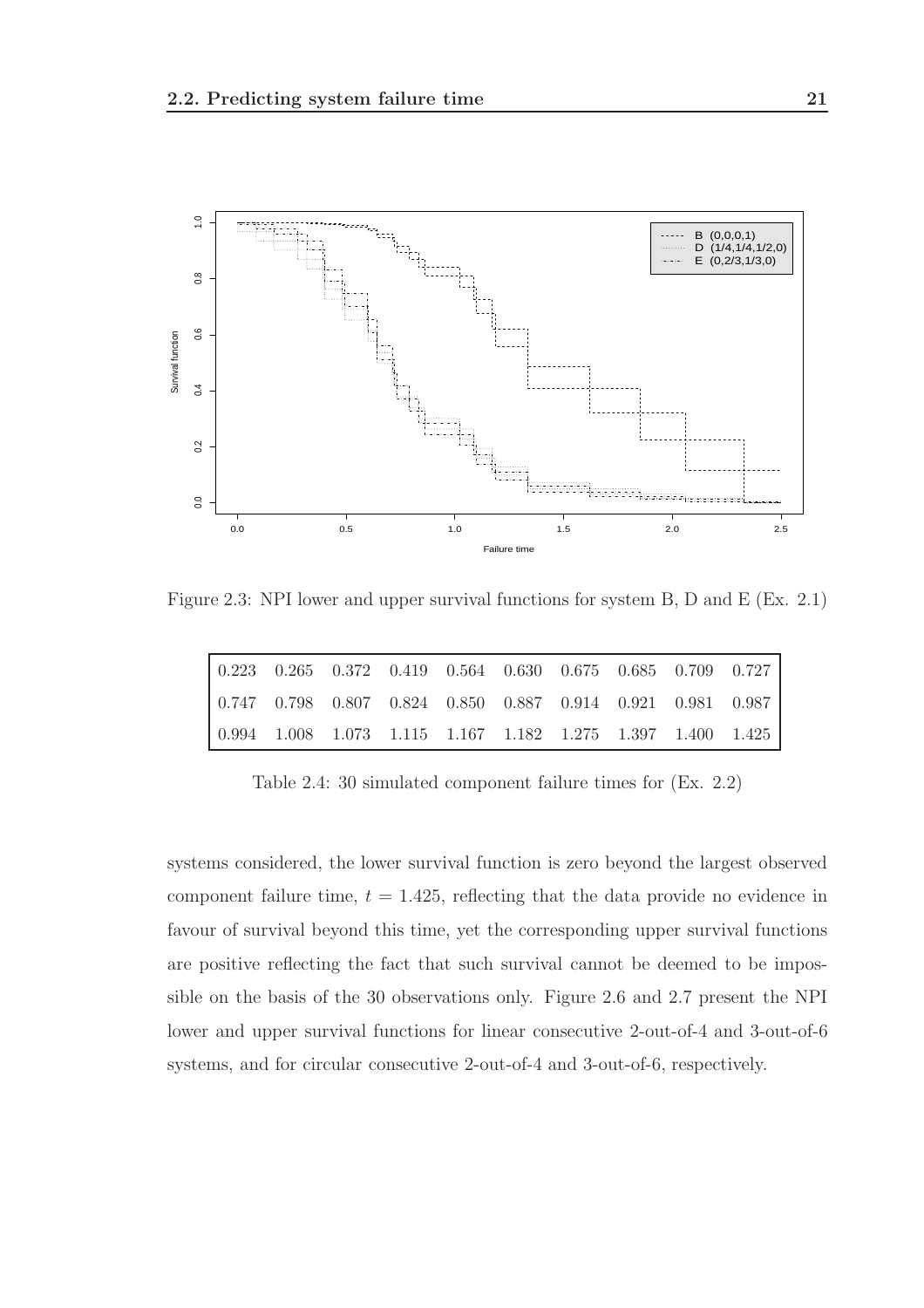

Figure 2.4: NPI lower and upper survival functions for the linear and circular consecutive 2-out-of-4:F systems (Ex. 2.2)

### 2.3 Comparing failure times of two systems

System signatures provide a straightforward way to compare the reliability of two systems with m exchangeable components (so both systems having components of the same single type) if the signatures are stochastically ordered [61]. Let the signature of system A be  $q^a$  and of system B be  $q^b$ , and let the failure times of these systems be  $T^a$  and  $T^b$ , respectively. If  $\sum_{j=r}^m q_j^a \geq \sum_{j=r}^m q_j^b$  for all  $r = 1, \ldots, m$ then  $P(T^a > t) \ge P(T^b > t)$  for all  $t > 0$ . Such a comparison is even possible if the two systems do not have the same number of components, as one can always increase the length of a system signature in a way that does not affect the corresponding system's failure time distribution [61], hence one can always make the two systems' signatures of the same length. For example, the signatures  $(\frac{1}{4}, \frac{1}{4})$  $\frac{1}{4}$ ,  $\frac{1}{2}$  $(\frac{1}{2},0)$  and  $(0, \frac{1}{5})$  $\frac{1}{5}, \frac{3}{5}$  $\frac{3}{5}, \frac{1}{5}$  $\frac{1}{5}$ , 0) do not have the same number of components. Using Equation 1.6 in Section 1.2, we find that the 5-component system with signature  $(\frac{2}{10}, \frac{2}{10}, \frac{3}{10}, \frac{3}{10}, 0)$ is stochastically equivalent to the original system with signature  $(\frac{1}{4}, \frac{1}{4})$  $\frac{1}{4}$ ,  $\frac{1}{2}$  $(\frac{1}{2},0)$ , and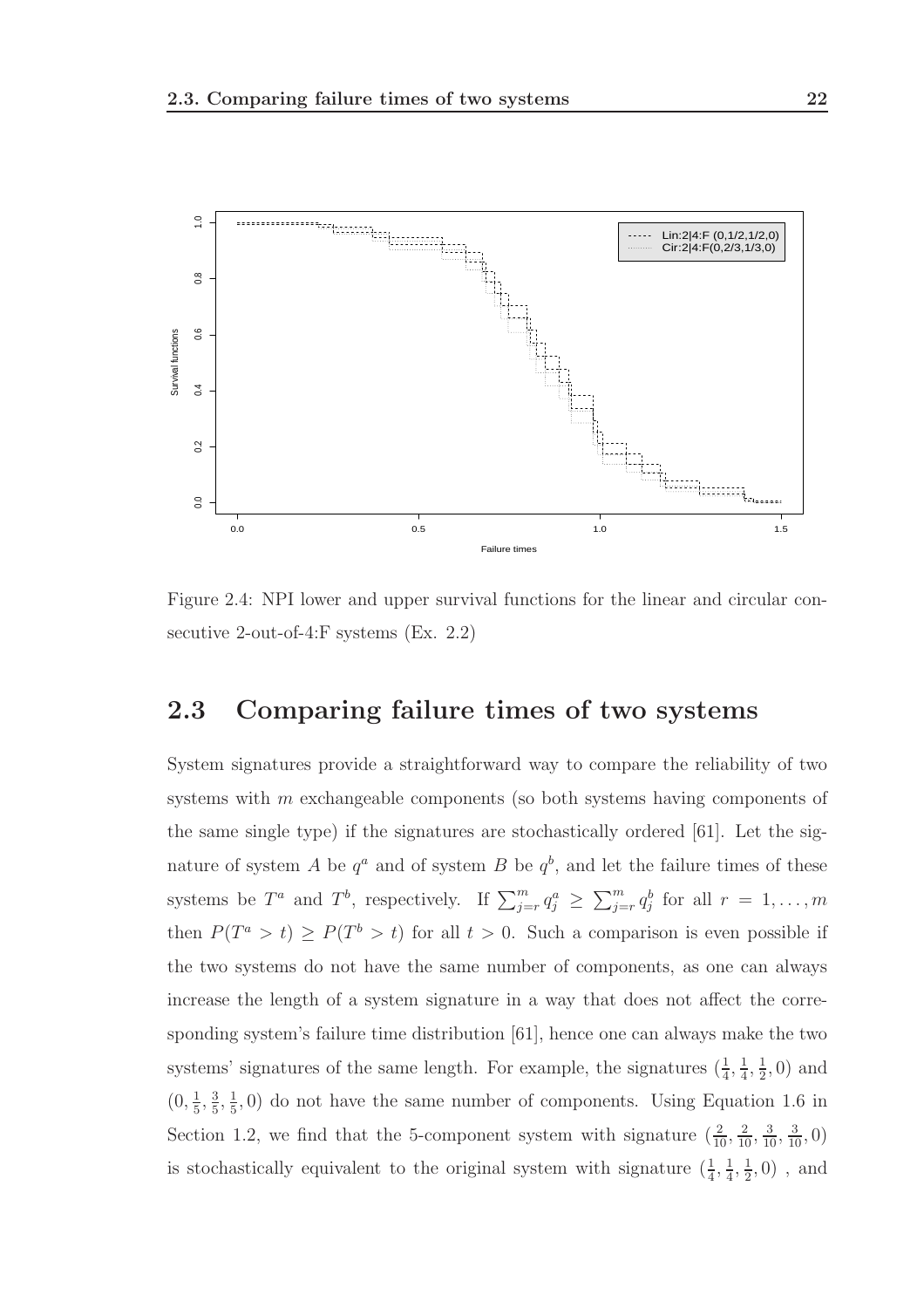

Figure 2.5: NPI lower and upper survival functions for the linear and circular consecutive 3-out-of-6:F systems (Ex. 2.2)

stochastically ordered with the signature  $(0, \frac{1}{5})$  $\frac{1}{5}, \frac{3}{5}$  $\frac{3}{5}, \frac{1}{5}$  $(\frac{1}{5}, 0)$ . However, many systems' structures do not have corresponding signatures which are stochastically ordered. For example, the signatures  $(\frac{1}{4}, \frac{1}{4})$  $\frac{1}{4}$ ,  $\frac{1}{2}$  $(\frac{1}{2}, 0)$  and  $(0, \frac{2}{3})$  $\frac{2}{3}, \frac{1}{3}$  $(\frac{1}{3}, 0)$  in the example in Section 2.2 are not stochastically ordered.

This section presents a different way to compare the random failure times  $T^a$ and  $T<sup>b</sup>$  of two systems A and B within the NPI framework, namely by considering the event that system B does not fail before system A, so  $T^a \leq T^b$ . This has the further advantage of being applicable to any two independent systems, so also to systems that each only have a single type of components but with the components of system  $A$  of a different type than those of system  $B$ . Subsection 2.3.1 presents NPI lower and upper probabilities for the event  $T^a \leq T^b$  for two systems that share the same type of components, followed in Subsection 2.3.2 by such results for two systems with different types of components. Subsection 2.3.3 generalizes this by considering the event  $T^a \leq T^b + \delta$  for any real-valued constant  $\delta$ , and how the NPI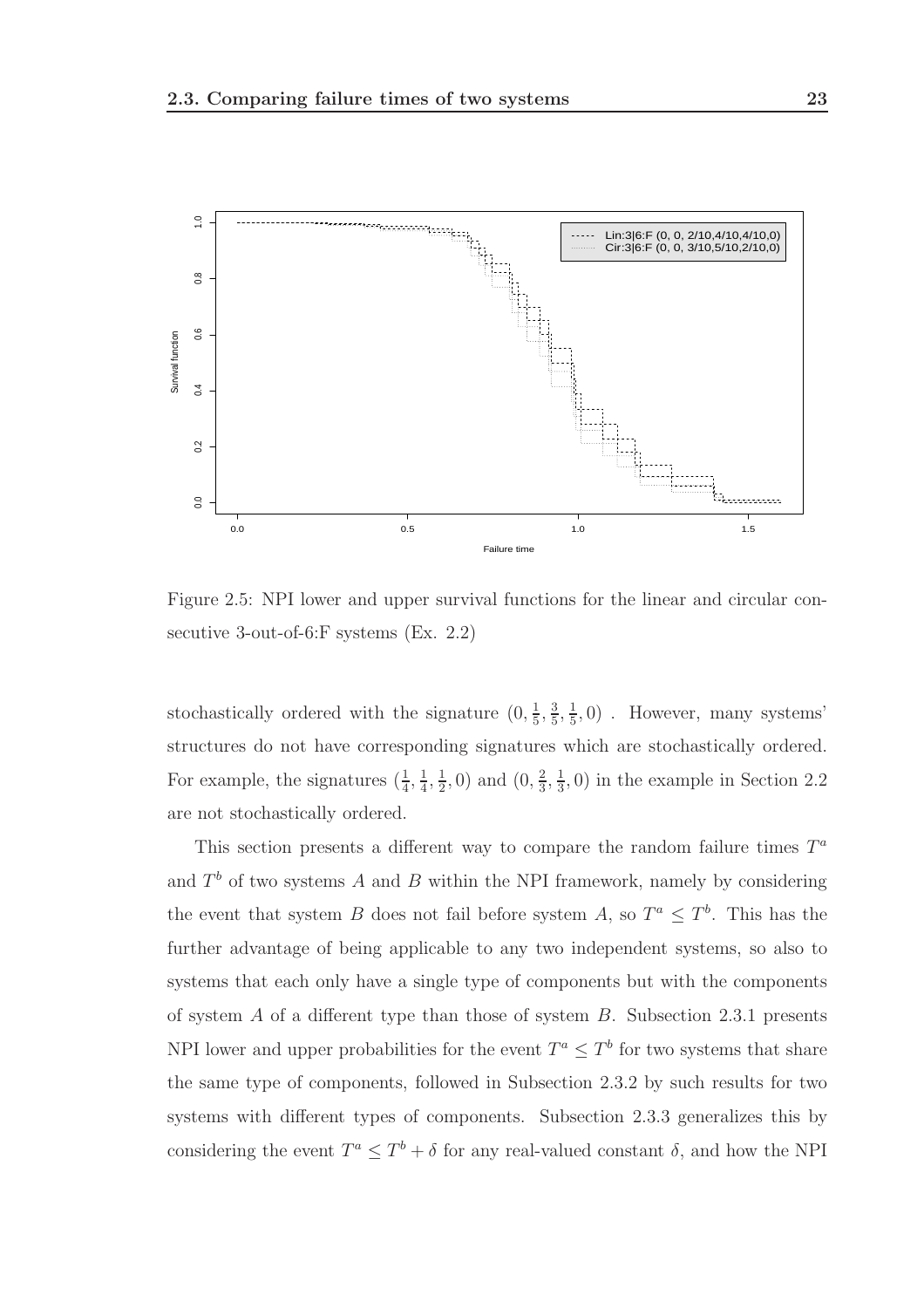

Figure 2.6: NPI lower and upper survival functions for the linear consecutive 2-outof-4:F and 3-out-of-6:F systems (Ex. 2.2)

lower and upper probabilities for this event behave as a function of  $\delta$ . This enables a more detailed insight into the actual difference between the random lifetimes of the systems A and B.

#### 2.3.1 Two systems with components of a single type

Consider two systems  $A$  and  $B$  with  $m$  components each and all their components assumed to be exchangeable, so both systems share components of a single type. Using the results presented in Section 2.2, it is easily seen that a similar result holds for the NPI lower and upper probabilities as for precise probabilities mentioned above, namely if  $\sum_{j=r}^{m} q_j^a \ge \sum_{j=r}^{m} q_j^b$  for all  $r = 1, \ldots, m$  then  $\underline{P}(T^a > t) \ge \underline{P}(T^b > t)$ t) and  $\overline{P}(T^a > t) \geq \overline{P}(T^b > t)$  for all  $t > 0$ . If the signatures  $q^a$  and  $q^b$  are not stochastically ordered, a different way to compare the systems' failure times is needed, and indeed it is natural to consider the event  $T^a \leq T^b$ . This does not require both systems to have the same number of components, so let system A consist of  $m_a$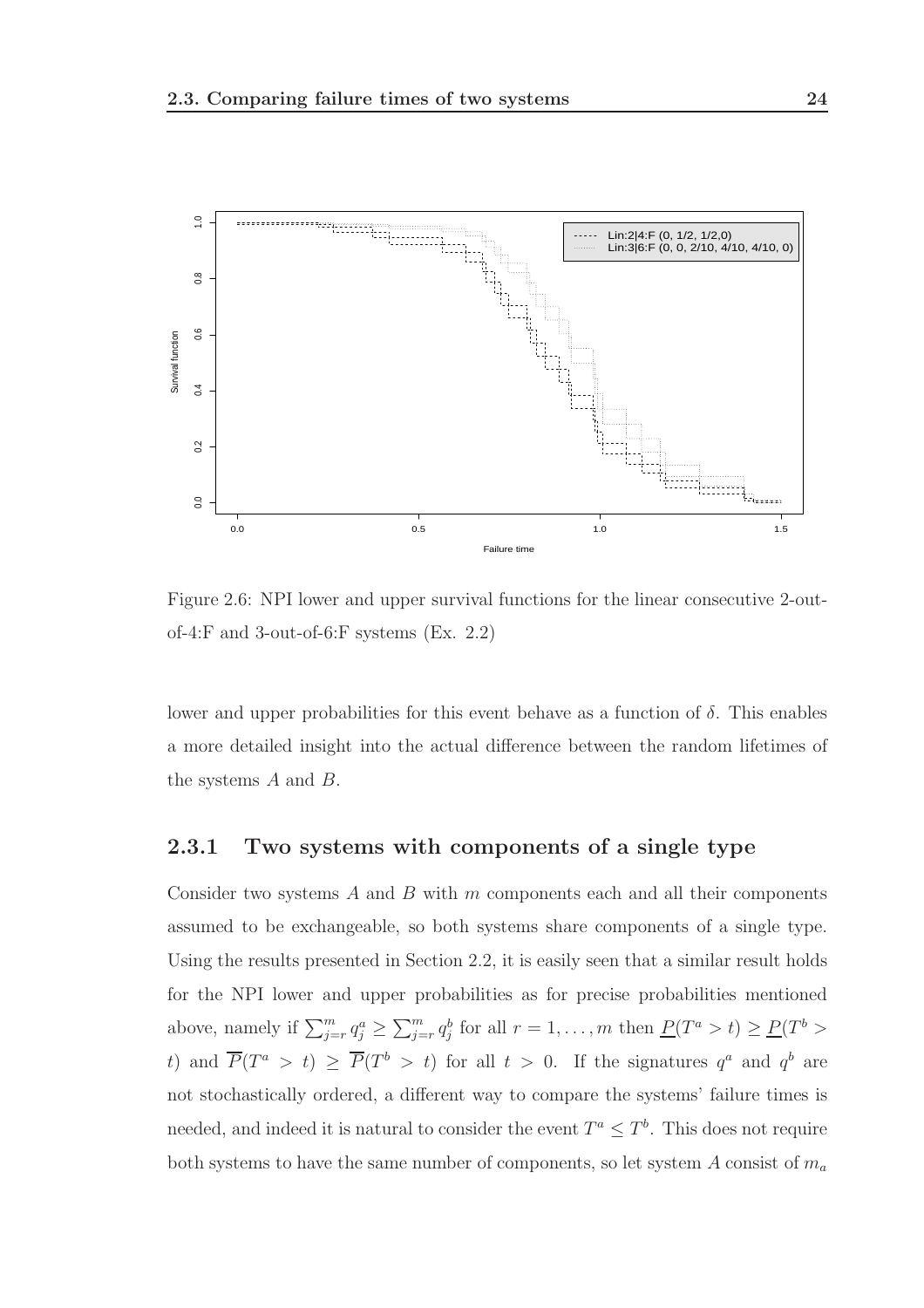

Figure 2.7: NPI lower and upper survival functions for the circular consecutive 2-out-of-4:F and 3-out-of-6:F systems (Ex. 2.2)

components and system B of  $m_b$  components, where the failure times of all  $m_a + m_b$ components are assumed to be exchangeable. Let the ordered random failure times of the components in system A be  $T_{1:m_a}^a \leq T_{2:m_a}^a \leq \ldots \leq T_{m_a:m_a}^a$  and let the ordered random failure times of the components in system B be  $T_{1:m_b}^b \leq T_{2:m_b}^b \leq \ldots \leq T_{m_b:m_b}^b$ . Using the signature  $q^a$  and  $q^b$  of these systems, the following equality holds [61]

$$
P(T^a \le T^b) = \sum_{i=1}^{m_a} \sum_{j=1}^{m_b} q_i^a q_j^b P(T^a_{i:m_a} \le T^b_{j:m_b})
$$
\n(2.5)

This equality can be used directly in NPI without depending on observed failure times, due to the assumed exchangeability of the failure times of all  $m_a + m_b$  components. The probabilities in the sum on the right-hand side of (2.5) are precise-valued in NPI, so no use of lower and upper probabilities is required. These probabilities are

$$
P(T_{i:m_a}^a \le T_{j:m_b}^b) = {m_a + m_b \choose m_a}^{-1} \left[ \sum_{l=0}^{j-1} {i-1+l \choose i-1} {m_a - i + m_b - l \choose m_a - i} \right]
$$
(2.6)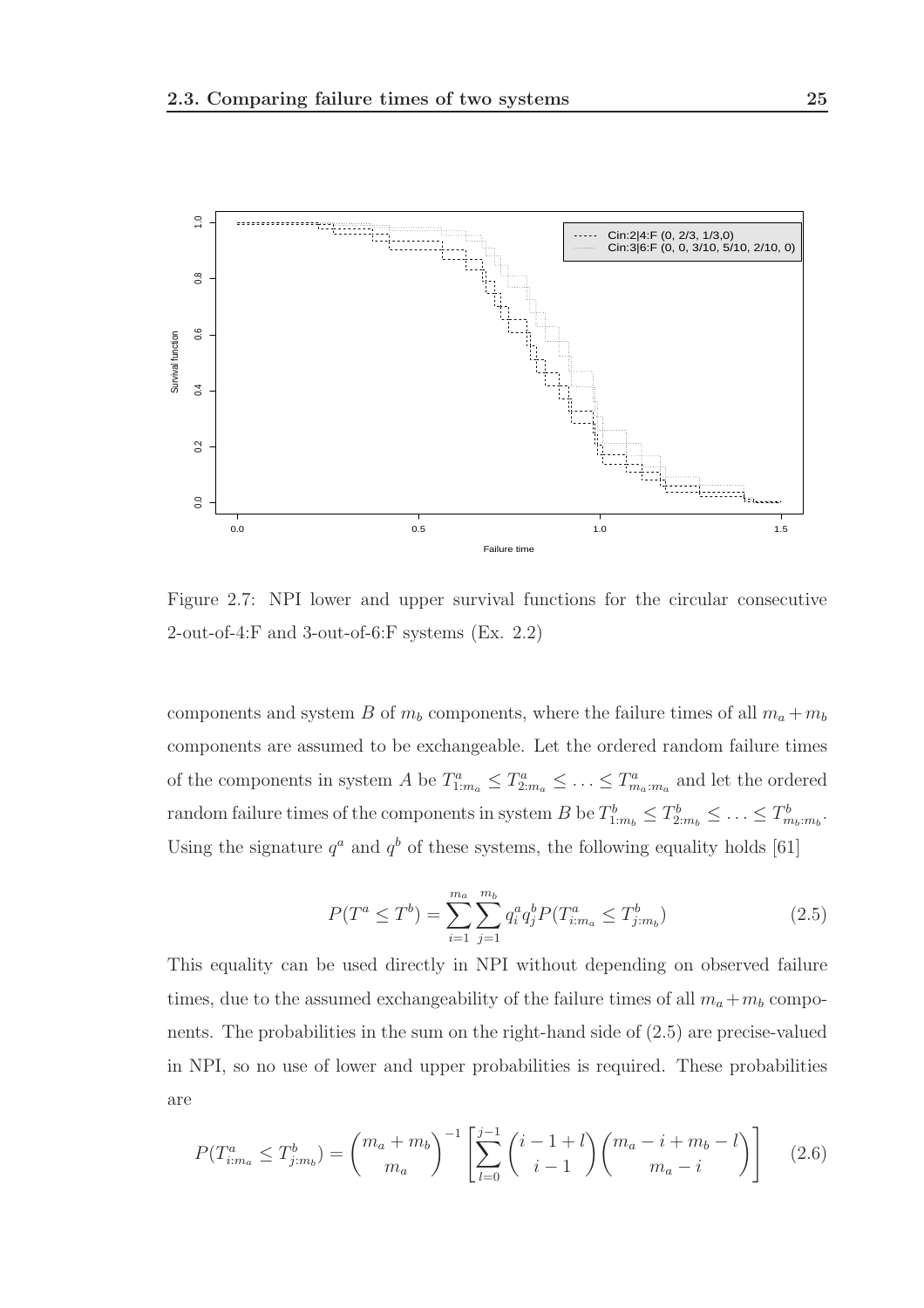This follows by a straightforward counting argument, using the fact that exchangeability of the  $m_a + m_b$  component lifetimes includes that their orderings are all equally likely. This implies that the  $\binom{m_a+m_b}{m_a}$  different orderings of the lifetimes of the  $m_a$  components in system A and the  $m_b$  components in system B, neglecting the specific role played by each component in the system (note that this is taken into account by the signatures), are all equally likely. For the event  $T_{i:m_a}^a \leq T_{j:m_b}^b$ to occur, the number of components in system B failing before  $T_{i,m_a}^a$ , so before the failure time of the *i*-th failing component in system A, can be at most  $j - 1$ . For a value of  $l \in \{0, 1, \ldots, j-1\}$ , the corresponding term in the sum in Equation (2.6) counts all equally likely orderings of the component failure times with precisely l such failure times for components in system B occurring before  $T_{i:m_a}^a$ .

Table 2.5 presents the probabilities as given in Equations 2.5 and 2.6 for the events  $T^a \leq T^b$  for all combinations of two systems out of the six presented in Figure 2.1. Consider, for example, the systems  $D$  and  $E$  in Figure 2.1, which have signatures that are not stochastically ordered. Let their failure times be denoted by  $T^D$  and  $T^E$ , respectively, then  $P(T^D \leq T^E) = 0.519$  as shown in Table 2.5, which can be interpreted as indicating that these two systems are about equally reliable, with system  $E$  slightly more reliable than system  $D$ . While for systems  $A$ and  $B$  in Figure 2.1, which have signatures that are stochastically ordered, we have  $P(T^A \leq T^B) = 0.986$ , which clear shows that system B is far more reliable than system A.

#### 2.3.2 Two systems with different types of components

Let system A consist of  $m_a$  exchangeable components, and system B of  $m_b$  exchangeable components, with the components of the different systems being of different types and their random failure times assumed to be fully independent, which means that any information about components of the type used in system A does not contain any information about components of the type used in system B, and vice versa. The ordered random failure times of the components in system A and of those in system B are denoted as in Subsection 2.3.1. Suppose that  $n_a$  components exchangeable with those in system A have been tested and had ordered failure times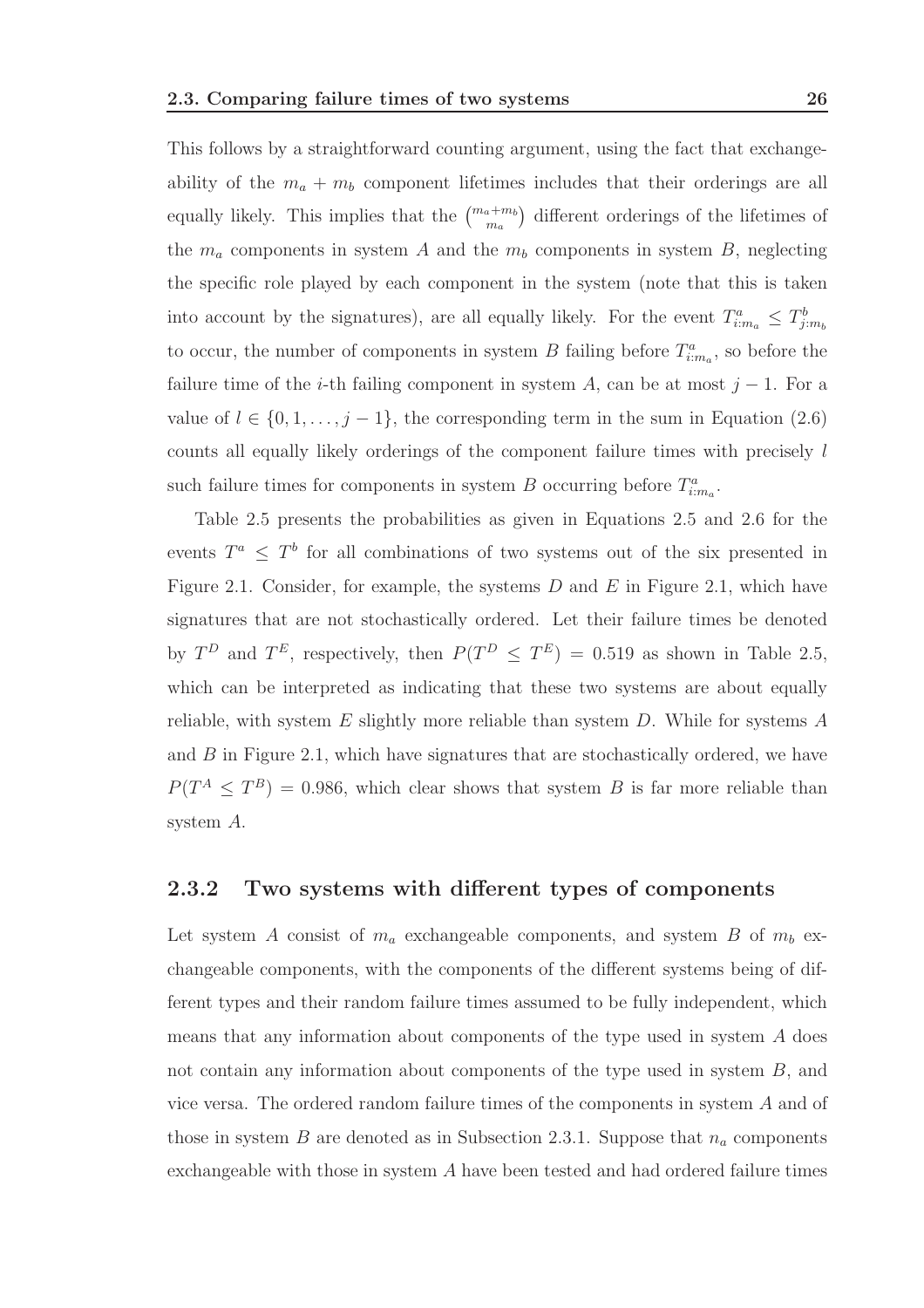| (a,b)  | $P(T^a \leq T^b)$ | (a,b)  | $P(T^a \leq T^b)$ |
|--------|-------------------|--------|-------------------|
| (A, B) | 0.986             | (D, A) | 0.214             |
| (A, C) | 0.881             | (D, B) | 0.871             |
| (A, D) | 0.786             | (D, C) | 0.595             |
| (A, E) | 0.833             | (D, E) | 0.519             |
| (A, F) | 0.871             | (D, F) | 0.607             |
| (B, A) | 0.014             | (E, A) | 0.167             |
| (B,C)  | 0.167             | (E, B) | 0.881             |
| (B,D)  | 0.129             | (E,C)  | 0.586             |
| (B, E) | 0.119             | (E,D)  | 0.481             |
| (B, F) | 0.214             | (E, F) | 0.595             |
| (C, A) | 0.119             | (F, A) | 0.129             |
| (C, B) | 0.833             | (F, B) | 0.786             |
| (C, D) | 0.405             | (F,C)  | 0.481             |
| (C, E) | 0.414             | (F, D) | 0.393             |
| (C, F) | 0.519             | (F, E) | 0.405             |

Table 2.5: Pairwise comparisons of six systems from Figure 2.1

 $t_1^a < t_2^a < \ldots < t_{n_a}^a$ , and similarly that ordered observed failure times of  $n_b$  tested components, exchangeable with those in system B, are  $t_1^b < t_2^b < \ldots < t_{n_b}^b$ . Using the signatures  $q^a$  and  $q^b$  of these systems, a result similar to Equality 2.5 holds for the NPI lower probability for the event  $T^a \leq T^b$ , namely

$$
\underline{P}(T^a \le T^b) = \sum_{i=1}^{m_a} \sum_{j=1}^{m_b} q_i^a q_j^b \underline{P}(T^a_{i:m_a} \le T^b_{j:m_b})
$$
\n(2.7)

where, as presented in [27]

$$
\underline{P}(T_{i:m_a}^a \le T_{j:m_b}^b) = \sum_{l=1}^{n_a} P_l^{a,i} [\underline{P}(T_{j:m_b}^b \ge t_l^a)] \tag{2.8}
$$

with  $P_l^{a,i} = P(T_{i,m_a}^a \in (t_{l-1}^a, t_l^a))$ . The summation in (2.8) does not include a term for  $l = n + 1$  because  $\underline{P}(T_{j:m_b}^b \geq \infty) = 0$ . Let  $v_l \in \{1, ..., n_b + 1\}$  be such that  $t_{v_l-1}^b < t_l^a < t_{v_l}^b$ , then

$$
\underline{P}(T_{j:m_b}^b \ge t_l^a) = \sum_{v=v_l+1}^{n_b+1} P(T_{j:m_b}^b \in (t_{v-1}^b, t_v^b))
$$
\n(2.9)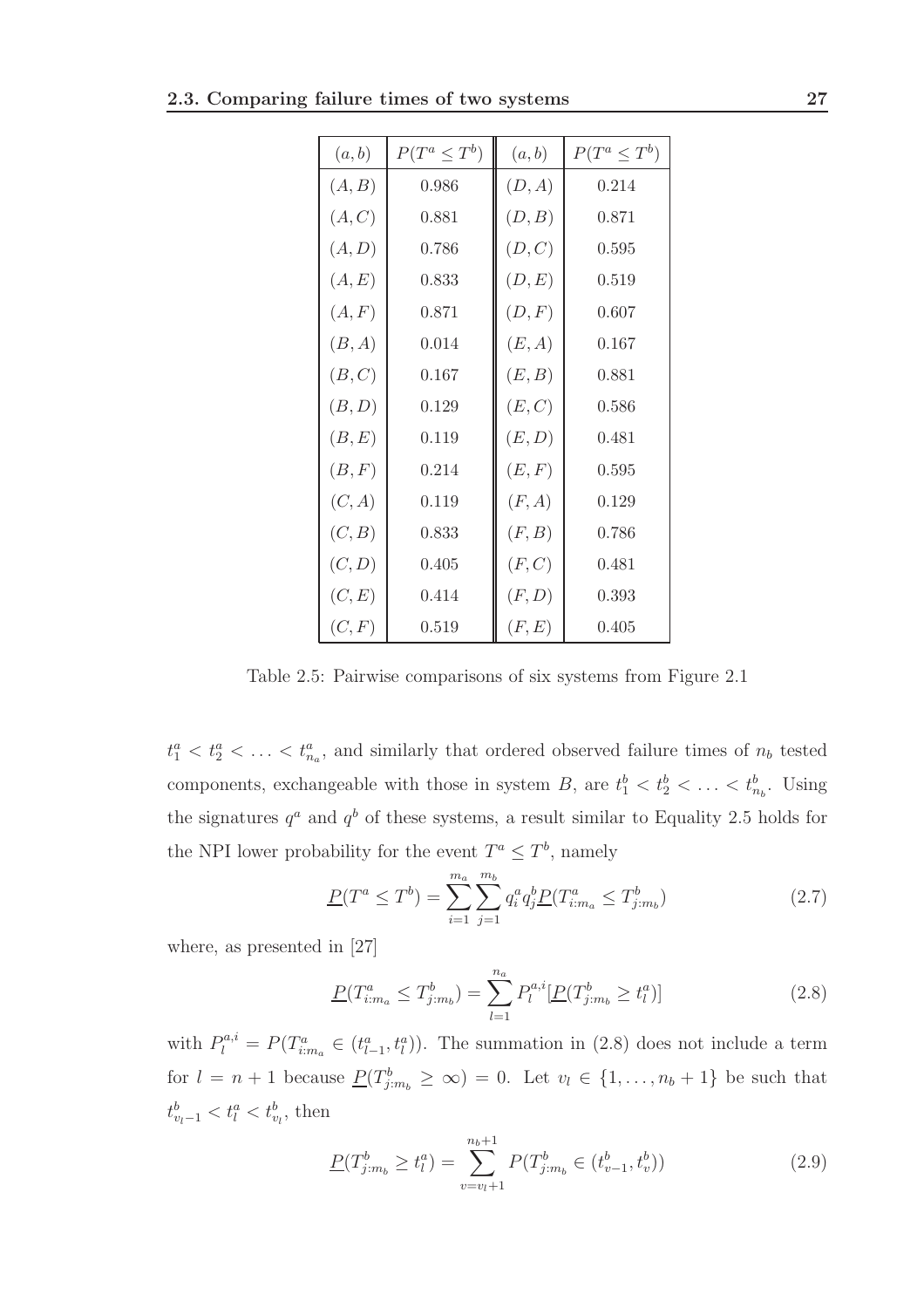The justification of Equation 2.7 is similar to that of Equation 2.1 in Section 2.2, effectively the NPI lower probabilities for the events  $T_{i:m_a}^a \leq T_{j:m_b}^b$ , for  $i = 1, \ldots, m_a$ and  $j = 1, \ldots, m_b$ , can all be attained simultaneously for the same underlying configuration of observed and future failure times for components of type A (all future observations 'at' the right end-point of each interval) and the same underlying configuration of observed and future failure times for components of type B (all future observations 'at' the left end-point of each interval) [27]. The corresponding NPI upper probability for the event  $T^a \leq T^b$  is derived and justified similarly, and is

$$
\overline{P}(T^a \le T^b) = \sum_{i=1}^{m_a} \sum_{j=1}^{m_b} q_i^a q_j^b \overline{P}(T^a_{i:m_a} \le T^b_{j:m_b})
$$
\n(2.10)

where

$$
\overline{P}(T_{i:m_a}^a \le T_{j:m_b}^b) = \sum_{l=1}^{n_a+1} P_l^{a,i} [\overline{P}(T_{j:m_b}^b \ge t_{l-1}^a)] \tag{2.11}
$$

and

$$
\overline{P}(T_{j:m_b}^b \ge t_l^a) = \sum_{v=v_l}^{n_b+1} P(T_{j:m_b}^b \in (t_{v-1}^b, t_v^b))
$$
\n(2.12)

#### Example 2.3

The pairwise comparison results presented in this section are illustrated using the six systems from Example 2.1, each with four exchangeable components but with the different systems considered having different types of components with independence of failure times assumed. Table 2.6 presents the NPI lower and upper probabilities for the events  $T^a \leq T^b$ , as presented in Equations 2.7 and 2.10, for the failure times  $T^a$  and  $T^b$  for all combinations of two systems out of the six presented in Figure 2.1. For all these 30 events, it is assumed that  $n_a = 3$  components exchangeable with those in the system with failure time  $T^a$  and  $n_b = 2$  components exchangeable with those in the system with failure time  $T<sup>b</sup>$  have been tested and that the ordering of the test data is  $t_1^a < t_1^b < t_2^a < t_2^b < t_3^a$ . Of course, the NPI lower and upper probabilities in Table 2.6 show that system  $A$  is the least reliable and system  $B$  the most reliable of these systems. Notice that the comparisons of systems  $A, B, C, F$ with either system  $D$  or  $E$  (whose signatures are not stochastically ordered) give very similar results, yet they all indicate that system  $E$  is slightly more reliable than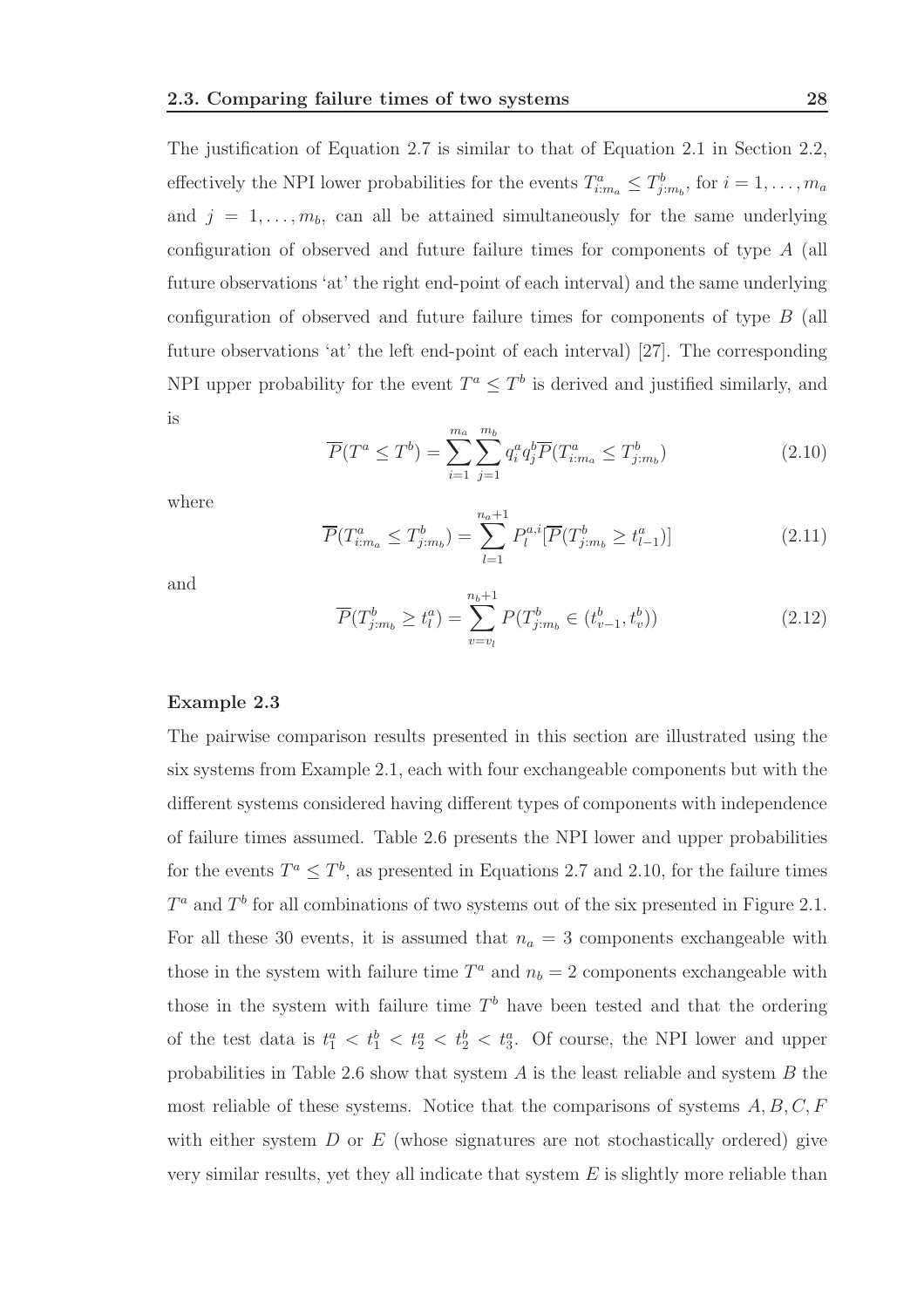| (a, b) | $\underline{P}(T^a \leq T^b)$ | $\overline{P}(T^a \leq T^b)$ | (a,b)  | $\underline{P}(T^a \leq T^b)$ | $\overline{P}(T^a \leq T^b)$ |
|--------|-------------------------------|------------------------------|--------|-------------------------------|------------------------------|
| (A, B) | 0.724                         | 0.983                        | (D, A) | 0.110                         | 0.657                        |
| (A, C) | 0.514                         | 0.950                        | (D, B) | 0.444                         | 0.923                        |
| (A, D) | 0.438                         | 0.937                        | (D,C)  | 0.294                         | 0.810                        |
| (A, E) | 0.457                         | 0.941                        | (D, E) | 0.257                         | 0.781                        |
| (A, F) | 0.524                         | 0.951                        | (D, F) | 0.304                         | 0.816                        |
| (B, A) | 0.017                         | 0.276                        | (E, A) | 0.097                         | 0.650                        |
| (B,C)  | 0.059                         | 0.543                        | (E, B) | 0.423                         | 0.924                        |
| (B,D)  | 0.049                         | 0.476                        | (E, C) | 0.272                         | 0.810                        |
| (B, E) | 0.050                         | 0.486                        | (E,D)  | 0.229                         | 0.770                        |
| (B, F) | 0.063                         | 0.562                        | (E, F) | 0.283                         | 0.815                        |
| (C, A) | 0.076                         | 0.577                        | (F, A) | 0.077                         | 0.556                        |
| (C, B) | 0.350                         | $0.903\,$                    | (F, B) | $0.343\,$                     | 0.890                        |
| (C, D) | 0.185                         | 0.717                        | (F,C)  | 0.219                         | 0.743                        |
| (C, E) | 0.190                         | 0.728                        | (F, D) | 0.184                         | 0.696                        |
| (C, F) | 0.230                         | 0.771                        | (F, E) | 0.190                         | 0.706                        |

Table 2.6: Pairwise comparisons of six systems from Figure 2.1 (Ex. 2.3)

system D, the same conclusion as drawn in Subsection 2.3.1. This is an attractive way to compare the random failure times of two systems, which takes both the system structures and the information from the test data directly into account and considers a natural event of interest. The NPI lower probability reflects the evidence in favour of the event  $T^a \n\t\leq T^b$  while the corresponding upper probability reflects the evidence in favour of the complementary event  $T^a > T^b$ . The difference between corresponding upper and lower probabilities, also called the 'imprecision', is due to the limited information available and the relatively weak modelling assumptions. In Table 2.6 the imprecision of most events is large, which is due to there being only 5 observations in total. If more test data are available, the imprecision typically becomes smaller, it would decrease to 0 if the numbers of test data in both groups go to infinity.

Table 2.7 presents the NPI lower and upper probabilities for the pairwise com-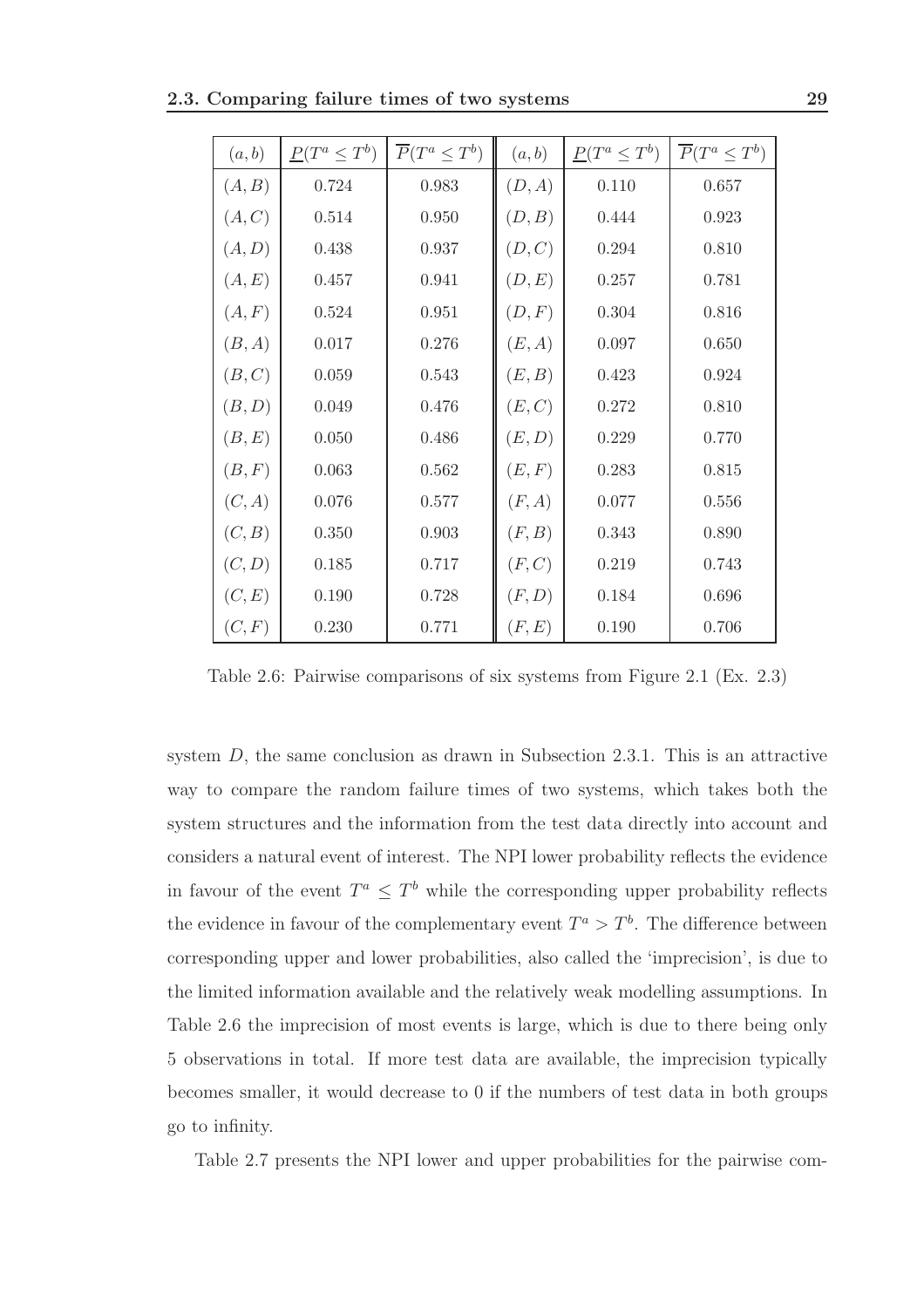| Data ordering                           | $P(T^D < T^E)$   | $\overline{P}(T^D \leq T^E)$ |
|-----------------------------------------|------------------|------------------------------|
| $t_1^d < t_2^d < t_3^d < t_1^e < t_2^e$ | 0.548            | 1                            |
| $t_1^d < t_2^d < t_1^e < t_3^d < t_2^e$ | 0.442            | 0.940                        |
| $t_1^d < t_2^d < t_1^e < t_2^e < t_3^d$ | 0.371            | 0.869                        |
| $t_1^d < t_1^e < t_2^d < t_3^d < t_2^e$ | 0.328            | 0.852                        |
| $t_1^d < t_1^e < t_2^d < t_2^e < t_3^d$ | 0.257            | 0.781                        |
| $t_1^e < t_1^d < t_2^d < t_3^d < t_2^e$ | 0.219            | 0.757                        |
| $t_1^e < t_1^d < t_2^d < t_2^e < t_3^d$ | 0.149            | 0.686                        |
| $t_1^d < t_1^e < t_2^e < t_3^d < t_3^d$ | 0.181            | 0.675                        |
| $t_1^e < t_1^d < t_2^e < t_2^d < t_3^d$ | 0.072            | 0.580                        |
| $t_1^e < t_2^e < t_1^d < t_2^d < t_3^d$ | $\left( \right)$ | 0.466                        |

Table 2.7: Pairwise comparisons of systems  $D$  and  $E$  with  $n_D = 3$  and  $n_E = 2$ 

parison of systems D and E, considering the event  $T^D \leq T^E$  with  $n_D = 3$  observed failure times for components exchangeable with those in system D and  $n_E = 2$  observed failure times for components exchangeable with those in system  $E$ , and all possible orderings of these observed failure times. These lower and upper probabilities vary of course for the different data orderings, and also the imprecision varies. If the three tested components of type  $D$  all failed before the two components of type  $E$ , the data do not contain any evidence against the possibility that components of type  $D$  will always fail before components of type  $E$ , which is reflected in  $\overline{P}(T^D \leq T^E) = 1$  in this case. Similarly, the other extreme data ordering does not provide any evidence in favour of the possibility that components of type D will ever fail before components of type E, as reflected by  $\underline{P}(T^D \leq T^E) = 0$  for the final ordering in Table 2.7.

#### 2.3.3 Difference between failure times of two systems

The method presented in Subsection 2.3.2 compares the random failure times of two systems by considering the event that one fails before the other, but it does not provide insight into the actual difference between these failure times. Therefore, the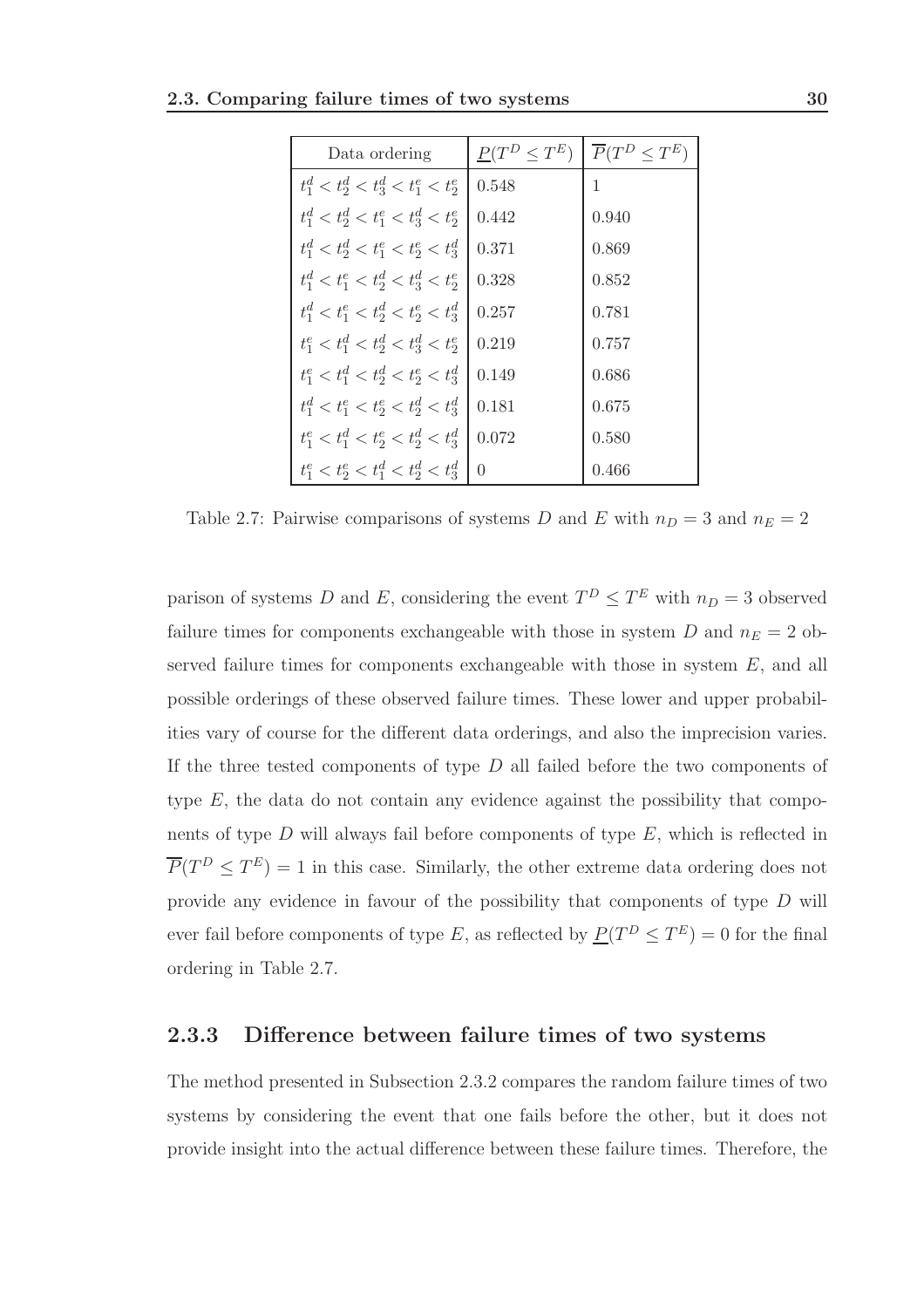approach of Subsection 2.3.2, using the same setting of two systems with different types of components, is now generalized by considering the event  $T^a \leq T^b + \delta$ , for real-valued  $\delta$ . Of course, the setting of Subsection 2.3.1 can be similarly generalized. The following generalization of Equation 2.5,

$$
P(T^{a} \leq T^{b} + \delta) = \sum_{i=1}^{m_{a}} \sum_{j=1}^{m_{b}} q_{i}^{a} q_{j}^{b} P(T_{i:m_{a}}^{a} \leq T_{j:m_{b}}^{b} + \delta)
$$

is proven in the same way as Equation 2.5, and is intuitively logical because adding the constant value  $\delta$  to the random lifetime of a system can be thought of as adding it to the lifetimes of all its components, doing so will not change the signature of the system. This immediately carries through to the NPI lower probability for this event, which is

$$
\underline{P}(T^a \le T^b + \delta) = \sum_{i=1}^{m_a} \sum_{j=1}^{m_b} q_i^a q_j^b \underline{P}(T^a_{i:m_a} \le T^b_{j:m_b} + \delta)
$$
\n(2.13)

with the NPI lower probabilities in the sum on the right-hand side equal to

$$
\underline{P}(T_{i:m_a}^a \le T_{j:m_b}^b + \delta) = \sum_{l=1}^{n_a} P_l^{a,i} [\underline{P}(T_{j:m_b}^b + \delta \ge t_l^a)] \tag{2.14}
$$

Let  $v_{l,\delta} \in \{1, \ldots, n_b + 1\}$  be such that  $t_{v_{l,\delta}-1}^b < t_l^a - \delta < t_{v_{l,\delta}}^b$ , then

$$
\underline{P}(T_{j:m_b}^b + \delta \ge t_l^a) = \sum_{v=v_{l,\delta}+1}^{n_b+1} P(T_{j:m_b}^b \in (t_{v-1}^b, t_v^b))
$$
\n(2.15)

The corresponding NPI upper probability for the event  $T^a \leq T^b + \delta$  is

$$
\overline{P}(T^a \le T^b + \delta) = \sum_{i=1}^{m_a} \sum_{j=1}^{m_b} q_i^a q_j^b \overline{P}(T^a_{i:m_a} \le T^b_{j:m_b} + \delta)
$$
\n(2.16)

where

$$
\overline{P}(T_{i:m_a}^a \le T_{j:m_b}^b + \delta) = \sum_{l=1}^{n_a+1} P_l^{a,i} [\overline{P}(T_{j:m_b}^b + \delta \ge t_{l-1}^a)] \tag{2.17}
$$

and

$$
\overline{P}(T_{j:m_b}^b + \delta \ge t_{l-1}^a) = \sum_{v=v_{l,\delta}}^{n_b+1} P(T_{j:m_b}^b \in (t_{v-1}^b, t_v^b))
$$
\n(2.18)

Compared to the NPI lower and upper probabilities presented in Subsection 2.3.2, which correspond to those for  $\delta = 0$  here, calculation of these NPI lower and upper probabilities just follows from shifting the  $m_b$  test observations for components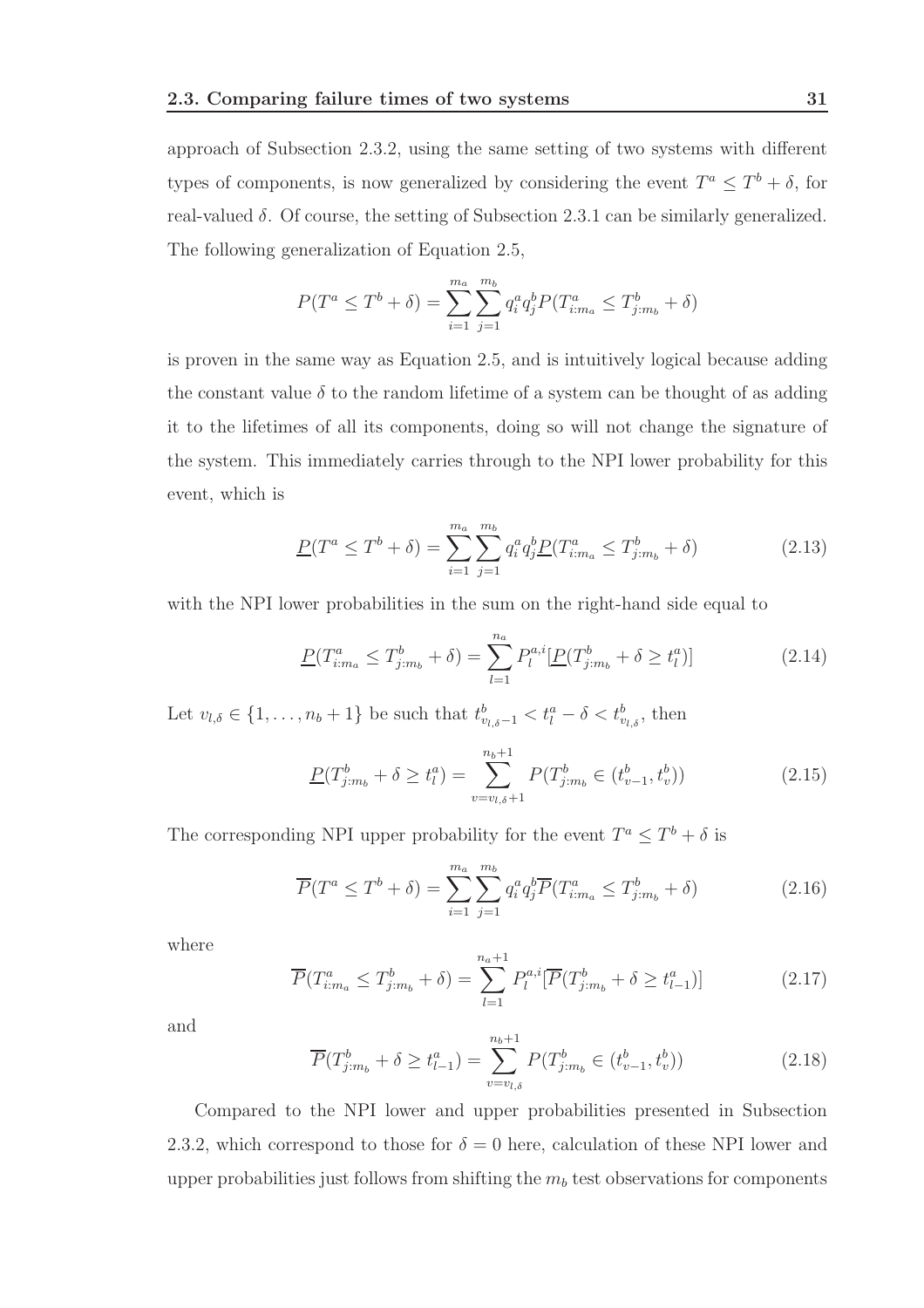exchangeable to those in system B by adding  $\delta$ , or alternatively by subtracting  $\delta$ from each observation  $t_l^a$ . For changing values of  $\delta$ , these NPI lower and upper probabilities only change if  $\delta$  is large enough to change the ordering of the  $t_1^b, \ldots, t_{n_b}^b$ relative to the values  $t_1^a - \delta, \ldots, t_{n_a}^a - \delta$ , such a change of the ordering can happen for at most  $n_a \times n_b$  different values of  $\delta$ . Therefore,  $P(T^a \leq T^b + \delta)$  and  $\overline{P}(T^a \leq T^b + \delta)$ can have at most  $n_a \times n_b + 1$  different values (including the case  $\delta = 0$ ), and as function of  $\delta$  these lower and upper probabilities are step functions which change value at the same  $n_a \times n_b$  points, making their computation straightforward unless  $n_a \times n_b$  is very large.

#### Example 2.4

Systems D and E of Figure 2.1 have been of interest as their signatures are not stochastically ordered. Assume now that they have different types of components, and that  $n_d = n_e = 30$  components exchangeable with those of each type in the respective system have been tested, leading to the failure times in Table 2.8. These ordered failure times for system D were simulated from a Weibull distribution with shape parameter 3 and scale parameter 1, and for system  $E$  from a Weibull distribution with shape parameter 2 and scale parameter 1.

| System $D$ |       |       | System $E$ |       |       |
|------------|-------|-------|------------|-------|-------|
| 0.223      | 0.747 | 0.994 | 0.154      | 0.585 | 1.076 |
| 0.265      | 0.798 | 1.008 | 0.155      | 0.598 | 1.169 |
| 0.372      | 0.807 | 1.073 | 0.347      | 0.642 | 1.239 |
| 0.419      | 0.824 | 1.115 | 0.402      | 0.692 | 1.248 |
| 0.564      | 0.850 | 1.167 | 0.483      | 0.738 | 1.327 |
| 0.630      | 0.887 | 1.182 | 0.512      | 0.822 | 1.421 |
| 0.675      | 0.914 | 1.275 | 0.513      | 0.843 | 1.569 |
| 0.685      | 0.921 | 1.397 | 0.548      | 0.848 | 1.643 |
| 0.709      | 0.981 | 1.400 | 0.563      | 0.863 | 1.735 |
| 0.727      | 0.987 | 1.425 | 0.574      | 0.938 | 2.565 |

Table 2.8: Simulated ordered component failure times for Example 2.4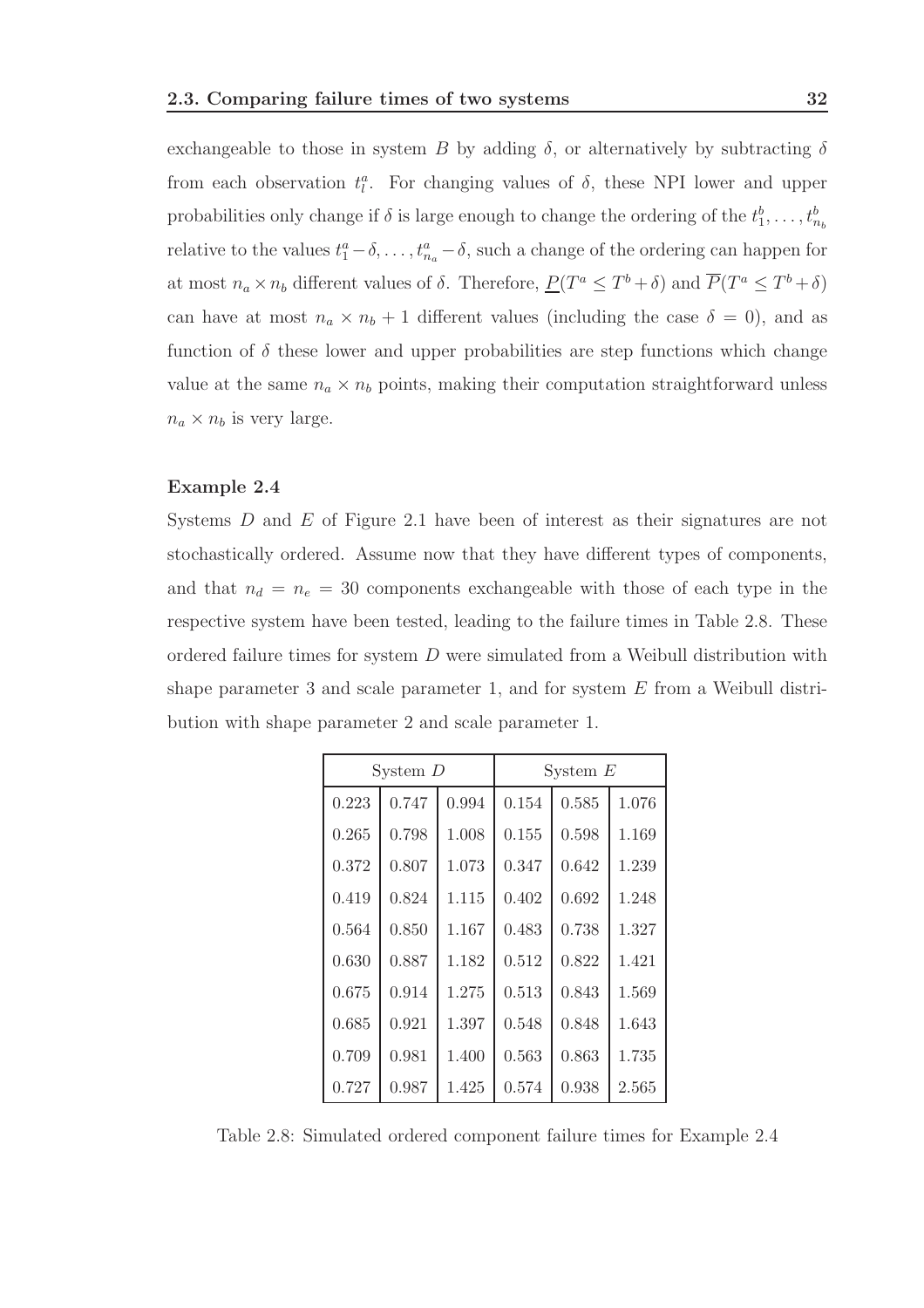Figure 2.8 presents the NPI lower and upper probabilities for the event  $T^d \leq$  $T^e + \delta$  as function of  $\delta$ . In the top-left figure, Figure 2.8.1, these functions are given for the data in Table 2.8. For these data, these functions remain constant for values of  $\delta$  less than  $-2.342$  or greater than 1.271, as in these cases the two data sets are completely non-overlapping, which shows in the fact that the NPI lower probability for this event is equal to zero for  $\delta < -2.342$  and the NPI upper probability for this event is equal to one for  $\delta > 1.271$ . Actually, the changes in these NPI lower and upper probabilities at  $\delta$  equal to  $-2.342$  or 1.271 are very small and not well visible in Figure 2.8.1. The same is true at other values of  $\delta$  close to these minimal and maximal ones at which the NPI lower and upper probabilities change. At  $\delta = -2.342$ , the NPI lower probability  $T^d \leq T^e + \delta$  increases from 0 to 0.00013 and the NPI upper probability increases from 0.03630 to 0.03656, while at  $\delta = 1.271$  the lower probability increases from 0.98702 to 0.98717 and the upper probability increases from 0.99996 to 1.

The three further figures included in Figure 2.8 show the effect of substantial changes to the actual observations, that is changes that actually change the order of the observations, and hence they show how the NPI lower and upper probabilities for the event  $T^d \leq T^e + \delta$  adapt to changes in the component test data. First, the largest observed failure time for system  $D$ , 1.425, is replaced by 3.425, which makes it the largest observed value in both sets of data. The resulting NPI lower and upper probabilities for the event  $T^d \leq T^e + \delta$  as functions of  $\delta$  are presented in Figure 2.8.2, but the effect on the figures is not well visible when compared to the original situation in Figure 2.8.1. Figures 2.8.3 and 2.8.4 show the NPI lower and upper probabilities with the largest 4 and 10, respectively, values for System D, as given in Table 2.8, changed by adding 2 to the original data values, which implies that these all become larger than the largest observation for System E. Now the effect is clear in both figures, and of course substantially stronger in case 10 observations have been changed. Figure 2.9 presents the same functions of Figures 2.8.1 and 2.8.4, so for the original data and with 10 values changed, on a larger scale to see the differences more clearly. While the differences for the larger values of  $\delta$ are obvious, this figure shows that there have also been some small changes for  $\delta$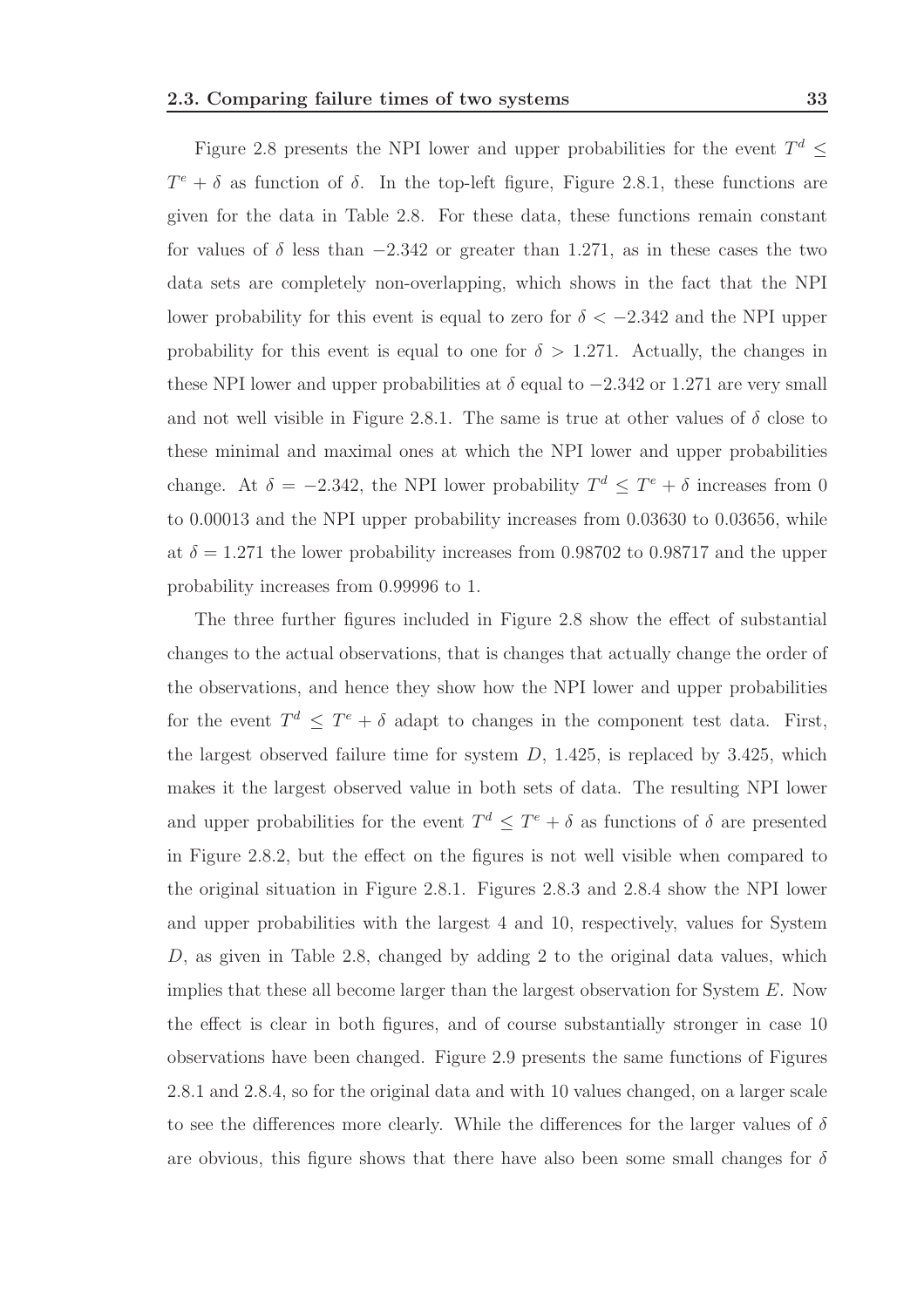

Figure 2.8: The difference of failure times of two systems (Ex 2.4)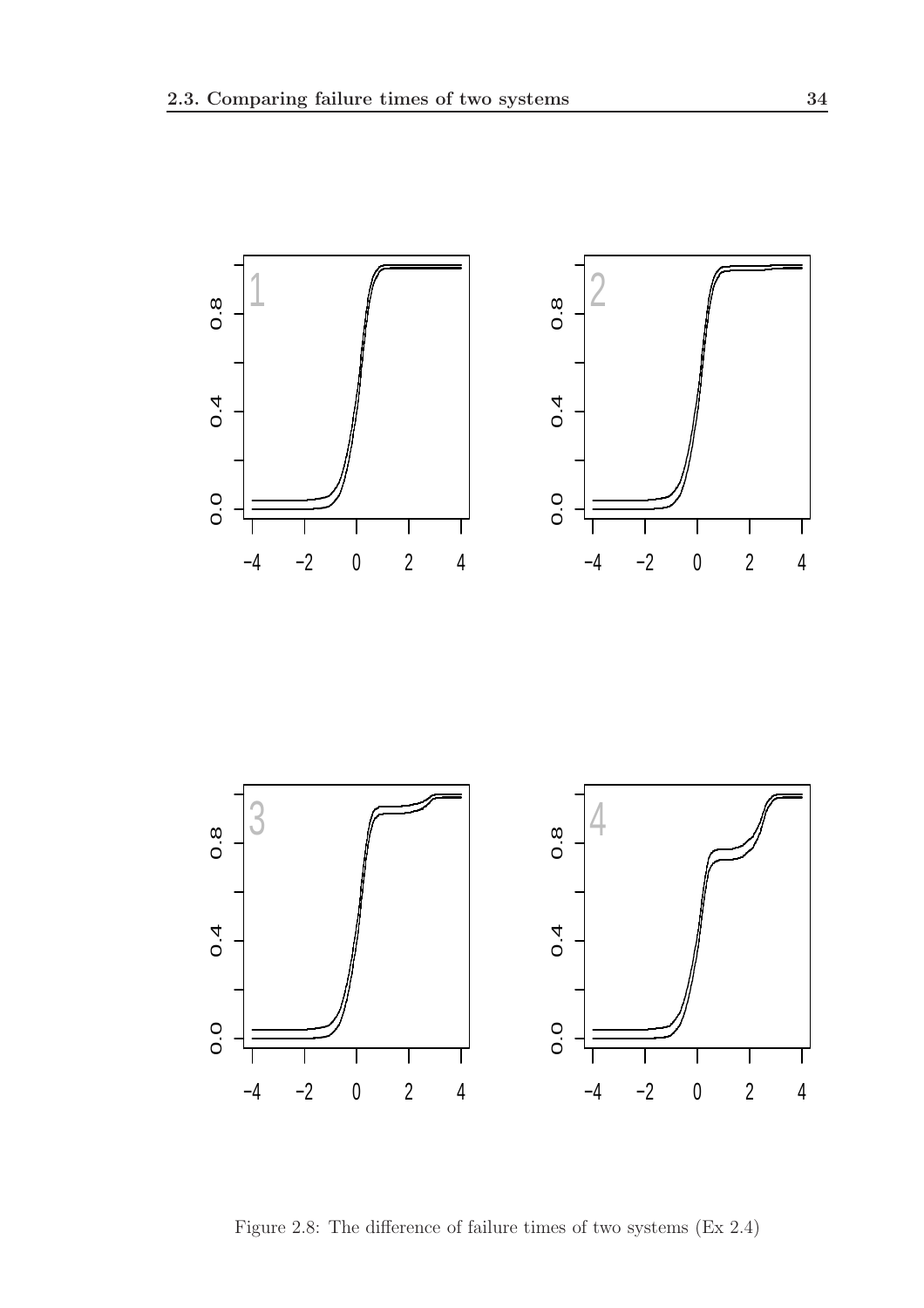

Figure 2.9: Difference of failure times of two systems (Figures 2.8.1 and 2.8.4)

close to 0 and even for negative values of  $\delta$ .

# 2.4 Concluding remarks

In this chapter we have introduced the use of signatures in the study of system failure times with lower and upper probabilities. There are many related research challenges, for example a slightly more challenging topic is simultaneous comparison of more than two systems' failure times. The NPI lower and upper probabilities for pairwise comparisons, as presented in Section 2.3, cannot be combined directly into such quantifications for multiple comparisons. For example, it may be of interest to consider the event that a particular one of the systems considered is the most reliable in the sense of its random failure time being the largest of all systems' failure times, so it is of interest to generalize the method presented in Section 2.3 to derive NPI lower and upper probabilities for such events. This can be done in NPI along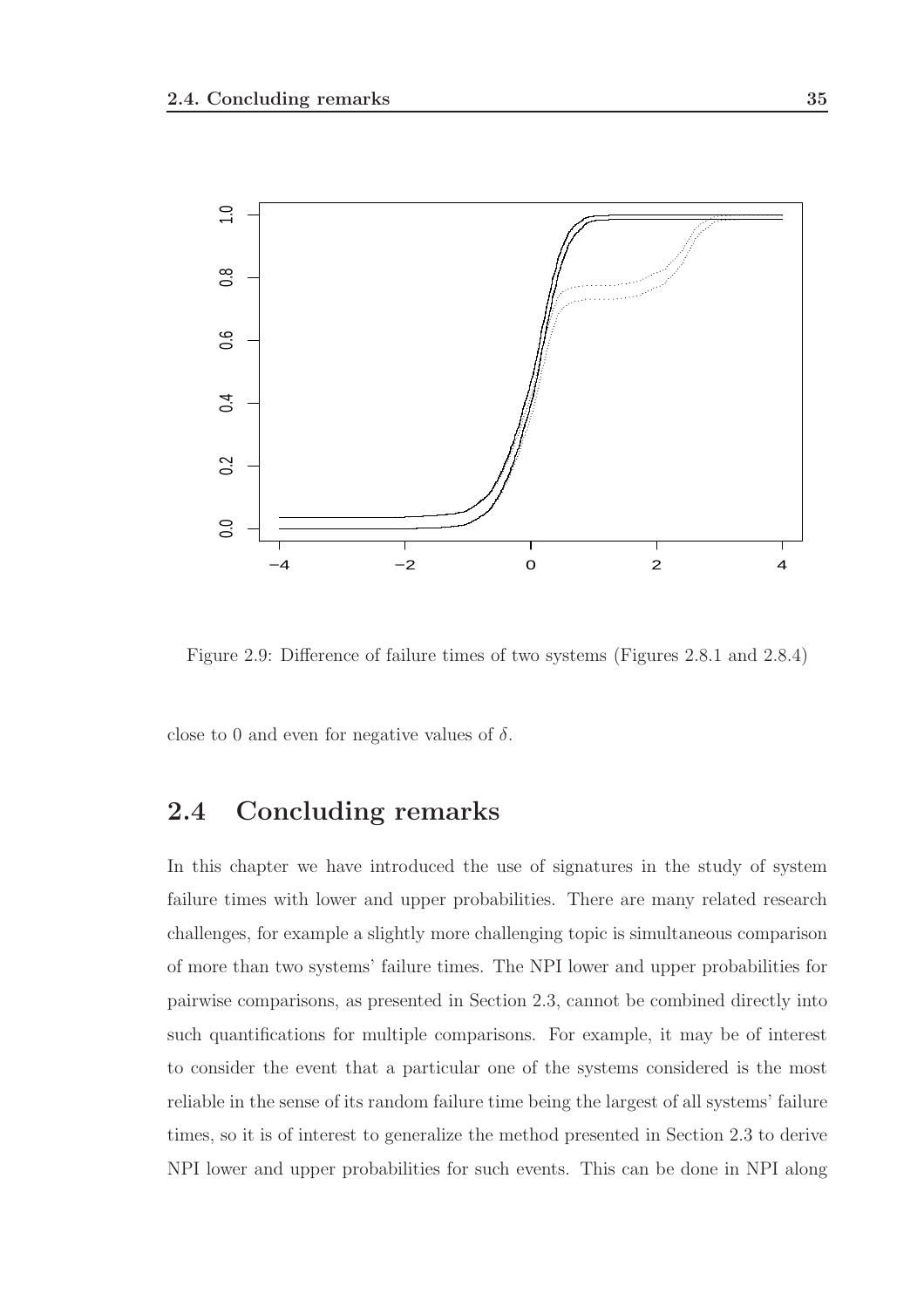the lines of such multiple comparisons as presented in [32].

There are major research challenges to the general theory of signatures, solutions to which may be of particular interest when working with lower and upper probabilities. However, its generalization to systems with multiple types of components is very complicated, if not impossible. In Chapter 4, we use the concept of 'survival signatures' presented by Coolen and Coolen-Maturi [26], as a more powerful alternative to derive NPI lower and upper survival functions for a system consisting of different types of components.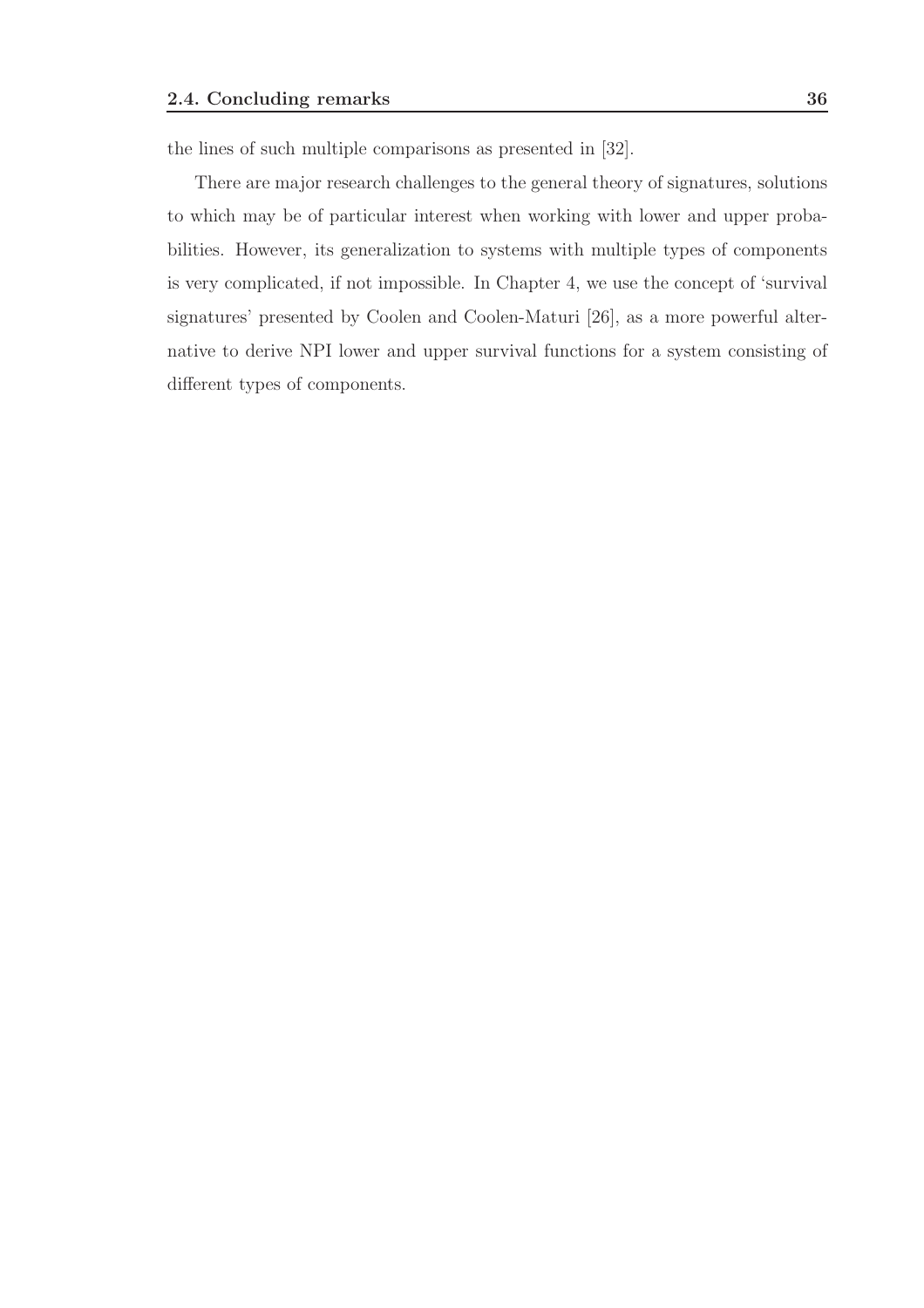# Chapter 3

# System failure time based on bounds for the signature

# 3.1 Introduction

In Chapter 2 we have presented the use of signatures for nonparametric predictive inference (NPI) for system reliability [24]. In NPI for system reliability, lower and upper survival functions are derived for the system's failure time, these reflect the limited knowledge about reliability of the components, using only the information from component tests. However, deriving the system signature is computationally complex. This chapter presents how limited information about the signature can be used to derive bounds on such lower and upper survival functions and related inferences.

Derivation of the signature is not straightforward, even for relatively basic systems. However, for specific inferences it may not be necessary to compute the exact signature. If computation of signatures is stopped before the exact signature is derived, one typically has bounds for the elements of the signature vector, so the probabilities  $q_j$ . We explore the use of such bounds in NPI, leading to lower and upper bounds for the NPI lower and upper survival functions. For specific inferences, these bounds may already be conclusive, meaning that no further computation is needed. The basic results for the use of such bounds in NPI are presented in Section 3.2. Section 3.3 presents the explanation of the possible use of information on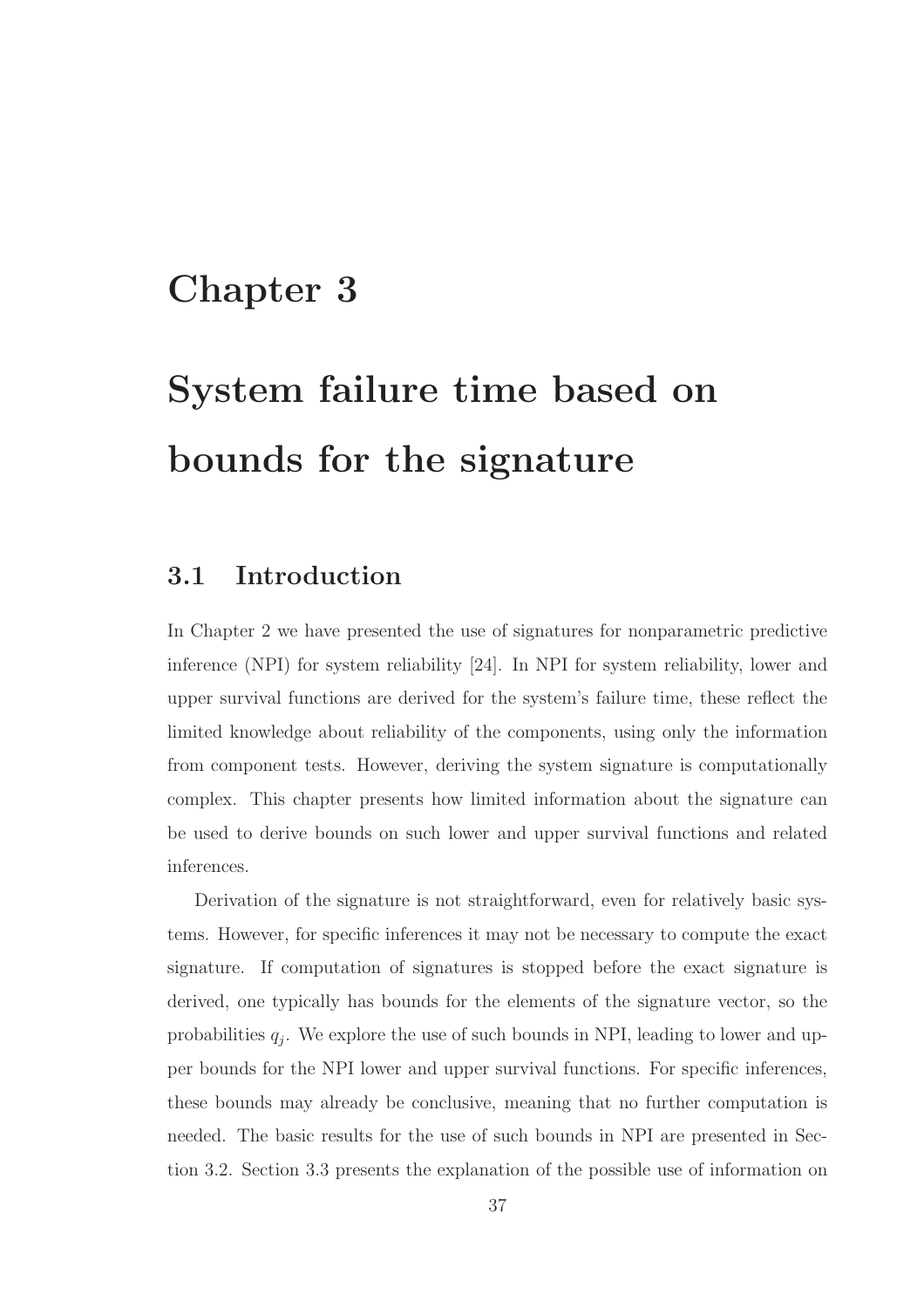signatures for subsystems. In Section 3.4 comparison of reliability of two systems is presented by directly considering the random failure times of the systems using partially known signatures. Section 3.5 contains some Concluding remarks.

# 3.2 Partially known signatures

Computation of the system signature is a complex problem due to the fact that m! orderings in which the  $m$  components can fail must be considered [15,61]. Explicit expressions for the signature of some specific system structures are available [44], but general algorithms to compute signatures have not received much attention in the literature, with the noticeable exception of a logical approach presented by Boland [15] which uses the concept of minimal ordered cut sets, reducing the total number of orderings that need to be counted by grouping together orderings which share the same minimal ordered cut set. However, as any computational method has to deal with the very large number of orderings, it is interesting to consider if one really needs to know the exact signature for a specific inference on the system's reliability. It is likely that any method for computing the signature, if ended before the exact signature has been derived, will provide bounds for the probabilities  $q_i$  of the signature. In this section the use of bounds on  $q_j$  is explored in NPI. The method presented can be applied throughout the process of computation of the signature and can indicate when further computation is not required.

Assume that bounds  $\underline{q}_j$  and  $\overline{q}_j$ , for  $j = 1, \ldots, m$ , for the elements of signature  $q = (q_1, \ldots, q_m)$  have been derived, with  $0 \le \underline{q}_j \le q_j \le \overline{q}_j \le 1$ . Assume that  $\sum_{j=1}^m \underline{q}_j \leq 1$  and  $\sum_{j=1}^m \overline{q}_j \geq 1$ , so at least one signature (with elements summing to one) exists between these bounds. We also assume that, for all  $j = 1, \ldots, m$ 

$$
\underline{q}_j \ge 1 - \sum_{\substack{l=1 \ l \neq j}}^m \overline{q}_l \text{ and } \overline{q}_j \le 1 - \sum_{\substack{l=1 \ l \neq j}}^m \underline{q}_l \tag{3.1}
$$

If these inequalities are not satisfied then  $q_j$  can be increased or  $\overline{q}_j$  decreased, to the value which gives equality in the corresponding inequality without any change to the set of signatures  $q$  whose elements are all within these bounds.

Suppose that we want to derive the NPI lower and upper survival functions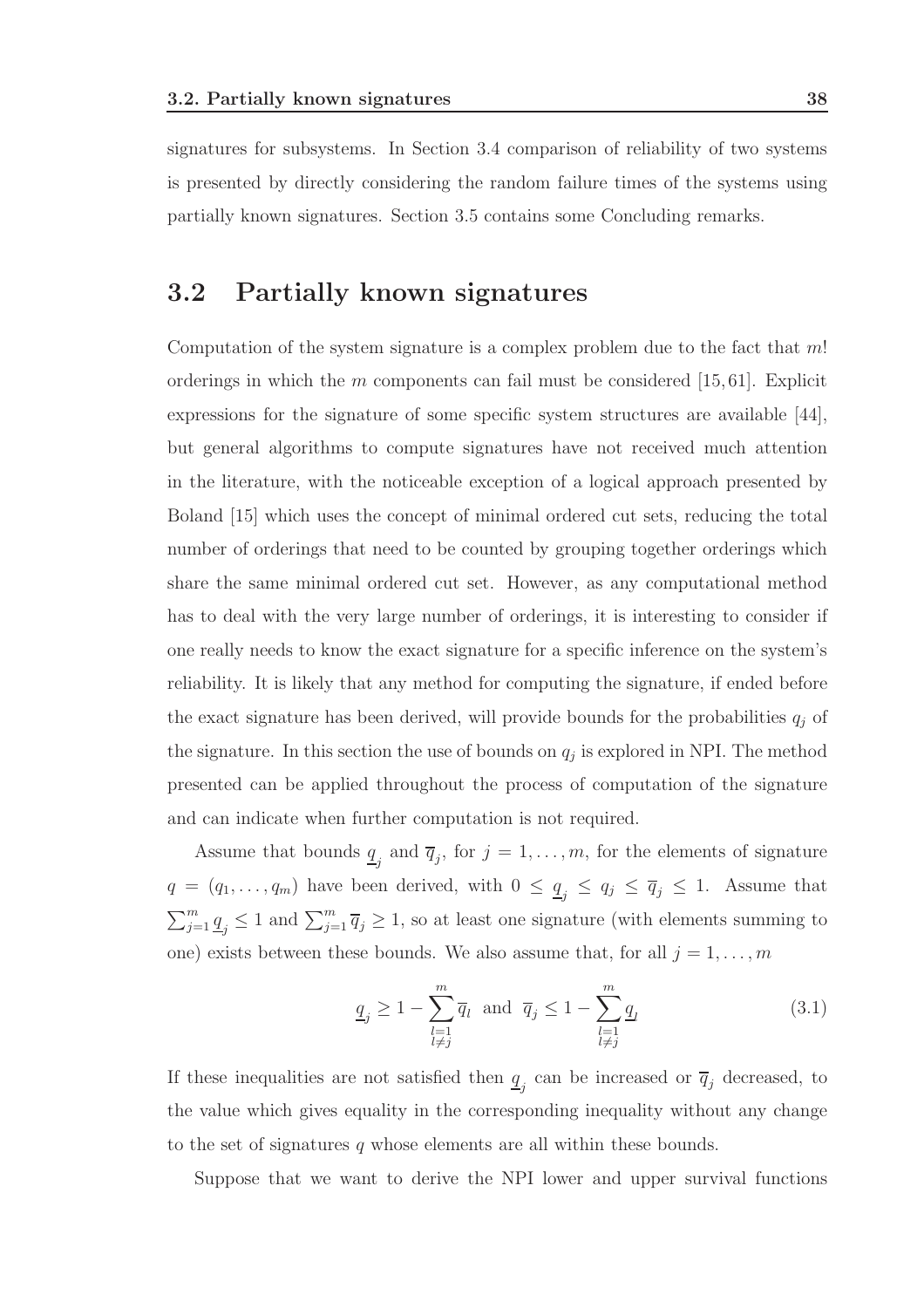$(2.1)$  and  $(2.2)$  based on the observed failure times of n tested components, which are exchangeable with those in the system. If the exact system signature is not known, but bounds  $\underline{q}_j$  and  $\overline{q}_j$  are available for each probability  $q_j$ , then these can be used to derive lower and upper bounds for these NPI lower and upper survival functions, which are the tightest possible bounds corresponding to these bounds for the elements of the signature. Because  $\underline{S}_{T_{j:m}}(t)$  and  $S_{T_{j:m}}(t)$  are increasing functions of j, for all  $t > 0$ , it is clear that we can derive two signatures with all their elements within the bounds and such that one of them provides the maximum lower bound for both  $S_{T_S}(t)$  and  $S_{T_S}(t)$ , and the other provides the minimum upper bound for both  $S_{T_S}(t)$  and  $S_{T_S}(t)$ , for all  $t > 0$ . This corresponds to the link between the stochastic ordering of random failure times of systems and the stochastic ordering of their signatures [61]. We call the signature within these bounds that provides the maximum lower bound for the NPI lower and upper survival functions, the 'pessimistic signature' and we denote it by  $q^p$ . Similarly, we call the signature within these bounds that provides the minimum upper bound for the NPI lower and upper survival functions, the 'optimistic signature', denoted by  $q^o$ . These terms follow the logical interpretation of 'pessimistic' and 'optimistic' in terms of survival of the system and the lack of knowledge of the actual NPI lower and upper survival functions as the exact signature is not known.

To apply this in practice, define  $r_j = \underline{q}_j$  for  $j = 1, \ldots, m$ , then calculate  $\sum_{j=1}^m r_j$ :

- If  $\sum^m$  $j=1$  $r_j > 1$  then  $q = (q_1, \ldots, q_m)$  is not a lower bound for the signature.
- If  $\sum^m$  $j=1$  $r_j = 1$  then we already know the whole signature.
- If  $\sum^m$  $j=1$  $r_j < 1$  then, for the pessimistic signature, we put the probability mass that is flexible according to the given bounds  $q_j$  and  $\overline{q}_j$  as far to the left as possible, so to elements with lower values of  $j$ , hence making earlier system failure more likely. The optimistic signature puts this probability mass as far to the right as possible, so to elements with higher values of  $j$ , hence making later system failure more likely.

Algorithms to derive  $q^p$  and  $q^o$  are easy to implement. To determine the pessimistic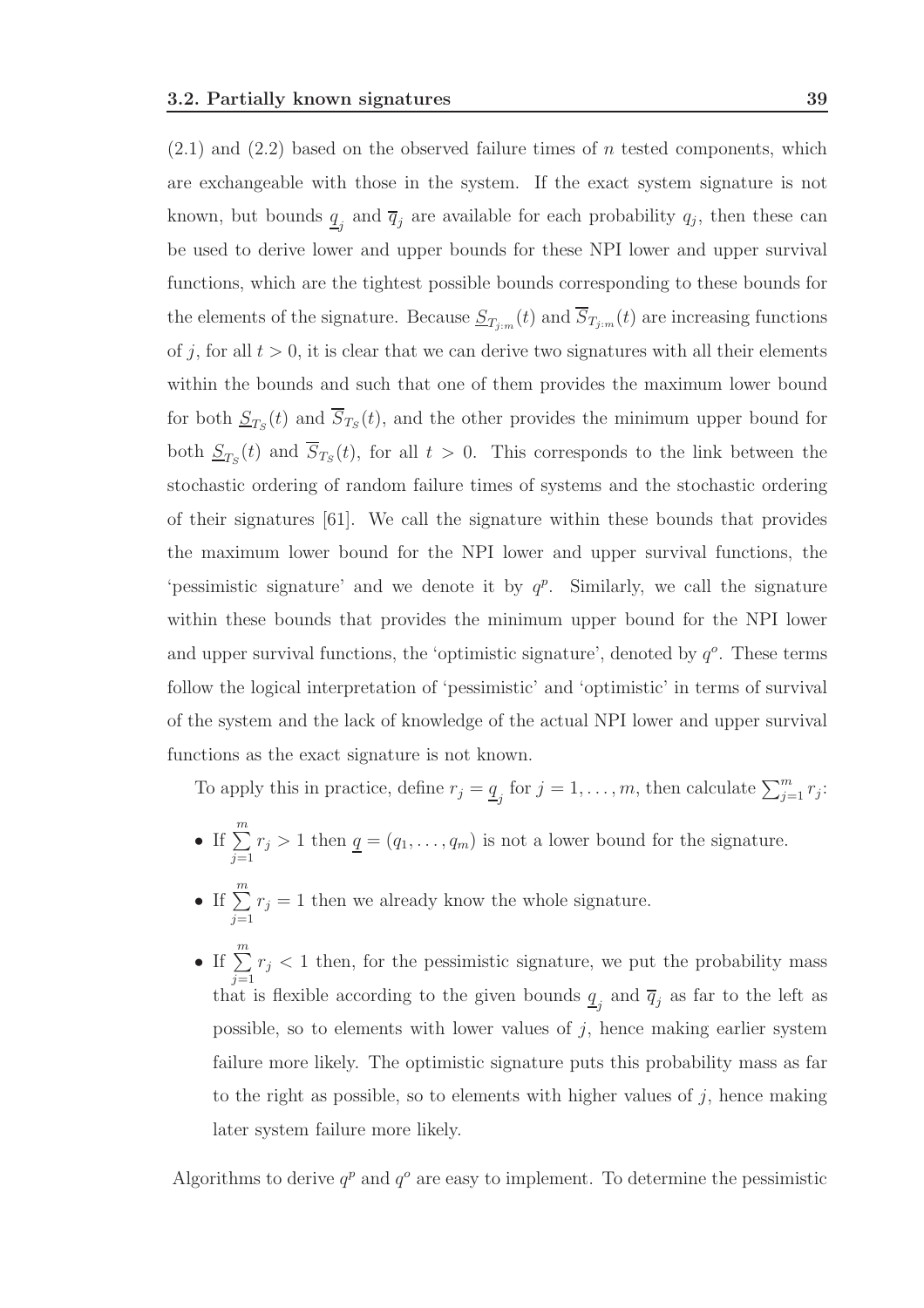signature vector  $q^p$  of the system based on  $[\underline{q}_j, \overline{q}_j]$  for  $j = 1, \ldots, m$ , we use the following algorithm.

- 1. Set  $r_j = \underline{q}_j$  for  $j = 1, \ldots, m$
- 2. Determine how much probability mass has not yet been assigned, we define this by

$$
f = 1 - \sum_{j=1}^{m} r_j \tag{3.2}
$$

Now we assign this probability mass  $f$  in the most pessimistic way, staying within the bounds  $[\underline{q}_j, \overline{q}_j]$ . We initiate the following step by setting  $j = 1$ .

- 3. If  $\overline{q}_j \underline{q}_j \langle f, \text{ then set } r_j = \overline{q}_j \text{ and go to step 4.}$ If  $\overline{q}_j - \underline{q}_j \geq f$ , then set  $r_j = \underline{q}_j + f$  and stop the algorithm;
- 4. Set  $f = 1 \sum_{j=1}^{m} r_j$  and assign the extra probability mass to the next component, by setting j to  $j + 1$  and repeating step 3.
- 5. This process is repeated until the total probability mass f has been assigned. It is easy to see that the process will terminate.

For  $j_p \in [1, \ldots, m]$ , the components  $q_j^p$  $_j^p$  of the pessimistic signature vector  $q^p$  based on  $[\underline{q}_j, \overline{q}_j]$  are given by

$$
q_j^p = \begin{cases} \overline{q}_j & (j = 1, ..., j_p - 1) \\ 1 - \sum_{j=1}^{j_p - 1} \overline{q}_j - \sum_{j=j_p+1}^m \underline{q}_j & (j = j_p) \\ \underline{q}_j & (j = j_p + 1, ..., m) \end{cases}
$$

For the optimistic signature vector  $q^o$  of the system based on  $[\underline{q}_j, \overline{q}_j]$  for  $j =$  $1, \ldots, m$ , we can put the probability mass as far to the right as possible. To do this we use the following algorithm

1. Set  $r_j = \underline{q}_j$  for  $j = 1, \ldots, m$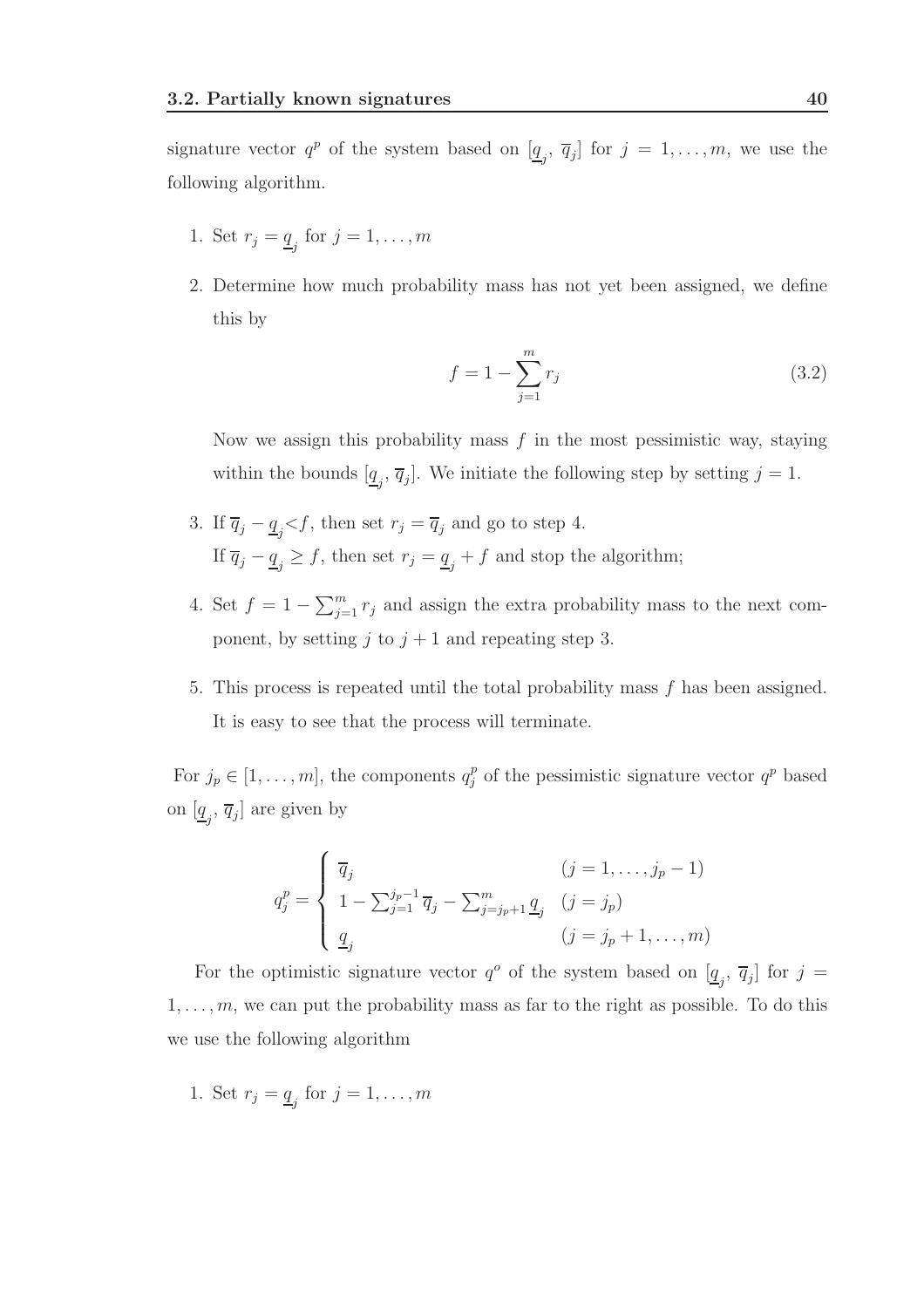2. Determine how much probability mass has not yet been assigned, we define this by  $f$ ;

$$
f = 1 - \sum_{j=1}^{m} r_j
$$
\n(3.3)

Now we assign this probability mass  $f$  in the most optimistic way, staying within the bounds  $[\underline{q}_j, \overline{q}_j]$ . We initiate the following step by setting  $j = m$ .

- 3. If  $\overline{q}_j \underline{q}_j \langle f, \rho \rangle$  then set  $r_j = \overline{q}_j$  and go to step 4. If  $\overline{q}_j - \underline{q}_j \geq f$ , then set  $r_j = \underline{q}_j + f$  and stop the algorithm;
- 4. Set  $f = 1 \sum_{j=1}^{m} r_j$  and assign the extra probability mass to the next component by setting  $j$  to  $j_1$ , and repeating step 3.
- 5. This process is repeated until eventually the total probability mass f has been assigned. It is easy to see that the process will terminate.

For  $j_o \in [1, \ldots, m]$ , the components  $q_j^o$  of the optimistic signature vector  $q^o$  based on  $[\underline{q}_j, \overline{q}_j]$  are given by

$$
q_j^o = \begin{cases} \overline{q}_j & (j = 1, ..., j_o - 1) \\ 1 - \sum_{j=1}^{j_o - 1} \underline{q}_j - \sum_{j=j_o + 1}^m \overline{q}_j & (j = j_o) \\ \underline{q}_j & (j = m, ..., j_o + 1) \end{cases}
$$

These algorithms to derive  $q^p$  and  $q^o$  are easy to implement. The assumptions  $(3.1)$  ensure that the  $j_p, j_o$  are unique and  $q_i^p$  $j_p^p \in [\underline{q}_{j_p}, \overline{q}_{j_p}]$  and  $q_{j_o}^o \in [\underline{q}_{j_o}, \overline{q}_{j_o}]$ .

The lower and upper bounds for the NPI lower and upper survival functions for  $T<sub>S</sub>$  follow immediately, in line with the results from Equations 2.1 and 2.2 in Section 2.2 and using the pessimistic and optimistic signatures  $q^p$  and  $q^0$ . The lower and upper bounds for the NPI lower survival function for  $T_s$  are

$$
\underline{S}_{T_S}^p(t) = \sum_{j=1}^m q_j^p \underline{P}(T_{j:m} > t) \tag{3.4}
$$

$$
\underline{S}_{T_S}^o(t) = \sum_{j=1}^m q_j^o \underline{P}(T_{j:m} > t) \tag{3.5}
$$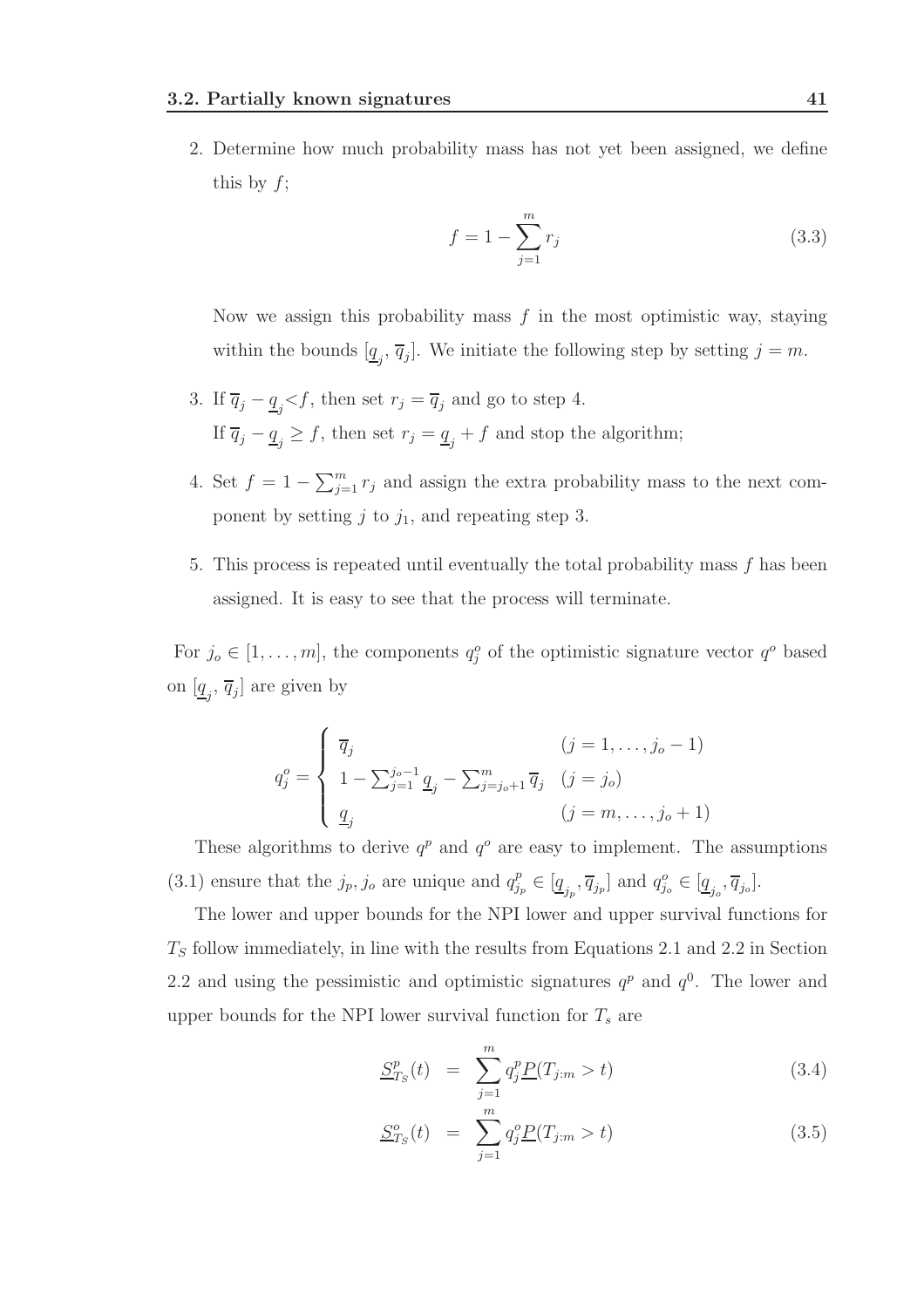and the lower and upper bounds for the NPI upper survival function for  $T<sub>S</sub>$  are

$$
\overline{S}_{T_S}^p(t) = \sum_{j=1}^m q_j^p \overline{P}(T_{j:m} > t)
$$
\n(3.6)

$$
\overline{S}_{T_S}^o(t) = \sum_{j=1}^m q_j^o \overline{P}(T_{j:m} > t)
$$
\n(3.7)

In this notation, p and o again indicate pessimistic and optimistic bounds, respectively. These are the sharpest possible bounds for the NPI lower and upper survival functions for  $T_S$  corresponding to the bounds  $\underline{q}_j$  and  $\overline{q}_j$  for  $q_j$ , for  $j = 1, \ldots, m$ . Due to the construction of these bounds, it is clear that they can actually be attained.

If the real signature  $q$  is only known up to such bounds for its individual elements, it follows that the NPI lower and upper survival functions for  $T<sub>S</sub>$  are between their respective bounds as given by Equations 3.4 to 3.7, and nothing more can be deduced without additional assumptions or indeed without further computation of the signature. Further computation which falls short of deriving the exact signature will lead to new bounds for the NPI lower and upper survival functions which are within the corresponding earlier bounds. This may be useful for deciding if further computation is required for a specific inferential problem. For example, if one is interested in the system's reliability at time  $t^*$  and requires a minimum probability of  $p^*$  for the system to function at time  $t^*$ , then  $S^p$  $T_S(t^*) \geq p^*$  would imply that the reliability requirement is certainly met without need for further computation of the signature. Similarly, if  $\overline{S}_{7}^{o}$  $T_S(t^*) \leq p^*$  then the reliability requirement is certainly not met. In the other situations one cannot draw a firm conclusion about whether or not the reliability requirement is met and one may want to continue computation of the system signature.

Even with the exact signature it is possible that no firm conclusion can be drawn, namely if  $\underline{S}_{T_S}(t^*) < p^* < \overline{S}_{T_S}(t^*)$ . In such a case one would either require more test data or use additional information, insights or assumptions in order to reach a conclusion. We consider it an advantage of the use of lower and upper probabilities that such situations can occur, as they reflect the limits to the amount of information in test results. The use of these lower and upper bounds at different levels of computation of the system signature, so with increasingly accurate bounds, will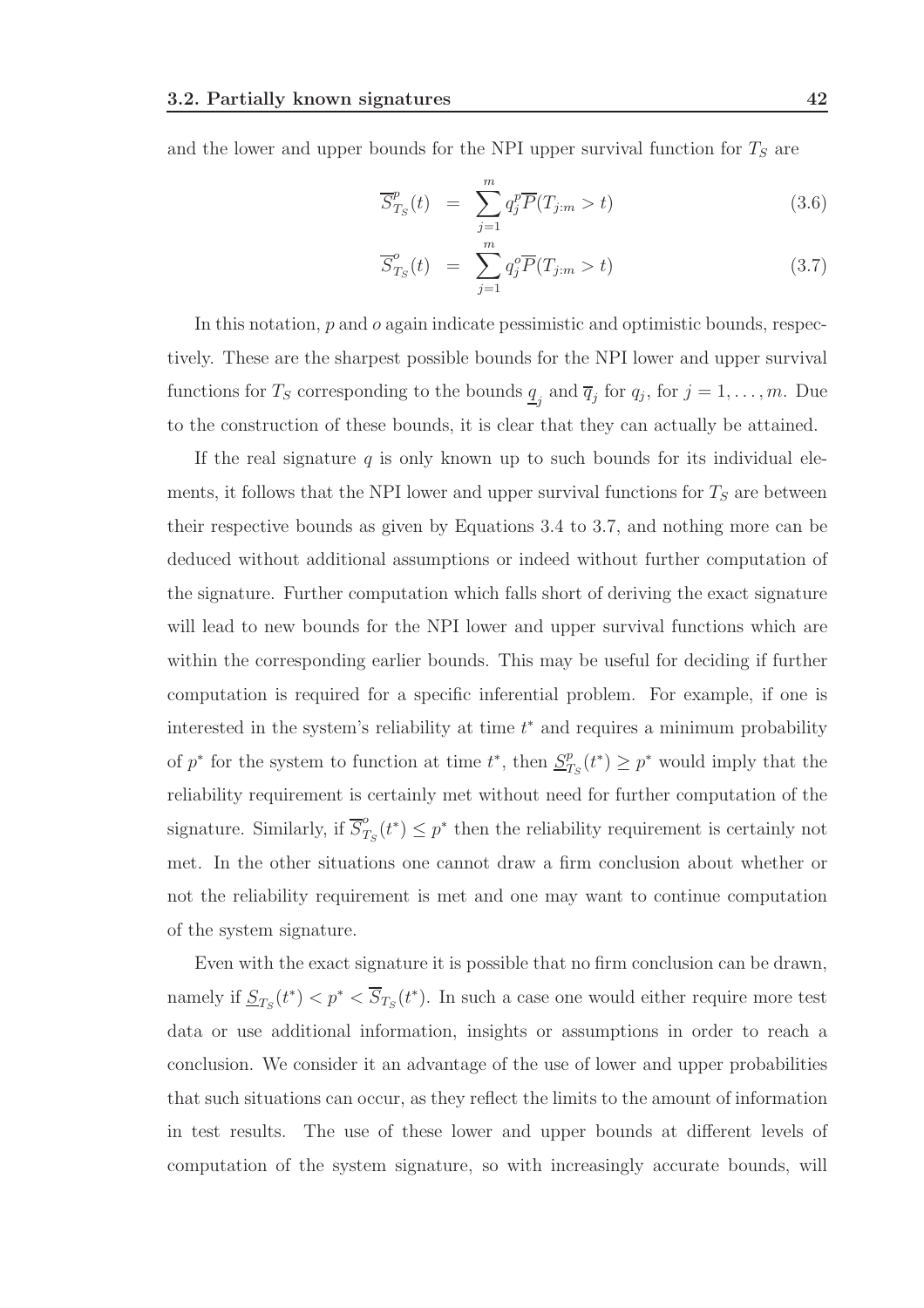be illustrated in Example 3.1. In all examples throughout this chapter, we will concentrate on the optimal lower bound for the NPI lower survival function and the optimal upper bound for the NPI upper survival function, which are likely to be of most relevance for inferences.

As a special case of the above presented method, suppose that we have computed exactly the values of  $q_1, \ldots, q_l$  for a value  $l < m$ , but we have not performed any computations for further elements of  $q$ . Then define the following two signatures, with  $q_{(l+1,m)} = 1 - \sum_{j=1}^{l} q_j = \sum_{j=l+1}^{m} q_j$ , the optimistic signature is

$$
q_l^o = (q_1, \dots, q_l, 0, \dots, 0, q_{(l+1,m)})
$$
\n(3.8)

and the pessimistic signature is

$$
q_l^p = (q_1, \dots, q_l, q_{(l+1;m)}, 0, \dots, 0)
$$
\n(3.9)

It is clear that, compared to any signature with known  $q_1, \ldots, q_l$  but further elements unknown, these two signatures above are indeed 'optimistic' and 'pessimistic', respectively, with regard to system survival (this follows from the stochastic orderings). Using these optimistic and pessimistic signatures, we can derive bounds for the system's NPI lower and upper survival functions as presented in Equations 3.4 to 3.7.

#### Example 3.1

For the system in Figure 3.1, computing the signature involves determining for all of the  $7! = 5040$  orderings of the failure times of the 7 components, at which of these ordered times the system fails. Of course, all 6! = 720 orderings with failure of Component 1 occurring first lead to immediate failure, from which we can conclude the lower bound  $\underline{q}_1 = 0.143$ . It is easy to see that no other component's failure will lead to immediate system failure if it is the first to fail, hence also the upper bound  $\overline{q}_1 = 0.143$ . In addition, it is easy to see that the system cannot function with at most two functioning components, this leads to the upper bounds  $\overline{q}_6 = \overline{q}_7 = 0$ . This information, using conditions (3.1) but without further computation, can be reflected by  $q = (0.143, 0, 0, 0, 0, 0, 0)$  and  $\overline{q} = (0.143, 0.857, 0.857, 0.857, 0.857, 0, 0)$ . The cor-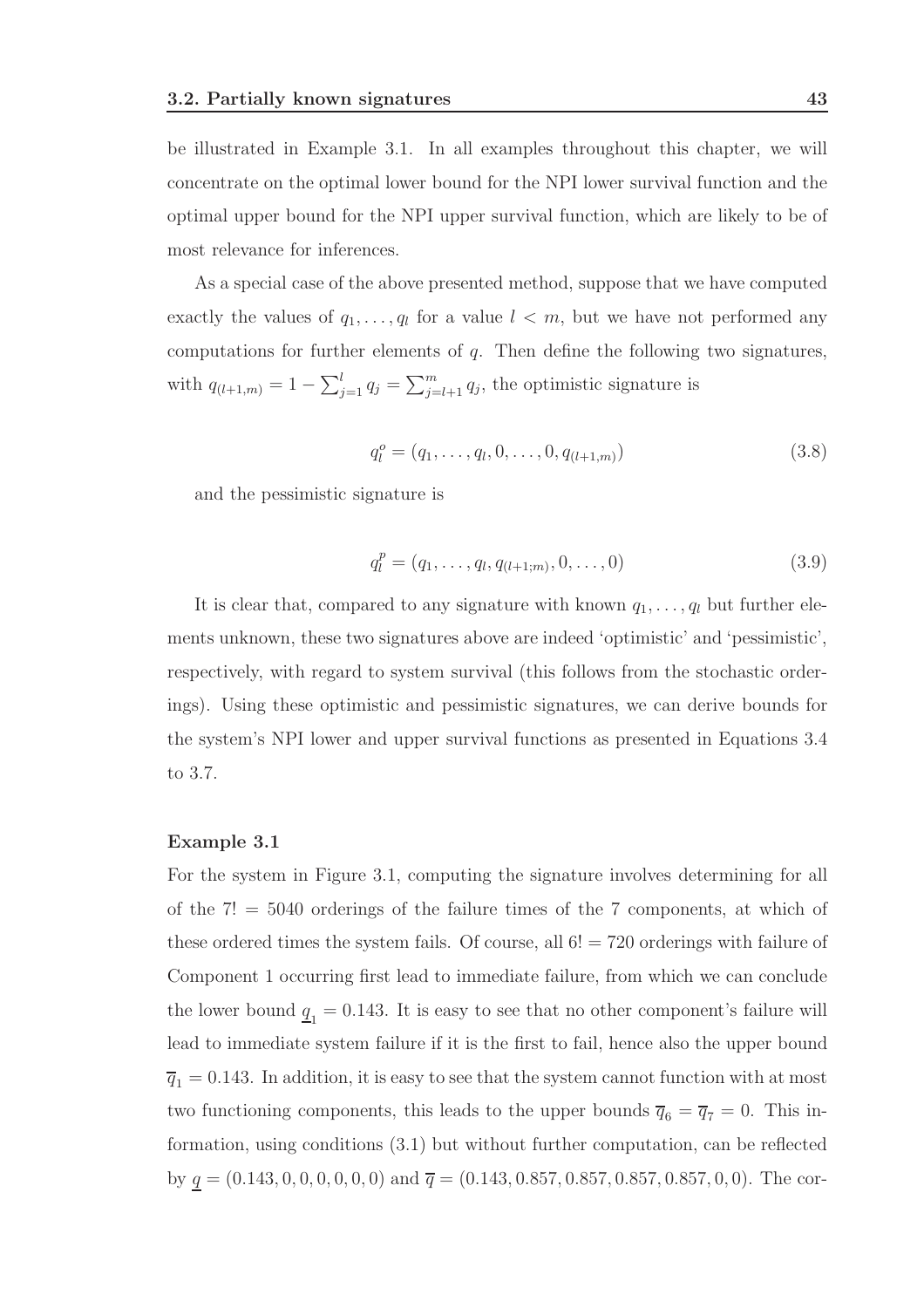

Figure 3.1: A system with 7 components (Exs. 3.1, 3.2 and 3.4)

responding pessimistic and optimistic signatures are  $q^p = (0.143, 0.857, 0, 0, 0, 0, 0)$ and  $q^o = (0.143, 0, 0, 0, 0.857, 0, 0)$ . Computation of signatures by counting orderings typically leads to information in the form of lower bounds  $\underline{q}_j$  for individual elements of the signature. To illustrate the method presented in Section 3.2 further, Table 3.1 provides, in addition to the first case just mentioned, three more combinations of lower and upper bounds for this system's signature as occurred at different stages of its computation, with increasing amount of information in Cases 1 to 4. For each case the pessimistic and optimistic signatures  $q^p$  and  $q^o$ , respectively, are also presented in this table.

Test component failure times were simulated for this example, with  $n = 100$ observations taken from the Weibull distribution with shape parameter 3 and scale parameter 1. The corresponding lower bounds for the NPI lower survival function,  $S^p_7$  $T_{T_S}(t)$  as given in Equation 3.4, and the upper bounds for the NPI upper survival function,  $\overline{S}_7^o$  $T_S(t)$  as given in Equation 3.7, are presented in the plots in Figure 3.2, where each plot also presents the NPI lower and upper survival functions based on the exact signature, which is  $q = (1/5040) \times (720, 1200, 1392, 1440, 288, 0, 0) =$ (0.143, 0.238, 0.276, 0.286, 0.057, 0, 0). These plots illustrate the use of the bounds as presented in this chapter, and also show that the lower bound of the NPI lower survival function moves up if more details about the signature become known, in which case the upper bound for the NPI upper survival function moves down.

As possible use of these bounds in order to determine when no further computation for the signature is needed, suppose a reliability requirement that the system's failure time should exceed 0.5 with probability at least 0.8. With the bounds for the signature in Case 1, the upper bound for the NPI upper survival function at 0.5 is greater than 0.8 and the corresponding lower bound for the NPI lower survival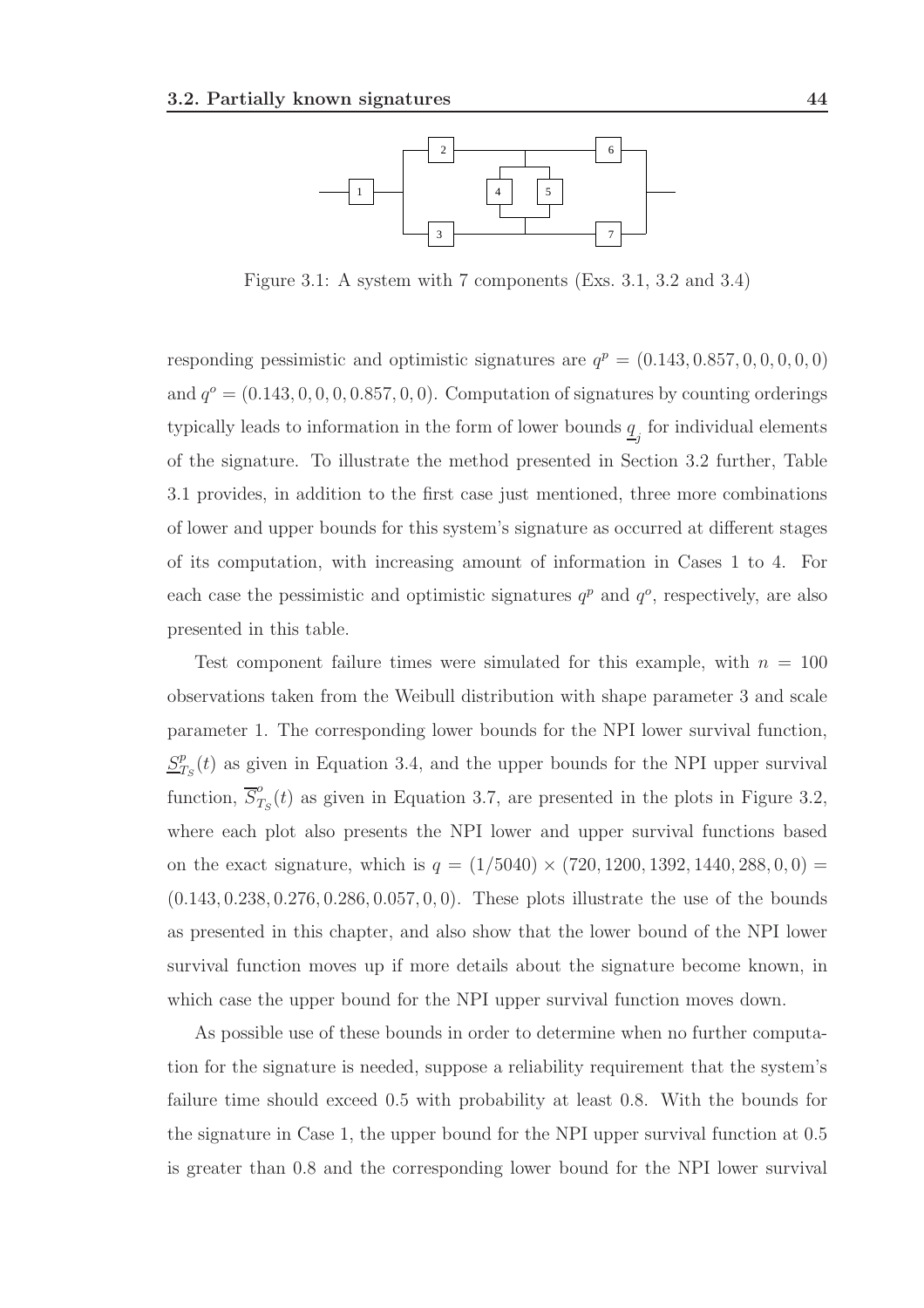| Case 1          | $\boldsymbol{q}$ | (0.143, 0, 0, 0, 0, 0, 0)                   |
|-----------------|------------------|---------------------------------------------|
|                 | $\overline{q}$   | $(0.143, 0.857, 0.857, 0.857, 0.857, 0, 0)$ |
|                 | $q^p$            | (0.143, 0.857, 0, 0, 0, 0, 0)               |
|                 | $q^o$            | (0.143, 0, 0, 0, 0.857, 0, 0)               |
| $\text{Case} 2$ | $\underline{q}$  | (0.143, 0.143, 0, 0, 0, 0, 0)               |
|                 | $\overline{q}$   | $(0.143, 0.857, 0.714, 0.714, 0.714, 0, 0)$ |
|                 | $q^p$            | (0.143, 0.857, 0, 0, 0, 0, 0)               |
|                 | $q^o$            | (0.143, 0.143, 0, 0, 0.714, 0, 0)           |
| Case 3          | $\underline{q}$  | (0.143, 0.143, 0.076, 0, 0, 0, 0)           |
|                 | $\overline{q}$   | $(0.143, 0.781, 0.714, 0.638, 0.638, 0, 0)$ |
|                 | $q^p$            | (0.143, 0.781, 0.076, 0, 0, 0, 0)           |
|                 | $q^o$            | (0.143, 0.143, 0.076, 0, 0.638, 0, 0)       |
| Case 4          | $\underline{q}$  | (0.143, 0.143, 0.152, 0.157, 0, 0, 0)       |
|                 | $\overline{q}$   | $(0.143, 0.548, 0.557, 0.562, 0.405, 0, 0)$ |
|                 | $q^p$            | (0.143, 0.548, 0.152, 0.157, 0, 0, 0)       |
|                 | $q^o\,$          | $(0.143, 0.143, 0.152, 0.157, 0.405, 0, 0)$ |

Table 3.1: Bounds, pessimistic and optimistic signatures (Ex. 3.1)

function is less than 0.8, but for the bounds in Case 2, based on some additional computations, the upper bound for the NPI upper survival function at 0.5 is less than 0.8, so it is clear that the reliability requirement cannot be met and hence that no further computation of the signature is needed. Similarly, if one only requires that the system's failure time should exceed 0.5 with probability at least 0.3 then one needs no more computation once the bounds in Case 4 have been derived, as the corresponding lower bound for the NPI lower survival function at 0.5 exceeds 0.3, hence this reliability requirement is certainly met.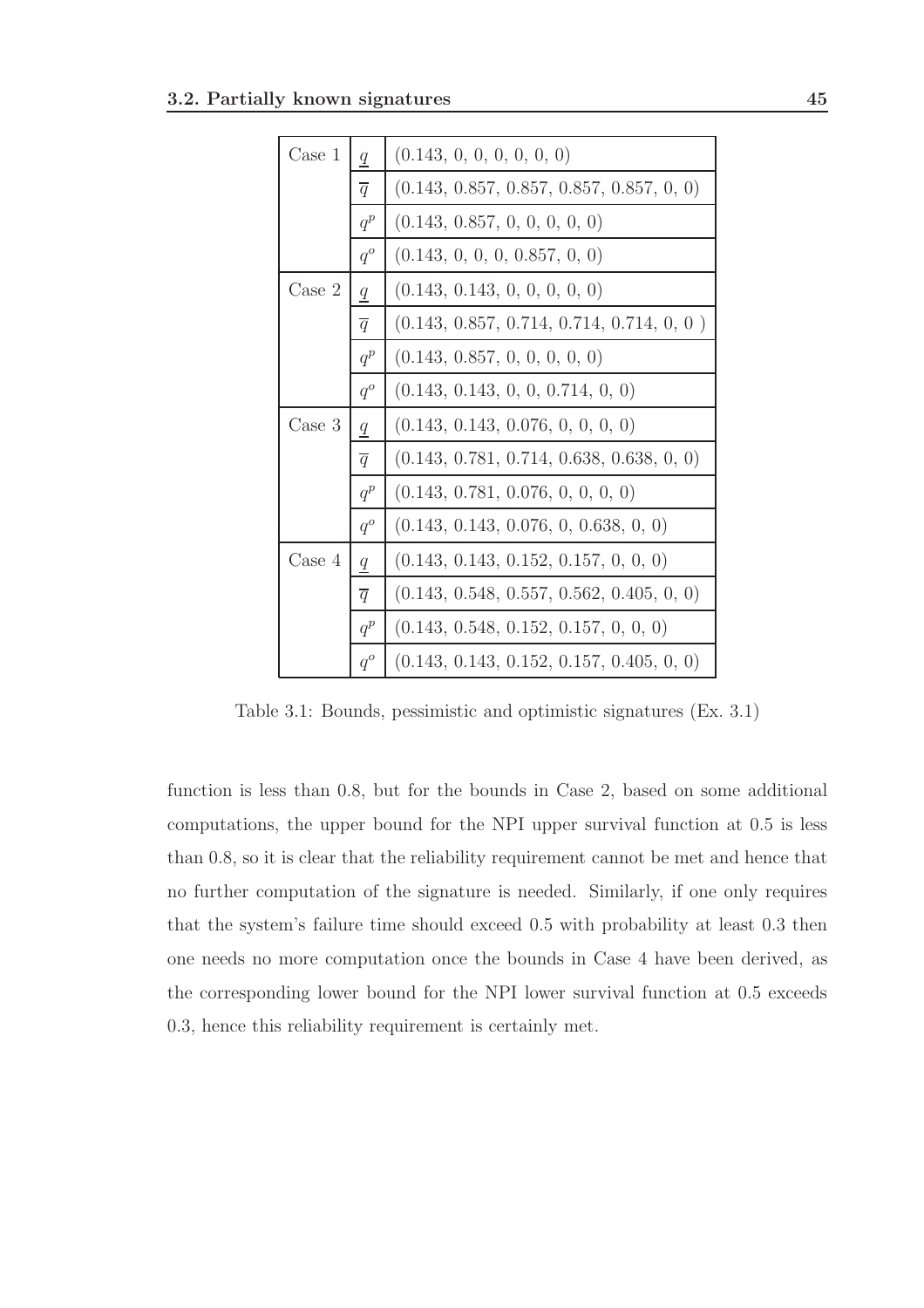

Figure 3.2: NPI lower and upper survival functions (Ex. 3.1)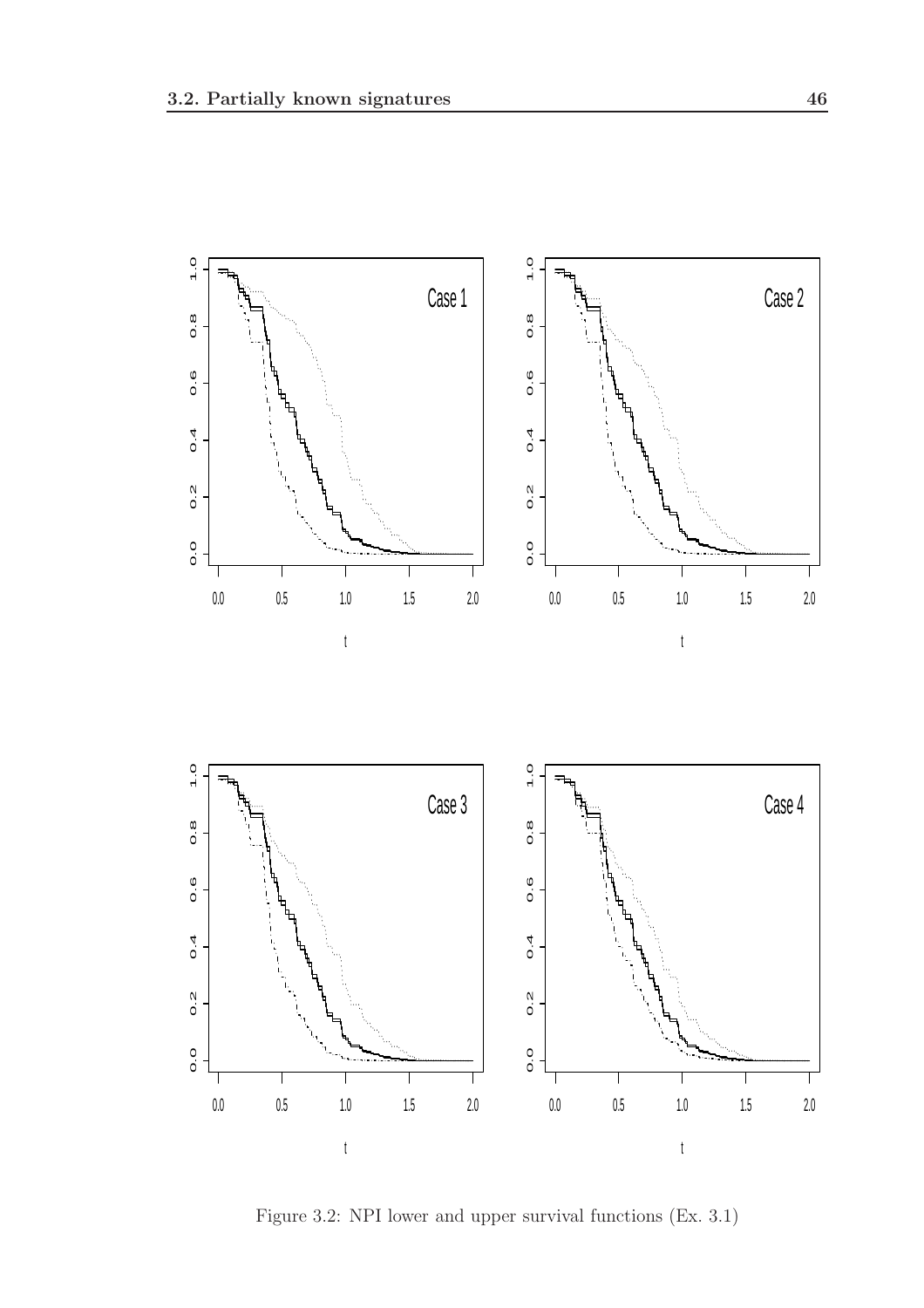#### Example 3.2

In this example, three data sets, each consisting of  $n=100$  observations of component failure times, are simulated from the Weibull distribution with shape parameter 3 and scale parameter 1. The data sets are presented by boxplots in Figure 3.3. We focus again on the system consisting of 7 components presented in Figure 3.1, and assume that we have the signatures  $q^p = (0.143, 0.548, 0.152, 0.157, 0, 0, 0)$  and  $q^o$  $= (0.143, 0.143, 0.152, 0.157, 0.405, 0, 0)$ . Figure 3.4 presents the lower bound for the NPI lower survival function and the upper bound for the NPI upper survival function using these three different data sets in order to see how much these different data sets affect these bounds for the NPI lower and upper survival functions. The first 3 plots show that, of course, there are some differences due to the different data sets. In the top left of Figure 3.4, the functions are given for data set 1 in Figure 3.3. Figure 3.4.1 for data set 1 shows relatively early drop in the lower bound for the NPI lower survival function and the upper bound for the NPI upper survival function due to the fact that data set 1 has relatively more small data values than data sets 2 and 3. Also, it is clear in Figure 3.4.2 that the lower bound for the NPI lower survival function and the upper bound for the NPI upper survival function drop a bit at a very low value of  $t$  due to the first value in data set 2, which is much smaller than all values in data sets 1 and 3. Figure 3.4.4 presents the same functions of Figures 3.4.1, 3.4.2 and 3.4.3 in order to see the differences more clearly.

# 3.3 Computation using bounds for the signatures of two subsystems

For the NPI approach, bounds for the signatures of two subsystems in parallel or series configuration can be used to derive bounds for the full system's signature, using the same algorithms as presented by Gaofeng et al. [48] and discussed in Section 1.2. The reason for this is the assumption that the system is coherent, which implies that a decrease (increase) in reliability of a component can never lead to increased (decreased) reliability of the system, therefore a decrease (increase) in reliability of a subsystem can never lead to increased (decreased) reliability of the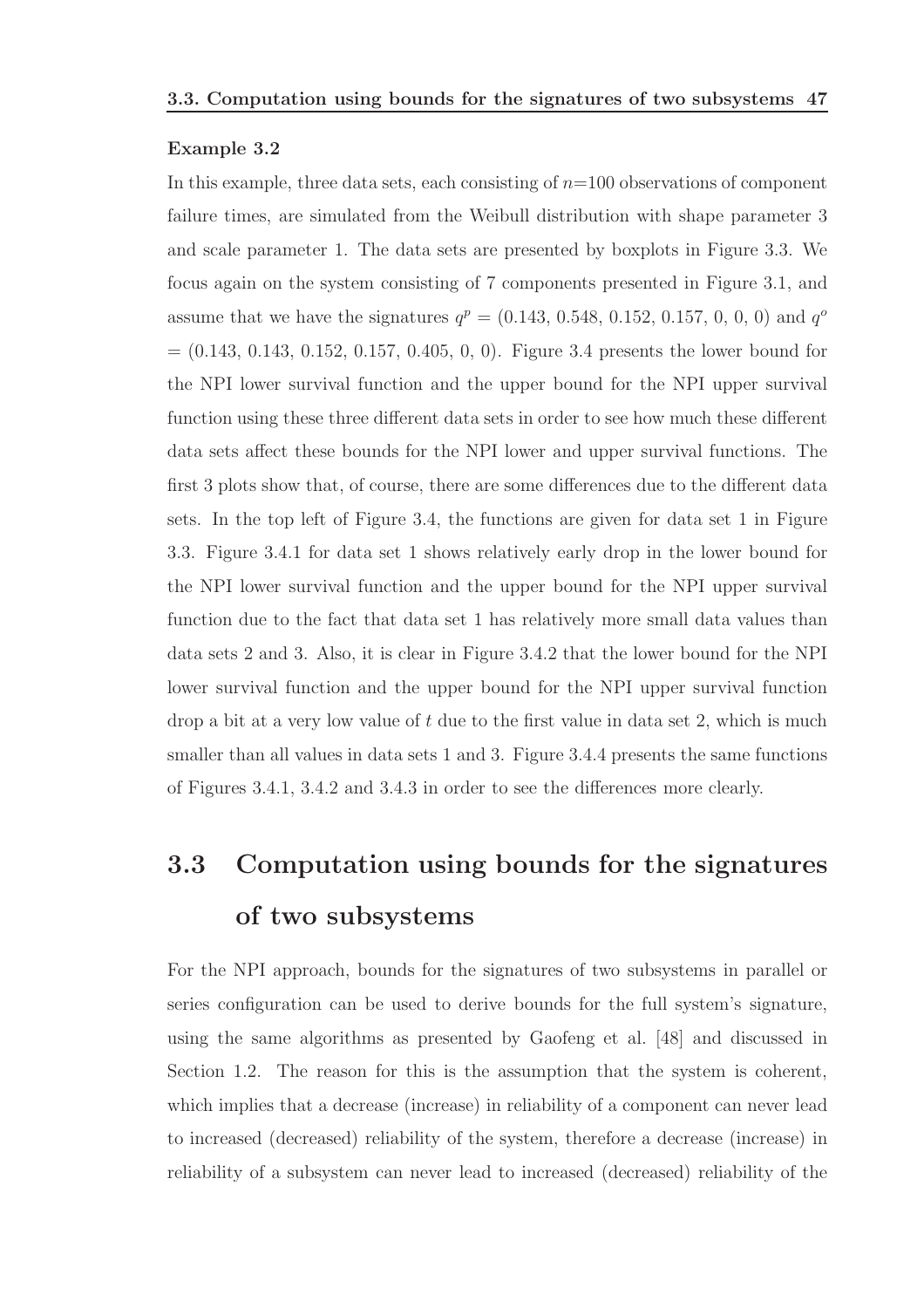

Figure 3.3: different data sets (Ex. 3.2)

system. The pessimistic signatures for the two subsystems can be combined to give the pessimistic signature for the full system, and combining the optimistic signatures for the two subsystems leads to the optimistic signature for the full system. Example 3.3 illustrates this approach.

#### Example 3.3

Figure 3.5 shows a coherent system consisting of 17 exchangeable components, which consists of two subsystems in parallel configuration. Subsystem A is the same system, consisting of 7 components (number 1-7), as considered in Example 3.1. Subsystem B consists of 10 components (number 8-17). While the exact signature for this full system can be obtained by using the given signature for Subsystem A together with repeated use of the algorithm presented by Gaofeng et al. [48] for Subsystem B and for the combination of the two subsystems, we assume, in order to illustrate the use of the bounds on signatures presented in this chapter, that the signatures of subsystems A and B have only been derived partially, with the bounds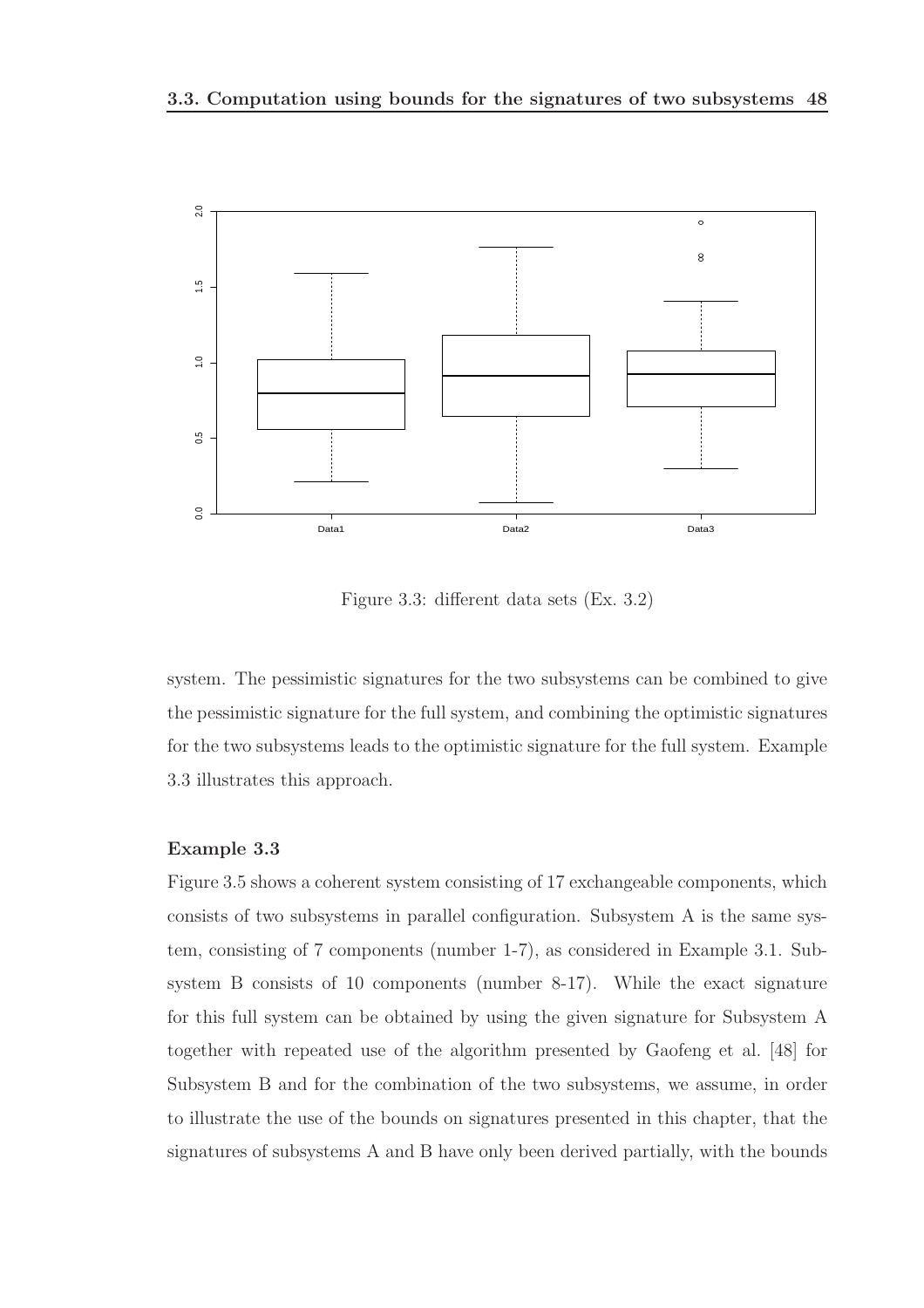

Figure 3.4: NPI lower and upper survival functions (Ex. 3.2)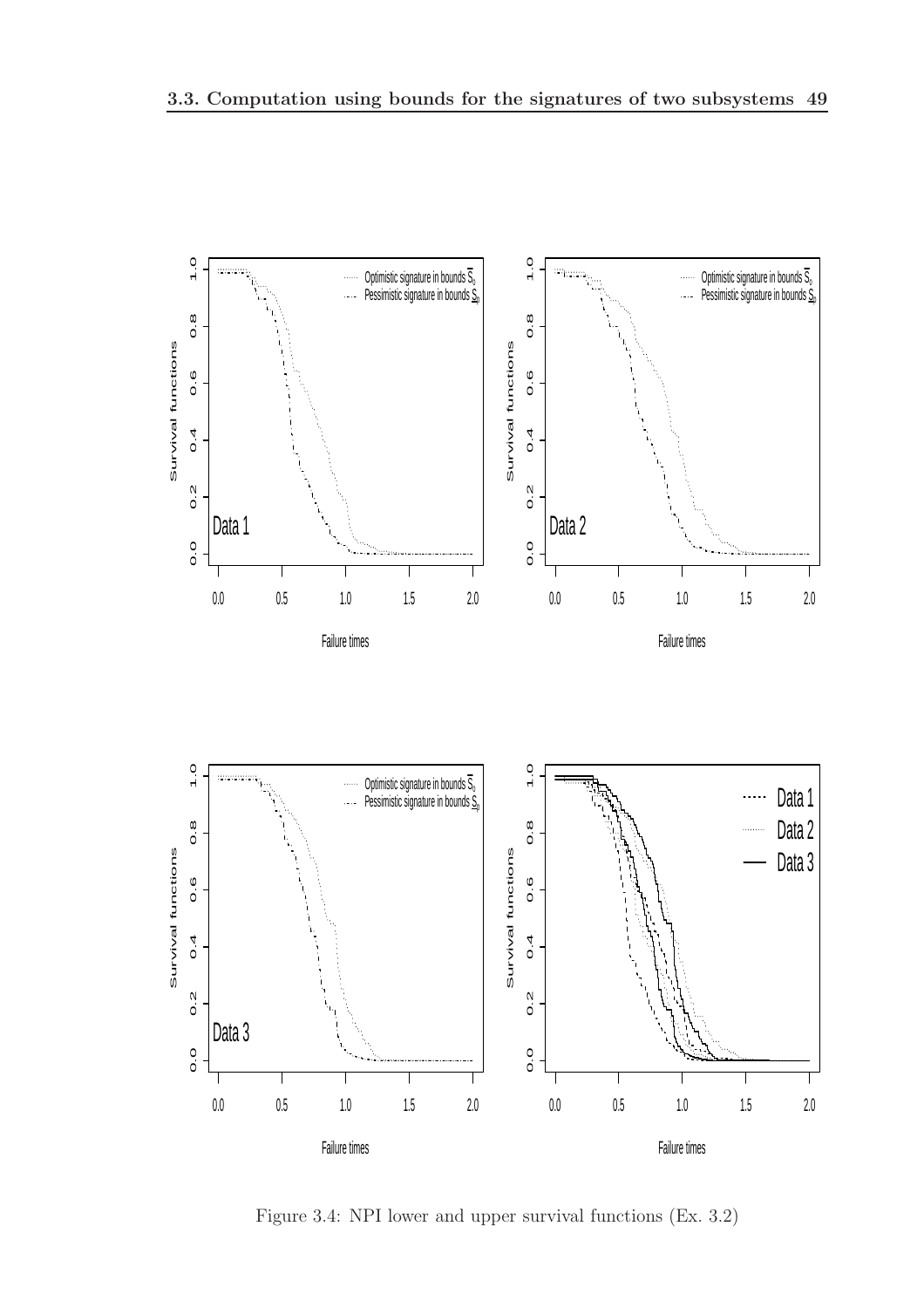

Figure 3.5: Two subsystems in parallel (Ex. 3.3)

and corresponding pessimistic and optimistic signatures as presented in Table 3.2.

The pessimistic signature for the full 17-component system is derived by application of the algorithm of Gaofeng et al. [48], as presented in Section 1.2, with the use of the pessimistic signatures  $q^{a,p}$  and  $q^{b,p}$ , which leads to

$$
q^{p} = (0, 0.015, 0.050, 0.099, 0.161, 0.158, 0.136, 0.109,
$$
  

$$
0.084, 0.064, 0.048, 0.035, 0.023, 0.013, 0.005, 0, 0)
$$

Applying the same algorithm with the optimistic signatures  $q^{a,o}$  and  $q^{b,o}$  leads to

$$
q^o = (0, 0.015, 0.031, 0.040, 0.046, 0.051, 0.061, 0.078,
$$
  
0.106, 0.128, 0.164, 0.128, 0.084, 0.047, 0.021, 0, 0)

In Figure 3.6, the left plot presents the lower bound for the NPI lower survival function and the upper bound for the NPI upper survival function, both for the failure time of the full system and based on  $n = 10$  failure times of tested components which are exchangeable with those in the system (simulated from the Weibull distribution with shape parameter 2 and scale parameter 1).

The right plot in Figure 3.6 is included for comparison with the following situation: Suppose that one would apply the NPI method presented in this chapter directly to each subsystem individually, using the bounds given in Table 3.2, but neglecting the fact that all components in both subsystems are exchangeable. Making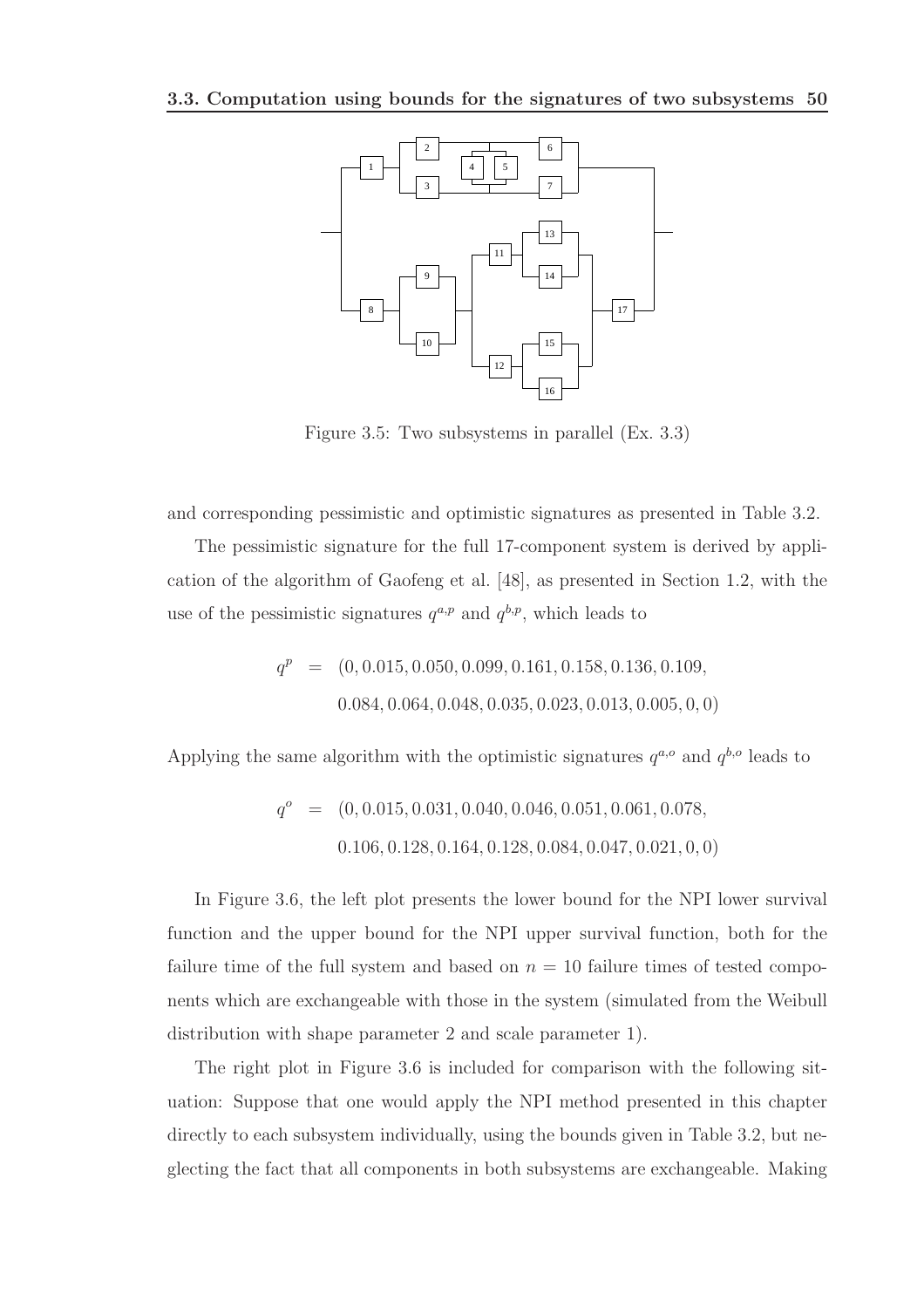|                   | $(0.143, 0.143, 0.152, 0.157, 0.100, 0, 0)$              |
|-------------------|----------------------------------------------------------|
| $\overline{q}^a$  | $(0.143, 0.448, 0.457, 0.462, 0.405, 0, 0)$              |
| $q^{a,p}$         | $(0.143, 0.448, 0.152, 0.157, 0.100, 0, 0)$              |
| $q^{a,o}$         | $(0.143, 0.143, 0.152, 0.157, 0.405, 0, 0)$              |
| $\underline{q}^b$ | $(0.200, 0.222, 0.072, 0.100, 0.046, 0.013, 0, 0, 0, 0)$ |
| $\overline{q}^b$  | $(0.200, 0.222, 0.419, 0.447, 0.393, 0.360, 0, 0, 0, 0)$ |
| $q^{b,p}$         | $(0.200, 0.222, 0.419, 0.100, 0.046, 0.013, 0, 0, 0, 0)$ |
| $q^{b,o}$         | $(0.200, 0.222, 0.072, 0.100, 0.046, 0.360, 0, 0, 0, 0)$ |

Table 3.2: Bounds, pessimistic and optimistic signatures for subsystems A and B (Ex. 3.3)

this mistake, one could continue by calculating bounds for the full system's survival function following the standard way for simple parallel systems (effectively using '1 −  $(1 - S_a)(1 - S_b)$ ', with self-explanatory notation). The resulting lower and upper survival functions are greater than (or equal to) the correctly derived bounds for the NPI lower and upper survival function, because for the correct method the dependence of the components in both systems is taken into account. An intuitive explanation is as follows: The parallel system will only fail if both subsystems fail, and if one subsystem is known to fail this contains some information that suggests that the components are not very reliable, which as a consequence increases the (lower and upper) probability that the second subsystem also fails (when compared to the situation with the wrongly assumed independence between the two subsystems). This example shows the importance of taking the dependence of the exchangeable components, due to the limited information about their reliability from the test results, carefully into account, as is done by the NPI approach with the use of (bounds of) signatures.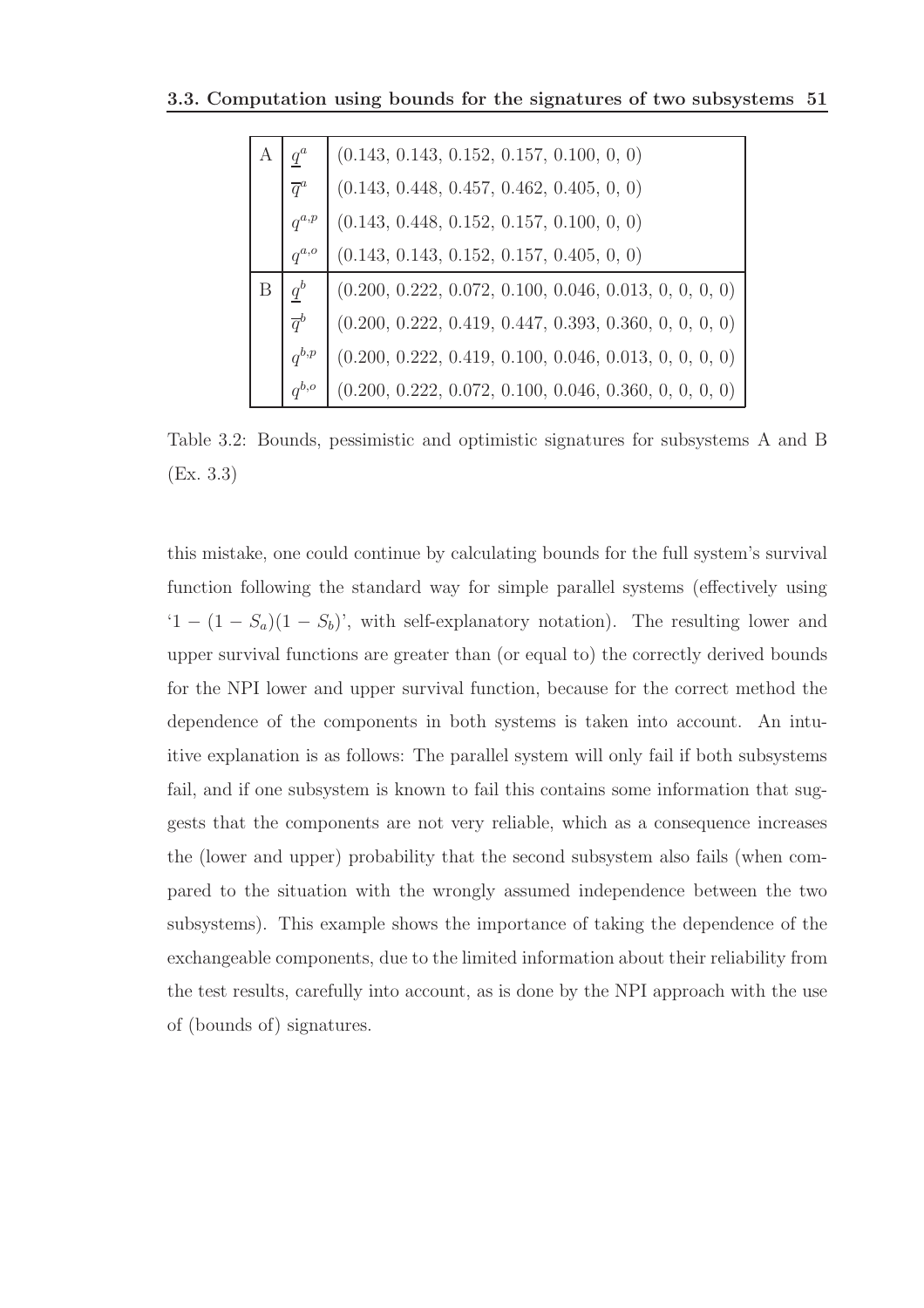

Figure 3.6: Bounds on NPI lower and upper survival functions (Left); similar but resulting from wrongly assumed independence of subsystems (Right) (Ex. 3.3)

# 3.4 Comparing failure times of two systems

In addition to the survival time of a system consisting of exchangeable components, other inferences can be considered. In Section 2.3.3 we considered the comparison of the failure times of two coherent systems, each consisting of exchangeable components. It is assumed that the failure times of the components in the different systems are fully independent, so any information about components' failure times of one system does not affect (lower and upper) probabilities involving only failure times of components of the other system. Due to the monotonicity of this comparison with regard to the systems' signatures, such a comparison with exactly known signatures, following the results from Equations 2.13 and 2.16) in Section 2.3.3, can be generalized to partially known signatures. If the exact signatures are not available but instead bounds  $q^a$  and  $\overline{q}^a$  for  $q^a$  and  $q^b$  and  $\overline{q}^b$  for  $q^b$  have been derived, which are assumed to satisfy conditions (3.1), then the optimal lower bound for the NPI lower probability for the event  $T^a \leq T^b + \delta$  is derived using the optimistic signature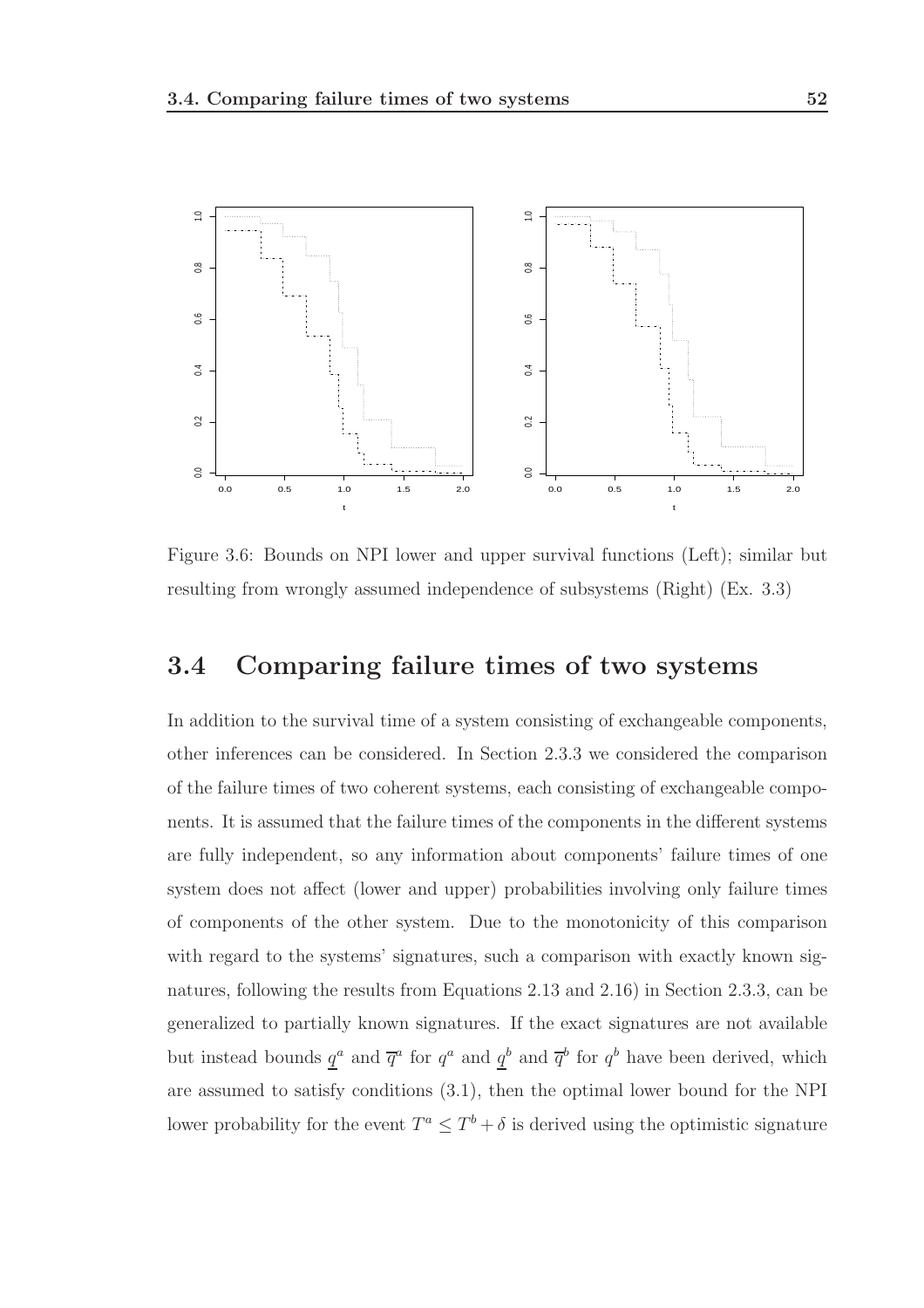$q^{a,o}$  for System A and the pessimistic signature  $q^{b,p}$  for System B, leading to

$$
\underline{P}^l(T^a \le T^b + \delta) = \sum_{i=1}^{m_a} \sum_{j=1}^{m_b} q_i^{a,o} q_j^{b,p} \underline{P}(T^a_{i:m_a} \le T^b_{j:m_b} + \delta)
$$
(3.10)

The optimal upper bound for the NPI upper probability for  $T^a \leq T^b + \delta$  is derived using the pessimistic signature  $q^{a,p}$  for System A and the optimistic signature  $q^{b,o}$ for System B, leading to

$$
\overline{P}^{u}(T^{a} \leq T^{b} + \delta) = \sum_{i=1}^{m_{a}} \sum_{j=1}^{m_{b}} q_{i}^{a,p} q_{j}^{b,o} \underline{P}(T_{i:m_{a}}^{a} \leq T_{j:m_{b}}^{b} + \delta)
$$
(3.11)

These bounds follow from the monotonicity of these NPI lower and upper probabilities with regard to the signatures. The lower bound for the NPI lower probability for this event corresponds to maximum optimism about the lifetime of System A and maximum pessimism about the lifetime of System B, which is fully in line with intuition, and of course the other way around for the upper bound for the NPI upper probability. The upper bound for the NPI lower probability and the lower bound for the NPI upper probability are of course derived by taking the alternative optimistic or pessimistic signatures, but these are less likely to be of interest.

#### Example 3.4

Consider the systems of Figures 3.7 and 3.1, called System A and System B, respectively. Assume that each system consists of exchangeable components but these are different for the two systems, and we assume independence of the failure times of components in the different systems. Assume that bounds  $q^a$  and  $\bar{q}^a$  are available for the signature of System A and bounds  $q^b$  and  $\overline{q}^b$  for the signature of System B, as given in Table 3.3, which also presents the pessimistic and optimistic signatures corresponding to these bounds. Assume further that  $n_a = n_b = 30$  components exchangeable with those of each type in the respective systems have been tested, leading to the failure times in Table 3.4. The optimal lower bound for the NPI lower probability and the optimal upper bound for the NPI upper probability for the event  $T_S^a \leq T_S^b + \delta$  are presented in Figure 3.8 as functions of  $\delta$ . This figure also gives the NPI lower and upper probabilities for this event corresponding to the exact signatures, which for System B was given in Example 3.1 and for System A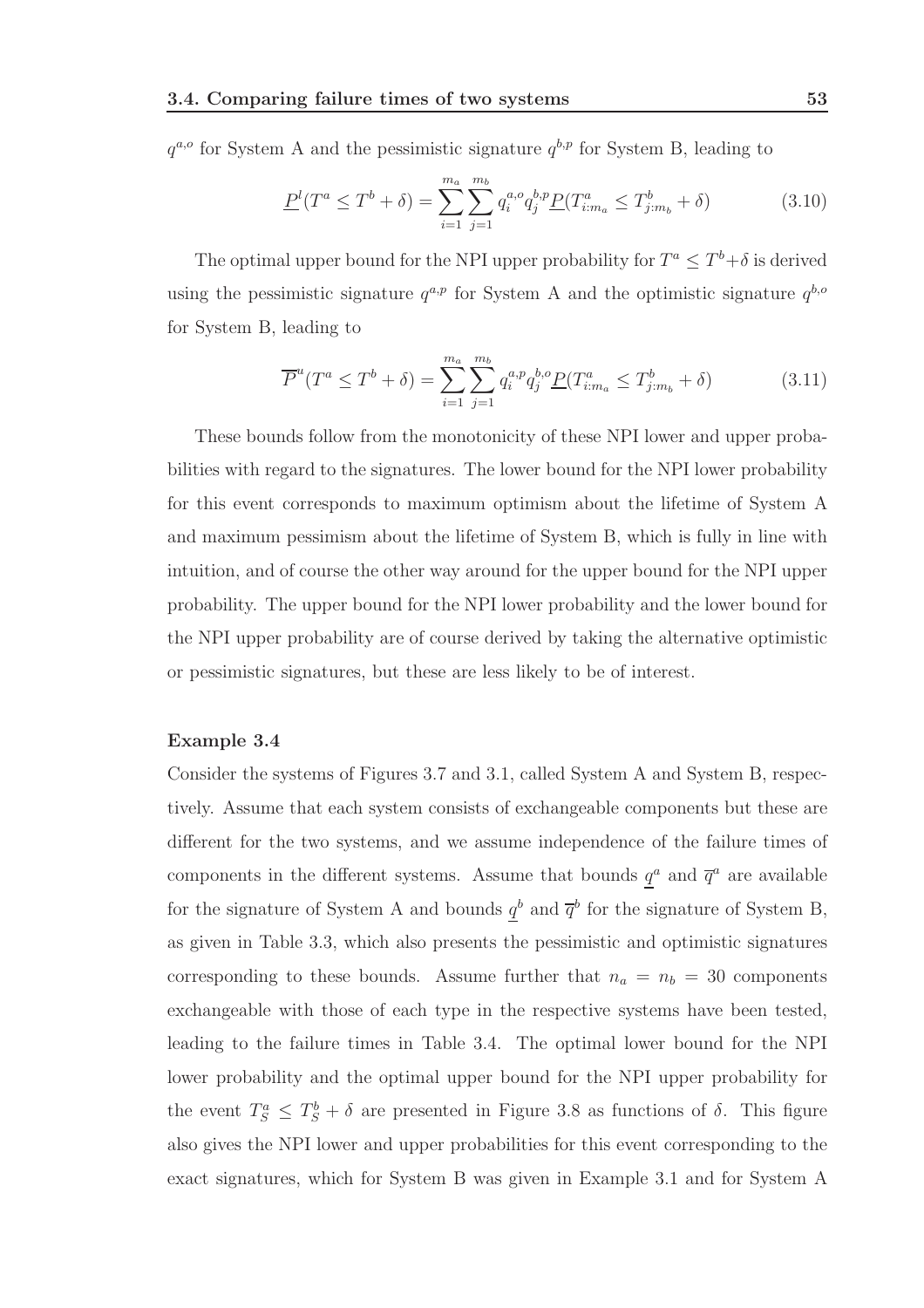

Figure 3.7: System A

| System A | $q^a$            | (0, 0.133, 0.267, 0.044, 0, 0)              |
|----------|------------------|---------------------------------------------|
|          | $\overline{q}^a$ | (0, 0.133, 0.267, 0.600, 0.556, 0)          |
|          | $q^{a,p}$        | (0, 0.133, 0.267, 0.600, 0, 0)              |
|          | $q^{a,o}$        | (0, 0.133, 0.267, 0.044, 0.556, 0)          |
|          |                  |                                             |
| System B | $q^b$            | $(0.143, 0.143, 0.152, 0.157, 0.100, 0, 0)$ |
|          | $\overline{q}^b$ | $(0.143, 0.448, 0.457, 0.452, 0.405, 0, 0)$ |
|          | $q^{b,p}$        | $(0.143, 0.448, 0.152, 0.157, 0.100, 0, 0)$ |

Table 3.3: Bounds, pessimistic and optimistic signatures (Ex. 3.4)

is equal to  $q^a = (1/720) \times (0, 96, 192, 336, 96, 0) = (0, 0.133, 0.267, 0.467, 0.133, 0).$ Figure 3.8 gives a good impression of the actual difference between the failure times of these two systems, where it should be remarked that the bounds based on the partial information are still relatively wide compared to the NPI lower and upper probabilities based on the exact signatures, as the vertical distances between the functions at specific values of  $\delta$  must be considered.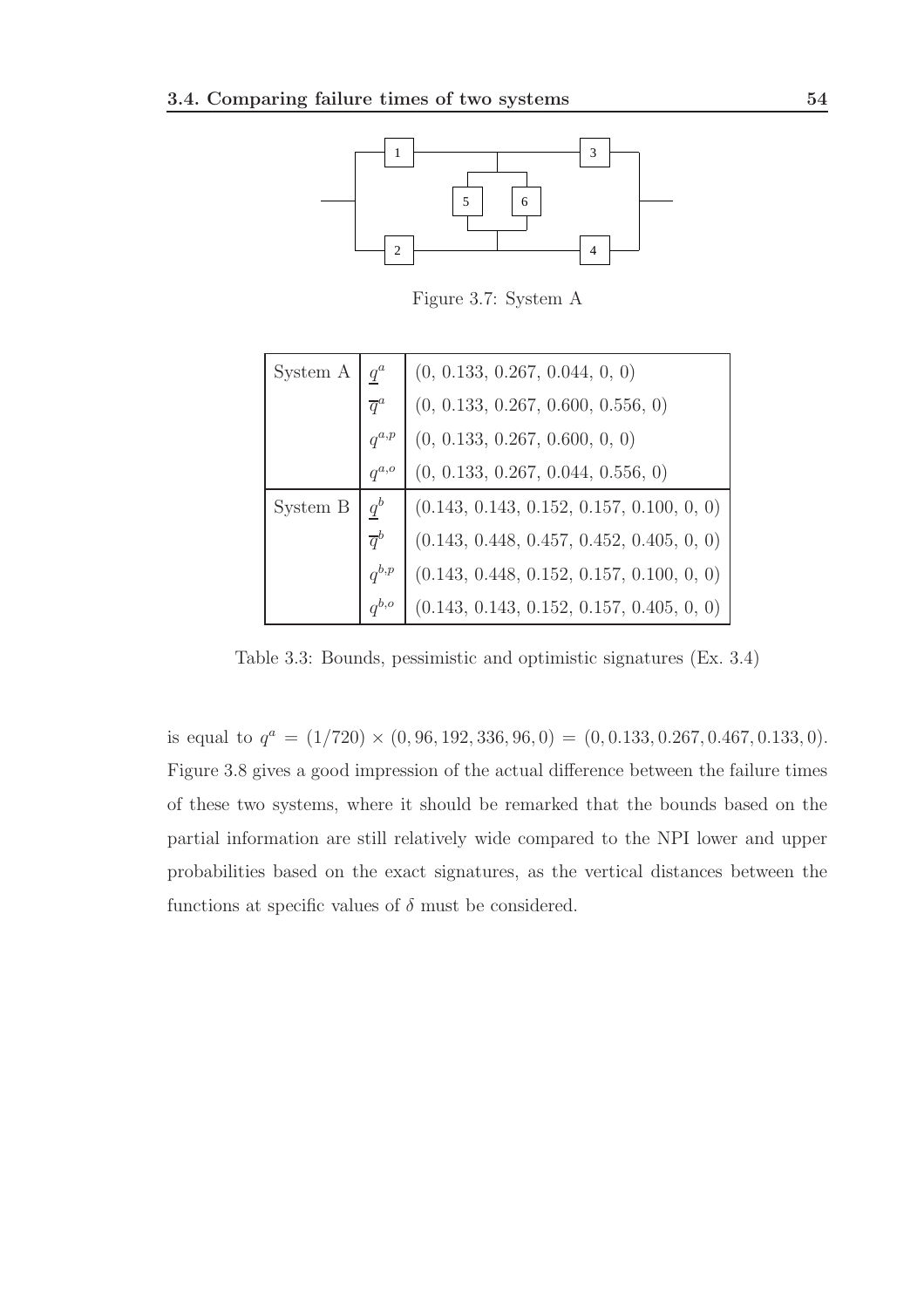| System A |       |       | System B |       |       |
|----------|-------|-------|----------|-------|-------|
| 0.223    | 0.747 | 0.994 | 0.154    | 0.585 | 1.076 |
| 0.265    | 0.798 | 1.008 | 0.155    | 0.598 | 1.169 |
| 0.372    | 0.807 | 1.073 | 0.347    | 0.642 | 1.239 |
| 0.419    | 0.824 | 1.115 | 0.402    | 0.692 | 1.248 |
| 0.564    | 0.850 | 1.167 | 0.483    | 0.738 | 1.327 |
| 0.630    | 0.887 | 1.182 | 0.512    | 0.822 | 1.421 |
| 0.675    | 0.914 | 1.275 | 0.513    | 0.843 | 1.569 |
| 0.685    | 0.921 | 1.397 | 0.548    | 0.848 | 1.643 |
| 0.709    | 0.981 | 1.400 | 0.563    | 0.863 | 1.735 |
| 0.727    | 0.987 | 1.425 | 0.574    | 0.938 | 2.565 |

Table 3.4: Component failure times (Ex. 3.4)



Figure 3.8: (Bounds on) NPI lower and upper probabilities for  $T_S^A < T_S^B + \delta$  (Ex. 3.4)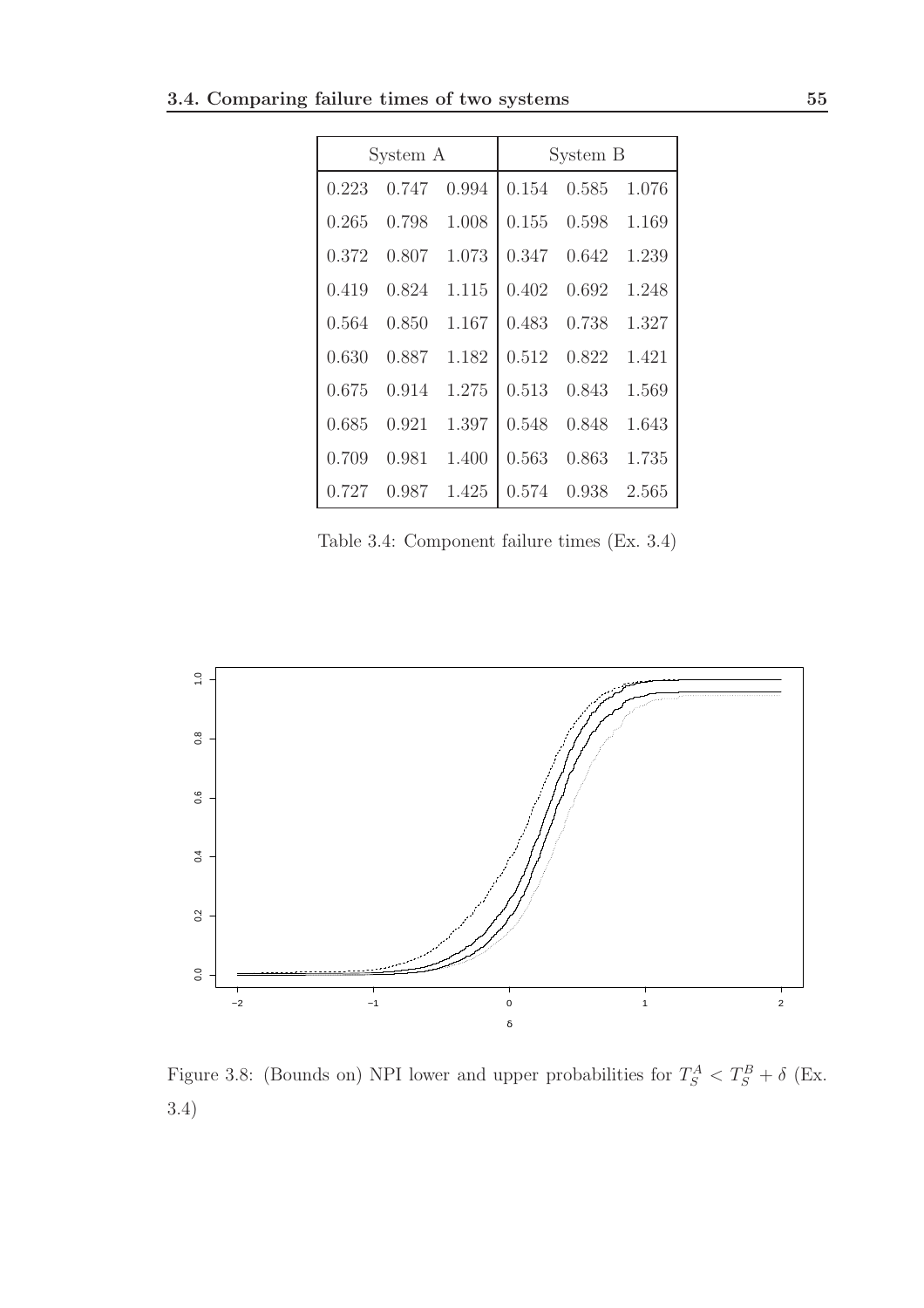### 3.5 Concluding remarks

While the concept of system signature and its use for reliability quantification has received increasing attention in the literature in recent years, the computation of the signature has received relatively little attention and is complex for most systems. In this chapter, it is illustrated how one can base reliability inferences on a partially known signature, assuming that bounds for the probabilities in the signature are available. Such bounds may typically result from computations that are based on counting all the orderings, where any further computations lead to sharpening of the bounds. The method introduced by Da et al. [48] to derive a system signature from the signatures of subsystems, if these are in either series or parallel configuration, which was presented in Section 1.2, can also be used with partially known signatures, as illustrated in this chapter. An interesting topic for further research is whether such results can also be derived for subsystems that are in different configurations.

The bounds on signatures considered in this chapter could be interpreted as imprecise probabilities [30, 31]. For the inferences considered in this chapter, the bounds corresponded to logical and well-identifiable signatures within the bounds, called the optimistic and pessimistic signatures. Of course, one may be interested in other inferential problems for which this nice monotonicity with regard to the signature does not hold, for example if one would be interested in a system failing in its second year of operation then the bounds would be less easy to derive. One could still apply the ideas presented in this chapter, but deriving the bounds for the inferences that correspond to the bounds for the signature would be formulated as constrained optimisation problems that may require numerical solution methods.

As indicated in the examples, the lower bound for the NPI lower survival function and the upper bound for the NPI upper survival function are most likely to be of main interest. However, the two other bounds presented can also be useful, particularly as the lower and upper bounds for the NPI lower survival function provide a clear indication of the accuracy with which, at any specific stage of computation, the real NPI lower survival function can be approximated (and similar of course for the NPI upper survival function). This may also be useful to provide an indication of the value of additional calculations to derive the signature.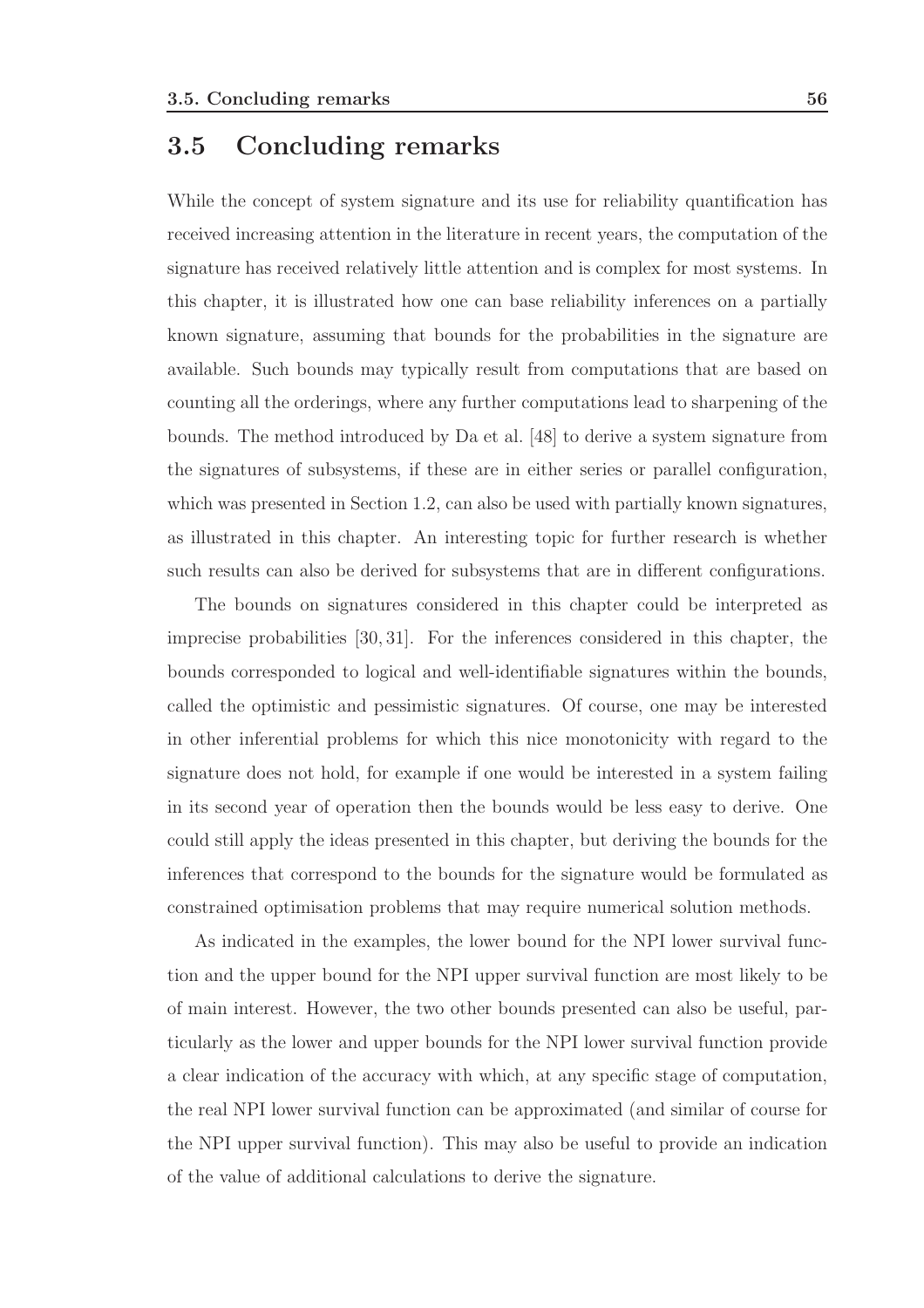An interesting further question is whether it is possible to learn about the system signature from failure observations. Aslett [9] has made interesting contributions to Bayesian learning of the system signature when only data for the whole system are available. This is important for 'black-box' systems, where it is not possible to construct the signature on the basis of available information. In such cases, system failure data can enable learning about some aspects of the system signature and hence of the actual structure of the system.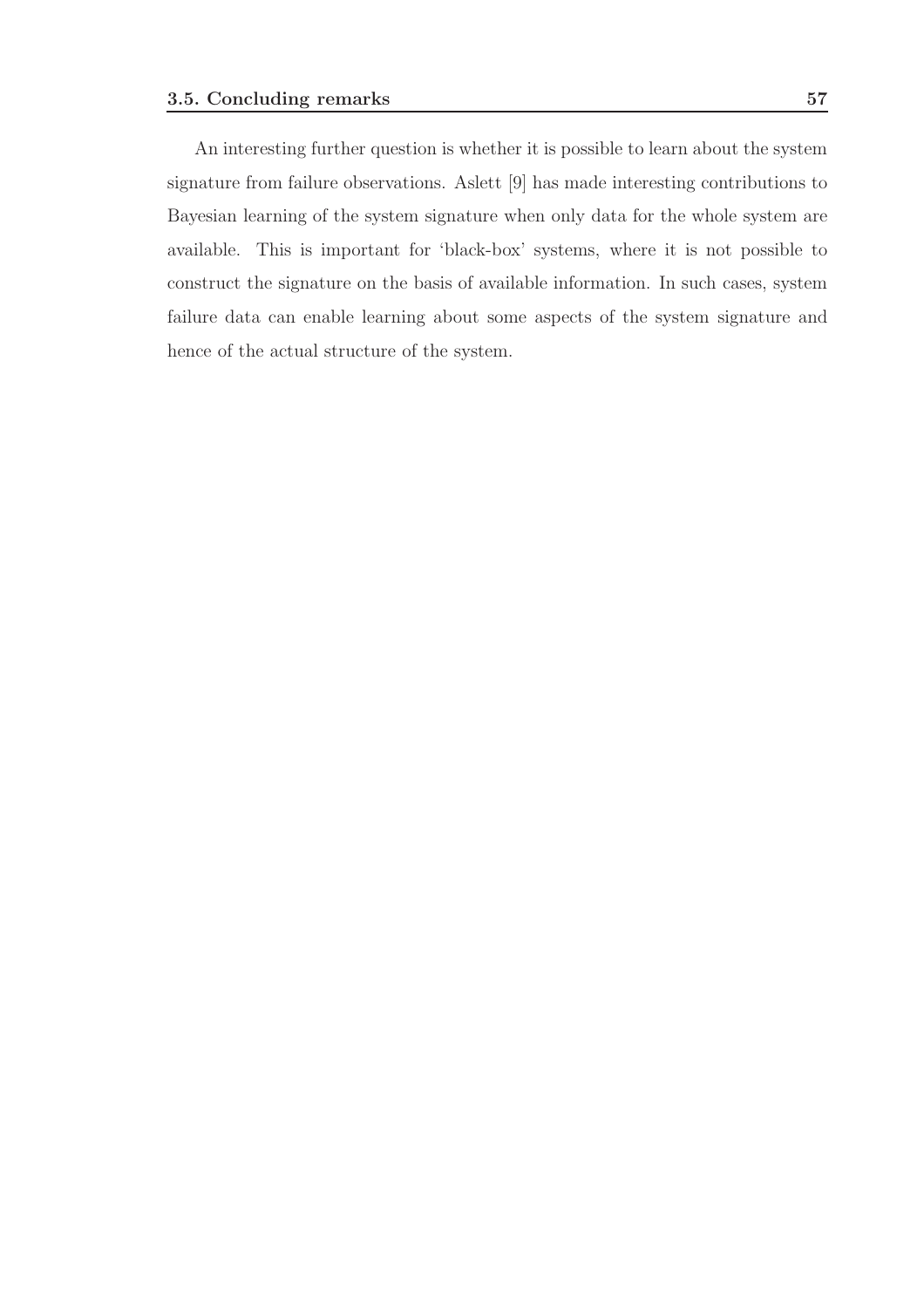# Chapter 4

# Failure time of a system with multiple types of components

### 4.1 Introduction

In Chapters 2 and 3 we have presented the use of system signatures to derive nonparametric predictive inference (NPI) based lower and upper survival functions for the failure time of a system, with attention restricted to systems consisting of a single type of components. In this chapter, these results are generalized by presenting NPI for the failure time of a coherent system which can consist of different types of components. It is assumed that, for each type of component, additional components which are exchangeable with those in the system have been tested and their failure times are available. As in Chapters 2 and 3, we present NPI-based lower and upper survival functions. In those chapters signatures were used for quantification of reliability of coherent systems consisting of components with exchangeable failure times, which can be regarded informally as components of 'a single type'. However, the restriction to systems with a single type of components prevents its application to most practical systems.

Coolen and Coolen-Maturi [26] recently introduced an alternative concept, called the survival signature, which is closely related to the signature and has similar characteristics. However, the survival signature can be used for systems consisting of multiple types of components. In Section 4.2 we briefly review the main idea of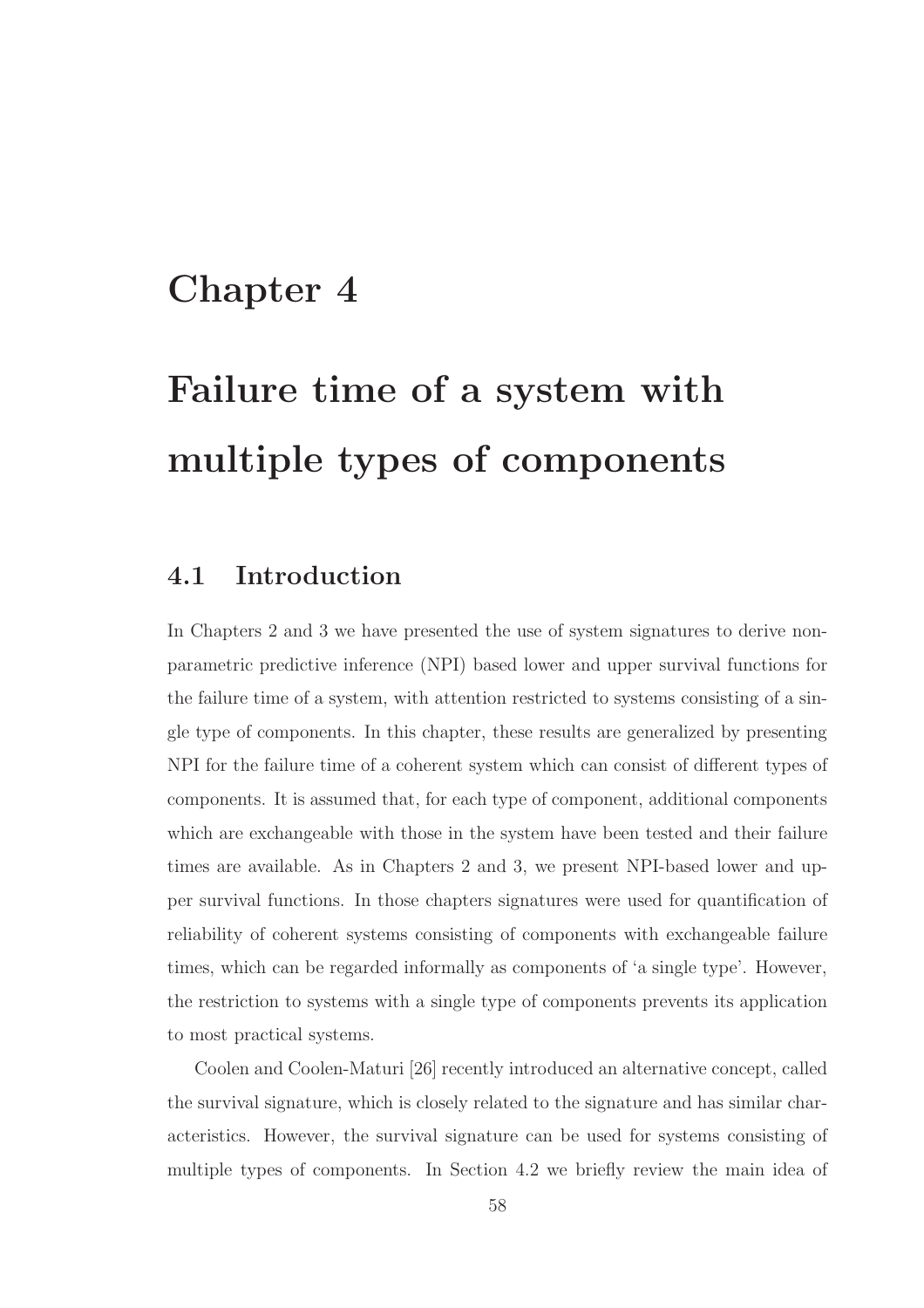the concept of survival signature. Section 4.3 presents the use of survival signatures to derive NPI lower and upper survival functions for a system with a single type of component, in order to relate this method to the earlier chapters. Section 4.4 presents the use of survival signatures to derive NPI lower and upper survival functions for a system with multiple types of components. In Section 4.5 we present formulas for computing the survival signature of systems by using the survival signatures of subsystems, which appear either in series or in parallel configuration in the system. Section 4.6 presents how limited information about the survival signature can be used to derive bounds on such lower and upper survival functions. Section 4.7 contains some concluding remarks.

### 4.2 The survival signature

The signature was introduced to assist reliability analyses for systems consisting of one type of components, as discussed in Section 1.2. and used in Chapters 2 and 3. The signature is used to model the structure of a system, separating this from random failure times of the components. Coolen and Coolen-Maturi [26] introduced the following alternative to the signature which can achieve a similar task, and which is related to the signature. However, their concept, called the 'survival signature' is easily generalized to systems with multiple types of components.

As mentioned in Chapter 1, for a system with m components, let state vector  $\underline{x} = (x_1, x_2, \dots, x_m) \in \{0, 1\}^m$ , with  $x_i = 1$  if the *i*th component functions and  $x_i = 0$ if not. The labelling of the components is arbitrary but must be fixed to define  $\underline{x}$ . The structure function  $\phi: \{0,1\}^m \to \{0,1\}$ , defined for all possible <u>x</u>, takes the value 1 if the system functions and 0 if the system does not function for state vector  $\underline{x}$ . Throughout this thesis it is assumed that the system is coherent [12]. We further assume that  $\phi(\underline{0}) = 0$  and  $\phi(\underline{1}) = 1$ , so the system fails if all its components fail and it functions if all its components function. For a system consisting only of components with exchangeable, the survival signature, denoted by  $\Phi(l)$ , for  $l = 1, \ldots, m$ , is defined as the probability that the system functions given that precisely l of its components function [26]. For coherent systems,  $\Phi(l)$  is an increasing function of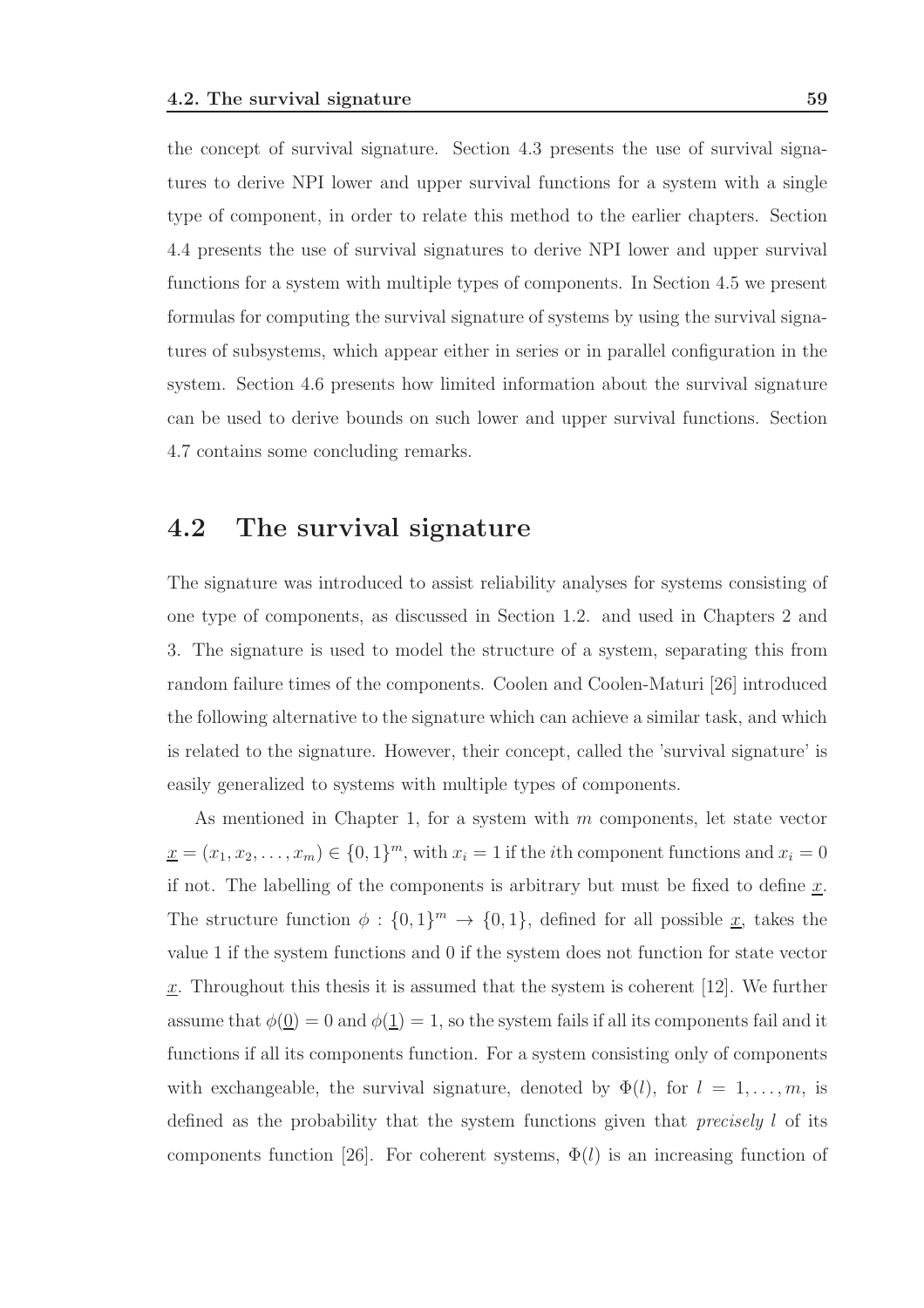l, and we assume that  $\Phi(0) = 0$  and  $\Phi(m) = 1$ . There are  $\binom{m}{l}$  state vectors <u>x</u> with precisely l components  $x_i = 1$ , so with  $\sum_{i=1}^{m} x_i = l$ ; we denote the set of these state vectors by  $S_l$ . These state vectors are equally likely to occur due to the exchangeability assumption for the components' failure times, hence

$$
\Phi(l) = \binom{m}{l}^{-1} \sum_{\underline{x} \in S_l} \phi(\underline{x}) \tag{4.1}
$$

Coolen and Coolen-Maturi [26] called  $\Phi(l)$  the survival signature because, by its definition, it is closely related to survival of the system. Let  $C(t) \in \{0, 1, \ldots, m\}$ denote the number of components in the system that function at time  $t > 0$ . The probability for the event that the system functions at time  $t > 0$  can be derived by

$$
P(T_S > t) = \sum_{l=0}^{m} \Phi(l) P(C(t) = l)
$$
\n(4.2)

It is clear from Equation 4.2 that the system structure is taken into account through the survival signature  $\Phi(l)$ , which models how the system's functioning depends on the functioning of its components, while the term  $P(C(t) = l)$  takes the random failure times of the components into account. Separating these two essential parts in order to determine the survival function for the system failure time is similar to the use of system signatures as discussed in Section 1.2, and used in the previous chapters. The survival signature and the system signature are closely related, it is easily seen that the following equality holds [26]

$$
\Phi(l) = \sum_{j=m-l+1}^{m} q_j \tag{4.3}
$$

Equation 4.3 is logical as the right-hand side gives the probability that the system failure occurs at the moment of the  $(m-l+1)$ -th ordered component failure time or later. This is exactly the moment at which the number of functioning components in the system decreases from  $l$  to  $l-1$ , hence the system would have functioned with *l* components functioning.

Generalizing the signature to multiple types of components is very complicated while keeping it separate from the component lifetime distributions, as this would always require computation of probabilities for orderings of order statistics from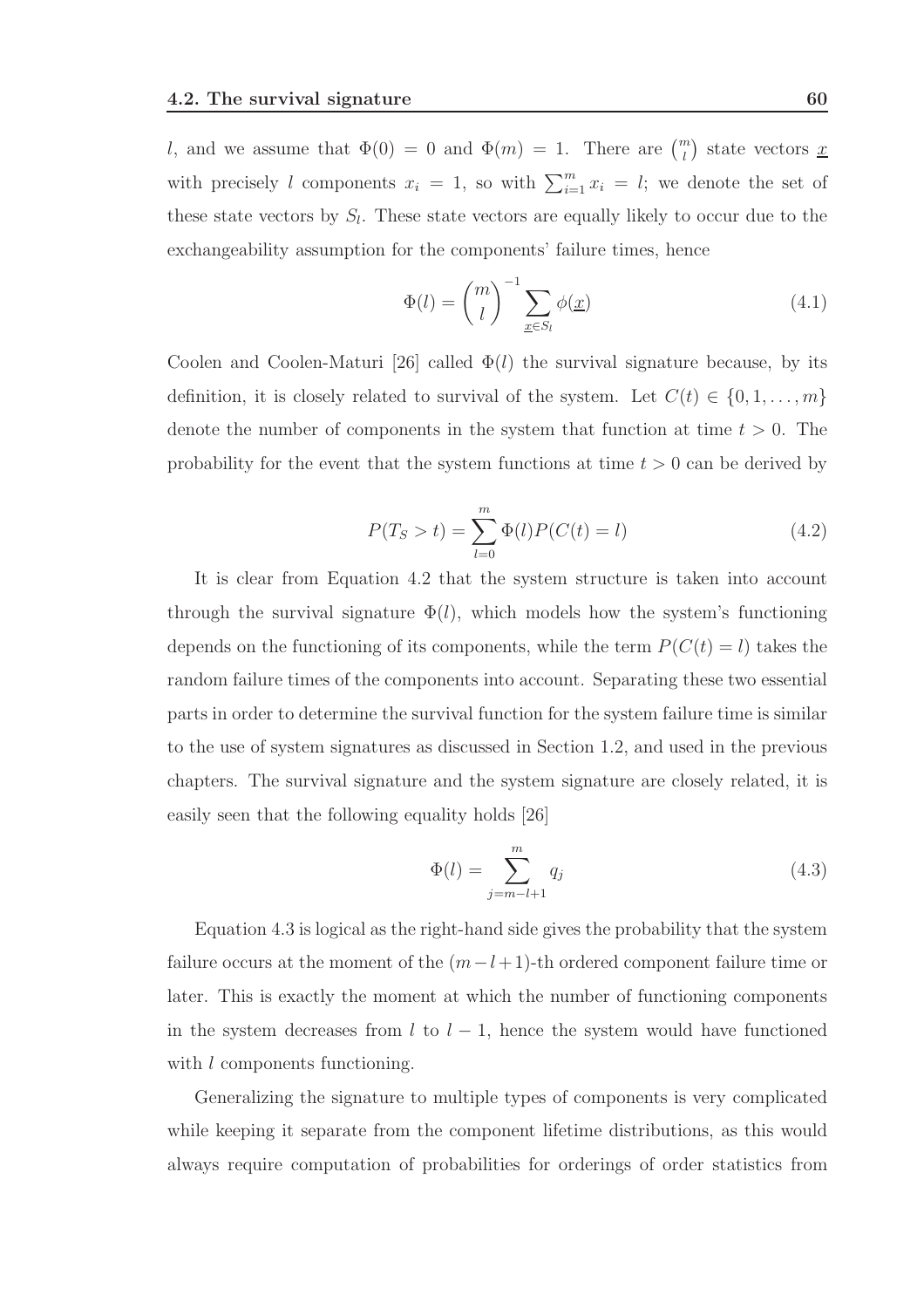different probability distributions, corresponding to the different types of components, as discussed by Coolen and Coolen-Maturi [26]. However, they show that the survival signature can easily be generalized for systems with multiple types of components. Consider a system with  $K \geq 2$  types of components, with  $m_k$  components of type  $k \in \{1, 2, ..., K\}$  and  $\sum_{k=1}^{K} m_k = m$ . Assume that the random failure times of components of the same type are exchangeable, while full independence is assumed for the random failure times of components of different types. Due to the arbitrary ordering of the components in the state vector, components of the same type can be grouped together, leading to a state vector that can be written as  $\underline{x} = ( \text{ underline} x^1, \underline{x}^2, \dots, \underline{x}^K) \text{ with } \underline{x}^k = (x_1^k, x_2^k, \dots, x_{m_k}^k) \text{ the sub-vector representation }$ ing the states of the components of type  $k$ . Let the ordered random failure times of the  $m_k$  components of type k be denoted by  $T_{j_k:m_k}^k$ . The survival signature for such a system is denoted by  $\Phi(l_1, l_2, \ldots, l_K)$ , for  $l_k = 0, 1, \ldots, m_k$ , and is defined to be the probability that the system functions given that *precisely*  $l_k$  of its components of type k function, for each  $k \in \{1, 2, \ldots, K\}$  [26].

There are  $\binom{m_k}{l_k}$  state vectors  $\underline{x}^k$  with precisely  $l_k$  of its  $m_k$  components of type k functioning, so with  $\sum_{i=1}^{m_k} x_i^k = l_k$ ; we denote the set of these state vectors for components of type k by  $S_l^k$ . Let  $S_{l_1,\dots,l_K}$  denote the set of all state vectors for the whole system for which  $\sum_{i=1}^{m_k} x_i^k = l_k$ , for  $k = 1, 2, ..., K$ . Due to the assumption that the failure times of the  $m_k$  components of type k are *iid*, so also exchangeable, all the state vectors  $\underline{x}^k \in S_l^k$  are equally likely to occur, hence

$$
\Phi(l_1,\ldots,l_K) = \left[\prod_{k=1}^K \binom{m_k}{l_k}^{-1}\right] \times \sum_{\underline{x} \in S_{l_1,\ldots,l_K}} \phi(\underline{x}) \tag{4.4}
$$

Let  $C_k(t) \in \{0, 1, \ldots, m_k\}$  denote the number of components of type k in the system that function at time  $t > 0$ . The probability that the system functions at time  $t > 0$  is

$$
P(T_S > t) = \sum_{l_1=0}^{m_1} \cdots \sum_{l_K=0}^{m_K} \left[ \Phi(l_1, \dots, l_K) \prod_{k=1}^K P(C_k(t) = l_k) \right]
$$
(4.5)

Calculation of (4.5) is quite straightforward if  $\Phi(l_1, \ldots, l_K)$  is known. The survival signature  $\Phi(l_1,\ldots,l_K)$  must be derived for all  $\prod_{k=1}^K(m_k+1)$  different  $(l_1,\ldots,l_K)$ , but this information must be extracted from the system anyhow and is only required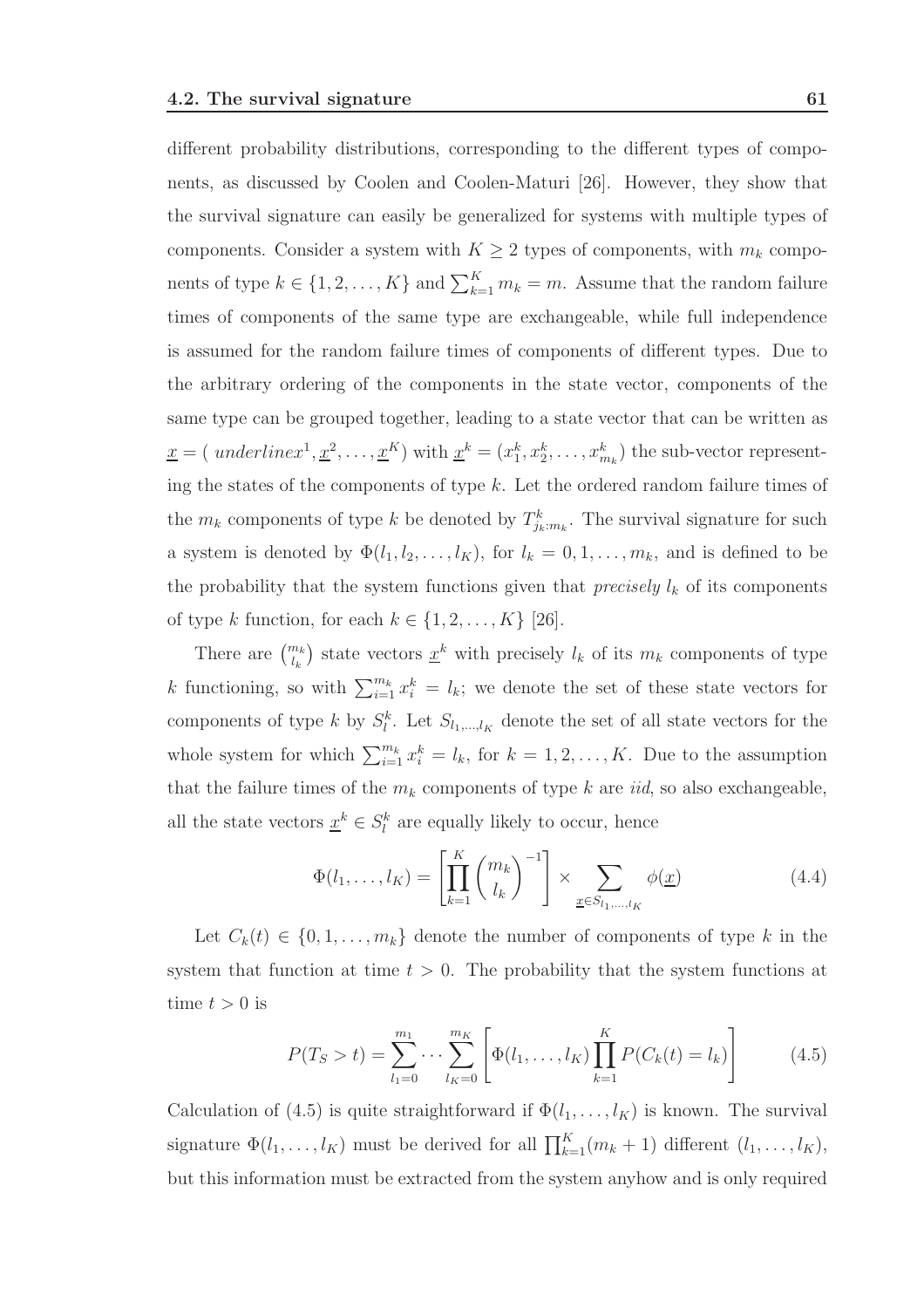to be calculated once for any system, similar to the (survival) signature for systems with a single type of component. The advantage of Equation 4.5 is that the information about the system structure is again separated from the information about the components' failure times, and the inclusion of the failure time distributions is straightforward due to the assumed independence of failure times of components of different types.

# 4.3 Single type of component

This section presents the NPI lower and upper survival functions for the failure time  $T<sub>S</sub>$  of a system consisting of a single type of component, derived by generalizing Equation 4.2 to lower and upper probabilities. We also relate this method to the NPI method presented in Section 2.2 for the system survival function using the signature, for systems with a single type of components.

The NPI lower and upper survival functions for the failure time  $T<sub>S</sub>$  of a coherent system consisting of m exchangeable components, with the system structure represented by survival signature  $\Phi(l)$ , can be derived by the following generalizations of Equation 4.2. We now present NPI lower and upper survival functions for the failure time  $T<sub>S</sub>$  of a system consisting of a single type of component, using the system signature combined with NPI for Bernoulli data [19]. This enables the NPI method to be applied to, in principle, all systems, so this methodology widely generalizes the earlier results on NPI for system reliability as presented in chapters 2 and 3. NPI is used for learning about the components in the system, from data consisting of failure times for components that are exchangeable with those in the system. We assume therefore that such data are available, for example resulting from testing or previous use of components. Let  $n$  denote the number of components for which test failure data are available, and let  $s(t)$  denote the number of components which still function at time t.

The NPI lower survival function is derived as follows. Remember that  $C(t)$ denotes the number of components in the system which function at time  $t$ , where it is assumed that failure ends the functioning of a component and it is not repaired or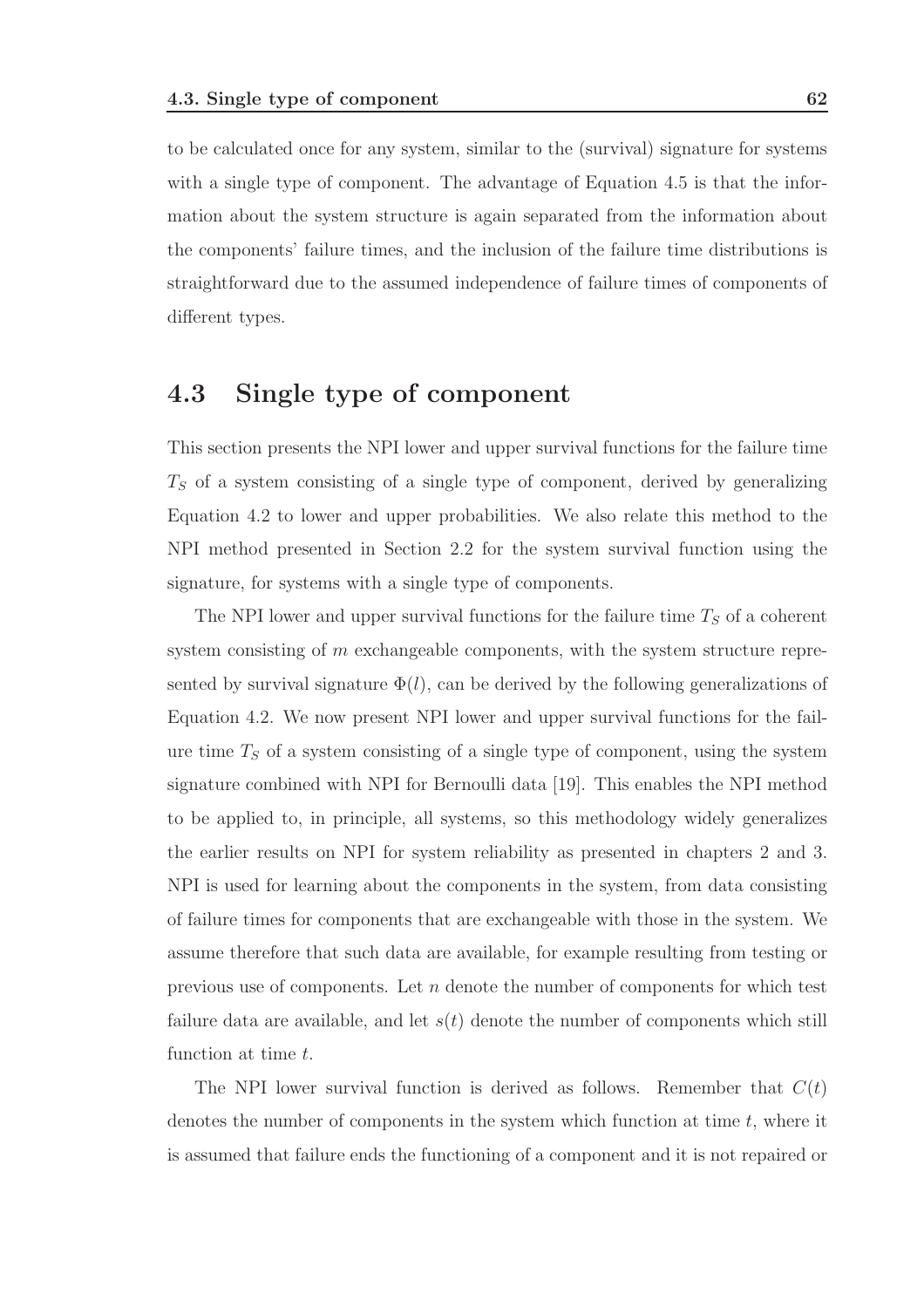replaced. Under the assumptions for the NPI approach [19], we derive the following lower bound for the survival function

$$
P(T_S > t) \ge \sum_{l=0}^{m} \Phi(l)\overline{D}(C(t) = l)
$$

where

$$
\overline{D}(C(t) = l) = \overline{P}(C(t) \le l) - \overline{P}(C(t) \le l - 1)
$$

$$
= {n + m \choose n}^{-1} {s(t) - 1 + l \choose s(t) - 1} {n - s(t) + m - l \choose n - s(t)}
$$

In this expression,  $\overline{P}$  denotes the NPI upper probability for Bernoulli data [19]. The function  $\overline{D}$  ensures that maximum possible probability, corresponding to NPI for Bernoulli data [19], is assigned to the event  $C(t) = 0$ , so  $\overline{D}(C(t) = 0) = \overline{P}(C(t) = 0)$ 0). Then,  $\overline{D}(C(t) = 1)$  is defined by putting the maximum possible remaining probability mass, from the total probability mass available for the event  $C(t) \leq 1$ , to the event  $C(t) = 1$ . This is achieved by  $\overline{D}(C(t) = 1) = \overline{P}(C(t) \le 1) - \overline{P}(C(t) = 0)$ . This argument is continued, by assigning for increasing  $l$  the maximum possible remaining probability mass  $\overline{D}(C(t) = l)$ . As the survival signature is increasing in l for coherent systems, as assumed in this chapter, and the resulting  $\overline{D}$  is a precise probability distribution, the right-hand side of the inequality above is indeed a lower bound and it is the maximum possible lower bound. As such, it is the NPI lower probability for the event  $T_S > t$ , giving the NPI lower survival function for the system failure time (for  $t > 0$ )

$$
\underline{S}_{T_S}(t) = \underline{P}(T_S > t) = \sum_{l=0}^{m} \Phi(l) \overline{D}(C(t) = l)
$$
\n(4.6)

The corresponding NPI upper survival function for  $T<sub>S</sub>$  is similarly derived, using the upper bound

$$
P(T_S > t) \le \sum_{l=0}^{m} \Phi(l) \underline{D}(C(t) = l)
$$

where

$$
\frac{D(C(t) = l)}{P(C(t) = l)} = \frac{P(C(t) \le l) - P(C(t) \le l - 1)}{n} = \binom{n + m}{n}^{-1} \binom{s(t) + l}{s(t)} \binom{n - s(t) + m - l - 1}{n - s(t)}
$$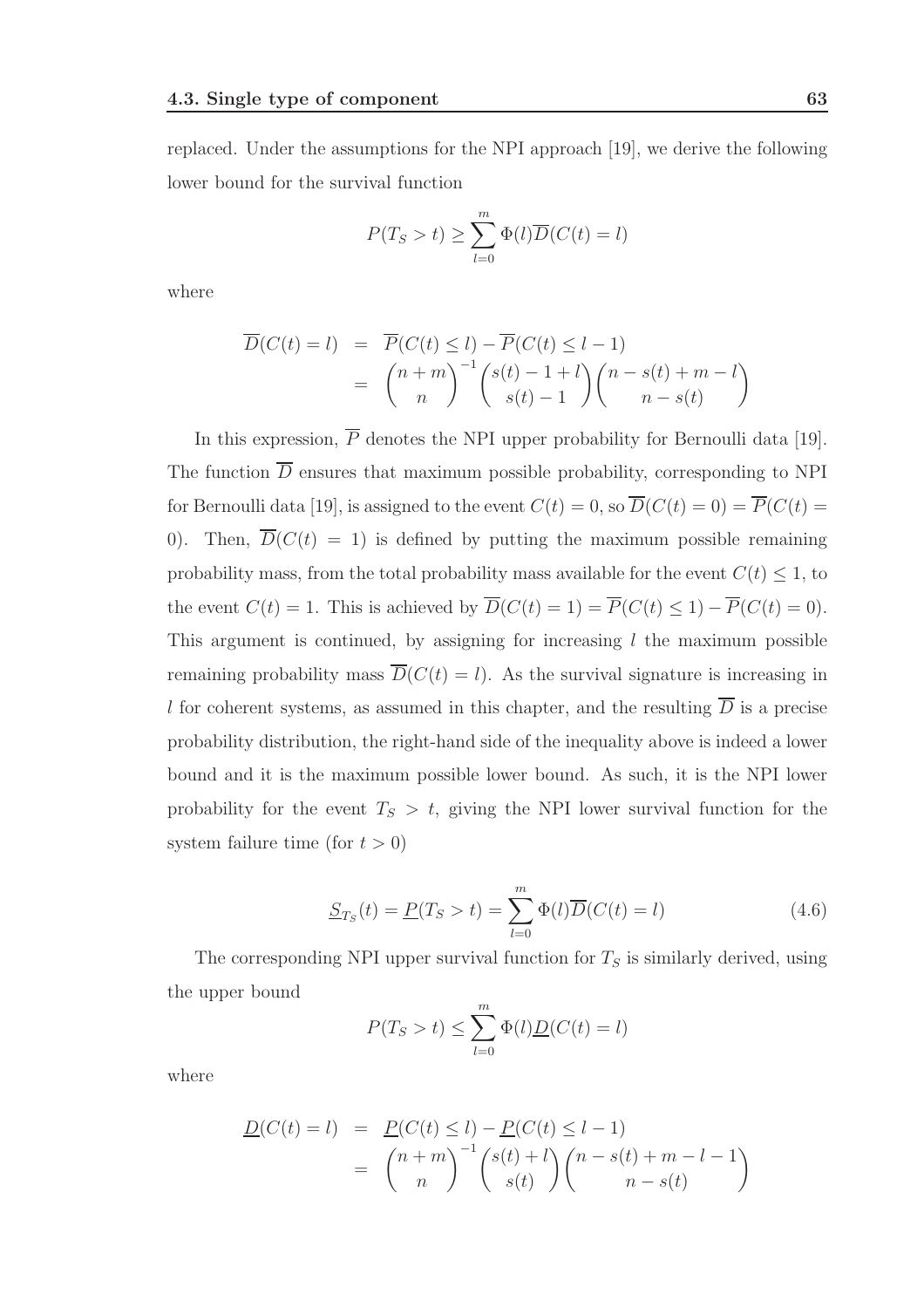In this expression,  $\underline{P}$  denotes the NPI lower probability for Bernoulli data [19]. This construction ensures that minimum possible weight is given to small values of  $C(t)$ , resulting in the NPI upper survival function for the system failure time (for  $t > 0$ )

$$
\overline{S}_{T_S}(t) = \overline{P}(T_S > t) = \sum_{l=0}^{m} \Phi(l) \underline{D}(C(t) = l)
$$
\n(4.7)

For systems with a single type of components, NPI theory for the system survival time using the signature was presented in Chapter 2. This used NPI for future order statistics of real-valued observations [27]. It is not trivial that this leads to the same inferences as the method using the survival signature and NPI for Bernoulli quantities [19] as presented in this section. However, the resulting inferences for such systems, from these two different NPI approaches, are identical. The proof that these two approaches lead to the same NPI lower survival function is as follows,

$$
\underline{P}(T_S > t) = \sum_{l=0}^{m} \Phi(l) \overline{D}(C(t) = l)
$$

$$
= \sum_{l=0}^{m} \sum_{j=m-l+1}^{m} q_j \overline{D}(C(t) = l)
$$

$$
= \sum_{j=1}^{m+1} q_j \left[ \sum_{l=m-j+1}^{m} \overline{D}(C(t) = l) \right]
$$

where

$$
\sum_{l=m-j+1}^{m} \overline{D}(C(t) = l) = \sum_{l=m-j+1}^{m} \left[ \overline{P}(C(t) \le l) - \overline{P}(C(t) \le l-1) \right]
$$

$$
= \overline{P}(C(t) \le m) - \overline{P}(C(t) \le m-j)
$$

$$
= 1 - \overline{P}(C(t) \le m-j)
$$

$$
= \underline{P}(C(t) > m-j)
$$

$$
= \underline{P}(C(t) \ge m-j+1)
$$

$$
= \underline{P}(T_{j:m} > t)
$$

so

$$
\underline{P}(T_S > t) = \sum_{j=1}^{m+1} q_j \underline{P}(T_{j:m} > t)
$$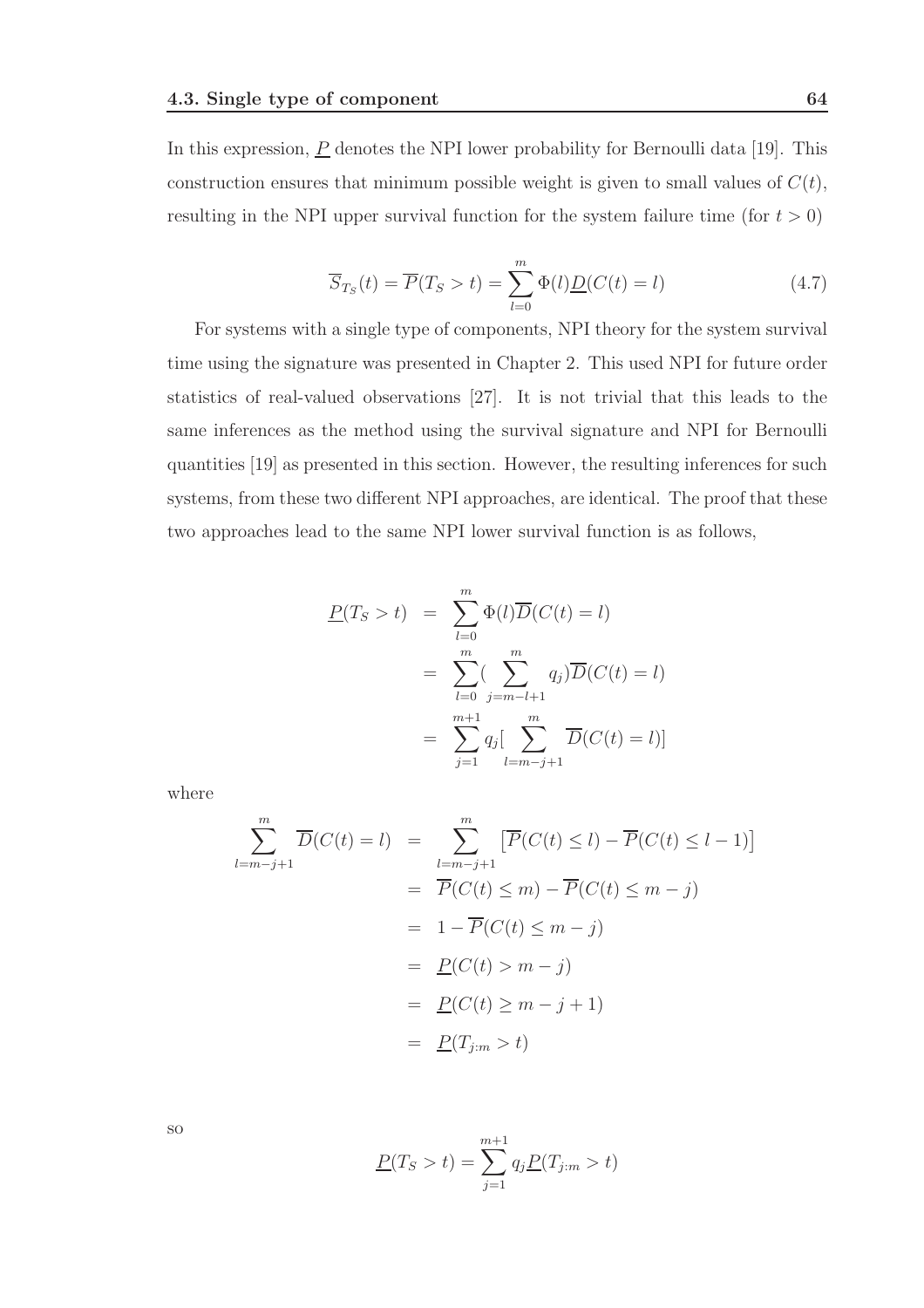which is the NPI lower survival function as specified in Section 2.2. The proof for the corresponding NPI upper survival function follows the same steps.

#### Example 4.1

The six systems with  $m = 4$  exchangeable components in Figure 4.1 were used to illustrate the use of the signature to derive NPI lower and upper survival functions in Section 2.2. We now use these systems to illustrate the survival signature method presented in this section. Figure 4.1 also gives the survival signature of each of these systems. Suppose that  $n = 4$  components exchangeable with those in such a system were tested, leading to ordered failure times  $t_1 < t_2 < t_3 < t_4$ , which create the partition  $I_1, \ldots, I_5$  of the positive real-line.



Figure 4.1: Coherent systems with 4 exchangeable components

Table 4.1 presents the NPI lower and upper survival functions  $S_{T_S}(t)$  and  $S_{T_S}(t)$ for the system failure time  $T<sub>S</sub>$ , including the survival signature and the system signatures, as discussed in Section 2.2 for each of the systems presented in Figure 4.1. The main purpose of presenting this example is to show that we can achieve the same results either using signature or survival signature. These results in Table 4.1 illustrate that NPI lower and upper survival functions using the survival signature are identical to those using the signature, as presented in Section 2.2.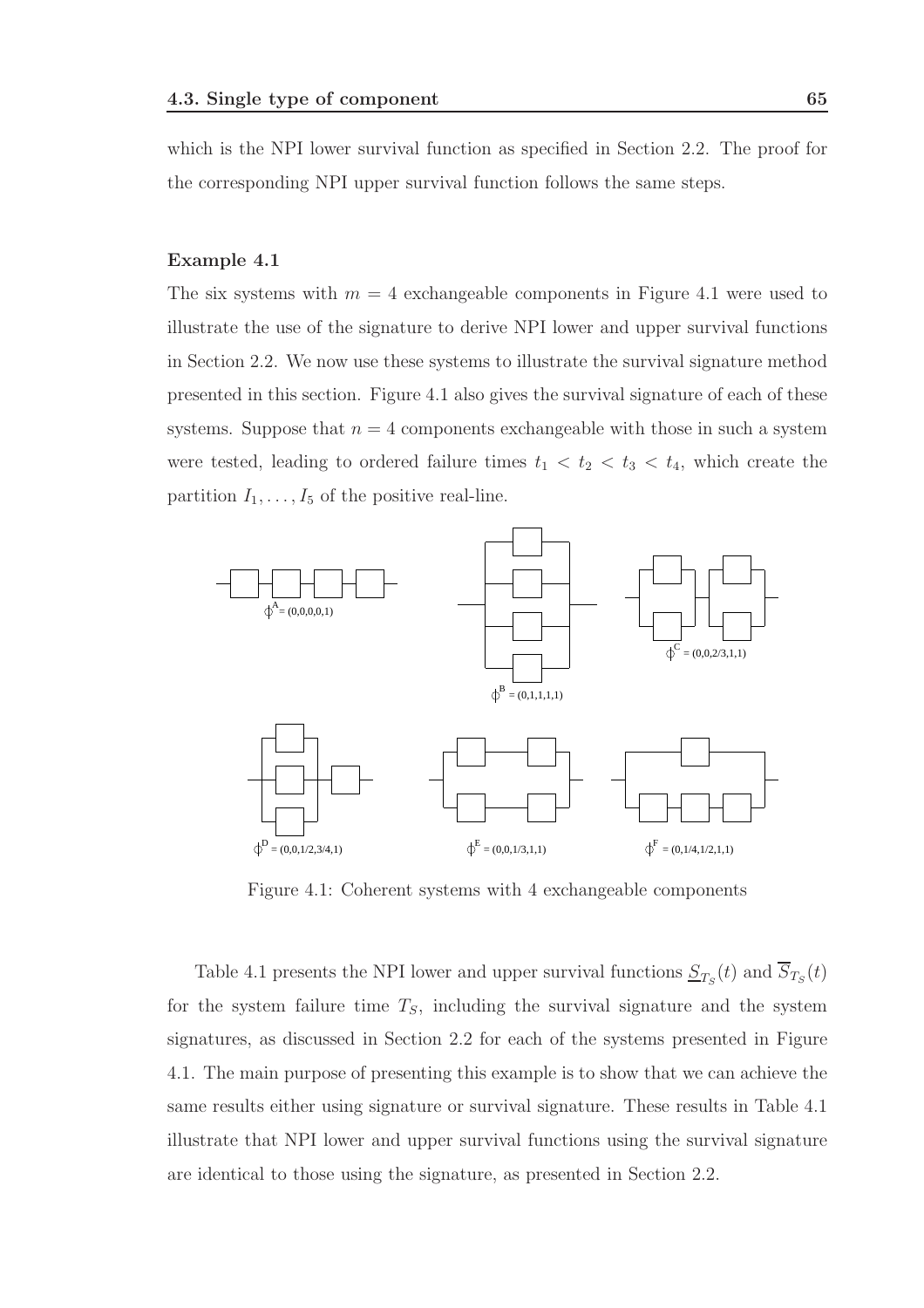| 4.4. Multiple types of components |  |
|-----------------------------------|--|
|-----------------------------------|--|

| q                                                |              | (1, 0, 0, 0)                                         |                | (0, 0, 0, 1)                       |                                              | $(0, \frac{1}{3}, \frac{2}{3}, 0)$    |
|--------------------------------------------------|--------------|------------------------------------------------------|----------------|------------------------------------|----------------------------------------------|---------------------------------------|
| $\Phi$                                           |              | (0, 0, 0, 0, 1)                                      |                | (0, 1, 1, 1, 1)                    |                                              | $(0,0,\frac{2}{3},1,1)$               |
| $t\in$                                           | $S_{T_S}(t)$ | $\overline{S}_{T_S}(t)$                              | $S_{T_S}(t)$   | $\overline{S}_{T_S}(t)$            | $S_{T_S}(t)$                                 | $\overline{S}_{T_S}(t)$               |
| $(0, t_1)$                                       | 0.50         | 1                                                    | 0.99           | 1                                  | 0.88                                         | $\mathbf{1}$                          |
| $(t_1, t_2)$                                     | 0.21         | 0.50                                                 | 0.93           | 0.99                               | 0.67                                         | 0.88                                  |
| $(t_2, t_3)$                                     | 0.07         | 0.21                                                 | 0.79           | 0.93                               | 0.41                                         | 0.67                                  |
| $(t_3, t_4)$                                     | 0.01         | 0.07                                                 | 0.50           | 0.79                               | 0.17                                         | 0.41                                  |
| $(t_4,\infty)$                                   | $\theta$     | 0.01                                                 | $\overline{0}$ | 0.50                               | $\theta$                                     | 0.17                                  |
|                                                  |              |                                                      |                |                                    |                                              |                                       |
| $\overline{q}$                                   |              | $\left(\frac{1}{4},\frac{1}{4},\frac{1}{2},0\right)$ |                | $(0, \frac{2}{3}, \frac{1}{3}, 0)$ | $(0, \frac{1}{2}, \frac{1}{4}, \frac{1}{4})$ |                                       |
| $\Phi$                                           |              | $(0,0,\frac{1}{2},\frac{3}{4},1)$                    |                | $(0,0,\frac{1}{3},1,1)$            |                                              | $(0, \frac{1}{4}, \frac{1}{2}, 1, 1)$ |
| $t\in% {\textstyle\bigoplus\nolimits^{r}} t^{r}$ | $S_{T_S}(t)$ | $\overline{S}_{T_S}(t)$                              | $S_{T_S}(t)$   | $\overline{S}_{T_S}(t)$            | $S_{T_S}(t)$                                 | $\overline{S}_{T_S}(t)$               |
| $(0, t_1)$                                       | 0.79         | $\mathbf{1}$                                         | 0.83           | 1                                  | 0.87                                         | $\mathbf{1}$                          |
| $(t_1, t_2)$                                     | 0.56         | 0.79                                                 | $0.59\,$       | 0.83                               | 0.67                                         | 0.87                                  |
| $(t_2, t_3)$                                     | 0.33         | 0.56                                                 | 0.33           | 0.59                               | 0.44                                         | 0.67                                  |
| $(t_3, t_4)$                                     | 0.13         | 0.33                                                 | 0.12           | 0.33                               | 0.21                                         | 0.44                                  |

Table 4.1:  $S_{T_S}(t)$  and  $S_{T_S}(t)$  for systems in figures 2.1 and 4.1

In the following section, the NPI method for the system survival function using the survival signature will be extended to the general case with  $K\,\geq\,1$  types of components, the main ideas are the same as for this case with  $K = 1$ .

## 4.4 Multiple types of components

This section presents the NPI lower and upper survival functions for the failure time  $T<sub>S</sub>$  of a system consisting of multiple types of components, using the system signature combined with NPI for Bernoulli data [19]. This enables the NPI method to be applied to, in principle, all systems, so this methodology widely generalizes the earlier results on NPI for system reliability. The failure times of components of different types are assumed to be independent. NPI is used for learning about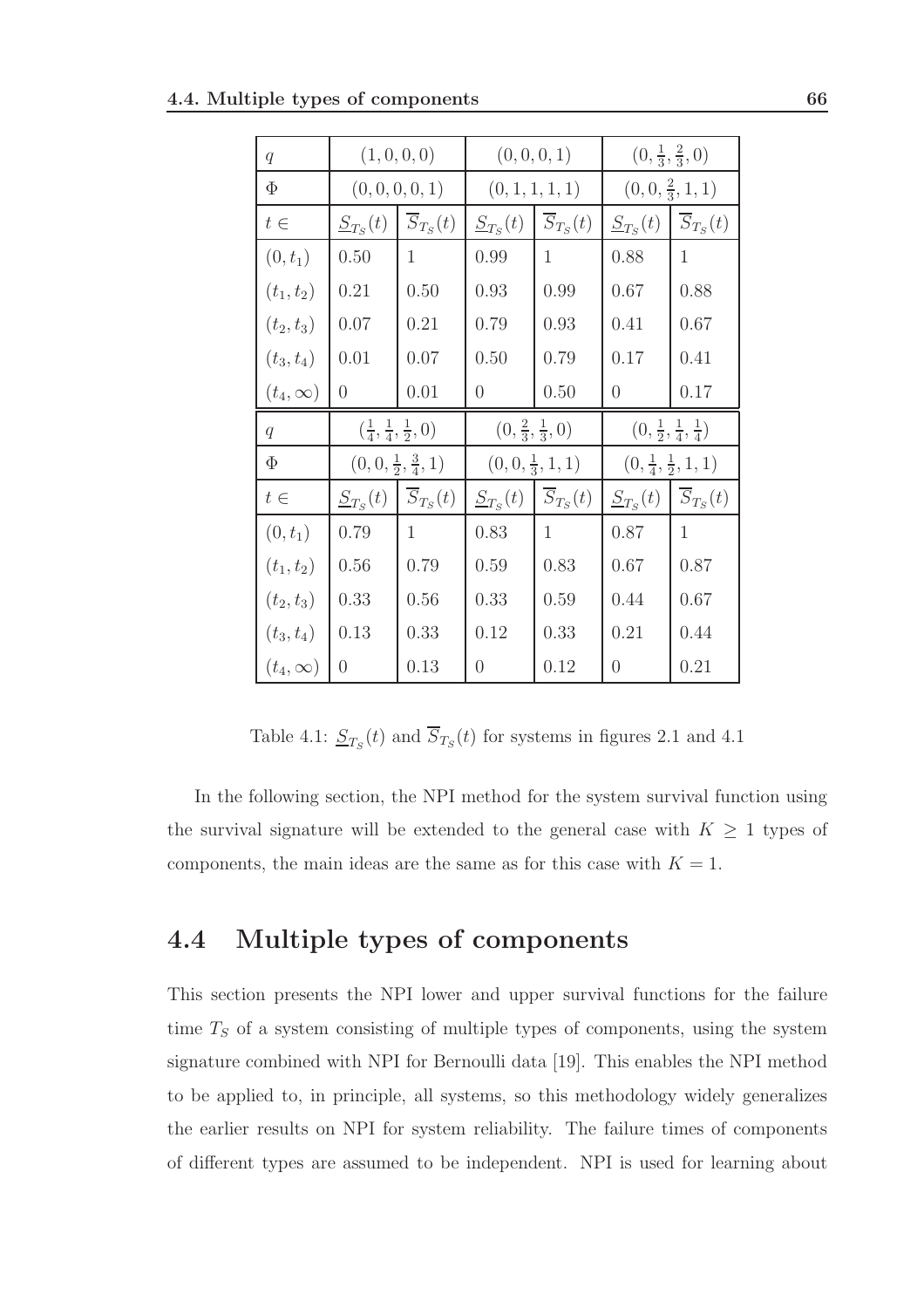the components of a specific type in the system, from data consisting of failure times for components that are exchangeable with these. We assume therefore that such data are available, for example resulting from testing or previous use of such components. Assume that these are  $K \geq 1$  different types of components in the system. For  $k \in \{1, ..., K\}$ , let  $n_k$  denote the number of components of type k for which test failure data are available, and let  $s_k(t)$  denote the number of these components which still function at time t.

The NPI lower survival function is derived as follows. Remember that  $C_k(t)$ denotes the number of components of type  $k$  in the system which function at time t, where it is assumed that failure ends the functioning of a component and it is not repaired or replaced. Under the assumptions for the NPI approach [19], we derive the following lower bound for the survival function

$$
P(T_S > t) \ge \sum_{l_1=0}^{m_1} \cdots \sum_{l_K=0}^{m_K} \Phi(l_1, \cdots, l_K) \prod_{k=1}^K \overline{D}(C_k(t) = l_k)
$$
(4.8)

where

$$
\overline{D}(C_k(t) = l_k) = \overline{P}(C_k(t) \le l_k) - \overline{P}(C_k(t) \le l_k - 1)
$$
  
= 
$$
{\binom{n_k + m_k}{n_k}}^{-1} {\binom{s_k(t) - 1 + l_k}{s_k(t) - 1}} {\binom{n_k - s_k(t) + m_k - l_k}{n_k - s_k(t)}}
$$

In this expression,  $\overline{P}$  denotes the NPI upper probability for Bernoulli data [19]. For each component type k, the function  $\overline{D}$  ensures that maximum possible probability, corresponding to NPI for Bernoulli data [19], is assigned to the event  $C_k(t) = 0$ , so  $\overline{D}(C_k(t) = 0) = \overline{P}(C_k(t) = 0)$ . Then,  $\overline{D}(C_k(t) = 1)$  is defined by putting the maximum possible remaining probability mass, from the total probability mass available for the event  $C_k(t) \leq 1$ , to the event  $C_k(t) = 1$ . This is achieved by  $\overline{D}(C_k(t) = 1) = \overline{P}(C_k(t) \leq 1) - \overline{P}(C_k(t) = 0)$ . This argument is continued, by assigning for increasing  $l_k$  the maximum possible remaining probability mass  $\overline{D}(C_k(t) = l_k)$ . As the survival signature is increasing in  $l_k$  for coherent systems, as assumed in this chapter, and the resulting  $\overline{D}$  is a precise probability distribution, the right-hand side of inequality 4.8 is indeed a lower bound and it is the maximum possible lower bound. As such, it is the NPI lower probability for the event  $T_S > t$ , giving the NPI lower survival function for the system failure time (for  $t > 0$ )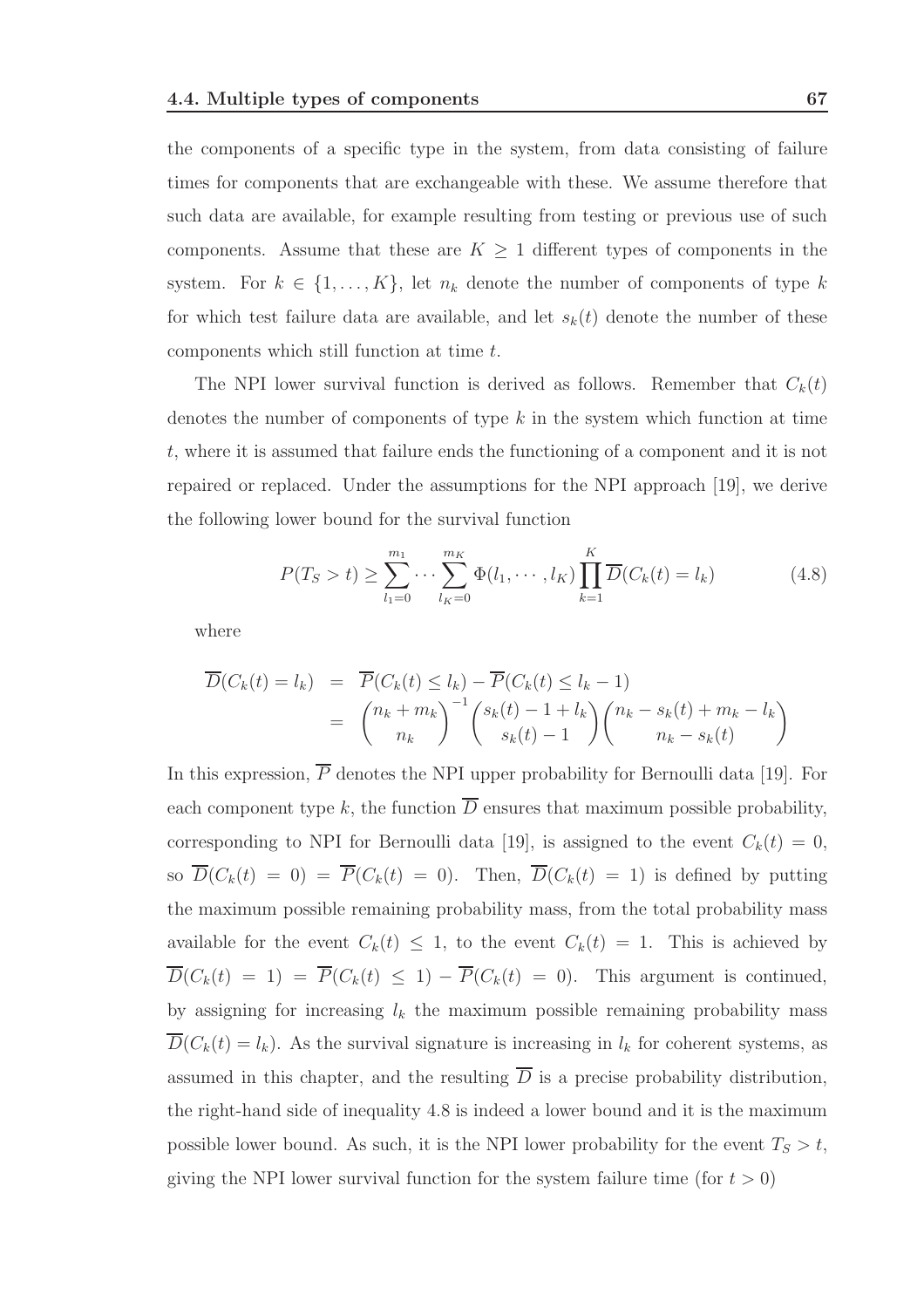$$
\underline{S}_{T_S}(t) = \underline{P}(T_S > t) = \sum_{l_1=0}^{m_1} \cdots \sum_{l_K=0}^{m_K} \Phi(l_1, \cdots, l_K) \prod_{k=1}^K \overline{D}(C_k(t) = l_k)
$$
(4.9)

The corresponding NPI upper survival function for  $T<sub>S</sub>$  is similarly derived, using the upper bound

$$
P(T_S > t) \le \sum_{l_1=0}^{m_1} \cdots \sum_{l_K=0}^{m_K} \Phi(l_1, \cdots, l_K) \prod_{k=1}^K \underline{D}(C_k(t) = l_k)
$$

where

$$
\underline{D}(C_k(t) = l_k) = \underline{P}(C_k(t) \le l_k) - \underline{P}(C_k(t) \le l_k - 1) \n= \binom{n_k + m_k}{n_k}^{-1} \binom{s_k(t) + l_k}{s_k(t)} \binom{n_k - s_k(t) + m_k - l_k - 1}{n_k - s_k(t)}
$$

In this expression,  $\underline{P}$  denotes the NPI lower probability for Bernoulli data [19]. This construction ensures that minimum possible weight is given to small values of  $C_k(t)$ , resulting in the NPI upper survival function for the system failure time (for  $t > 0$ )

$$
\overline{S}_{T_S}(t) = \overline{P}(T_S > t) = \sum_{l_1=0}^{m_1} \cdots \sum_{l_K=0}^{m_K} \Phi(l_1, \cdots, l_K) \prod_{k=1}^K \underline{D}(C_k(t) = l_k)
$$
(4.10)

Next, we illustrate these NPI lower and upper survival functions in three examples. In Example 4.2, we focus on a system with  $K = 2$  types of components, with  $m_1 = m_2 = 3$  components of each type and using two different orderings of the observed failure times. In Example 4.3, we consider a system with  $K = 2$  types of components, with  $m_1 = m_2 = 5$  components of each type. In Example 4.4, we consider a system with 3 types of components.

#### Example 4.2

We consider the use of the survival signature for the system with  $K = 2$  types of components, Type 1 and 2 as presented in Figure 4.2. With  $m_1 = m_2 = 3$ components of each Type, the survival signature  $\Phi(l_1, l_2)$  must be specified for all  $l_1, l_2 \in \{0, 1, 2, 3\}$ ; this is given in Table 4.2, it is easily verified by checking all possible combinations of the specific components of each type which function or not.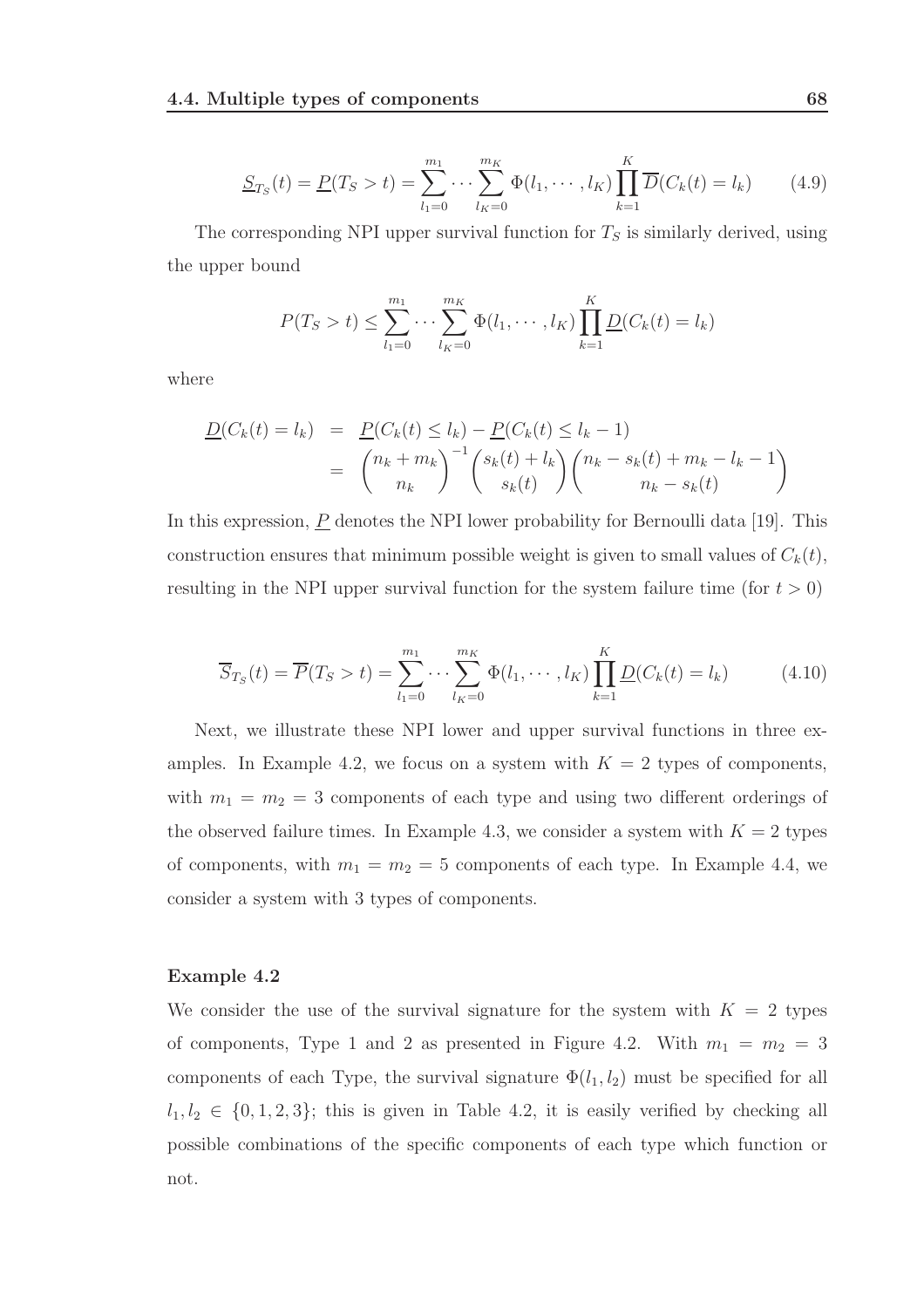

Figure 4.2: System with 2 types of components

To illustrate its derivation, let us consider  $\Phi(1,2)$  and  $\Phi(2,2)$  in detail. The state vector is  $\underline{x} = (x_1^1, x_2^1, x_3^1, x_1^2, x_2^2, x_3^2)$ , where we order the three components of Type 1 from left to right in Figure 4.2, and similar for the three components of Type 2. To calculate  $\Phi(1,2)$ , we consider all such vectors <u>x</u> with  $x_1^1 + x_2^1 + x_3^1 = 1$  and  $x_1^2 + x_2^2 + x_3^2 = 2$ , so precisely 1 component of Type 1 and 2 components of Type 2 function. There are 9 such vectors, for only one of these, namely  $(1, 0, 0, 1, 0, 1)$ , the system functions so,  $\Phi(1,2) = 1/9$ . To calculate  $\Phi(2,2)$  we need to check all 9 vectors <u>x</u> with  $x_1^1 + x_2^1 + x_3^1 = 2$  and  $x_1^2 + x_2^2 + x_3^2 = 2$ . For 4 of these vectors the system functions, namely  $(1, 1, 0, 1, 0, 1), (1, 1, 0, 0, 1, 1), (1, 0, 1, 1, 1, 0)$  and  $(1, 0, 1, 1, 0, 1),$ so  $\Phi(2,2) = 4/9$ .

Suppose that  $n_1 = 2$  components exchangeable with those of Type 1 and  $n_2 = 2$ components exchangeable with those of Type 2 were tested. Suppose that ordered failure times as shown in Table 4.3 and Table 4.4 are observed. These tables present NPI lower and upper survival functions  $S_{T_S}(t)$  and  $S_{T_S}(t)$  for the system failure time  $T<sub>S</sub>$ , for the system presented in Figure 4.2 and with the given orderings of the data. In the first interval in Table 4.3 we have not yet seen a single failure in the test data, so the NPI upper probability that the system will function is equal to one. In the second interval, one failure of Type 2 has occurred before, but we do not have any evidence from the data against the possibility that a component of Type 1 will certainly function at times in this interval, so the upper probability remains one. In the fourth interval, both Type 2 failures have occurred but only one of Type 1 component has failed before. In this interval, to consider the lower survival function the system is effectively reduced to a series system consisting of three components of Type 1, with one 'success' and one 'failure' as data, denoted by (2, 1). As such a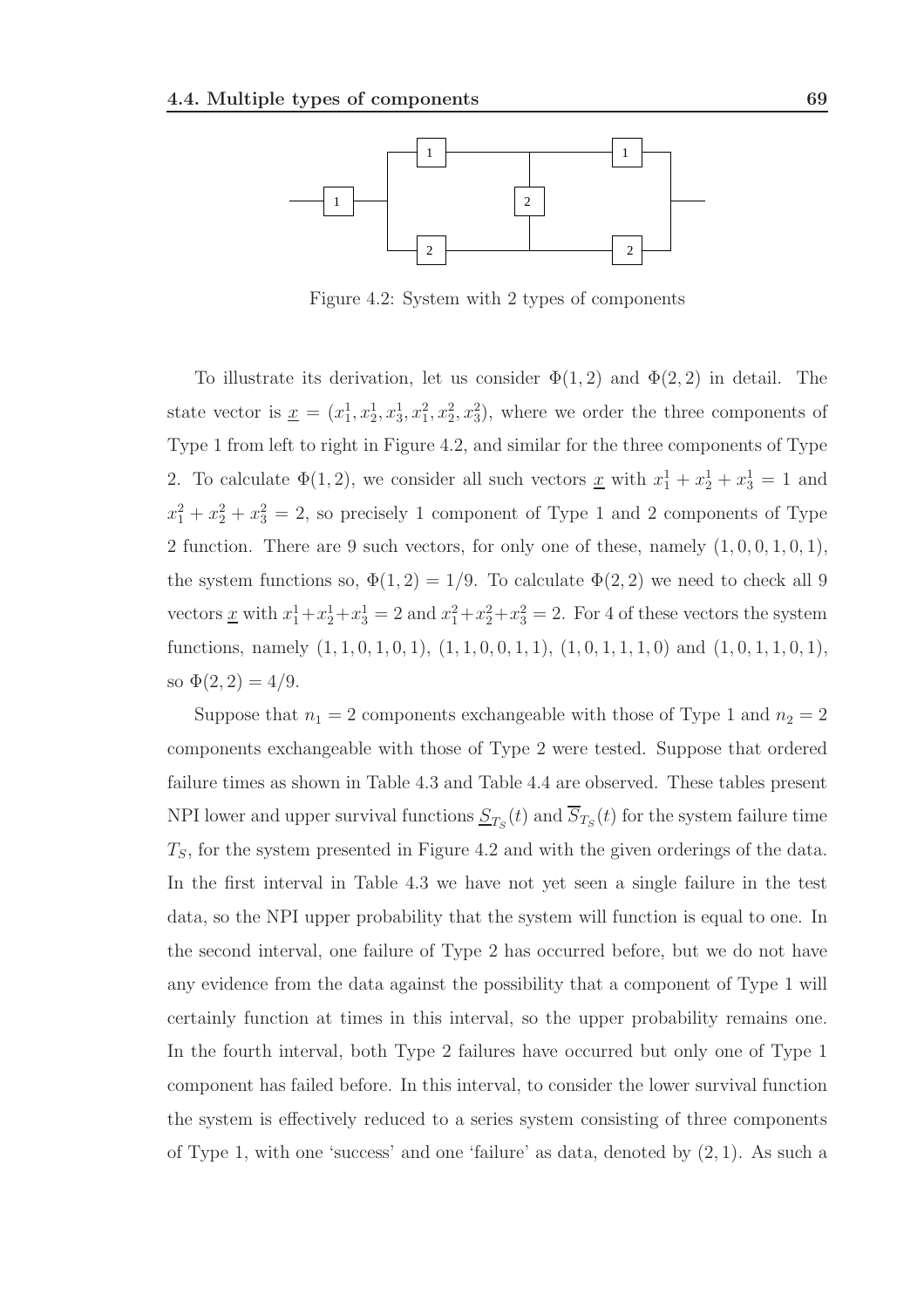| $\mathfrak{l}_2$<br>$l_1$ |  | $\overline{2}$ | 3       |
|---------------------------|--|----------------|---------|
|                           |  |                |         |
|                           |  | $1/9\,$        | $3/9\,$ |
| $\overline{2}$            |  | $4/9\,$        | $6/9$   |
| 3                         |  |                |         |

Table 4.2: Survival signature  $\Phi(l_1, l_2)$  of the system in Figure 4.2

series system only functions if all three components function, the NPI lower survival function within this fourth interval is equal to  $S_{T_S}(t) = \frac{1}{3} \times \frac{2}{4} \times \frac{3}{5} = 0.100$ , which follows by sequential reasoning, using that, based on  $n$  observations consisting of s successes and  $n - s$  failures, denoted as data  $(n, s)$ , the NPI lower probability for the next observation to be a success is equal to  $s/(n+1)$  [19]. The NPI lower probability for the first component to function, given test data  $(2, 1)$ , is equal to 1/3. Then the second component is considered, conditional on the first component functioning, which combines with the test data to two out of three components observed (or assumed) to be functioning, so combined data  $(3, 2)$ , hence this second component will also function with NPI lower probability 2/4. Similarly, the NPI lower probability for the third component to function, conditional on functioning of the first two components in the system, so with combined data  $(4, 3)$ , is equal to  $3/5$ . In the last interval, we are beyond the failure times of all the tested components, so we no longer have evidence in favour of the system to function, which is reflected by  $S_{T_S}(t) = 0$ , but the system might of course still function, as represented by  $S_{T_S}(t)$  $= 0.148.$ 

Table 4.4 also presents the NPI lower and upper survival functions  $\underline{S}_{T_S}(t)$  and  $S_{T_S}(t)$  for the system failure time  $T_S$ , for the same system presented in Figure 4.2 but with the different data ordering  $t_1^1 < t_1^2 < t_2^1 < t_2^2$ . We have  $\overline{S}_{T_S}(t) = 0.667$  in the second interval, where one failure of type 1 has occurred in the test data. In the fourth interval, both tested components of type 1 have failed, leading to  $S_{T_S}(t) = 0$ . Both of these values are directly related to the required functioning of the left-most component in Figure 4.2.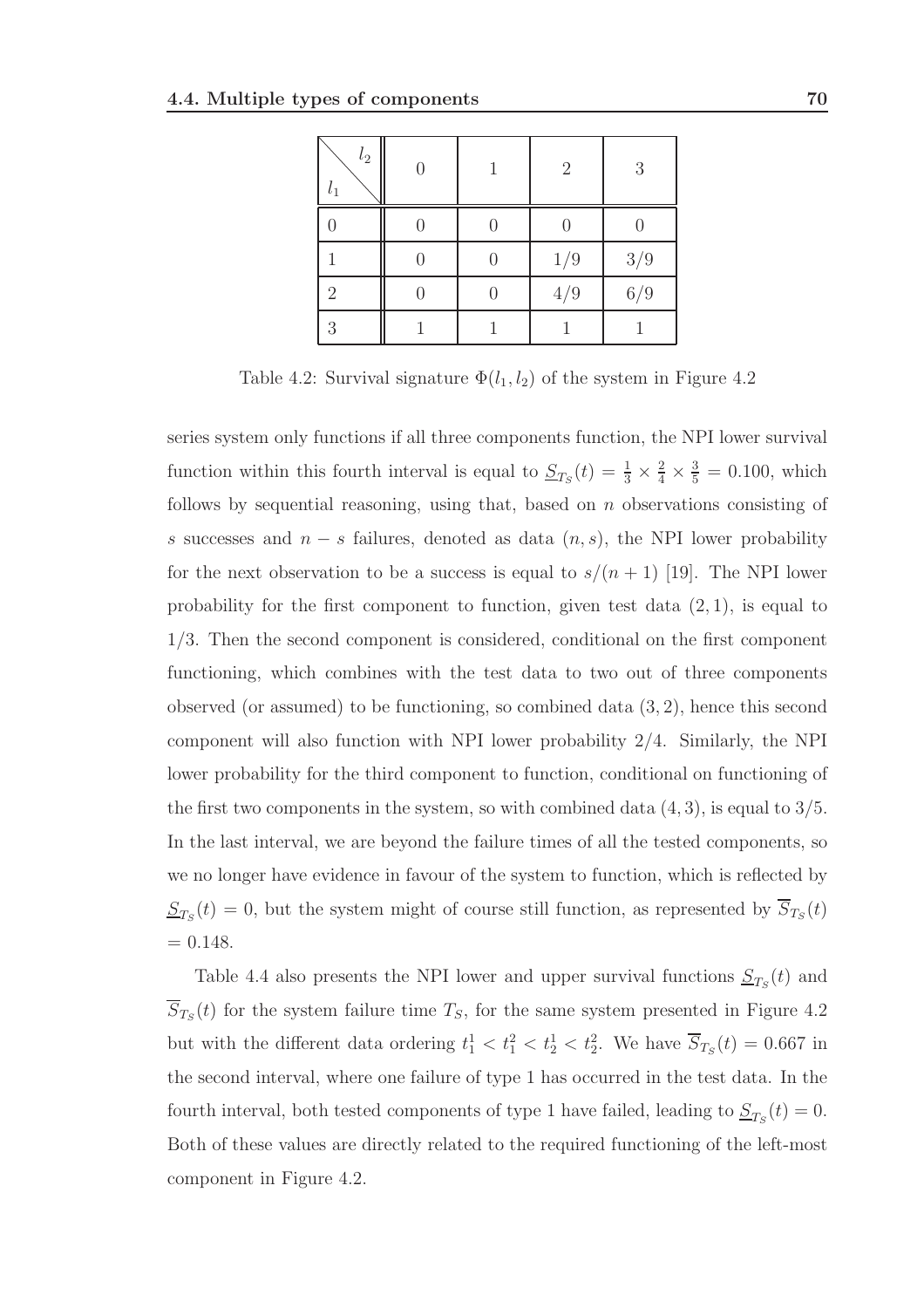| $t_1^2 < t_1^1 < t_2^2 < t_2^1$ |               |                         |  |  |
|---------------------------------|---------------|-------------------------|--|--|
| $t\in$                          | $S_{Ts}(t)$   | $\overline{S}_{T_S}(t)$ |  |  |
| $(0, t_1^2)$                    | 0.553         |                         |  |  |
| $(t_1^2, t_1^1)$                | 0.458         | 1                       |  |  |
| $(t_1^1, t_2^2)$                | 0.148         | 0.553                   |  |  |
| $(t_2^2, t_2^1)$                | 0.100         | 0.458                   |  |  |
| $(t_2^1,\infty)$                | $\mathcal{O}$ | 0.148                   |  |  |

Table 4.3:  $\underline{S}_{T_S}(t)$  and  $S_{T_S}(t)$  for the system in Figure 4.2

| $t_1^1 < t_1^2 < t_2^1 < t_2^2$ |              |                         |  |  |
|---------------------------------|--------------|-------------------------|--|--|
| $t\in$                          | $S_{T_S}(t)$ | $\overline{S}_{T_S}(t)$ |  |  |
| $(0, t_1^1)$                    | 0.553        |                         |  |  |
| $(t_1^1, t_1^2)$                | 0.230        | 0.667                   |  |  |
| $(t_1^2, t_2^1)$                | 0.148        | 0.553                   |  |  |
| $(t_2^1, t_2^2)$                | 0            | 0.230                   |  |  |
| $(t_2^2,\infty)$                | 0            | 0.148                   |  |  |

Table 4.4:  $\underline{S}_{T_S}(t)$  and  $S_{T_S}(t)$  for the system in Figure 4.2

### Example 4.3

We consider the use of the survival signature for the system with  $K = 2$  types of components in Figure 4.3. With  $m_1 = m_2 = 5$  components of each type, the survival signature  $\Phi(l_1, l_2)$  must be specified for all  $l_1, l_2 \in \{0, 1, 2, 3, 4, 5\}$ ; this is given in Table 4.5. For example, to calculate  $\Phi(3, 2)$  we need to check all 100 vectors <u>x</u> with  $x_1^1 + x_2^1 + x_3^1 + x_4^1 + x_5^1 = 3$  and  $x_1^2 + x_2^2 + x_3^2 + x_4^2 + x_5^2 = 2$ . For four of these vectors the system functions, namely  $(1, 1, 1, 0, 0, 0, 0, 1, 0, 1), (1, 1, 1, 0, 0, 0, 0, 0, 1, 1),$  $(1, 1, 0, 1, 0, 0, 1, 0, 0, 1)$  and  $(1, 1, 0, 0, 1, 0, 1, 0, 0, 1)$ , so  $\Phi(3, 2) = 4/100$ .

Suppose that  $n_1 = 2$  components exchangeable with those of type 1 and  $n_2 = 2$ components exchangeable with those of type 2 were tested, leading to failure times with ordering  $t_1^2 < t_1^1 < t_2^2 < t_2^1$ . Table 4.6 presents the NPI lower and upper survival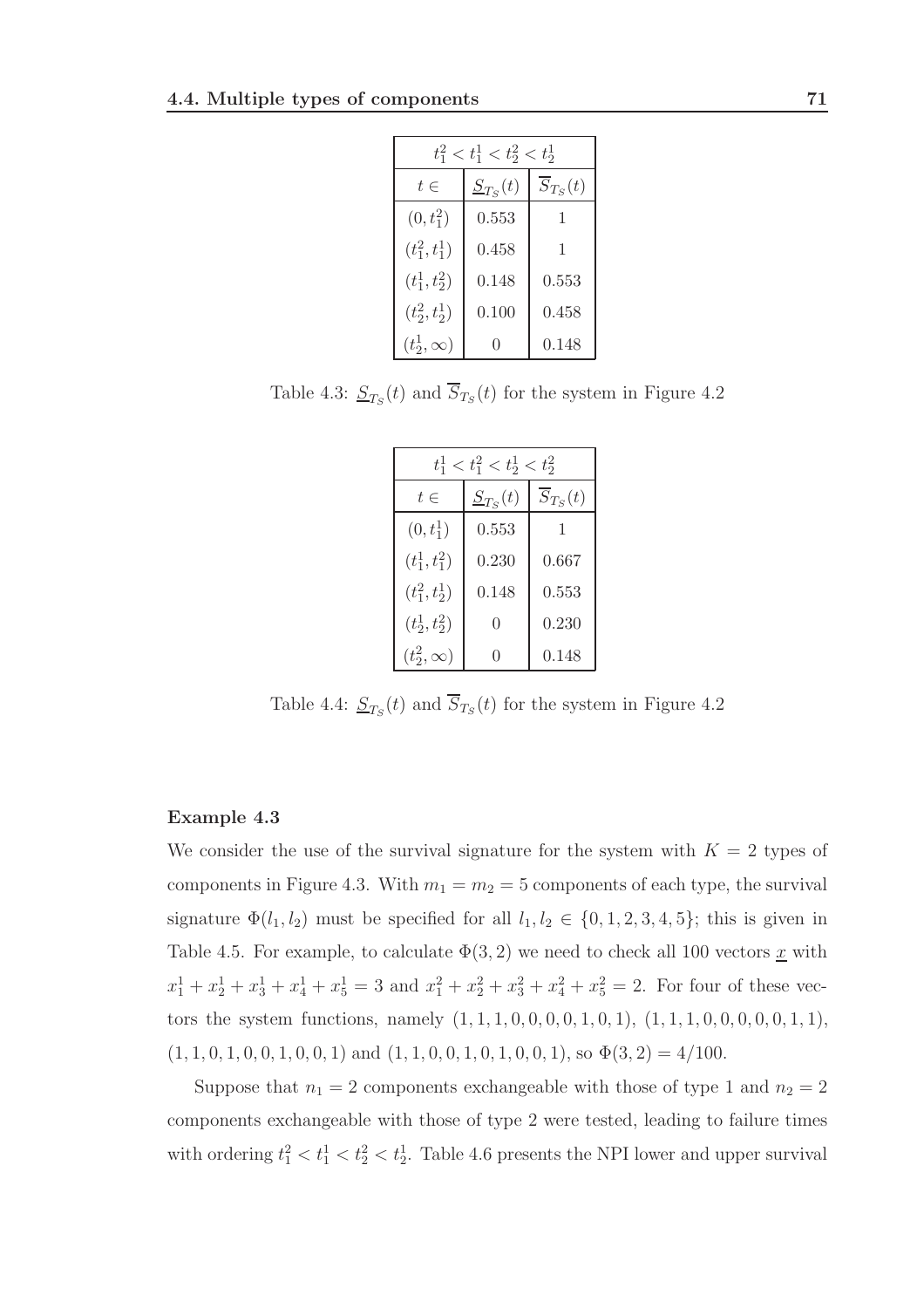

Figure 4.3: System with 2 types of components

| $l_2$<br>$l_1$ | $\Omega$         |                | $\overline{2}$ | 3              | 4        | 5                |
|----------------|------------------|----------------|----------------|----------------|----------|------------------|
| $\theta$       | $\left( \right)$ | $\overline{0}$ | $\theta$       | $\overline{0}$ | $\left($ |                  |
| 1              | $\overline{0}$   | $\overline{0}$ | $\overline{0}$ | $\theta$       | $\Omega$ | $\left( \right)$ |
| $\overline{2}$ | $\overline{0}$   | $\overline{0}$ | $\overline{0}$ | 4/100          | 14/100   | 30/100           |
| 3              | $\overline{0}$   | $\overline{0}$ | 4/100          | 18/100         | 36/100   | 60/100           |
| $\overline{4}$ | $\overline{0}$   | $\overline{0}$ | 14/100         | 18/100         | 56/100   | 80/100           |
| $\overline{5}$ |                  | $\overline{0}$ | 30/100         | 60/100         | 80/100   |                  |

Table 4.5: Survival signature  $\Phi(l_1,l_2)$  of the system in Figure 4.3

| $t_1^2 < t_1^1 < t_2^2 < t_2^1$ |              |                         |  |  |
|---------------------------------|--------------|-------------------------|--|--|
| $t\in$                          | $S_{T_S}(t)$ | $\overline{S}_{T_S}(t)$ |  |  |
| $(0, t_1^2)$                    | 0.355        |                         |  |  |
| $(t_1^2, t_1^1)$                | 0.134        | 0.633                   |  |  |
| $(t_1^1, t_2^2)$                | 0.046        | 0.355                   |  |  |
| $(t_2^2, t_2^1)$                | 0            | 0.134                   |  |  |
| $(t_2^1,\infty)$                | 0            | 0.046                   |  |  |

Table 4.6:  $\underline{S}_{T_S}(t)$  and  $S_{T_S}(t)$  for the system in Figure 4.3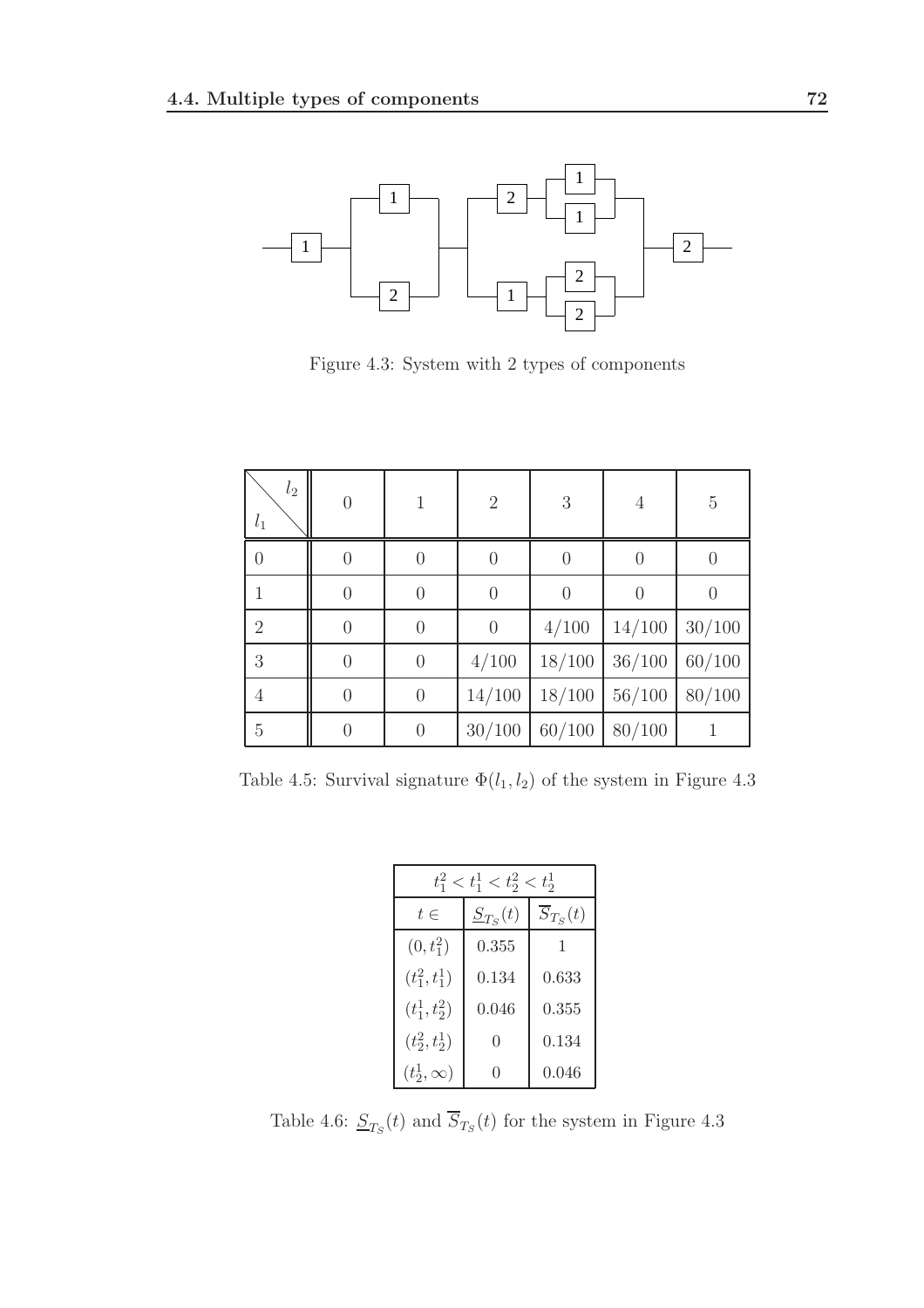functions  $\underline{S}_{T_S}(t)$  and  $S_{T_S}(t)$  for the system failure time  $T_S$  for this system and based on this ordering of the test observations. In the second interval one failure of Type 2 has already occurred, which is reflected by  $S_{T_S}(t) = 0.633$ . In the fourth interval, both failures of Type 2 have occurred, which is reflected by  $S_{T_S}(t) = 0$ , due to the right-most component in Figure 4.3.

### Example 4.4

We consider the use of the survival signature for the system with  $K = 3$  types of components presented in Figure 4.4. With  $m_1 = m_2 = m_3 = 2$  components of each type, the survival signature  $\Phi(l_1, l_2, l_3)$  must be specified for all  $l_1, l_2, l_3 \in \{0, 1, 2\};$ this is given in Table 4.7. Clearly, if no component of Type 1 functions, the system will not function no matter how many components of the other types function, due to the left-most component in Figure 4.4. To calculate  $\Phi(1,1,2)$ , for example, we need to check all 4 vectors <u>x</u> with  $x_1^1 + x_2^1 = 1$ ,  $x_1^2 + x_2^2 = 1$  and  $x_1^3 + x_2^3 = 2$ . For only one of these vectors the system functions, namely  $(1, 0, 1, 0, 1, 1)$ , so  $\Phi(1, 1, 2) = 1/4$ .



Figure 4.4: System with 3 types of components

Computation of the survival signature is complicated for systems of realistic size. In Section 4.5 we present results that can simplify computation in specific situations. It may not be needed to compute a system's survival signature exactly for a specific inference, as bounds resulting from partial computations may be sufficient, similar to the use of bounds for signatures as presented in Chapter 3. As the survival signature of a coherent system is non-decreasing in all its components, the use of such bounds is pretty straightforward; we present this in Section 4.6.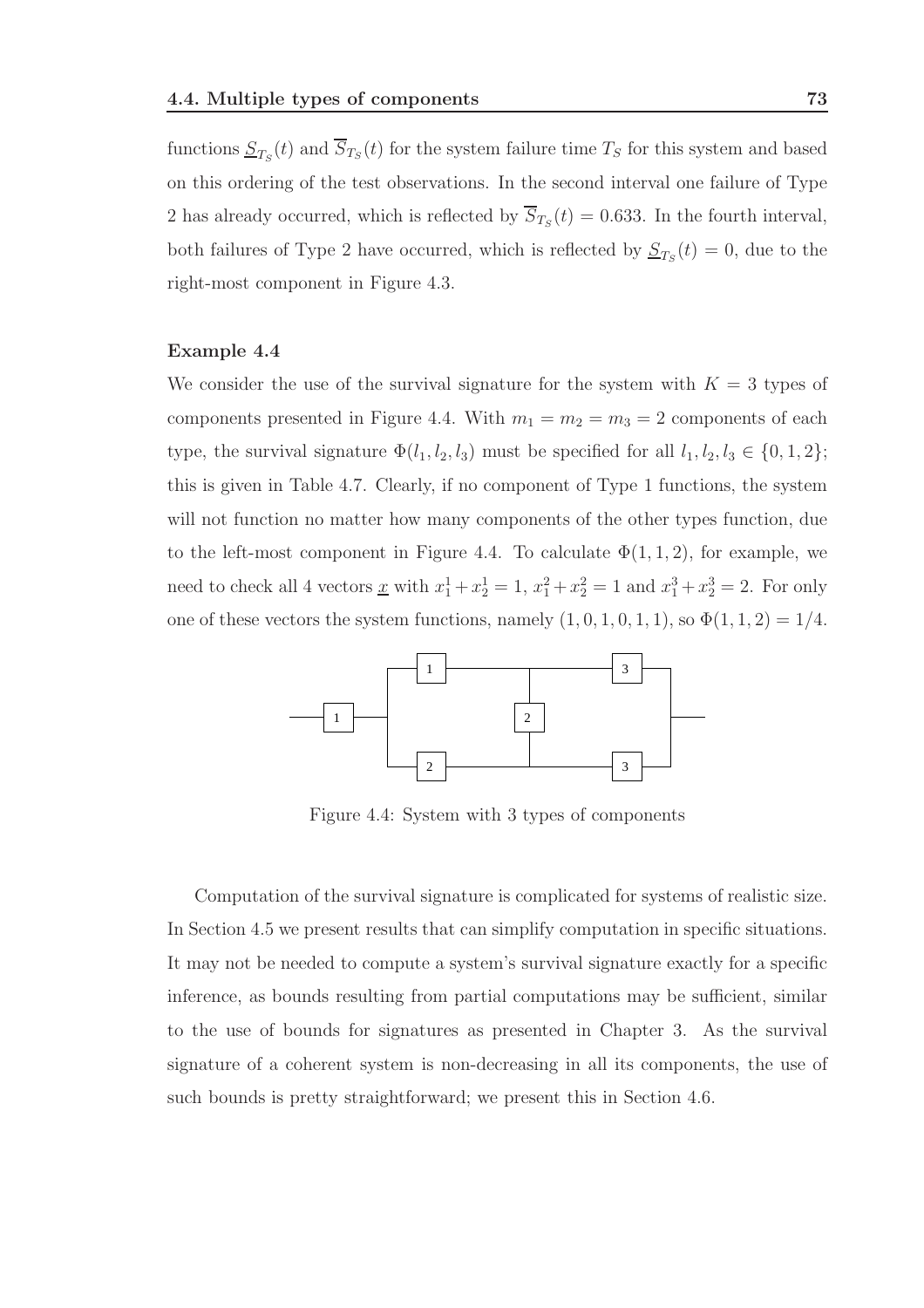| $l_1$    | $l_2$          | $l_3$          | $\Phi(l_1, l_2, l_3)$ | $l_1$        | $l_2$          | $l_3$          | $\Phi(l_{1}, l_{2}, l_{3})$ | $l_1$          | $l_2$          | $l_3$                       | $\Phi(l_1, l_2, l_3)$ |
|----------|----------------|----------------|-----------------------|--------------|----------------|----------------|-----------------------------|----------------|----------------|-----------------------------|-----------------------|
| $\theta$ | $\theta$       | $\theta$       | $\overline{0}$        | 1            | $\overline{0}$ | $\theta$       | $\overline{0}$              | $\overline{2}$ | $\theta$       | $\overline{0}$              | $\theta$              |
| $\theta$ | $\theta$       |                | $\overline{0}$        | 1            | $\theta$       | $\mathbf{1}$   | $\overline{0}$              | $\sqrt{2}$     | $\theta$       | $\mathbf{1}$                | 1/2                   |
| $\theta$ | $\theta$       | $\overline{2}$ | $\overline{0}$        | 1            | $\overline{0}$ | $\overline{2}$ | $\overline{0}$              | $\overline{2}$ | $\theta$       | $\overline{2}$              | 1                     |
| $\theta$ | $\mathbf{1}$   | $\theta$       | $\overline{0}$        | 1            | $\mathbf{1}$   | $\overline{0}$ | $\overline{0}$              | $\overline{2}$ | $\mathbf{1}$   | $\theta$                    |                       |
| $\theta$ | $\mathbf{1}$   | 1              | $\overline{0}$        | $\mathbf{1}$ | $\mathbf{1}$   | 1              | $\overline{0}$              | $\overline{2}$ | $\mathbf{1}$   | $\mathbf{1}$                |                       |
| $\theta$ | 1              | $\overline{2}$ | $\overline{0}$        | 1            | $\mathbf{1}$   | $\overline{2}$ | 1/4                         | $\overline{2}$ | $\mathbf{1}$   | $\overline{2}$              |                       |
| $\theta$ | $\overline{2}$ | $\theta$       | $\overline{0}$        | $\mathbf{1}$ | $\overline{2}$ | $\overline{0}$ | $\overline{0}$              | $\overline{2}$ | $\overline{2}$ | $\Omega$                    |                       |
| $\theta$ | $\overline{2}$ | $\mathbf{1}$   | $\overline{0}$        | $\mathbf{1}$ | $\overline{2}$ | $\mathbf{1}$   | 2/4                         | $\overline{2}$ | $\overline{2}$ | $\mathbf{1}$                | 1                     |
| $\theta$ | $\overline{2}$ | $\overline{2}$ | $\overline{0}$        | 1            | $\overline{2}$ | $\overline{2}$ | 1/2                         | $\overline{2}$ | $\overline{2}$ | $\mathcal{D}_{\mathcal{L}}$ |                       |

Table 4.7: Survival signature of system in Figure 4.4

# 4.5 Combining survival signatures of subsystems

Computation of the survival signature is complicated for systems of realistic size. As discussed in Section 1.2 and used in Section 3.3, Da et al. [48] showed how the system signature can be derived from the signatures of two subsystems, if the system consists of these two subsystems in either series or parallel configuration. Repeated application of their method enables quite straightforward computation of the signature of a system consisting of any number of subsystems, if the overall system's structure can be created through a sequence of series or parallel configurations.

In this section we present a similar method for the survival signature of a system consisting of two subsystems in either series or parallel configuration. By repeated use this enables the survival signatures for quite a substantial range of systems to be computed relatively easily. Suppose that a system consists of  $R = 2$  subsystems for which the survival signatures are known. Let the system consist of  $K \geq 1$  types of components, with  $m_k$  components of type k, for  $k = 1, ..., K$ , of which  $m_k^r \geq 0$  are in subsystem r, for  $r = 1, 2$ . Let subsystem r consist in total of  $m<sup>r</sup>$  components, so  $m^r = \sum_{k=1}^K m_k^r$ . We denote the survival signature for subsystem r by  $\Phi^r(l_1^1, \ldots, l_K^r)$ , for  $l_k^r = 0, 1, \ldots, m_k^r$ . For ease of notation, we define  $\Phi^r(l_1^1, \ldots, l_K^r) = 0$  if  $l_k^r > m_k^r$  for one or more  $k \in \{1, ..., K\}$ . Before presenting the general results for any number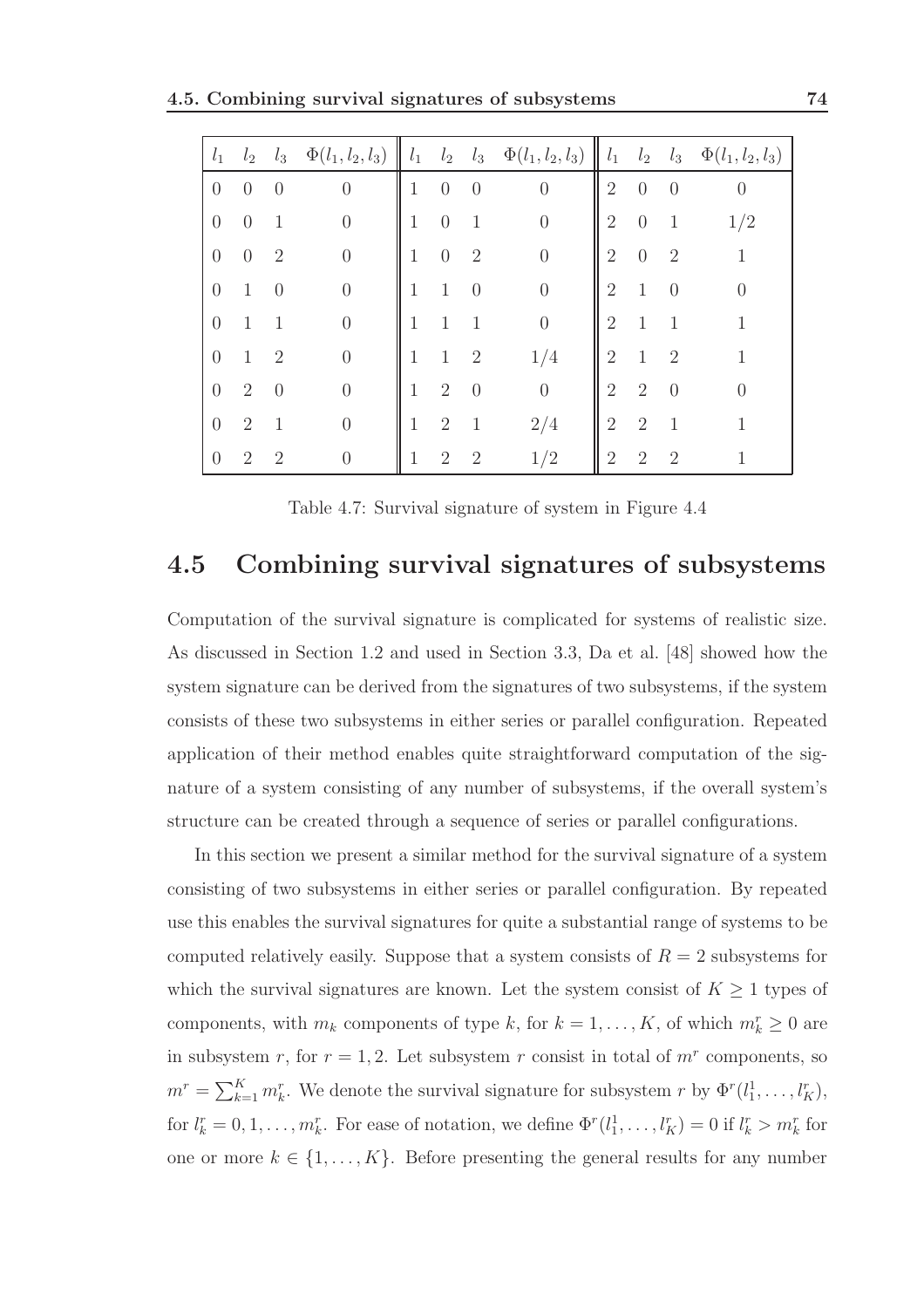R of subsystems and K of component types in Section 4.5.4, the case of a system consisting of  $R = 2$  subsystems, with each subsystem consisting of the same single type of components is considered in detail in Section 4.5.1, followed in Section 4.5.2 by the case of a system with  $R = 2$  subsystems and  $K = 2$  types of components. Section 4.5.3, we consider the case of a system with  $R = 2$  subsystems and more than two types of components.

### 4.5.1 2 subsystems with the same single type of components

Consider a system with m components of a single type, consisting of two subsystems in series configuration, where subsystem  $r(r=1,2)$  consists of  $m<sup>r</sup>$  components of the same type, so  $m = m^1 + m^2$ . The system survival signature, denoted by  $\Phi_s$  to emphasize the series structure, can be derived by

$$
\Phi_s(l) = {m \choose l}^{-1} \left[ \sum_{l^1=0}^l {m^1 \choose l^1} {m^2 \choose l-l^1} \Phi^1(l^1) \Phi^2(l-l^1) \right]
$$
(4.11)

The combinatorial terms in Equation 4.11 follow from the hypergeometric distribution giving the probability for the event that  $l^1$  of the l functioning components are in subsystem 1 and the other  $l - l<sup>1</sup>$  functioning components are in subsystem 2. For a system consisting of two subsystems in parallel configuration the survival signature, denoted by  $\Phi_p$ , can similarly be derived by

$$
\Phi_p(l) = {m \choose l}^{-1} \left[ \sum_{l^1=0}^l {m^1 \choose l^1} {m^2 \choose l-l^1} \left(1 - (1 - \Phi^1(l^1))(1 - \Phi^2(l - l^1))\right) \right] \tag{4.12}
$$

### 4.5.2 2 subsystems with 2 component types

Consider again a system with  $R = 2$  subsystems but now with  $K = 2$  types of components. If the two subsystems are in series configuration, then the survival signature of the system can be derived, for  $0 \leq l_k \leq m_k$ ,  $k=1,2$ , by

$$
\Phi_s(l_1, l_2) = \sum_{l_1=0}^{l_1} \sum_{l_2=0}^{l_2} \left[ \Phi^1(l_1^1, l_2^1) \Phi^2(l_1 - l_1^1, l_2 - l_2^1) \times \prod_{k=1}^2 \binom{m_k^1}{l_k^1} \binom{m_k^2}{l_k - l_k^1} \binom{m_k}{l_k}^{-1} \right] \tag{4.13}
$$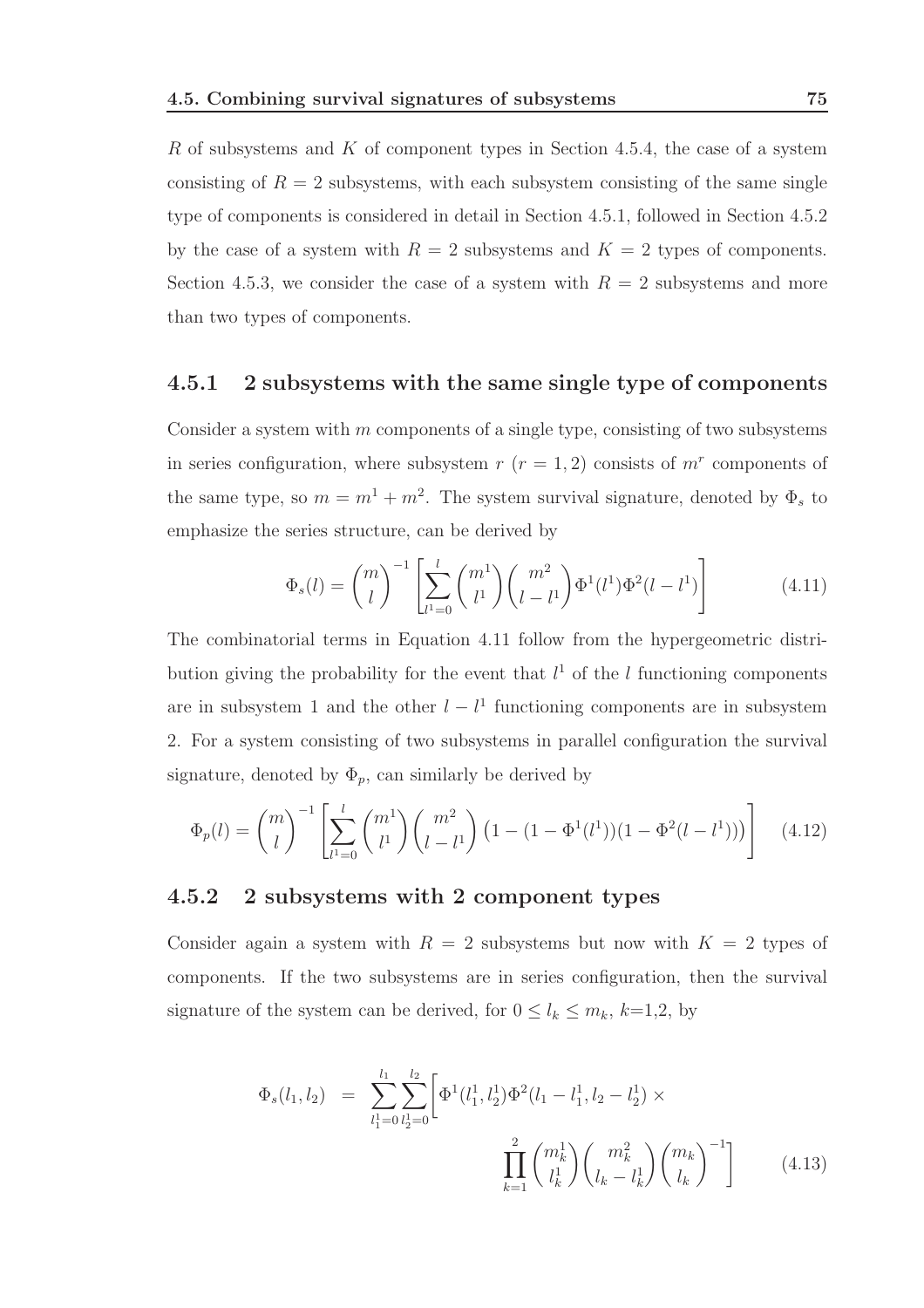Similarly, if the two subsystems are in parallel configuration, then the survival signature of the system can be derived, for  $0 \leq l_k \leq m_k$ ,  $k=1,2$ , by

$$
\Phi_p(l_1, l_2) = \sum_{l_1=0}^{l_1} \sum_{l_2=0}^{l_2} \left[ \left\{ 1 - \left( 1 - \Phi^1(l_1^1, l_2^1) \right) \left( 1 - \Phi^2(l_1 - l_1^1, l_2 - l_2^1) \right) \right\} \times \prod_{k=1}^2 \binom{m_k^1}{l_k} \binom{m_k^2}{l_k - l_k^1} \binom{m_k}{l_k}^{-1} \right] \tag{4.14}
$$

These results follow from straightforward combinatorial arguments similar to the justification of Equation 4.11, together with assumed independenet of components of different types.

### Example 4.5

We calculate the survival signature for the two systems in Figure 4.5, which both have  $K = 2$  types of components. The survival signature of each subsystem is equal and presented in Table 4.8. Equation 4.13 leads to the survival signature for the left system in Figure 4.5, with the subsystems in series structure, as presented in Table 4.9. Equation 4.14 leads to the survival signature for the right system in Figure 4.5, with the subsystems in parallel structure, as presented in Table 4.10.



Figure 4.5: Two systems with 2 types of components

To illustrate its derivation, let us consider  $\Phi_s(1,2)$  and  $\Phi_p(0,2)$  in detail. To calculate  $\Phi_s(1,2)$  in Table 4.13, precisely 1 component of type 1 and 2 components of type 2 function. There are 12 such vectors, for only two of these, namely  $(1, 0, 1, 1, 0, 0)$  and  $(0, 1, 0, 0, 1, 1)$ , the system functions so,  $\Phi_s(1, 2) = 2/12$ . To cal-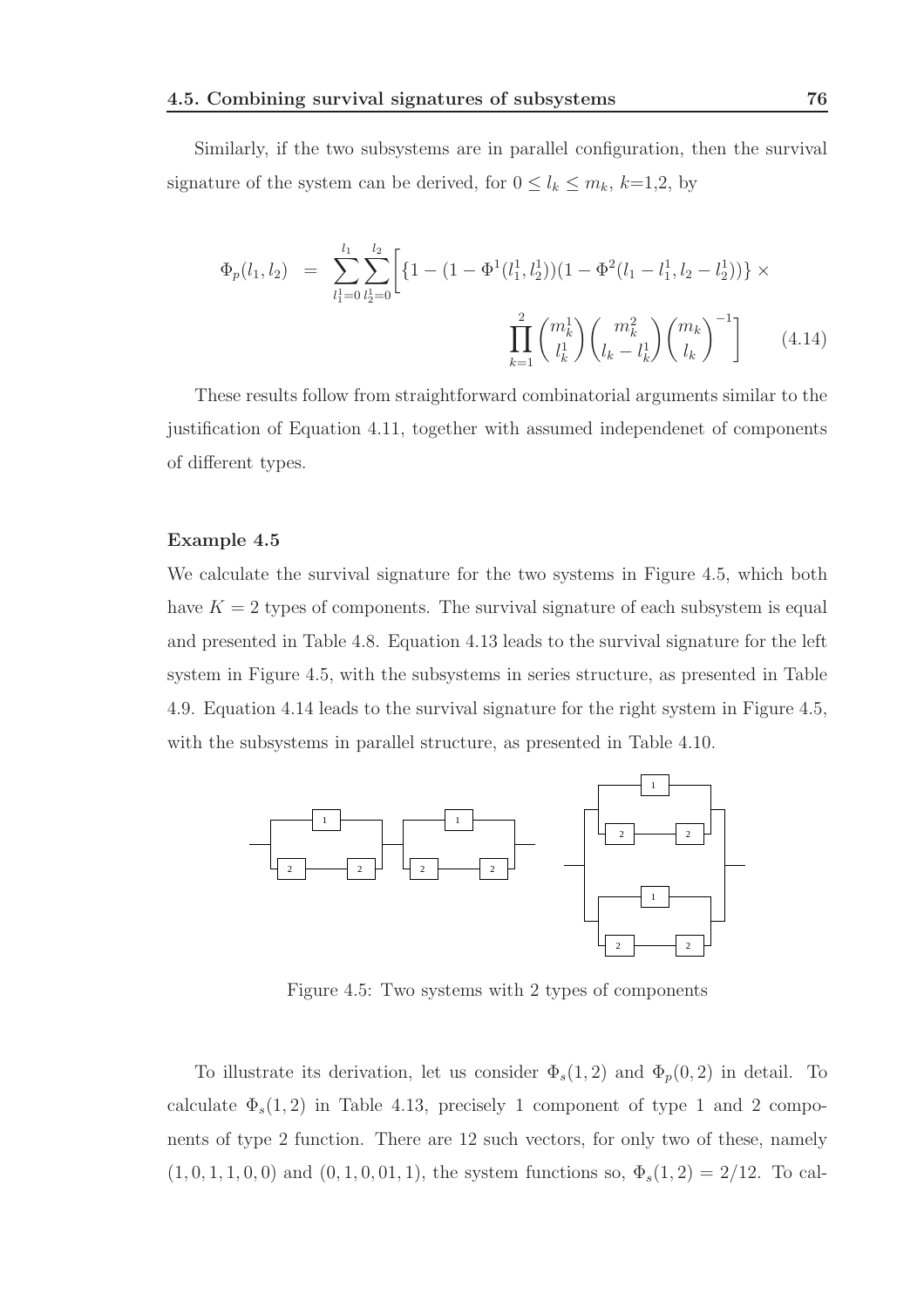| $l_1$          | l <sub>2</sub> | $\Phi(l_1,l_2)$ |  |
|----------------|----------------|-----------------|--|
| $\overline{0}$ | $\overline{0}$ | 0               |  |
| $\overline{0}$ | 1              | $\overline{0}$  |  |
| $\overline{0}$ | $\overline{2}$ | 1               |  |
| $\mathbf{1}$   | $\overline{0}$ | 1               |  |
| $\mathbf{1}$   | 1              | 1               |  |
| $\overline{1}$ | $\overline{2}$ | 1               |  |

Table 4.8: Survival signature of each subsystem in Figure 4.5

| l <sub>2</sub> |  | $\overline{2}$ | 3   |  |
|----------------|--|----------------|-----|--|
|                |  |                |     |  |
|                |  | 1/6            | 1/2 |  |
|                |  |                |     |  |

Table 4.9: Survival signature  $\Phi_s(l_1,l_2)$  of left system in Figure 4.5

| $l_2$ |  | $\mathcal{D}$ | 3 |  |
|-------|--|---------------|---|--|
|       |  | 1/3           |   |  |
|       |  |               |   |  |
|       |  |               |   |  |

Table 4.10: Survival signature  $\Phi_p(l_1,l_2)$  of right system in Figure 4.5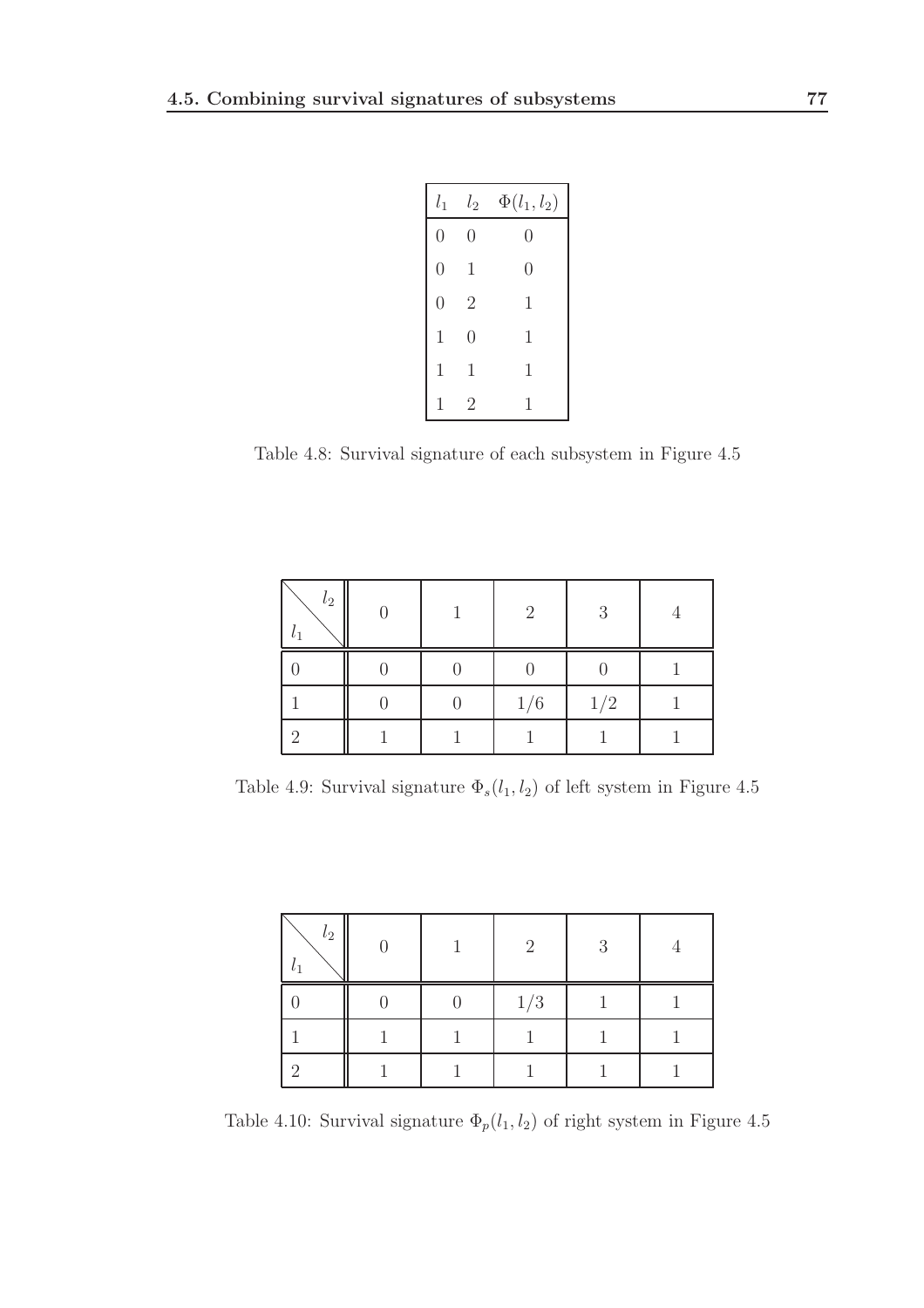culate  $\Phi_p(0,2)$  in Table 4.14, we need to check 6 vectors, for two of these vectors the system functions, namely  $(0, 0, 1, 1, 0, 0)$  and  $(0, 0, 0, 0, 1, 1)$ , so  $\Phi_p(0, 2) = 2/6$ .

### 4.5.3 2 subsystems with  $K > 2$  component types

We now gerenalize the situation of the previous section to consider more than two types of components, while still restricting attention to two subsystems. So consider a system with  $K > 2$  types of components and two subsystems. If the two subsystems are in series configuration, then the survival signature of the system can be derived, for  $l_k \in \{0, 1, ..., m_k\}, k = 1, ..., K$ , by

$$
\Phi_s(l_1,\ldots,l_K) = \sum_{l_1=0}^{l_1} \ldots \sum_{l_k=0}^{l_K} \left[ \Phi^1(l_1^1,\ldots,l_K^1) \Phi^2(l_1-l_1^1,\ldots,l_K-l_K^1) \times \prod_{k=1}^K {m_k^1 \choose l_k^1} {m_k^2 \choose l_k-l_k^1} {m_k \choose l_k}^{-1} \right] \qquad (4.15)
$$

Similarly, if the two subsystems are in parallel configuration, then the survival signature of the system can be derived, for  $l_k \in \{0, 1, \ldots, m_k\}, k = 1, \ldots, K$ , by

$$
\Phi_p(l_1, \dots, l_K) =
$$
\n
$$
\sum_{l_1=0}^{l_1} \dots \sum_{l_K=0}^{l_K} \left[ \left\{ 1 - \left( 1 - \Phi^1(l_1^1, \dots, l_K^1) \right) \left( 1 - \Phi^2(l_1 - l_1^1, \dots, l_K - l_K^1) \right) \right\} \times \prod_{k=1}^K \binom{m_k^1}{l_k} \binom{m_k^2}{l_k - l_k^1} \binom{m_k}{l_k}^{-1} \right] \tag{4.16}
$$

These results follow from similar combinatorial arguments as Equation 4.11, together with assumed independence of components of different types.

# 4.5.4  $R > 2$  subsystems with  $K \ge 2$  component types

For a system consisting of  $R > 2$  subsystems with  $K \geq 2$  component types, using Equations  $(4.15)$  and  $(4.16)$ , one can start by combining the survival signature of pairs of subsystems. This combination can be applied repeatedly to derive the system's survival signature for quite complicated systems, as long as they can be built up by a sequence of pairwise combinations of subsystems, either in series or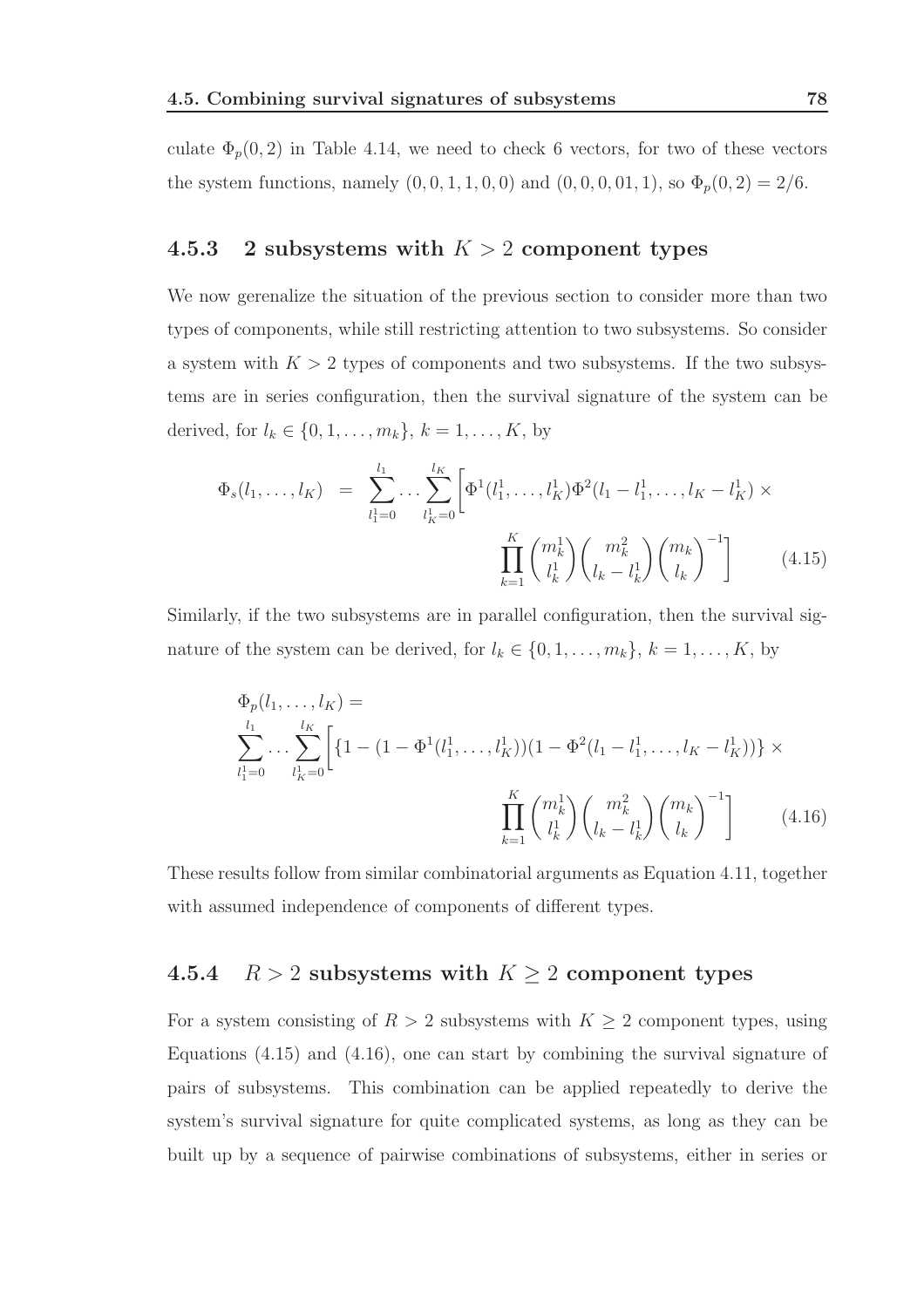parallel configuration, similarly as discussed in Section 1.2 and used in sections 3.3 and 4.5 [48]. This is illustrated in the following two examples.

#### Example 4.6

We consider computation of the survival signature for the system with  $K = 3$  types of components as presented in Figure 4.6, with  $m_1 = 1$  and  $m_2 = m_3 = 4$  components of each type. The system consists of three subsystems in series configuration.



Figure 4.6: System with 3 types of components

The survival signatures for the subsystems are easily derived and given in Tables 4.11, 4.12 and 4.13. The survival signature for this full system can be obtained using Equation 4.15 to first combine subsystems 1 and 2, resulting in the combined survival signature as shown in Table 4.14. Then, using the result in Table 4.14 together with the survival signature for subsystem 3, these can be combined by Equation 4.15, leading to the overall system's survival sugnature, which is given in Table 4.15, where apart from  $\Phi(0, 0, 0) = 0$  all not presnted  $\Phi_s(l_1, l_2, l_3)$  with  $l_1 \in \{0, 1\}$ ,  $l_2 \in \{0, 1, 2, 3, 4\}$  and  $l_1, l_2 \in \{0, 1, 2, 3, 4\}$  are equal to 1. Let us briefly explain some of the values in Table 4.15. Consider  $\Phi(0,1,4)$  and  $\Phi(0,2,2)$  in detail. For  $\Phi(0,1,4)$ the component of Type 1 does not function while precisely 1 component of Type 2 and 4 components of Type 3 function. There are 4 such vectors, for only one of these, namely  $(0, 1, 0, 0, 0, 1, 1, 1, 1)$ , the system functions, so indeed  $\Phi(0, 1, 4) = 1/4$ . For  $\Phi(0, 2, 2)$  we need to check  $\binom{4}{2}$  $_{2}^{4}$   $\binom{4}{2}$  = 36 vectors, the system functions for only one of these, namely  $(0, 1, 0, 0, 1, 1, 1, 0, 0)$ , so indeed  $\Phi(0, 2, 2) = 1/36$ .

To illustrate the use of this system's survival signature, suppose that  $n_1 = 2$ components exchangeable with those of Type 1 were tested,  $n_2 = 2$  components exchangeable with those of Type 2 and also  $n_3 = 2$  components exchangeable with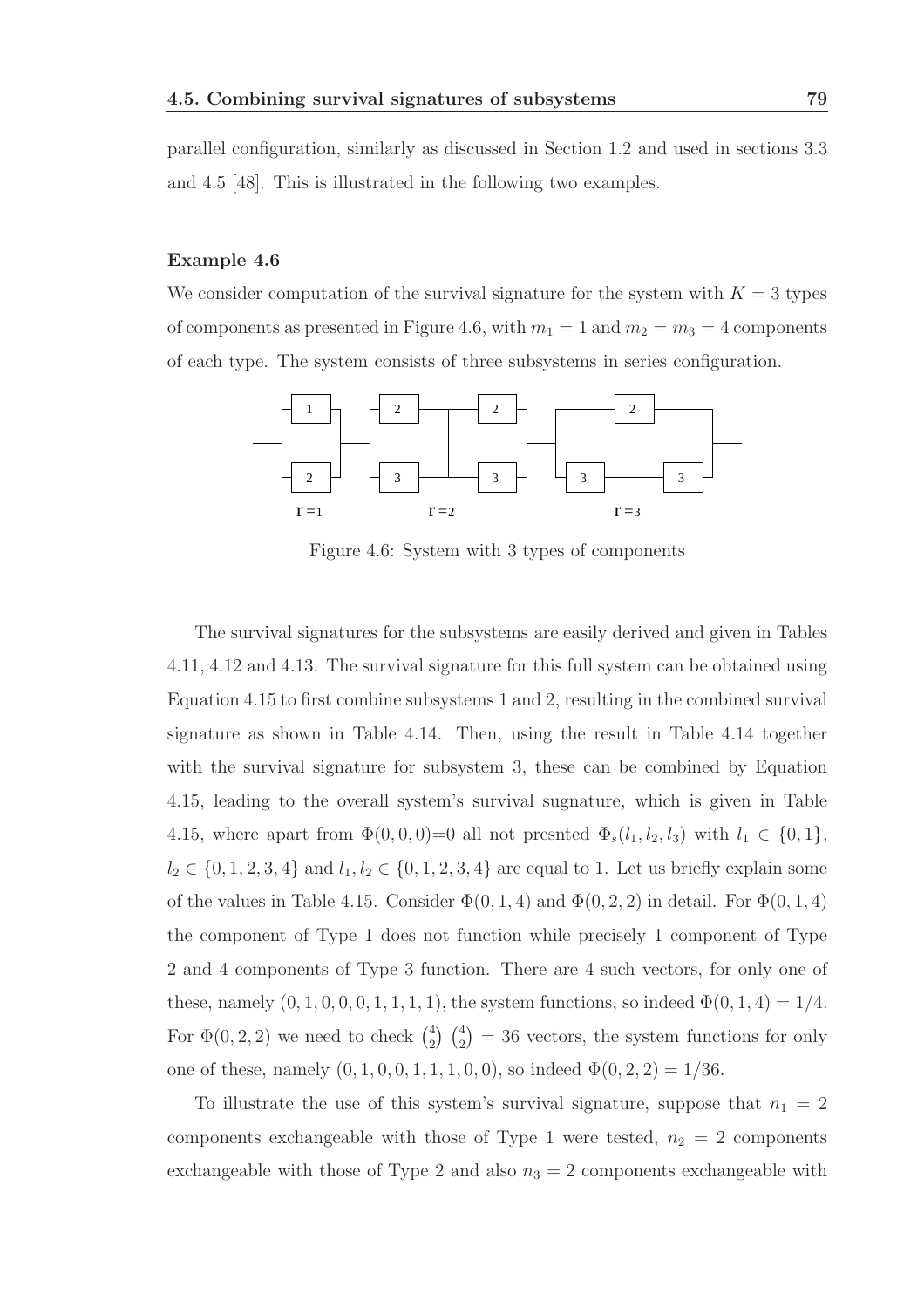|                  |                  | $l_1$ $l_2$ $l_3$ | $\Phi(l_1, l_2, l_3)$ |
|------------------|------------------|-------------------|-----------------------|
| $\left( \right)$ | $\left( \right)$ | $\bigcup$         | $\left( \right)$      |
| $\mathbf{1}$     | $\left( \right)$ | $\left( \right)$  | 1                     |
| 0                | $\overline{1}$   | $\bigcirc$        | 1                     |
| $\mathbf{1}$     | $\overline{1}$   | $\left( \right)$  | 1                     |

Table 4.11: Survival signature for subsystem 1

| $l_1$          | $l_2$          | $l_3$          | $\Phi(l_1, l_2, l_3)$ |
|----------------|----------------|----------------|-----------------------|
| $\overline{0}$ | $\overline{0}$ | $\overline{0}$ | 0                     |
| $\overline{0}$ | $\overline{0}$ | $\mathbf 1$    | $\overline{0}$        |
| $\overline{0}$ | $\overline{0}$ | $\overline{2}$ | $\mathbf{1}$          |
| $\overline{0}$ | $\mathbf 1$    | $\overline{0}$ | $\overline{0}$        |
| $\overline{0}$ | $\mathbf 1$    | $\mathbf 1$    | 1/2                   |
| $\overline{0}$ | $\mathbf 1$    | $\overline{2}$ | $\mathbf{1}$          |
| $\overline{0}$ | $\overline{2}$ | $\overline{0}$ | $\mathbf 1$           |
| $\overline{0}$ | $\overline{2}$ | $\mathbf 1$    | $\mathbf 1$           |
| 0              | $\overline{2}$ | $\overline{2}$ | 1                     |

Table 4.12: Survival signature for subsystem 2

| $l_1$            | $l_2$          | $l_3$          | $\Phi(l_{1},l_{2},l_{3})$ |
|------------------|----------------|----------------|---------------------------|
| $\overline{0}$   | 0              | 0              | $\left( \right)$          |
| $\overline{0}$   | $\overline{0}$ | 1              | $\left( \right)$          |
| $\overline{0}$   | $\theta$       | $\overline{2}$ | 1                         |
| $\overline{0}$   | 1              | 0              | 1                         |
| $\overline{0}$   | 1              | $\mathbf 1$    | 1                         |
| $\left( \right)$ | 1              | $\overline{2}$ | 1                         |

Table 4.13: Survival signature for subsystem 3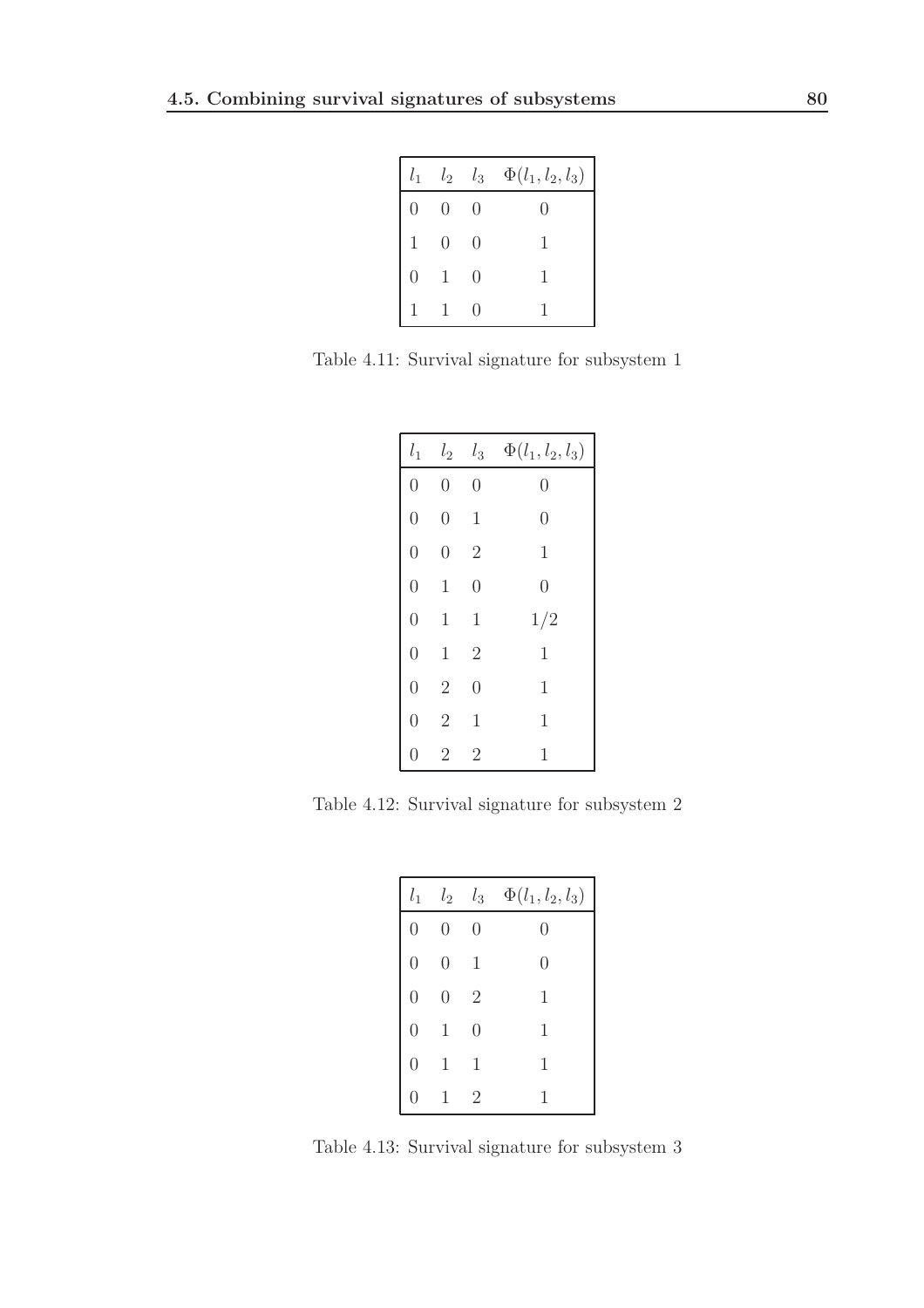|  |  |  |  | 4.5. Combining survival signatures of subsystems |  |
|--|--|--|--|--------------------------------------------------|--|
|--|--|--|--|--------------------------------------------------|--|

| $l_1$            | l <sub>2</sub>   | $l_3$            | $\Phi(l_1, l_2, l_3)$ | $l_1$       | $l_2$            | $l_3$            | $\Phi(l_1, l_2, l_3)$ |
|------------------|------------------|------------------|-----------------------|-------------|------------------|------------------|-----------------------|
| $\boldsymbol{0}$ | $\boldsymbol{0}$ | $\boldsymbol{0}$ | $\boldsymbol{0}$      | $\,1$       | $\boldsymbol{0}$ | $\boldsymbol{0}$ | $\overline{0}$        |
| $\boldsymbol{0}$ | $\boldsymbol{0}$ | $\mathbf 1$      | $\boldsymbol{0}$      | $\,1$       | $\boldsymbol{0}$ | $\,1$            | $\boldsymbol{0}$      |
| $\boldsymbol{0}$ | $\boldsymbol{0}$ | $\overline{2}$   | $\overline{0}$        | $\mathbf 1$ | $\overline{0}$   | $\sqrt{2}$       | $\mathbf 1$           |
| $\boldsymbol{0}$ | $\mathbf 1$      | $\boldsymbol{0}$ | $\sqrt{a}$            | $\,1$       | $\,1$            | $\theta$         | $\boldsymbol{0}$      |
| $\overline{0}$   | $\mathbf 1$      | $\mathbf{1}$     | $\overline{0}$        | $\mathbf 1$ | $\,1$            | $\mathbf 1$      | 1/3                   |
| $\boldsymbol{0}$ | $\,1$            | $\overline{2}$   | $1/3\,$               | $\,1$       | $\,1$            | $\mathbf{2}$     | $\mathbf 1$           |
| $\overline{0}$   | $\sqrt{2}$       | $\overline{0}$   | $\boldsymbol{0}$      | $\,1$       | $\sqrt{2}$       | $\boldsymbol{0}$ | 1/3                   |
| $\overline{0}$   | $\sqrt{2}$       | $\mathbf 1$      | $1/3\,$               | $\,1$       | $\sqrt{2}$       | $\mathbf 1$      | 4/6                   |
| $\overline{0}$   | $\overline{2}$   | $\sqrt{2}$       | 2/3                   | $\mathbf 1$ | $\sqrt{2}$       | $\sqrt{2}$       | $\mathbf 1$           |
| $\boldsymbol{0}$ | $\sqrt{3}$       | $\boldsymbol{0}$ | $\mathbf 1$           | $\,1$       | $\boldsymbol{3}$ | $\boldsymbol{0}$ | $\mathbf 1$           |
| $\boldsymbol{0}$ | $\sqrt{3}$       | $\mathbf 1$      | $\mathbf 1$           | $\mathbf 1$ | $\sqrt{3}$       | $\mathbf 1$      | $\mathbf 1$           |
| $\boldsymbol{0}$ | $\sqrt{3}$       | $\overline{2}$   | $\mathbf{1}$          | $\mathbf 1$ | $\overline{3}$   | $\overline{2}$   | $\mathbf{1}$          |

Table 4.14: Survival signature for combined subsystem 1, 2

those of Type 3. Suppose that the failure times of these tested components were ordered as  $t_1^1 < t_1^2 < t_2^1 < t_1^3 < t_2^2 < t_2^3$ . Table 4.16 presents the NPI lower and upper survival functions  $\underline{S}_{T_S}(t)$  and  $S_{T_S}(t)$  for the system failure time  $T_S$ , for the system presented in Figure 4.6, with these ordered test data.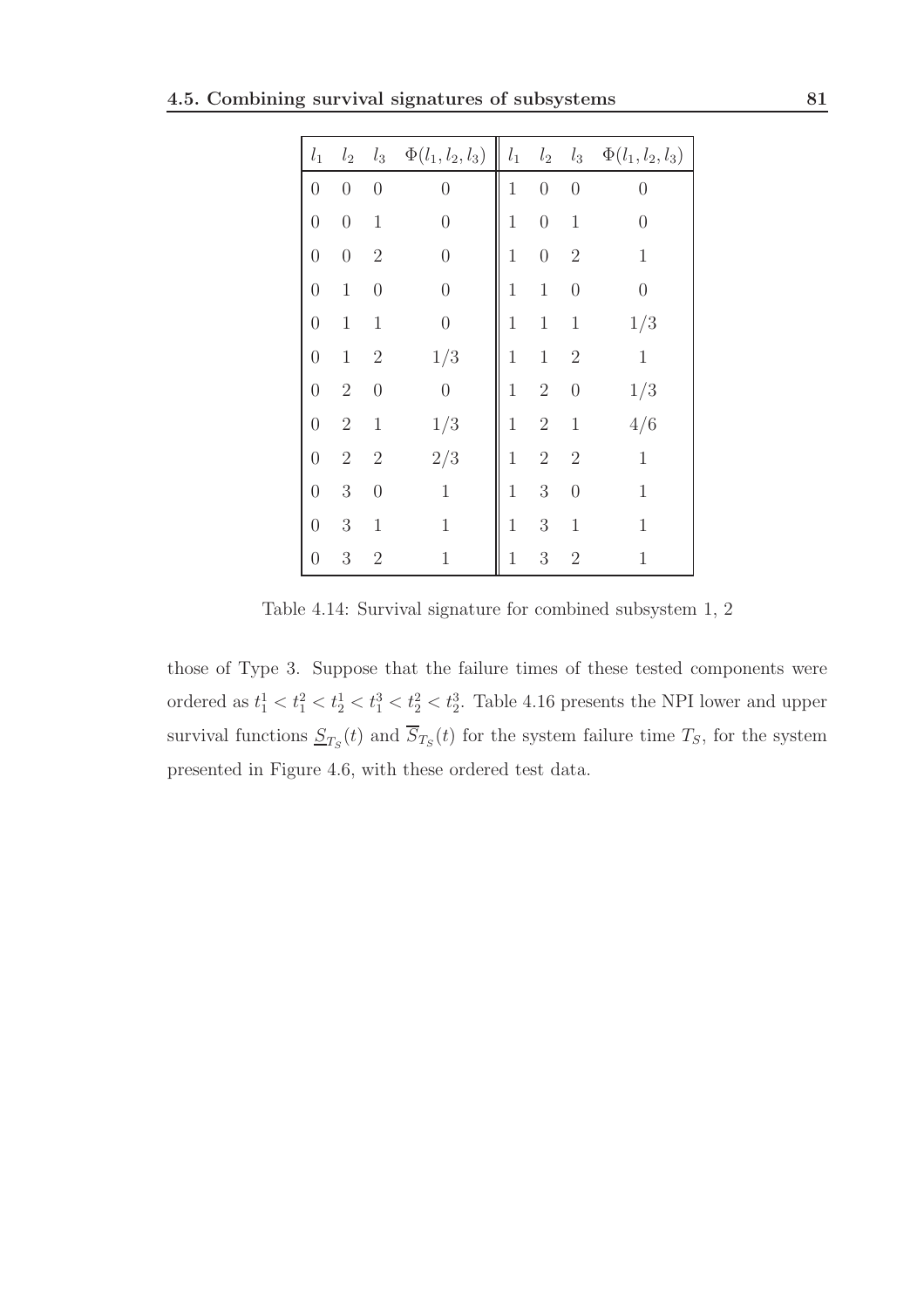| $l_1$                                | $l_2$            | $\mathfrak{l}_3$ | $\Phi(l_1, l_2, l_3)$ | $l_1$            | $l_2$            | $l_3$                                | $\Phi(l_1, l_2, l_3)$ | $\mathcal{l}_1$ | $\mathfrak{l}_2$ | $\mathfrak{l}_3$ | $\Phi(l_1, l_2, l_3)$ |
|--------------------------------------|------------------|------------------|-----------------------|------------------|------------------|--------------------------------------|-----------------------|-----------------|------------------|------------------|-----------------------|
| $\theta$                             | $\boldsymbol{0}$ | $\overline{0}$   | $\overline{0}$        | $\boldsymbol{0}$ | $\sqrt{3}$       | $\overline{2}$                       | 7/24                  | $\mathbf{1}$    | $\mathbf 1$      | $\sqrt{4}$       | $\,1$                 |
| $\overline{0}$                       | $\overline{0}$   | $\,1$            | $\overline{0}$        | $\boldsymbol{0}$ | $\overline{3}$   | $\sqrt{3}$                           | 8/16                  | $\mathbf{1}$    | $\overline{2}$   | $\overline{0}$   | $\overline{0}$        |
| $\overline{0}$                       | $\overline{0}$   | $\overline{2}$   | $\boldsymbol{0}$      | $\boldsymbol{0}$ | $\overline{3}$   | $\sqrt{4}$                           | 3/4                   | $\overline{1}$  | $\overline{2}$   | $\,1$            | 2/24                  |
| $\overline{0}$                       | $\overline{0}$   | $\overline{3}$   | $\boldsymbol{0}$      | $\overline{0}$   | $\overline{4}$   | $\begin{matrix} 0 \\ 0 \end{matrix}$ | $\,1$                 | $\mathbf 1$     | $\overline{2}$   | $\sqrt{2}$       | 8/36                  |
| $\boldsymbol{0}$                     | $\overline{0}$   | $\sqrt{4}$       | $\boldsymbol{0}$      | $\mathbf 1$      | $\overline{4}$   | $\,1$                                | $\,1$                 | $\mathbf{1}$    | $\overline{2}$   | $\overline{3}$   | 1/2                   |
| $\boldsymbol{0}$                     | $\mathbf{1}$     | $\overline{0}$   | $\boldsymbol{0}$      | $\mathbf{1}$     | $\overline{4}$   | $\overline{2}$                       | $\,1$                 | $\mathbf{1}$    | $\overline{2}$   | $\overline{4}$   | $\,1$                 |
| $\boldsymbol{0}$                     | $\,1$            | $\,1$            | $\boldsymbol{0}$      | $\mathbf 1$      | $\sqrt{4}$       | 3                                    | $\,1$                 | $\mathbf 1$     | $\overline{3}$   | $\overline{0}$   | 1/4                   |
| $\boldsymbol{0}$                     | $\mathbf{1}$     | $\overline{2}$   | $\boldsymbol{0}$      | $\mathbf{1}$     | $\sqrt{4}$       | $\sqrt{4}$                           | $\,1$                 | $\mathbf 1$     | $\overline{3}$   | $\,1$            | 6/16                  |
| $\begin{matrix} 0 \\ 0 \end{matrix}$ | $\,1$            | $\mathfrak{Z}$   | $\overline{0}$        | $\mathbf 1$      | $\boldsymbol{0}$ | $\theta$                             | $\overline{0}$        | $\,1$           | 3                | $\sqrt{2}$       | 13/24                 |
| $\boldsymbol{0}$                     | $\mathbf 1$      | $\sqrt{4}$       | 1/4                   | $\mathbf{1}$     | $\boldsymbol{0}$ | $\,1$                                | $\overline{0}$        | $\mathbf{1}$    | 3                | $\overline{3}$   | 12/16                 |
| $\boldsymbol{0}$                     | $\overline{2}$   | $\overline{0}$   | $\overline{0}$        | $\overline{1}$   | $\boldsymbol{0}$ | $\sqrt{2}$                           | $\overline{0}$        | $\overline{1}$  | $\overline{3}$   | $\sqrt{4}$       | $1\,$                 |
| $\overline{0}$                       | $\overline{2}$   | $\,1\,$          | $\boldsymbol{0}$      | $\mathbf{1}$     | $\boldsymbol{0}$ | $\sqrt{3}$                           | $\overline{0}$        | $\mathbf{1}$    | $\overline{4}$   | $\boldsymbol{0}$ | $\,1$                 |
| $\boldsymbol{0}$                     | $\overline{2}$   | $\sqrt{2}$       | 1/36                  | $\mathbf{1}$     | $\boldsymbol{0}$ | $\sqrt{4}$                           | $\,1$                 | $\overline{1}$  | $\overline{4}$   | $\,1\,$          | $\mathbf 1$           |
| $\overline{0}$                       | $\overline{2}$   | $\mathfrak{Z}$   | 1/6                   | $\mathbf{1}$     | $\mathbf{1}$     | $\overline{0}$                       | $\theta$              | $\overline{1}$  | $\overline{4}$   | $\overline{2}$   | $\mathbf{1}$          |
| $\overline{0}$                       | $\overline{2}$   | $\sqrt{4}$       | 1/2                   | $\mathbf 1$      | $\mathbf 1$      | $\,1\,$                              | $\boldsymbol{0}$      | $\,1$           | $\overline{4}$   | $\sqrt{3}$       | $\,1$                 |
| $\theta$                             | 3                | $\overline{0}$   | $\overline{0}$        | $\mathbf{1}$     | $\,1$            | $\sqrt{2}$                           | 1/24                  | $\overline{1}$  | $\overline{4}$   | $\sqrt{4}$       | $\,1$                 |
| $\theta$                             | 3                | $\mathbf{1}$     | 2/16                  | $\mathbf{1}$     | $\mathbf{1}$     | $\overline{3}$                       | 4/16                  |                 |                  |                  |                       |

Table 4.15: Survival signature of system in Figure 4.6

|                  | $t_1^1 < t_1^2 < t_2^1 < t_1^3 < t_2^2 < t_2^3$ |                         |  |  |  |  |  |
|------------------|-------------------------------------------------|-------------------------|--|--|--|--|--|
| $t\in$           | $S_{T_S}(t)$                                    | $\overline{S}_{T_S}(t)$ |  |  |  |  |  |
| $(0, t_1^1)$     | 0.639                                           | 1                       |  |  |  |  |  |
| $(t_1^1, t_1^2)$ | 0.574                                           | 1                       |  |  |  |  |  |
| $(t_1^2, t_2^1)$ | 0.291                                           | 0.889                   |  |  |  |  |  |
| $(t_2^1, t_1^3)$ | 0.193                                           | 0.778                   |  |  |  |  |  |
| $(t_1^3, t_2^2)$ | 0.111                                           | 0.574                   |  |  |  |  |  |
| $(t_2^2, t_2^3)$ | 0                                               | 0.291                   |  |  |  |  |  |
| $(t_2^3,\infty)$ | O                                               | 0.147                   |  |  |  |  |  |

Table 4.16:  $S_{T_S}(t)$  and  $S_{T_S}(t)$  for the system in Figure 4.6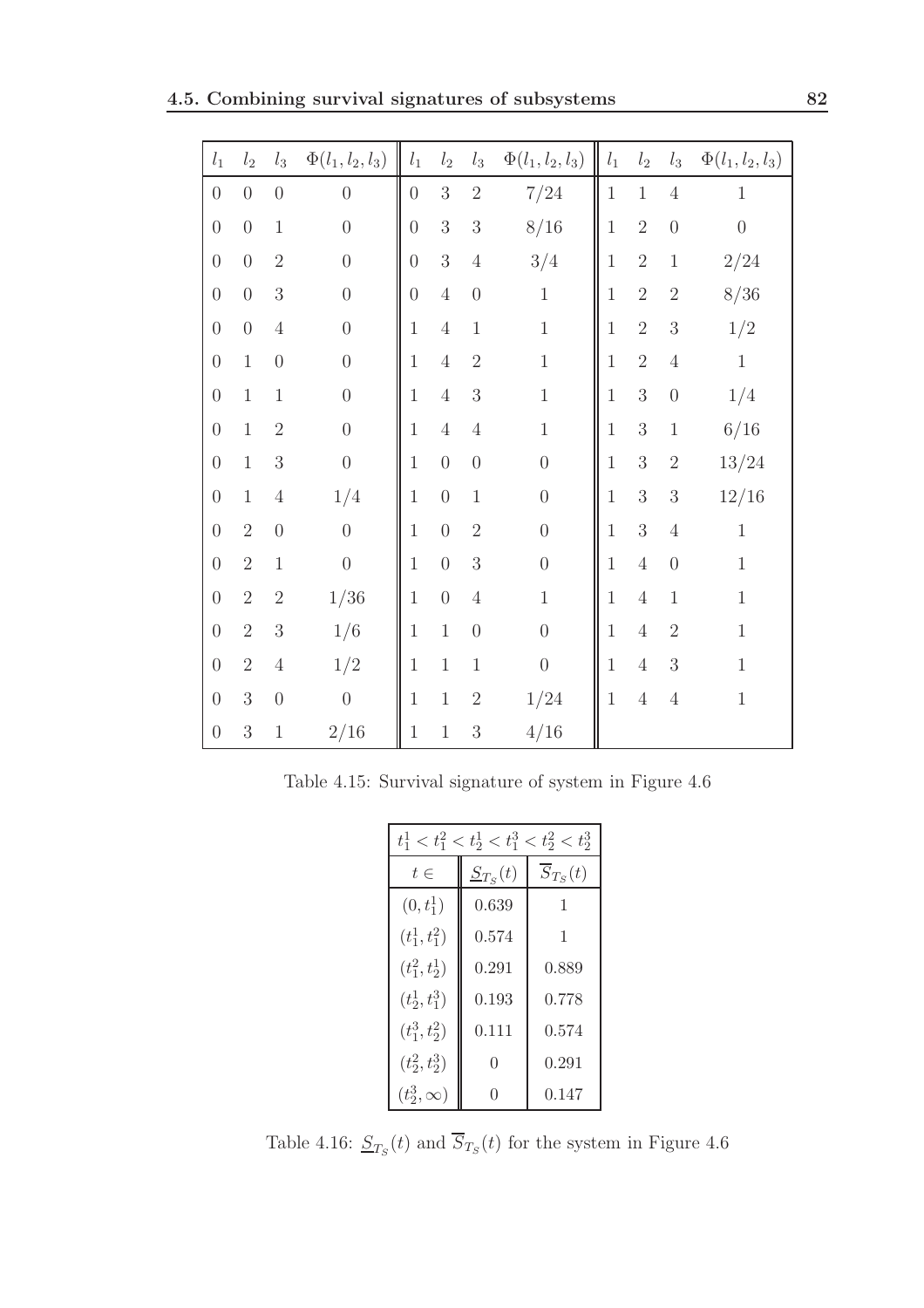### Example 4.7

Consider the system presented in Figure 4.7. This system is made up of the same three subsystems as the system considered in the previous example, but now in a different configuration. Using the results in Table 4.14 together with the survival signature for subsystem 3 as given in Table 4.13, we use Equation 4.16 to derive the overall system's survival sugnature, which is given in Table 4.17. Let us briefly explain some of the values in Table 4.17. Consider  $\Phi(0, 2, 0)$  and  $\Phi(1, 0, 2)$  in detail. For  $\Phi(0, 2, 0)$ precisely 2 of the 4 components of Type 2 function, so we need to check 6 such vectors. For only three of these, namely  $(0, 1, 0, 0, 1, 0, 0, 0, 0)$ ,  $(0, 0, 1, 0, 1, 0, 0, 0, 0)$  and  $(0, 0, 0, 1, 1, 0, 0, 0, 0)$ , the system functions, so  $\Phi(0, 2, 0) = 3/6$ . For  $\Phi(1, 0, 2)$ , we also need to check 6 vectors, for two of these vectors the system functions, namely  $(1, 0, 0, 0, 0, 1, 1, 0, 0)$  and  $(1, 0, 0, 0, 0, 0, 0, 1, 1)$ , so  $\Phi(1, 0, 2) = 2/6$ .



Figure 4.7: System with 3 types of components

To illustrate the use of this system's survival signature, suppose again that  $n_1 = 2$ components exchangeable with those of Type 1 were tested,  $n_2 = 2$  components exchangeable with those of Type 2 and also  $n_3 = 2$  components exchangeable with those of Type 3. Suppose that the failure times of these tested components were ordered as  $t_1^1 < t_1^2 < t_2^1 < t_1^3 < t_2^2 < t_2^3$ . Table 4.18 presents the NPI lower and upper survival functions  $\underline{S}_{T_S}(t)$  and  $S_{T_S}(t)$  for the system failure time  $T_S$ , for the system presented in Figure 4.7, with these ordered test data. Table 4.18 shows that no component of Type 3 has failed up to the fourth interval, so the NPI upper survival function is equal to 1 as in this system all components of Type 3 functioning is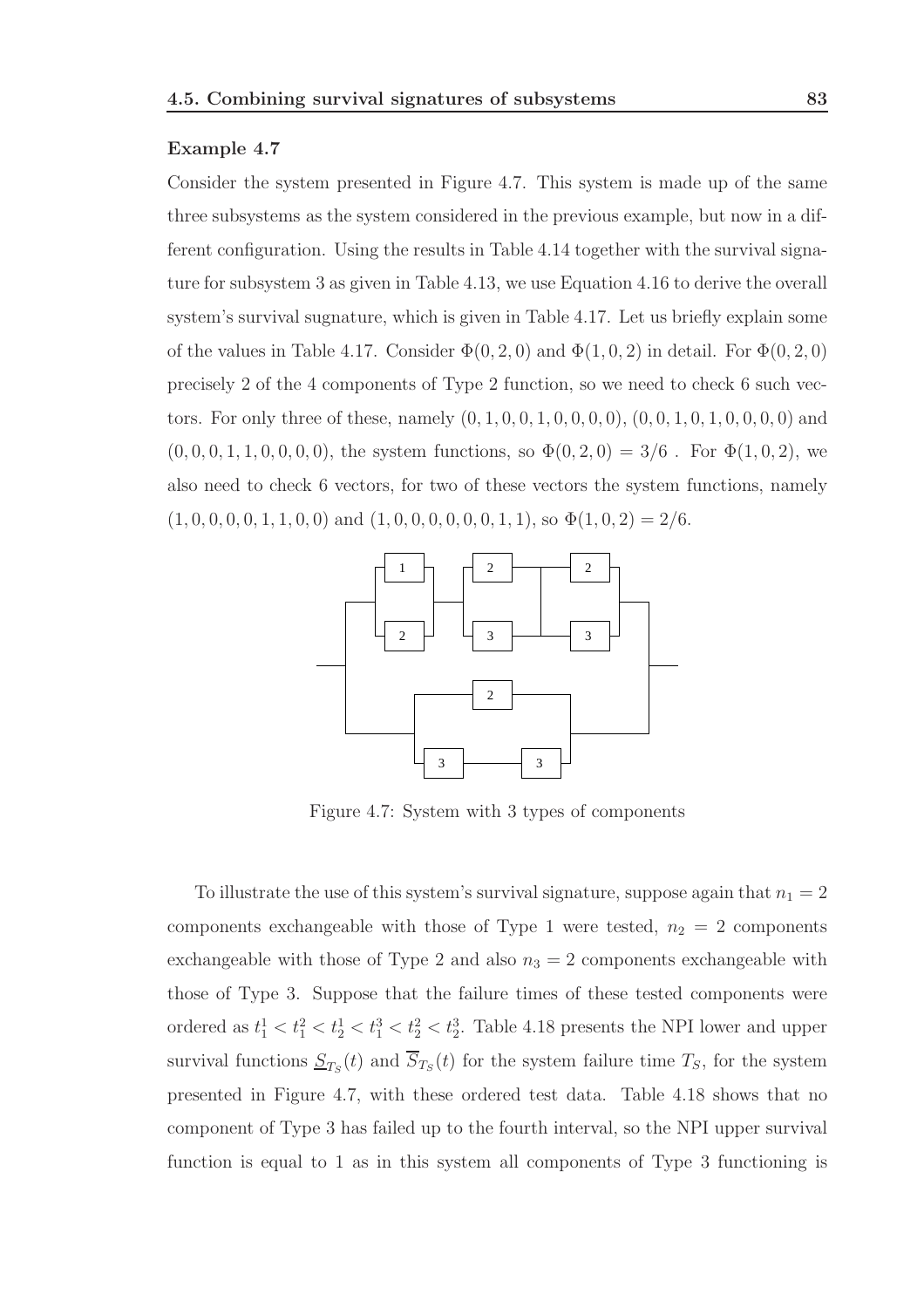|  |  |  |  | 4.5. Combining survival signatures of subsystems | 84 |
|--|--|--|--|--------------------------------------------------|----|
|--|--|--|--|--------------------------------------------------|----|

| $l_1$            | $l_2$            | $l_3$            | $\Phi(l_1, l_2, l_3)$ | $\mathfrak{l}_1$ | $l_2$            | $l_3$            | $\Phi(l_1, l_2, l_3)$ |
|------------------|------------------|------------------|-----------------------|------------------|------------------|------------------|-----------------------|
| $\boldsymbol{0}$ | $\boldsymbol{0}$ | $\boldsymbol{0}$ | $\overline{0}$        | $\mathbf 1$      | $\boldsymbol{0}$ | $\boldsymbol{0}$ | $\boldsymbol{0}$      |
| $\boldsymbol{0}$ | $\boldsymbol{0}$ | $\mathbf 1$      | $\overline{0}$        | $\mathbf 1$      | $\overline{0}$   | $1\,$            | $\boldsymbol{0}$      |
| $\boldsymbol{0}$ | $\boldsymbol{0}$ | $\sqrt{2}$       | 1/6                   | $\mathbf 1$      | $\boldsymbol{0}$ | $\overline{2}$   | 2/6                   |
| $\boldsymbol{0}$ | $\boldsymbol{0}$ | $\sqrt{3}$       | $1/2\,$               | $\mathbf 1$      | $\boldsymbol{0}$ | $\boldsymbol{3}$ | $\mathbf 1$           |
| $\boldsymbol{0}$ | $\overline{0}$   | $\overline{4}$   | $\mathbf 1$           | $\mathbf 1$      | $\overline{0}$   | $\overline{4}$   | $1\,$                 |
| $\overline{0}$   | $\mathbf 1$      | $\boldsymbol{0}$ | 1/4                   | $\mathbf 1$      | $\mathbf{1}$     | $\boldsymbol{0}$ | 1/4                   |
| $\overline{0}$   | $\mathbf 1$      | $\mathbf 1$      | 1/4                   | $\mathbf 1$      | $\mathbf 1$      | $\mathbf 1$      | 6/16                  |
| $\overline{0}$   | $\mathbf 1$      | $\overline{2}$   | 10/24                 | $\mathbf{1}$     | $\mathbf{1}$     | $\sqrt{2}$       | 16/24                 |
| $\overline{0}$   | $\mathbf 1$      | $\sqrt{3}$       | 12/16                 | $\mathbf 1$      | $\mathbf 1$      | $\boldsymbol{3}$ | $\mathbf{1}$          |
| $\overline{0}$   | $\mathbf 1$      | $\,4\,$          | $\mathbf{1}$          | $\mathbf{1}$     | $\mathbf{1}$     | $\sqrt{4}$       | $\mathbf 1$           |
| $\boldsymbol{0}$ | $\overline{2}$   | $\overline{0}$   | 3/6                   | $\mathbf 1$      | $\sqrt{2}$       | $\boldsymbol{0}$ | 4/6                   |
| $\boldsymbol{0}$ | $\overline{2}$   | $\mathbf 1$      | 14/24                 | $\mathbf{1}$     | $\sqrt{2}$       | $1\,$            | 18/24                 |
| $\overline{0}$   | $\overline{2}$   | $\overline{2}$   | 27/36                 | $\mathbf 1$      | $\sqrt{2}$       | $\sqrt{2}$       | 32/36                 |
| $\boldsymbol{0}$ | $\overline{2}$   | 3                | 22/24                 | $\mathbf{1}$     | $\sqrt{2}$       | 3                | 1                     |
|                  |                  |                  |                       |                  |                  |                  |                       |

Table 4.17: Survival signature of system in Figure 4.7

sufficient for the system to function. In the last interval, we are beyond the failure times of all the tested components, so we no longer have evidence in favour of the system to function, which is reflected by  $S_{T_S}(t) = 0$ , but the system might of course still function, as represented by  $S_{T_S}(t) = 0.525$ .

Furthermore, Table 4.19 also presents the NPI lower and upper survival functions  $S_{T_S}(t)$  and  $S_{T_S}(t)$  for the system failure time  $T_S$ , for the same system presented in Figure 4.7 but with differently ordered failure times. In the first interval, we have not yet seen a single failure in the test data, so the NPI upper probability that the system will function is equal to one. In the second interval, one failure of Type 3 has occurred before, but we do not have any evidence from the data against the possibility that a component of Type 1 and Type 2 will certainly function at times in this interval, so the upper probability remains one. In the third interval one failure of Type 2 and one failure of Type 3 have occurred, but due to insufficiency of only having a component of Type 1 function, the NPI upper survival function leads to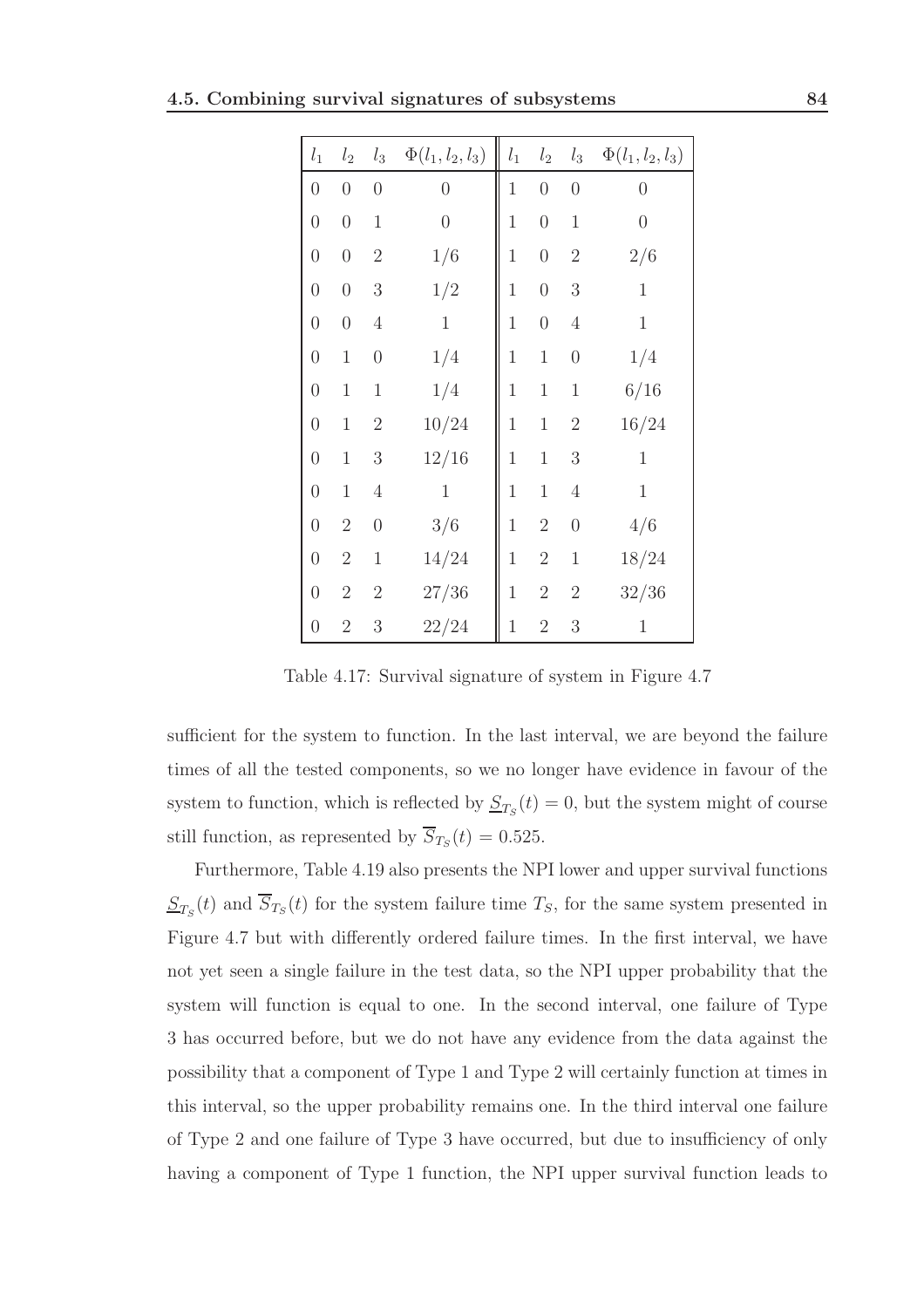| $t_1^1 < t_1^2 < t_2^1 < t_1^3 < t_2^2 < t_2^3$ |              |                         |  |  |  |  |  |
|-------------------------------------------------|--------------|-------------------------|--|--|--|--|--|
| $t\in$                                          | $S_{T_S}(t)$ | $\overline{S}_{T_S}(t)$ |  |  |  |  |  |
| $(0, t_1^1)$                                    | 0.920        | 1                       |  |  |  |  |  |
| $(t_1^1, t_1^2)$                                | 0.905        | 1                       |  |  |  |  |  |
| $(t_1^2, t_2^1)$                                | 0.748        | 1                       |  |  |  |  |  |
| $(t_2^1, t_1^3)$                                | 0.712        | 1                       |  |  |  |  |  |
| $(t_1^3, t_2^2)$                                | 0.494        | 0.905                   |  |  |  |  |  |
| $(t_2^2, t_2^3)$                                | 0.167        | 0.748                   |  |  |  |  |  |
| $(t_2^3,\infty)$                                | $\mathbf{0}$ | 0.525                   |  |  |  |  |  |

Table 4.18:  $S_{T_S}(t)$  and  $S_{T_S}(t)$  of system in Figure 4.7

be less than one, which in this case is 0.936.

| $t_1^3 < t_1^2 < t_2^3 < t_1^1 < t_2^2 < t_2^1$ |              |                         |  |  |  |  |
|-------------------------------------------------|--------------|-------------------------|--|--|--|--|
| $t\in$                                          | $S_{T_S}(t)$ | $\overline{S}_{T_S}(t)$ |  |  |  |  |
| $(0, t_1^3)$                                    | 0.920        | 1                       |  |  |  |  |
| $(t_1^3, t_1^2)$                                | 0.830        | 1                       |  |  |  |  |
| $(t_1^2, t_2^3)$                                | 0.556        | 0.936                   |  |  |  |  |
| $(t_2^3, t_1^1)$                                | 0.389        | 0.847                   |  |  |  |  |
| $(t_1^1, t_2^2)$                                | 0.378        | 0.830                   |  |  |  |  |
| $(t_2^2, t_2^1)$                                | 0            | 0.556                   |  |  |  |  |
| $(t_2^1,\infty)$                                | O            | 0.525                   |  |  |  |  |

Table 4.19:  $\underline{S}_{T_S}(t)$  and  $S_{T_S}(t)$  of system in Figure 4.7

# 4.6 Bounds on survival signatures

In Chapter 3 we considered the use of bounds for the signature, for example as may result if its computation is stopped before the exact signature is derived. In this section we follow the same approach for the survival signature. The survival signature is in general difficult to compute exactly if the system consists of a large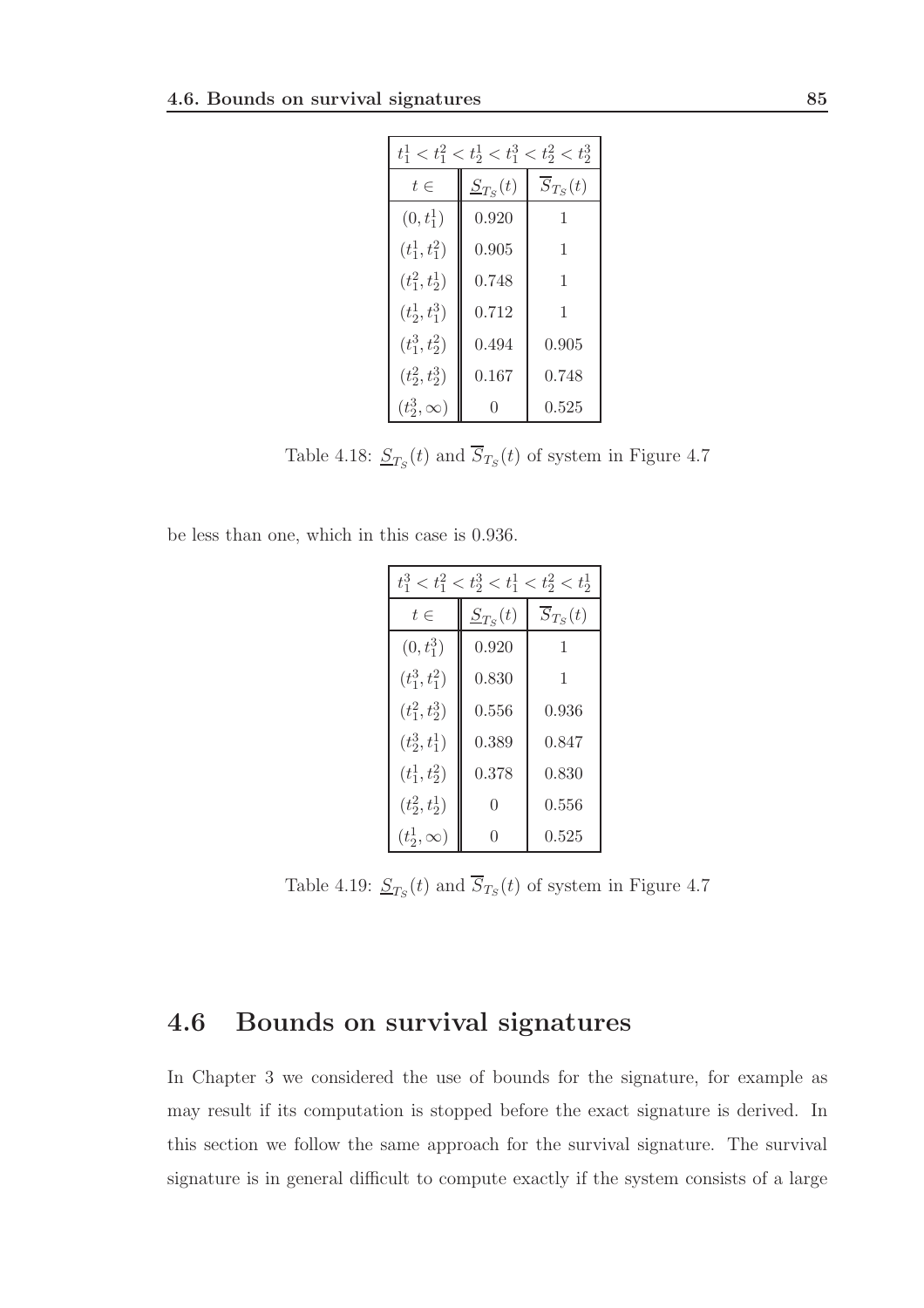number of components, but any algorithm will provide bounds if the computation stops early. However, based on partial information, e.g. following from checking only a subset of all combinations of functioning and not functioning components, one can derive bounds for quantities of interest. If such bounds suffice for a specific inferential question, then of course one would not need to compute the survival signature further. This is a straightforward idea, which was also presented In Chapter 3 for system signatures. Given the monotonicity of the survival signature in each of its components for coherent systems, working with bounds for it is straightforward as long as the inference of interest is monotone as function of the survival signature. If interest is in (NPI lower and upper) probabilities for the event that the system functions at time  $t$ , as considered in this chapter, then indeed it is straigthforward to use the information about the survival signature, consisting of bounds for its values. Before presenting the general results for any number  $K$  of component types, the case of a system consisting of  $K = 2$  types of components is considered.

### 4.6.1 Bounds on survival signatures with 2 component types

Consider a system consisting of 2 types of components. Its survival signature  $\Phi(l_1, l_2)$ is an increasing function of  $(l_1, l_2)$ , we assume that  $\Phi(0, 0) = 0$  and  $\Phi(m_1, m_2) = 1$ . Let  $V$  be the set

$$
\mathcal{V} = \{ (v_1, v_2) \mid 0 \le v_k \le m_k, \forall k \in \{1, 2\} \}
$$

and let  $V_c$  be a subset of V consisting of all points in V at which either the survival signature has been computed or bounds for it have been calculated. We show how to derive optimal lower and upper bounds for the survival signature, denoted by  $\Phi_l(l_1, l_2)$  and  $\Phi_u(l_1, l_2)$  respectively, based on such limited information about the survival signature. We call  $\Phi_l(v_1, v_2)$  the lower survival signature, and  $\Phi_u(v_1, v_2)$ the upper survival signature. These are the maximum lower bound and minimum upper bound, respectively, for the survival signature  $\Phi(v_1, v_2)$  based on the available calculations. The upper survival signature is

$$
\Phi_u(l_1, l_2) = \min \left\{ \Phi(v_1, v_2) | (v_1, v_2) \in \mathcal{V}_c^u(l_1, l_2) \right\} \tag{4.17}
$$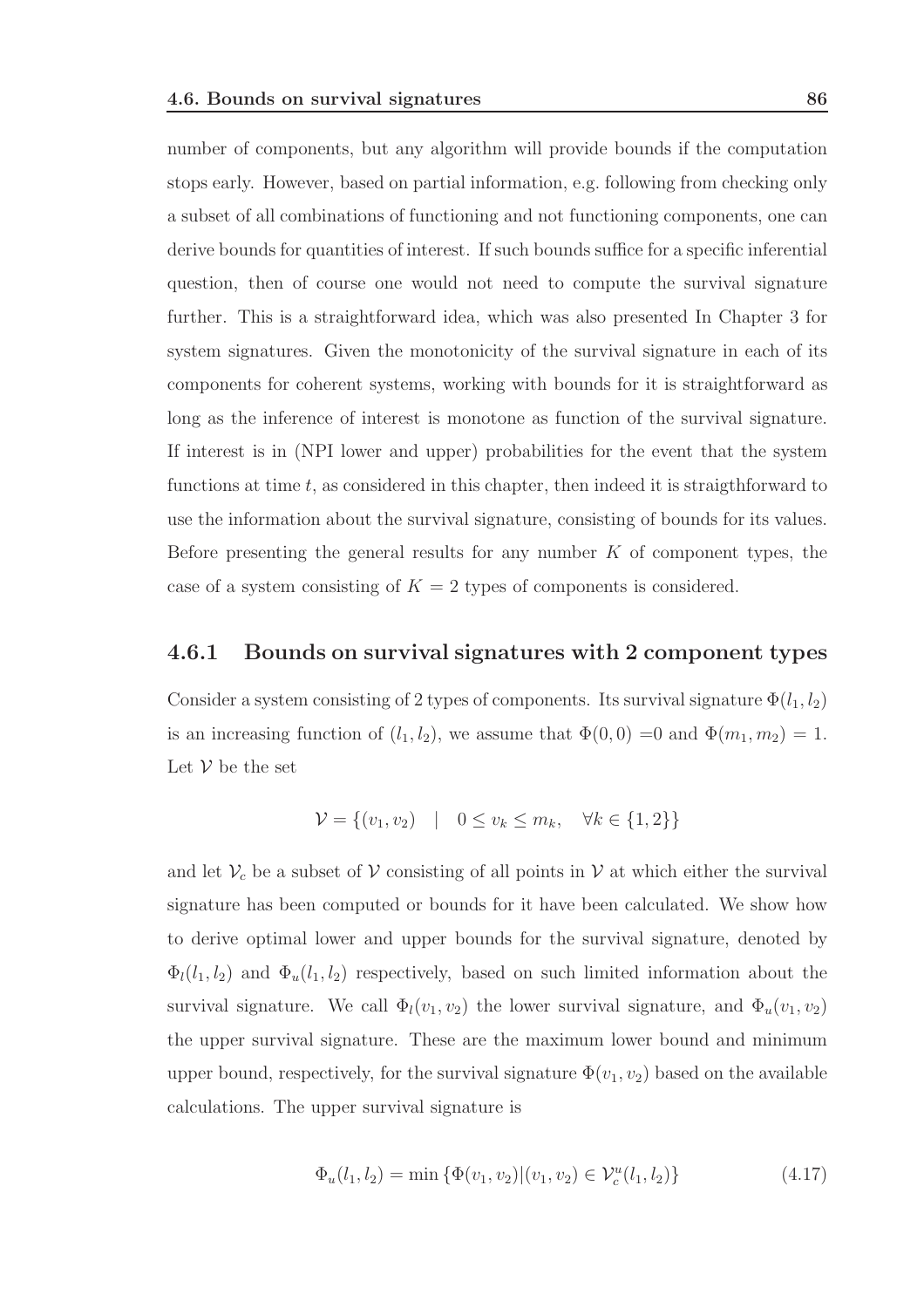with

$$
\mathcal{V}_c^u(l_1, l_2) = \{(v_1, v_2) \in \mathcal{V}_c : v_1 \ge l_1, v_2 \ge l_2\}
$$

First, suppose that  $\Phi(v_1, v_2)$  is precisely known for all  $(v_1, v_2) \in \mathcal{V}_c$ . All points  $(v_1, v_2) \in \mathcal{V}_c^u$  give us upper bounds for  $\Phi(l_1, l_2)$ , because

$$
\Phi(l_1, l_2) \le \Phi(v_1, v_2) \quad \forall (v_1, v_2) \in \mathcal{V}_c^u(l_1, l_2)
$$

More generally, based on lower bounds  $\Phi_l(v_1, v_2)$  and upper bounds  $\Phi_u(v_1, v_2)$  for all  $(v_1, v_2) \in V_c^u(l_1, l_2)$ , the upper survival signature at  $(l_1, l_2)$  is

$$
\Phi_u(l_1, l_2) = \min \{ \Phi_u(v_1, v_2) | (v_1, v_2) \in \mathcal{V}_c^u(l_1, l_2) \}
$$
\n(4.18)

The corresponding lower survival signature can be determined similarly. First, if  $\Phi(v_1, v_2)$  is precisely known for all  $(v_1, v_2) \in \mathcal{V}_c$ , then we take the subset  $\mathcal{V}_c^l$  of  $\mathcal{V}_c$ ,

$$
\mathcal{V}_c^l(l_1, l_2) = \{(v_1, v_2) \in \mathcal{V}_c : v_1 \le l_1, v_2 \le l_2\}
$$

All points  $(v_1, v_2) \in \mathcal{V}_c^l$  give lower bounds for  $\Phi(l_1, l_2)$ , because

$$
\Phi(l_1, l_2) \ge \Phi(v_1, v_2) \quad \forall (v_1, v_2) \in \mathcal{V}_c^l(l_1, l_2)
$$

So, we can define

$$
\Phi_l(l_1, l_2) = \max \left\{ \Phi(v_1, v_2) | (v_1, v_2) \in \mathcal{V}_c^l(l_1, l_2) \right\}
$$
\n(4.19)

If lower bounds  $\Phi_l(v_1, v_2)$  and upper bounds  $\Phi_u(v_1, v_2)$  are known for all  $(v_1, v_2) \in$  $\mathcal{V}_c^l(l_1, l_2)$ , then the lower survival signature at  $(l_1, l_2)$  is

$$
\Phi_l(l_1, l_2) = \max \left\{ \Phi_l(v_1, v_2) | (v_1, v_2) \in \mathcal{V}_c^l(l_1, l_2) \right\}
$$
\n(4.20)

The corresponding optimal lower and upper bounds for the NPI lower survival function for  $T<sub>S</sub>$  follow from Equation 4.9, and by the monotonicity of the survival signature these are easily seen to be

$$
\underline{S}_{T_S}^l(t) = \underline{P}^l(T_S > t) = \sum_{l_1=0}^{m_1} \sum_{l_K=0}^{m_2} \Phi_l(l_1, l_2) \prod_{k=1}^2 \overline{D}(C_k(t) = l_k)
$$
(4.21)

$$
\underline{S}_{T_S}^u(t) = \underline{P}^u(T_S > t) = \sum_{l_1=0}^{m_1} \sum_{l_K=0}^{m_2} \Phi_u(l_1, l_2) \prod_{k=1}^2 \overline{D}(C_k(t) = l_k)
$$
(4.22)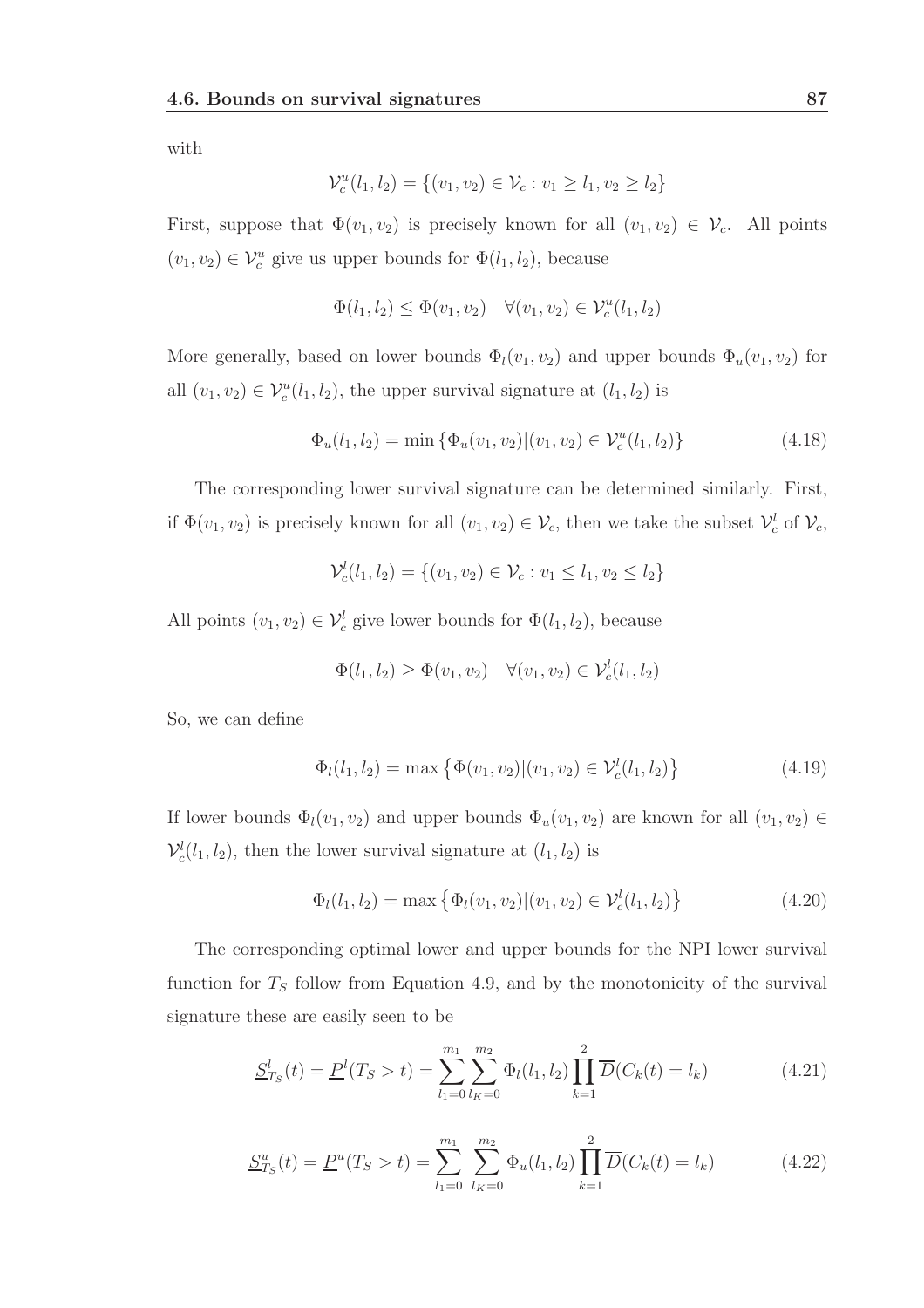Similarly, the corresponding optimal lower and upper bounds for the NPI upper survival function for  $T<sub>S</sub>$  follow from Equation 4.10,

$$
\overline{S}_{T_S}^l(t) = \overline{P}^l(T_S > t) = \sum_{l_1=0}^{m_1} \sum_{l_K=0}^{m_2} \Phi_l(l_1, l_2) \prod_{k=1}^2 \underline{D}(C_k(t) = l_k)
$$
(4.23)

$$
\overline{S}_{T_S}^u(t) = \overline{P}^u(T_S > t) = \sum_{l_1=0}^{m_1} \sum_{l_K=0}^{m_2} \Phi_u(l_1, l_2) \prod_{k=1}^2 \underline{D}(C_k(t) = l_k)
$$
(4.24)

In the following subsection, the above arguments will be extended to the general case with K component types, the main ideas are the same as for this case with  $K$  $= 2.$ 

# 4.6.2 Bounds on survival signatures with  $K \geq 2$  component types

We now consider a system with  $K \geq 2$  types of components, with  $m_k$  components of type k for each  $k = 1, ..., K$ , so  $m = m_1 + \cdots + m_K$  components in total. Let V be the set

$$
\mathcal{V} = \{(v_1, \ldots, v_K) \mid 0 \le v_k \le m_k, \forall k \in \{1, \ldots, K\}\}\
$$

and let  $V_c$  be a subset of V consisting of all points in V at which either the survival signature has been computed or bounds for it have been calculated. We show how to derive optimal lower and upper bounds for the survival signature, denoted by  $\Phi_l(l_1,\ldots,l_K)$  and  $\Phi_u(l_1,\ldots,l_K)$  respectively, based on such limited information about the survival signature. We call  $\Phi_l(v_1, \ldots, v_K)$  the lower survival signature, and  $\Phi_u(v_1,\ldots,v_K)$  the upper survival signature. These are the maximum lower bound and minimum upper bound, respectively, for the survival signature  $\Phi(v_1, \ldots, v_K)$ based on the available calculations. So, in this case we define

$$
\Phi_u(l_1,\ldots,l_K) = \min \{ \Phi(v_1,\ldots,v_K) | (v_1,\ldots,v_K) \in \mathcal{V}_c^u(l_1,\ldots,l_K) \}
$$
(4.25)

First, suppose that  $\Phi(v_1,\ldots,v_K)$  is precisely known for all  $(v_1,\ldots,v_K) \in \mathcal{V}_c$ . We take the subset

$$
\mathcal{V}_c^u(l_1,\ldots,l_K)=\{(v_1,\ldots,v_K)\in \mathcal{V}: v_k\geq l_k,\quad \forall k\in\{1,\ldots,K\}\}
$$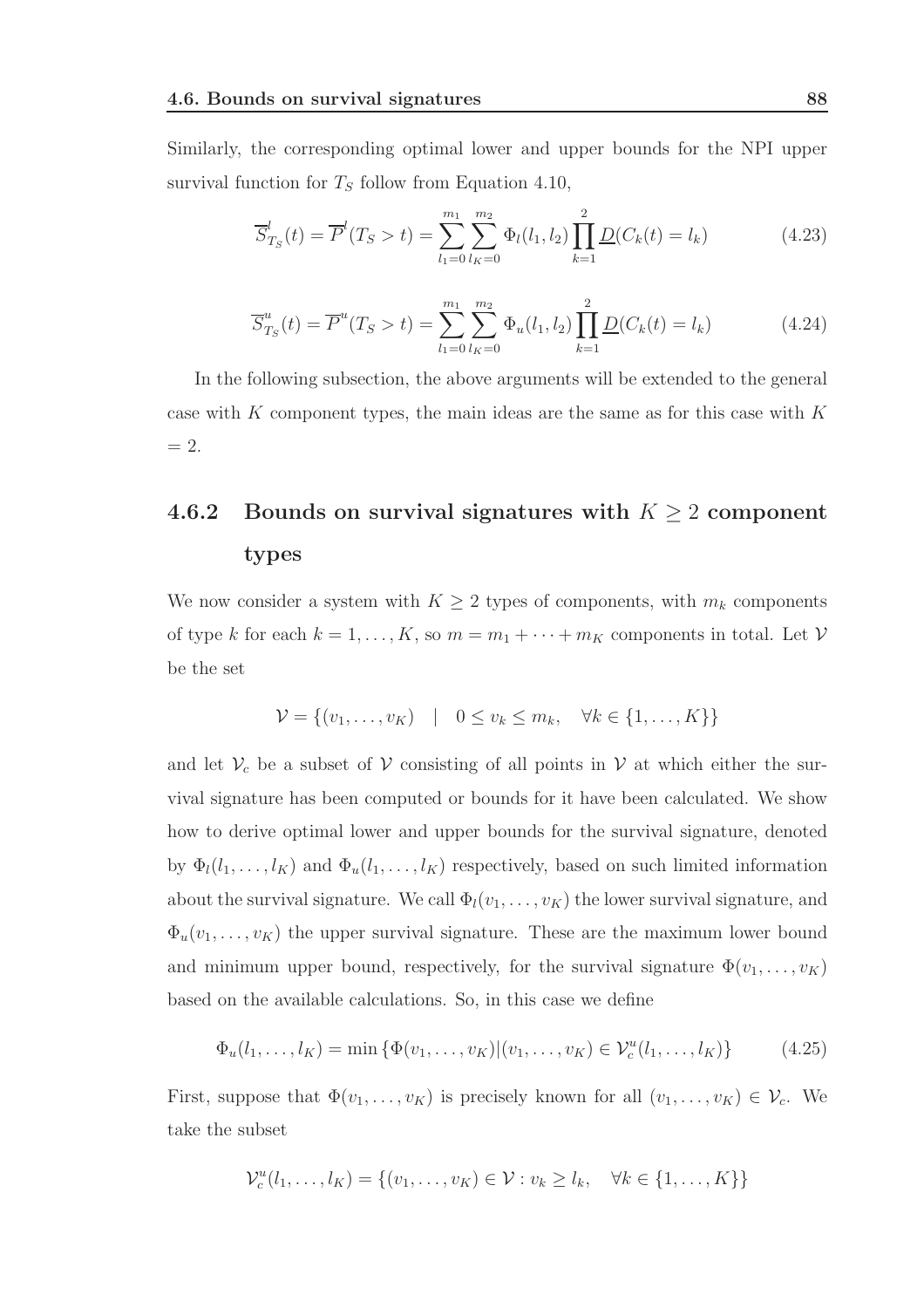All points  $(v_1, \ldots, v_K) \in \mathcal{V}_c^u$  give upper bounds for  $\Phi(l_1, \ldots, l_K)$ , because

$$
\Phi(l_1,\ldots,l_K) \leq \Phi(v_1,\ldots,v_K) \quad \forall (v_1,\ldots,v_K) \in \mathcal{V}_c^u(l_1,\ldots,l_K)
$$

If only lower bounds  $\Phi_l(v_1, \ldots, v_K)$  and upper bounds  $\Phi_u(v_1, \ldots, v_K)$  are known for all  $(v_1, \ldots, v_K) \in \mathcal{V}_c^u(l_1, \ldots, l_K)$ , then the upper survival signature at  $(l_1, \ldots, l_K)$  is

$$
\Phi_u(l_1,\ldots,l_K) = \min \{ \Phi_u(v_1,\ldots,v_K) | (v_1,\ldots,v_K) \in \mathcal{V}_c^u(l_1,\ldots,l_K) \}
$$
(4.26)

The corresponding lower survival signature can be determined similarly. First, if  $\Phi(v_1,\ldots,v_K)$  is precisely known for all  $(v_1,\ldots,v_K) \in \mathcal{V}_c$ , then we take the subset

$$
\mathcal{V}_c^l(l_1,\ldots,l_K)=\{(v_1,\ldots,v_K)\in \mathcal{V}: v_k\leq l_k,\quad \forall k\in\{1,\ldots,K\}\}
$$

All points  $(v_1, \ldots, v_K) \in \mathcal{V}_c^l$  give lower bounds for  $\Phi(l_1, \ldots, l_K)$ , because

$$
\Phi(l_1,\ldots,l_K)\geq \Phi(v_1,\ldots,v_K)\quad \forall (v_1,\ldots,v_K)\in \mathcal{V}_c^l(l_1,\ldots,l_K)
$$

So, we define

$$
\Phi_l(l_1, ..., l_k) = \max \{ \Phi(v_1, ..., v_K) | (v_1, ..., v_K) \in \mathcal{V}_c^l(l_1, ..., l_k) \}
$$
(4.27)

Similarly, if only bounds  $\Phi_l(v_1, \ldots, v_K)$  and upper bounds  $\Phi_u(v_1, \ldots, v_K)$  are known for all  $(v_1, \ldots, v_K) \in \mathcal{V}_c^l(l_1, \ldots, l_K)$  then, the lower survival signature at  $(l_1, \ldots, l_K)$ is

$$
\Phi_l(l_1, ..., l_k) = \max \left\{ \Phi_l(v_1, ..., v_K) | (v_1, ..., v_K) \in \mathcal{V}_c^l(l_1, ..., l_k) \right\}
$$
(4.28)

The corresponding optimal lower and upper bounds for the NPI lower survival function for  $T<sub>S</sub>$  follow from Equation 4.9,

$$
\underline{S}_{T_S}^l(t) = \underline{P}^l(T_S > t) = \sum_{l_1=0}^{m_1} \cdots \sum_{l_K=0}^{m_K} \Phi_l(l_1, \cdots, l_K) \prod_{k=1}^K \overline{D}(C_k(t) = l_k)
$$
(4.29)

$$
\underline{S}_{T_S}^u(t) = \underline{P}^u(T_S > t) = \sum_{l_1=0}^{m_1} \cdots \sum_{l_K=0}^{m_K} \Phi_u(l_1, \cdots, l_K) \prod_{k=1}^K \overline{D}(C_k(t) = l_k)
$$
(4.30)

Similarly, the corresponding optimal lower and upper bounds for the NPI upper survival function for  $T<sub>S</sub>$  follow from Equation 4.10,

$$
\overline{S}_{T_S}^l(t) = \overline{P}^l(T_S > t) = \sum_{l_1=0}^{m_1} \cdots \sum_{l_K=0}^{m_K} \Phi_l(l_1, \cdots, l_K) \prod_{k=1}^K \underline{D}(C_k(t) = l_k)
$$
(4.31)

$$
\overline{S}_{T_S}^u(t) = \overline{P}^u(T_S > t) = \sum_{l_1=0}^{m_1} \cdots \sum_{l_K=0}^{m_K} \Phi_u(l_1, \cdots, l_K) \prod_{k=1}^K \underline{D}(C_k(t) = l_k)
$$
(4.32)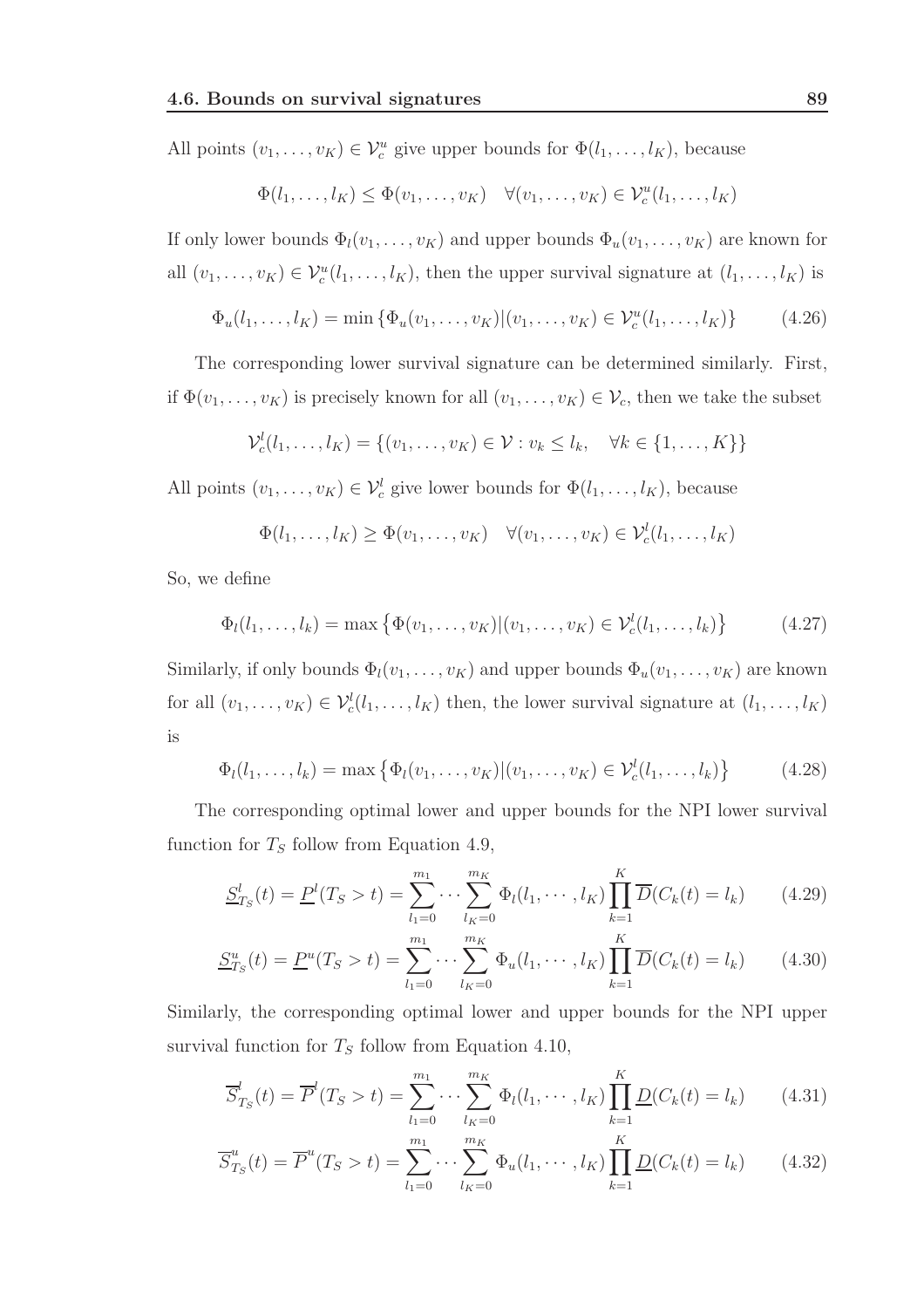We present two examples to illustrate such bounds to obtain optimal lower and upper bounds for the NPI lower and upper survival functions.

### Example 4.8

Consider again the system in Figure 4.2, with survival signature given in Table 4.2. As it is assumed that  $\Phi(0,0,0) = 0$  and  $\Phi(m_1, m_2, m_3) = 1$ , we assume in order to illustrate the use of bounds on the survival signature, as presented in this section, that the survival signature has been derived partially for some values, with the bounds for three cases as presented in Tables 4.20, 4.21 and 4.22.

| l <sub>2</sub><br>$l_{1}$ | $\overline{0}$ | 1              | $\overline{2}$ | 3       |
|---------------------------|----------------|----------------|----------------|---------|
| 0                         | 0              | $\overline{0}$ | 0              | 0       |
|                           | $\overline{0}$ | $\overline{0}$ | [0,6/9]        | [0,6/9] |
| $\overline{2}$            | $\overline{0}$ | $\overline{0}$ | [0,6/9]        | 6/9     |
| 3                         |                | 1              |                |         |

Table 4.20: Lower and upper survival functions for Case 1 Fig 4.2

| l <sub>2</sub><br>$l_1$ | $\overline{0}$ | 1              | $\overline{2}$ | 3       |
|-------------------------|----------------|----------------|----------------|---------|
| 0                       | $\overline{0}$ | $\overline{0}$ | 0              |         |
| 1                       | $\overline{0}$ | $\overline{0}$ | 1/9            | [1/9,1] |
| $\overline{2}$          | $\overline{0}$ | $\overline{0}$ | [1/9,1]        | [1/9,1] |
| 3                       | 1              | 1              |                |         |

Table 4.21: Lower and upper survival functions for Case 2 Fig 4.2

Suppose that  $n_1 = 2$  components exchangeable with those of Type 1 were tested, and  $n_2 = 2$  observed failure times for components exchangeable with those of type 2 were tested, leading to ordered failure times  $t_1^2 < t_1^1 < t_2^2 < t_2^1$ . Table 4.23 presents the NPI lower and upper survival functions  $S_{T_S}(t)$  and  $S_{T_S}(t)$  for the system failure time  $T<sub>S</sub>$ , for this system and for these three cases.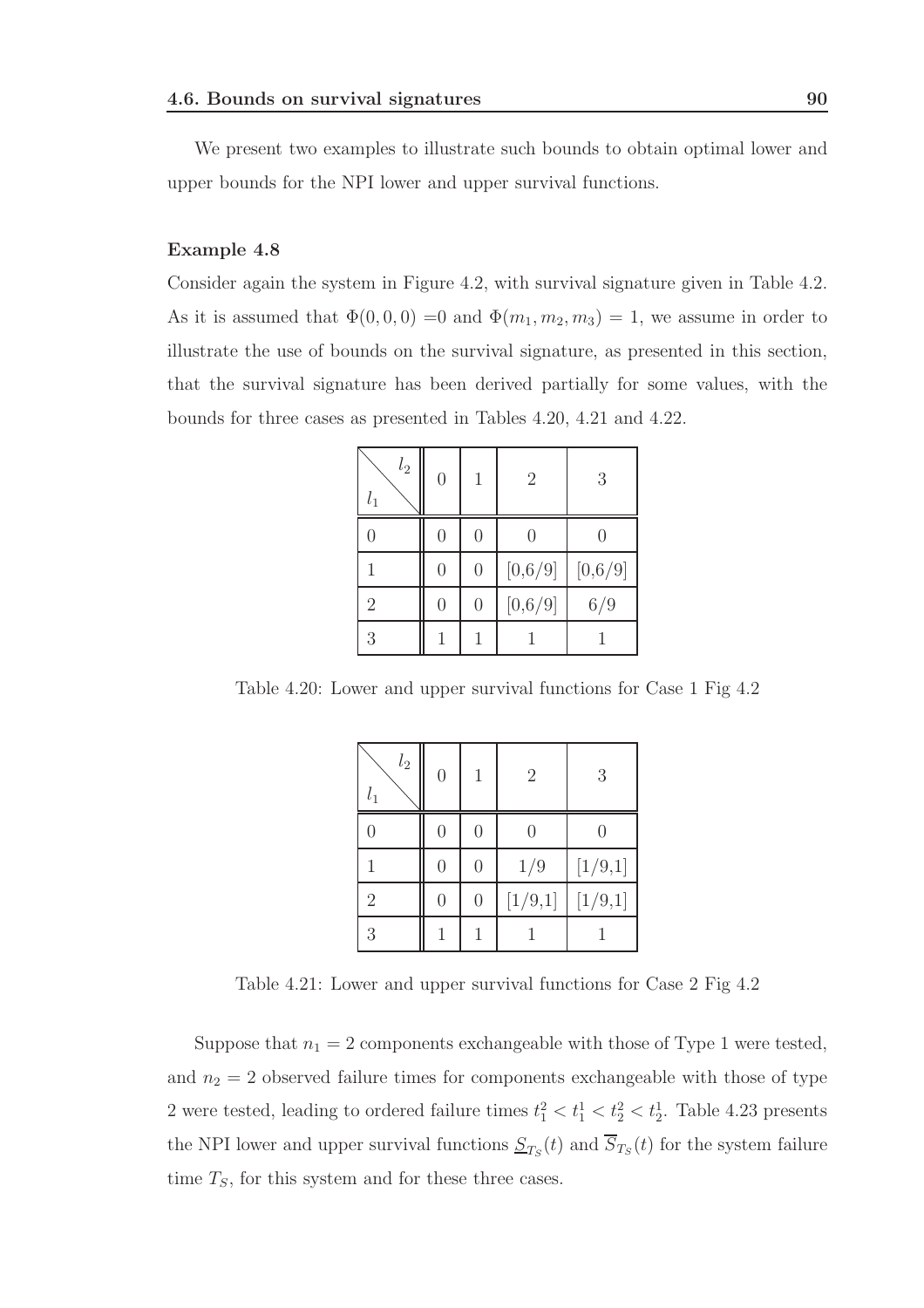| l <sub>2</sub><br>$l_1$ | $\overline{0}$ | 1              | $\overline{2}$ | 3         |  |  |  |
|-------------------------|----------------|----------------|----------------|-----------|--|--|--|
|                         | $\overline{0}$ | $\overline{0}$ |                |           |  |  |  |
|                         | $\overline{0}$ | $\overline{0}$ | 1/9            | [1/9,6/9] |  |  |  |
| $\overline{2}$          | $\overline{0}$ | $\overline{0}$ | [1/9,6/9]      | 6/9       |  |  |  |
| 3                       |                |                |                |           |  |  |  |

Table 4.22: Lower and upper survival functions for Case 3 Fig 4.2

The lower bounds for the NPI lower survival function  $S_7^l$  $t_{T_S}(t)$ , as given in Equation 4.21 and the upper bounds for the NPI lower survival function  $\overline{S}_{T}^{u}$  $T_S(t)$ , as given in Equation 4.24 are presented in Table 4.23 for three cases. This table illustrates the use of the bounds as presented in this section. It shows that the imprecision between the upper bound of the NPI upper survival function and the lower bound of the NPI lower survival function decreases if more details about the survival function become known.

|                  | $\text{Case} 1$  |                           |                  | $\text{Case} 2$           | Case 3         |                           |  |
|------------------|------------------|---------------------------|------------------|---------------------------|----------------|---------------------------|--|
| $t\in$           | $S_{T_S}^l(t)$   | $\overline{S}_{T_S}^u(t)$ | $S_{T_S}^l(t)$   | $\overline{S}_{T_S}^u(t)$ | $S_{T_S}^l(t)$ | $\overline{S}_{T_S}^u(t)$ |  |
| $(0, t_1^2)$     | 0.480            |                           | 0.439            |                           | 0.506          |                           |  |
| $(t_1^2, t_1^1)$ | 0.420            |                           | 0.417            |                           | 0.433          |                           |  |
| $(t_1^1, t_2^2)$ | 0.113            | 0.633                     | 0.117            | 0.697                     | 0.128          | 0.600                     |  |
| $(t_2^2, t_2^1)$ | $\left( \right)$ | 0.500                     | $\left( \right)$ | 0.514                     | 0              | 0.478                     |  |
| $(t_2^1,\infty)$ | 0                | 0.200                     | $\Omega$         | 0.197                     |                | 0.167                     |  |

Table 4.23:  $S_7^l$  $t_{T_S}(t)$  and  $\overline{S}_T^u$  $T_S(t)$  of system in Figure 4.2

### Example 4.9

Consider again the system in Figure 4.7, with the survival signature given in Table 4.17. It is assumed that  $\Phi(0,0,0) = 0$  and  $\Phi(m_1, m_2, m_3) = 1$ . It may be easy to find some  $(l_1, l_2, l_3)$  for which  $\Phi(l_1, l_2, l_3) = 0$  or  $\Phi(l_1, l_2, l_3) = 1$ .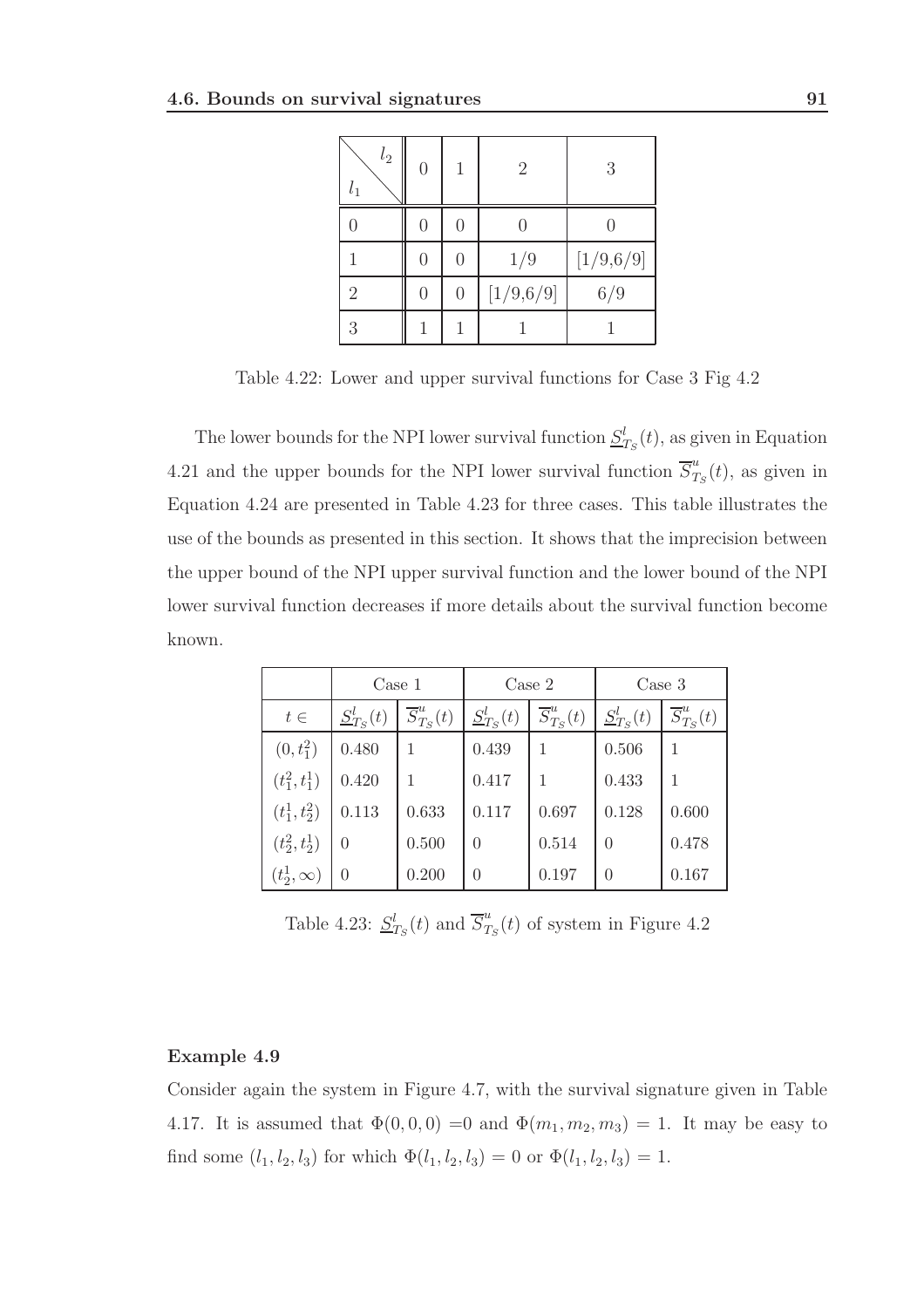Table 4.24 provides bounds for the survival signature, together with the exact survival signature, for four cases, representing four possible subsequent stages of its direct computation (so not using the method presented in Section 4.5). The bounds are denoted as intervals, entries which are either 0 or 1 for all stages and where this follows by monotonicity from other entries in the table have been deleted. Case 1 only involved an initial assessment for rather trivial values of  $(l_1, l_2, l_3)$  for which the system either functions or not with certainty. Without further calculations, the survival signature is only known to be in  $[0, 1]$  at all other  $(l_1, l_2, l_3)$ . Case 2 shows the effect of calculating  $\Phi(0,0,3) = 1/2$ , Case 3 of the additional calculations  $\Phi(0,1,0) = \Phi(0,1,1) = 1/4$ , these are all pretty trivial to derive. For Case 4 we calculated, by going through all relevant combinations, the precise values of the survival signature at 6 further points  $(l_1, l_2, l_3)$ , as shown in Table 4.24. Most of these precise values affect some bounds at other points due to the monotinicity of the survival signature, but not all. However, all these calculations affect the related bounds for the inferences. It is also possible to calculate the survival signature only partially at a point  $(l_1, l_2, l_3)$ , leading to bounds at that point which also affect bounds at other points.

To illustrate the effect of such increased knowledge of the system's survival signature, we present its application in the NPI method using simulated failure times as given in Table 4.25, which for Type  $k$  were simulated from the Weibull distribution with shape parameter  $k$  and scale parameter 1.

The corresponding lower bounds for the NPI lower survival function,  $\underline{S}_{T_S}^l(t)$  as given in Equation 4.29, and the upper bounds for the NPI upper survival function,  $\overline{S}_{T}^{u}$  $T_S(t)$  as given in Equation 4.31, are presented in the plots in Figure 4.8 for the four cases, where in each plot also the NPI lower and upper survival functions are presented based on the exact survival signature, as given in Table 4.17. These plots illustrate the use of the bounds as presented in this section. Figure 4.9 presents the same functions of Figures 4.8.1 and 4.8.2, so for Cases 1 and 2, but on a larger scale in order to see the differences more clearly. Due to the monotonicities involved, additional calculations for the survival signatures lead to sharper bounds for the NPI lower and upper survival functions, with the effect of the rather straightforward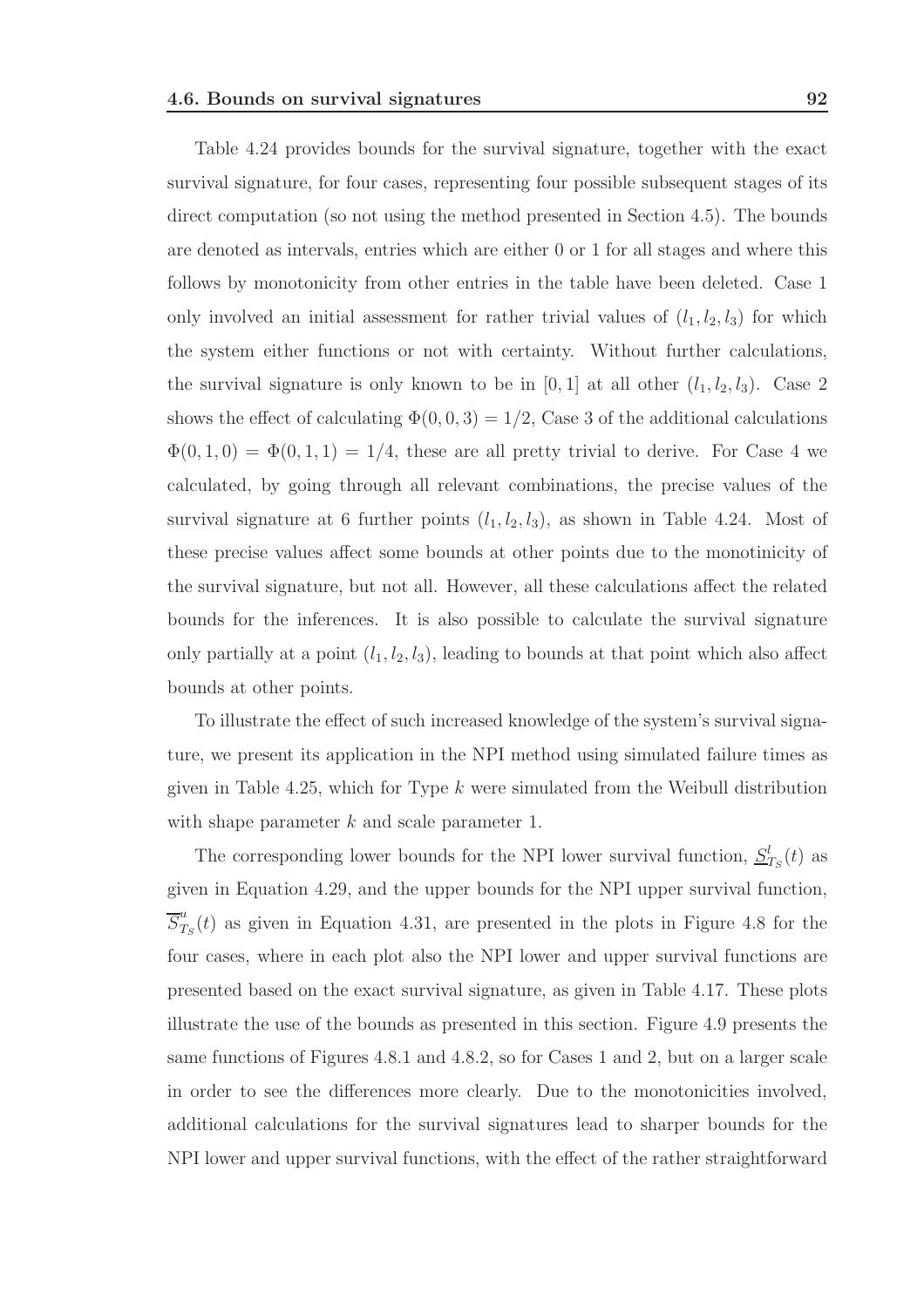|                  |                  |                  | Case 1                |                  |                |                  |                       | $\rm Case~2$          |                                                                             |                  |                       |                  |                  |                  |                       |
|------------------|------------------|------------------|-----------------------|------------------|----------------|------------------|-----------------------|-----------------------|-----------------------------------------------------------------------------|------------------|-----------------------|------------------|------------------|------------------|-----------------------|
| $l_1$            | l <sub>2</sub>   | $l_3$            | $\Phi(l_1, l_2, l_3)$ | $\mathfrak{l}_1$ | l <sub>2</sub> | $l_3$            | $\Phi(l_1, l_2, l_3)$ | $\mathfrak{l}_1$      | $\mathfrak{l}_2$                                                            | $\mathfrak{l}_3$ | $\Phi(l_1, l_2, l_3)$ | $\mathfrak{l}_1$ | l <sub>2</sub>   | $l_3$            | $\Phi(l_1, l_2, l_3)$ |
| $\boldsymbol{0}$ | $\boldsymbol{0}$ | $\theta$         | $\boldsymbol{0}$      | $\mathbf{1}$     | $\theta$       | $\boldsymbol{0}$ | $\boldsymbol{0}$      | $\boldsymbol{0}$      | $\boldsymbol{0}$                                                            | $\boldsymbol{0}$ | $\boldsymbol{0}$      | $\mathbf{1}$     | $\boldsymbol{0}$ | $\boldsymbol{0}$ | $\boldsymbol{0}$      |
| $\boldsymbol{0}$ | $\boldsymbol{0}$ | $\mathbf{1}$     | $\overline{0}$        | 1                | $\theta$       | $\mathbf{1}$     | $\boldsymbol{0}$      | $\boldsymbol{0}$      | $\overline{0}$                                                              | $\mathbf 1$      | $\overline{0}$        | $\mathbf{1}$     | $\theta$         | $\mathbf 1$      | $\boldsymbol{0}$      |
| $\boldsymbol{0}$ | $\boldsymbol{0}$ | $\overline{2}$   | [0,1]                 | 1                | $\theta$       | $\overline{2}$   | [0,1]                 | $\boldsymbol{0}$      | $\theta$                                                                    | $\sqrt{2}$       | [0,1/2]               | $\mathbf{1}$     | $\theta$         | $\sqrt{2}$       | [0,1]                 |
| $\boldsymbol{0}$ | $\boldsymbol{0}$ | $\mathfrak{Z}$   | [0,1]                 | 1                | $\theta$       | $\sqrt{3}$       | $\mathbf{1}$          | $\boldsymbol{0}$      | $\theta$                                                                    | $\sqrt{3}$       | 1/2                   | 1                | $\theta$         | 3                | $\mathbf{1}$          |
| $\boldsymbol{0}$ | $\boldsymbol{0}$ | $\overline{4}$   | $1\,$                 | $\mathbf{1}$     | $\theta$       | $\overline{4}$   | $\mathbf{1}$          | $\boldsymbol{0}$      | $\overline{0}$                                                              | $\overline{4}$   | $1\,$                 | $\mathbf{1}$     | $\boldsymbol{0}$ | $\overline{4}$   | $1\,$                 |
| $\boldsymbol{0}$ | $\mathbf{1}$     | $\theta$         | [0,1]                 | 1                | $\mathbf{1}$   | $\theta$         | [0,1]                 | $\boldsymbol{0}$      | 1                                                                           | $\theta$         | [0,1]                 | 1                | $\mathbf{1}$     | $\theta$         | [0,1]                 |
| $\boldsymbol{0}$ | $\mathbf 1$      | $\mathbf{1}$     | [0,1]                 | 1                | $\mathbf{1}$   | $\mathbf{1}$     | [0,1]                 | $\boldsymbol{0}$      | 1                                                                           | $\mathbf 1$      | [0,1]                 | 1                | $\mathbf{1}$     | 1                | [0,1]                 |
| $\boldsymbol{0}$ | $\mathbf{1}$     | $\sqrt{2}$       | [0,1]                 | 1                | $\mathbf{1}$   | $\sqrt{2}$       | [0,1]                 | $\boldsymbol{0}$      | 1                                                                           | $\sqrt{2}$       | [0,1]                 | 1                | $\mathbf{1}$     | $\sqrt{2}$       | [0,1]                 |
| $\boldsymbol{0}$ | 1                | 3                | [0,1]                 | 1                | $\mathbf{1}$   | $\sqrt{3}$       | $\mathbf{1}$          | $\boldsymbol{0}$      | 1                                                                           | 3                | [1/2,1]               | 1                | $\mathbf{1}$     | $\sqrt{3}$       | $\mathbf{1}$          |
| $\boldsymbol{0}$ | $\mathbf{1}$     | $\overline{4}$   | $1\,$                 | 1                | $\mathbf{1}$   | $\overline{4}$   | $\mathbf{1}$          | $\boldsymbol{0}$      | 1                                                                           | $\overline{4}$   | $1\,$                 | $\mathbf{1}$     | $\mathbf{1}$     | $\overline{4}$   | $1\,$                 |
| $\boldsymbol{0}$ | $\sqrt{2}$       | $\theta$         | [0,1]                 | 1                | $\overline{2}$ | $\theta$         | [0,1]                 | $\boldsymbol{0}$      | $\overline{2}$                                                              | $\boldsymbol{0}$ | [0,1]                 | $\mathbf{1}$     | $\sqrt{2}$       | $\theta$         | [0,1]                 |
| $\boldsymbol{0}$ | $\,2$            | $\mathbf{1}$     | [0,1]                 | 1                | $\overline{2}$ | $\mathbf{1}$     | [0,1]                 | $\boldsymbol{0}$      | $\overline{2}$                                                              | $\mathbf 1$      | [0,1]                 | 1                | $\,2$            | 1                | [0,1]                 |
| $\boldsymbol{0}$ | $\overline{2}$   | $\overline{2}$   | [0,1]                 | 1                | $\overline{2}$ | $\sqrt{2}$       | [0,1]                 | $\boldsymbol{0}$      | $\overline{2}$                                                              | $\sqrt{2}$       | [0,1]                 | 1                | $\sqrt{2}$       | $\sqrt{2}$       | [0,1]                 |
| $\boldsymbol{0}$ | $\overline{2}$   | 3                | [0,1]                 | 1                | $\overline{2}$ | $\overline{3}$   | $\mathbf{1}$          | $\boldsymbol{0}$      | $\overline{2}$                                                              | $\sqrt{3}$       | [1/2,1]               | $\mathbf{1}$     | $\sqrt{2}$       | $\sqrt{3}$       | $\,1$                 |
|                  |                  |                  | $\rm Case~3$          |                  |                |                  |                       |                       | Case 4                                                                      |                  |                       |                  |                  |                  |                       |
| $l_1$            | l <sub>2</sub>   | $l_3$            | $\Phi(l_1, l_2, l_3)$ | $l_1$            | l <sub>2</sub> | $l_3$            | $\Phi(l_1, l_2, l_3)$ | $l_1$                 | $l_2$<br>$l_3$<br>$\Phi(l_1, l_2, l_3)$<br>$l_1$<br>l <sub>2</sub><br>$l_3$ |                  | $\Phi(l_1, l_2, l_3)$ |                  |                  |                  |                       |
| $\theta$         | $\boldsymbol{0}$ | $\theta$         | $\theta$              | $\mathbf{1}$     | $\theta$       | $\boldsymbol{0}$ | $\boldsymbol{0}$      | $\boldsymbol{0}$      | $\boldsymbol{0}$                                                            | $\theta$         | $\boldsymbol{0}$      | $\mathbf{1}$     | $\boldsymbol{0}$ | $\boldsymbol{0}$ | $\boldsymbol{0}$      |
| $\theta$         | $\theta$         | 1                | $\overline{0}$        | 1                | $\theta$       | $\mathbf{1}$     | $\boldsymbol{0}$      | $\boldsymbol{0}$      | $\theta$                                                                    | 1                | $\overline{0}$        | 1                | $\theta$         | 1                | $\boldsymbol{0}$      |
| $\boldsymbol{0}$ | $\boldsymbol{0}$ | 2                | [0,1/2]               | $\mathbf{1}$     | $\theta$       | $\overline{2}$   | [0,1/2]               | $\boldsymbol{0}$      | $\theta$                                                                    | $\sqrt{2}$       | 1/6                   | 1                | $\theta$         | $\overline{2}$   | 2/6                   |
| $\theta$         | $\theta$         | 3                | 1/2                   | 1                | $\theta$       | $\mathbf{3}$     | 1                     | $\boldsymbol{0}$      | $\overline{0}$                                                              | $\mathfrak{Z}$   | 1/2                   | 1                | $\theta$         | 3                | $\mathbf{1}$          |
| $\theta$         | $\boldsymbol{0}$ | $\overline{4}$   | $1\,$                 | 1                | $\theta$       | $\overline{4}$   | $\mathbf{1}$          | $\boldsymbol{0}$      | $\overline{0}$                                                              | 4                | $1\,$                 | 1                | $\boldsymbol{0}$ | $\overline{4}$   | $\mathbf{1}$          |
| $\theta$         | 1                | $\theta$         | 1/4                   | 1                | $\mathbf{1}$   | $\boldsymbol{0}$ | [1/4,1]               | $\boldsymbol{0}$      | 1                                                                           | $\theta$         | 1/4                   | 1                | $\mathbf{1}$     | $\theta$         | 1/4                   |
| $\theta$         | $\mathbf 1$      | 1                | 1/4                   | $\mathbf 1$      | $\mathbf 1$    | 1                | [1/4,1]               | ║<br>$\theta$         | 1                                                                           | 1                | 1/4                   | 1                | 1                | 1                | [1/4, 32/36]          |
| $\boldsymbol{0}$ | $\mathbf{1}$     | $\sqrt{2}$       | [1/4,1]               | $\,1\,$          | $\,1\,$        | $\sqrt{2}$       | [1/4,1]               | $\parallel$ 0         | $\mathbf{1}$                                                                | $\sqrt{2}$       | [1/4, 32/36]          | $\mathbf{1}$     | $\,1\,$          | $\sqrt{2}$       | [1/4, 32/36]          |
| $\boldsymbol{0}$ | $\,1$            | $\sqrt{3}$       | [1/2,1]               | $\mathbf{1}$     | $\,1\,$        | $\sqrt{3}$       | $\,1\,$               | $\boldsymbol{0}$      | $\,1\,$                                                                     | $\sqrt{3}$       | [1/2,1]               | $\mathbf{1}$     | $\,1$            | $\sqrt{3}$       | $\mathbf{1}$          |
| $\boldsymbol{0}$ | $\mathbf{1}$     | $\sqrt{4}$       | $\,1\,$               | $\mathbf{1}$     | $\,1\,$        | $\,4\,$          | $\,1$                 | $\boldsymbol{0}$      | $\mathbf{1}$                                                                | $\sqrt{4}$       | $\,1\,$               | $\mathbf{1}$     | $\,1$            | $\sqrt{4}$       | $\,1\,$               |
| $\boldsymbol{0}$ | $\,2$            | $\boldsymbol{0}$ | [1/4,1]               | $\mathbf{1}$     | $\sqrt{2}$     | $\boldsymbol{0}$ | [1/4,1]               | $\boldsymbol{0}$      | $\sqrt{2}$                                                                  | $\boldsymbol{0}$ | 3/6                   | $1\,$            | $\sqrt{2}$       | $\boldsymbol{0}$ | 4/6                   |
| $\boldsymbol{0}$ | $\,2$            | $\mathbf{1}$     | [1/4,1]               | $\mathbf{1}$     | $\sqrt{2}$     | $\,1\,$          | [1/4,1]               | $\boldsymbol{0}$      | $\sqrt{2}$                                                                  | $\,1$            | [1/2,1]               | $\mathbf{1}$     | $\,2$            | $\mathbf{1}$     | [4/6, 32/36]          |
| $\boldsymbol{0}$ | $\sqrt{2}$       | $\sqrt{2}$       | [1/4,1]               | $\mathbf{1}$     | $\sqrt{2}$     | $\sqrt{2}$       | [1/4,1]               | $\boldsymbol{0}$      | $\,2$                                                                       | $\sqrt{2}$       | [1/2, 32/36]          | $\mathbf{1}$     | $\sqrt{2}$       | $\sqrt{2}$       | 32/36                 |
| $\boldsymbol{0}$ | $\,2$            | $\sqrt{3}$       | [1/2,1]               | $\mathbf{1}$     | $\sqrt{2}$     | $\sqrt{3}$       | $\,1$                 | ⊪<br>$\boldsymbol{0}$ | $\sqrt{2}$                                                                  | $\sqrt{3}$       | [1/2,1]               | $\mathbf{1}$     | $\sqrt{2}$       | $\sqrt{3}$       | $\,1\,$               |

Table 4.24: Survival signature of system in Figure 4.7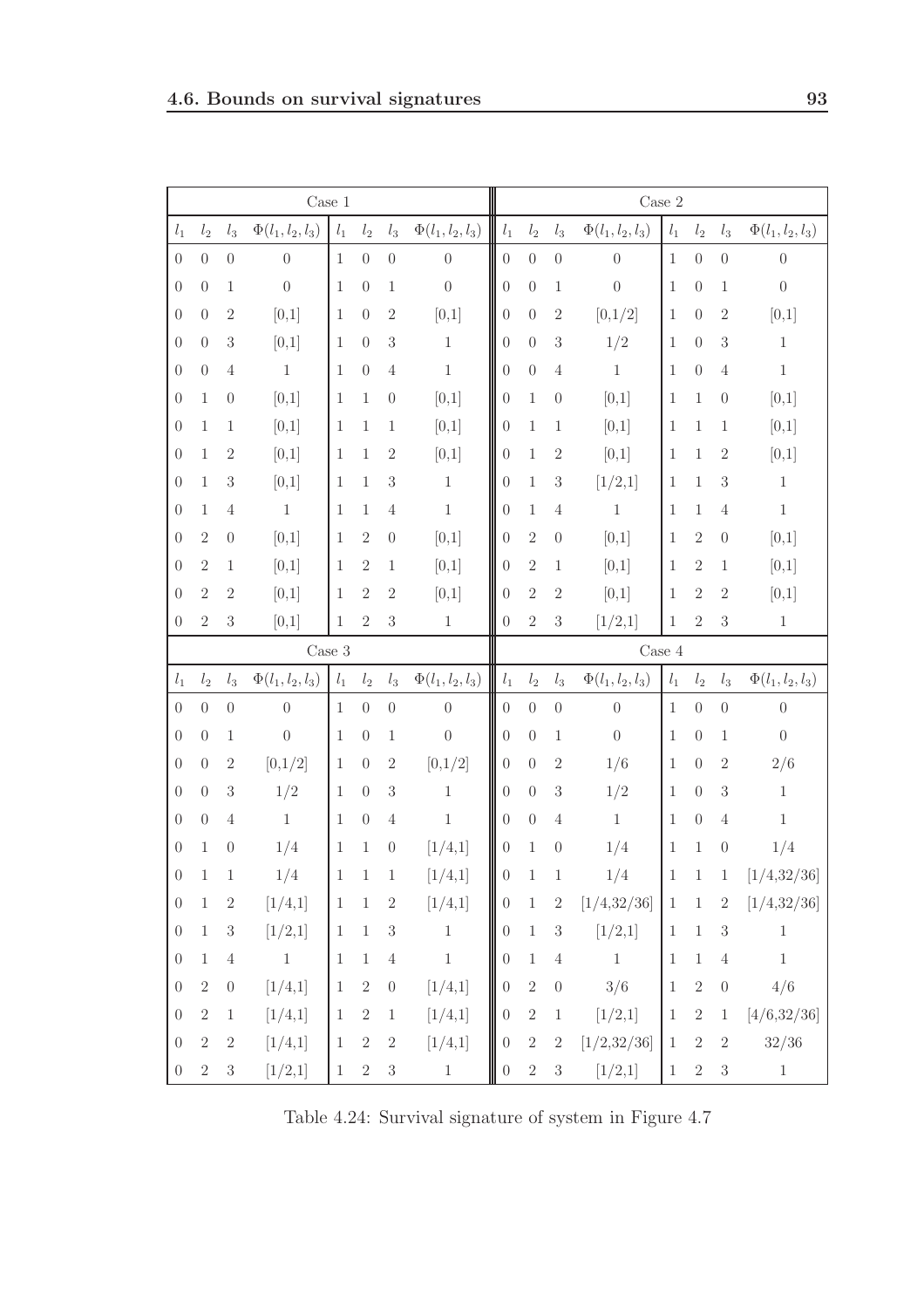| Type 1 |       |       | Type 2 | Type 3 |       |  |  |
|--------|-------|-------|--------|--------|-------|--|--|
| 0.004  | 0.629 | 0.290 | 1.006  | 0.321  | 0.876 |  |  |
| 0.112  | 0.752 | 0.412 | 1.029  | 0.348  | 0.877 |  |  |
| 0.177  | 0.839 | 0.531 | 1.057  | 0.375  | 0.920 |  |  |
| 0.196  | 0.974 | 0.579 | 1.113  | 0.613  | 0.955 |  |  |
| 0.223  | 1.234 | 0.603 | 1.127  | 0.650  | 0.973 |  |  |
| 0.239  | 1.311 | 0.617 | 1.146  | 0.689  | 1.064 |  |  |
| 0.260  | 1.325 | 0.677 | 1.252  | 0.743  | 1.102 |  |  |
| 0.356  | 1.436 | 0.883 | 1.350  | 0.747  | 1.110 |  |  |
| 0.486  | 3.097 | 0.901 | 1.586  | 0.788  | 1.129 |  |  |
| 0.490  | 4.150 | 0.942 | 1.885  | 0.856  | 1.150 |  |  |

Table 4.25: Component failure times

calculations in Cases 2 and 3 already quite substantial. The additional calculations in Case 4 lead to bounds that are already mostly close to the actual NPI lower and upper survival functions.

The NPI upper survival function is equal to one for  $t \leq 0.321$ , because no component of type 3 has failed yet at such times. The NPI lower survival function is equal to 0.99991 for  $t \leq 0.004$ , the NPI lower survival function is less than one even before a failure from any type of component occurs. While there are some small changes in the NPI upper and lower survival functions at  $t = 3.097$  and  $t = 4.150$ , these values in order to see the figures more clearly are not included. Depending on the inference of interest, these bounds may already be sufficient to derive the conclusion, in which case further calculation of the survival signature would not be required.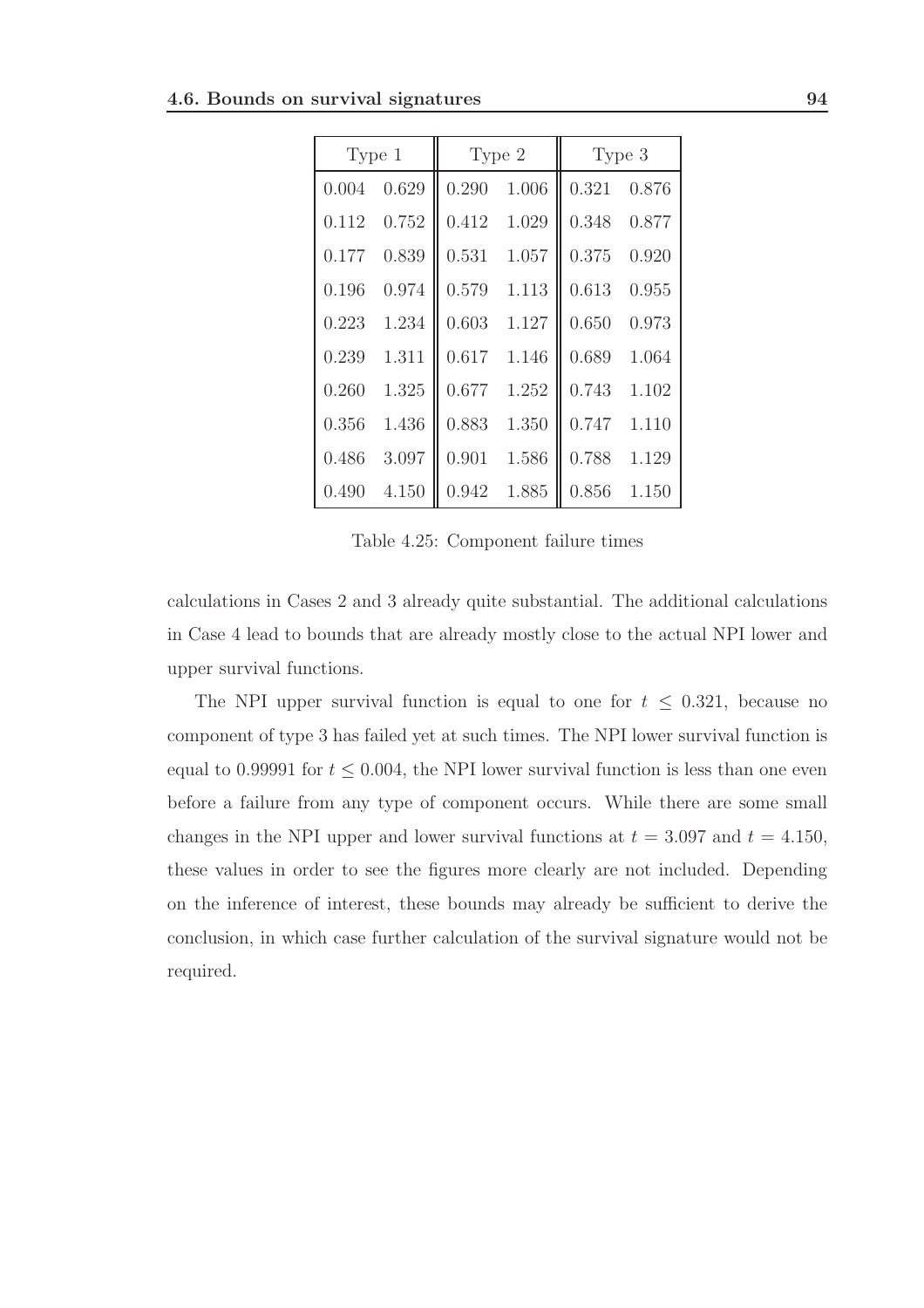

Figure 4.8: NPI lower and upper survival functions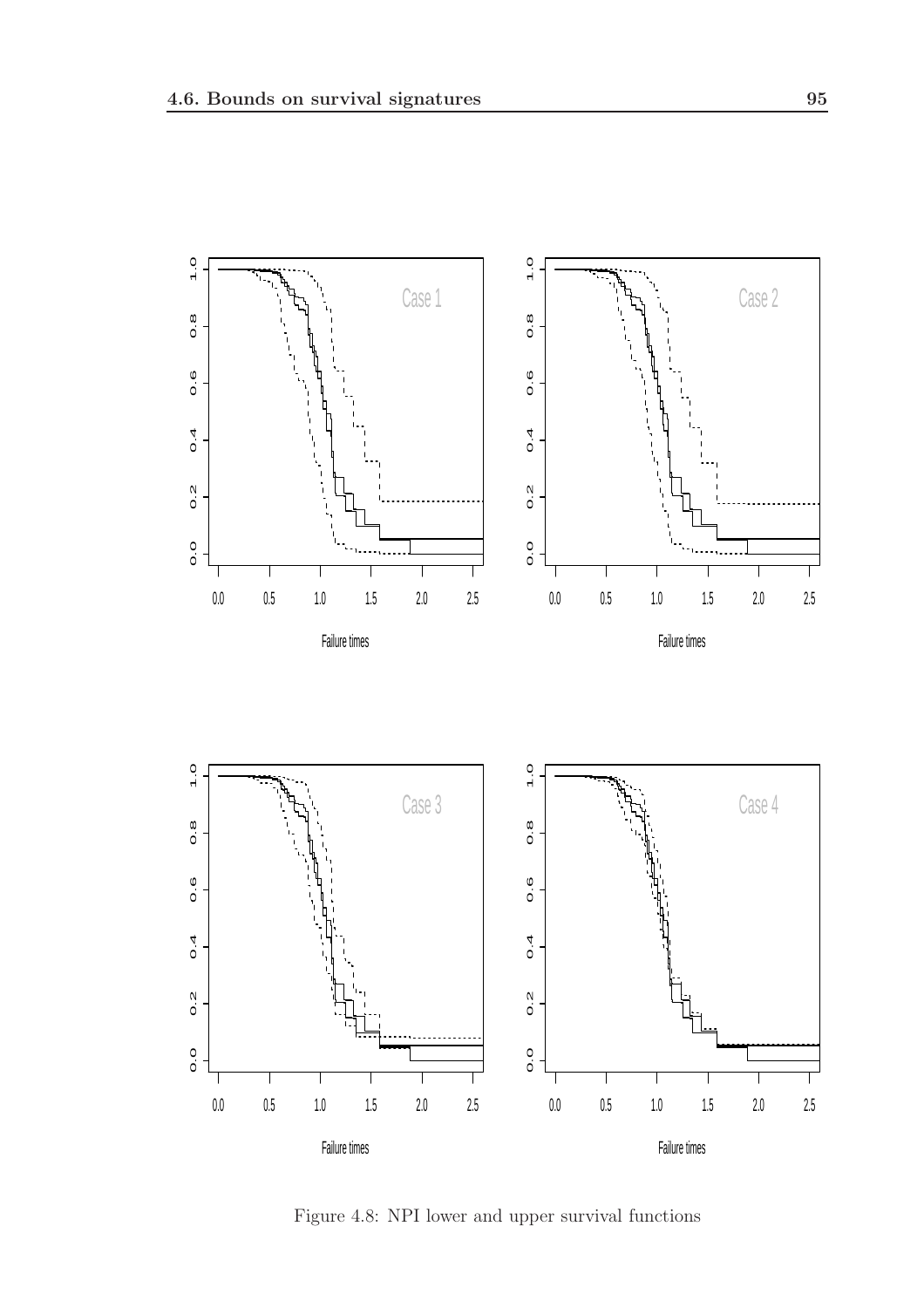

Figure 4.9: NPI lower and upper survival functions

## 4.7 Concluding remarks

Computation of the survival signature of a system is difficult unless the number of components is small or the system has a relatively straightforward structure. For systems with only one type of components, the signature has been derived for some specific system structures [44–46, 61]. Deriving the survival signature for specific system structures in the case of multiple component types is an interesting topic for research. Recently, Aslett [10] has created a function in the statistical software R to compute the survival signature, given a graphical presentation of the system structure. This can, in principle, be used for systems of any size, but for real-world systems with more than about 20 components computation time rapidly becomes an issue. It may be possible to implement the results in Sections 4.4 and 4.5 in this R function. It is also interesting to investigate if it is possible to benefit from established methods to quantify system reliability, for example fault trees, Bayesian networks or binary decision diagrams, to derive the corresponding survival signature.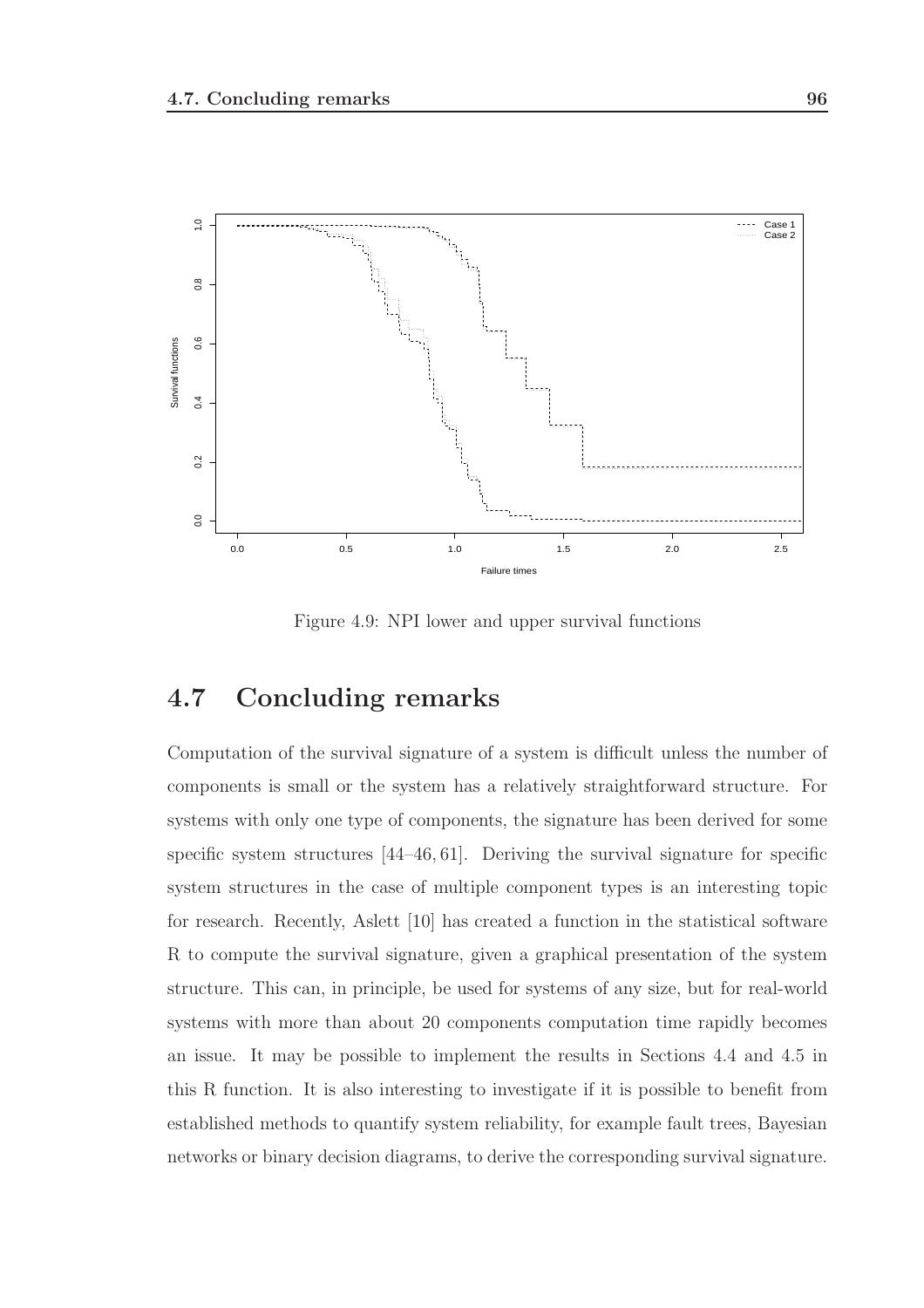While the emphasis in this chapter has been on system reliability, the closely related topic of reliability of networks is of great practical importance, for example in energy provision. In such networks there are typically many components of multiple types, with often quite large numbers of components of a specific type for which the assumption of exchangeable failure times may be reasonable. Developing the survival signature approach for network reliability is therefore also an important research challenge, which includes computational challenges and could lead to results with great practical impact.

There are many further research challenges related to theory and application of survival signatures. For example, one could consider the use of right-censored observations, which is likely to be possible with an adaptation of NPI for Bernoulli data in line with the corresponding NPI theory for real-valued data with right-censored observations [33], which is related to the well-known Kaplan-Meier estimator for such data. It will also be of interest to consider possible system failure due to multiple failure modes [59], where the NPI approach provides interesting opportunities to consider unobserved or even unknown competing risks [34,54]. Topics of optimal system design in order to provide suitable levels of redundancy [1,17,23,37,53], possibly taking costs into account, also pose interesting questions for which the use of the survival signature might provide new solutions. In the NPI framework some of such issues have been considered, but only for systems with relatively limited structures, for which the combinatorial aspects in computations already became quite complex [1]. The theory presented in this chapter provides a framework in which these, and many other, problems can be studied for a wide variety of system structures. It will also be of interest to consider the use of the survival signature if failure data at the system level are available, possibly together with some component level data. As mentioned in Chapter 3, Bayesian inference for this situation where the system signature is used was recently presented by Aslett [9], who also considered inferring the signature from failure data, which may be relevant for black-box systems. It will be interesting to develop similar methods for survival signatures, particularly because it widens applicability of such learning methods to systems with multiple types of components.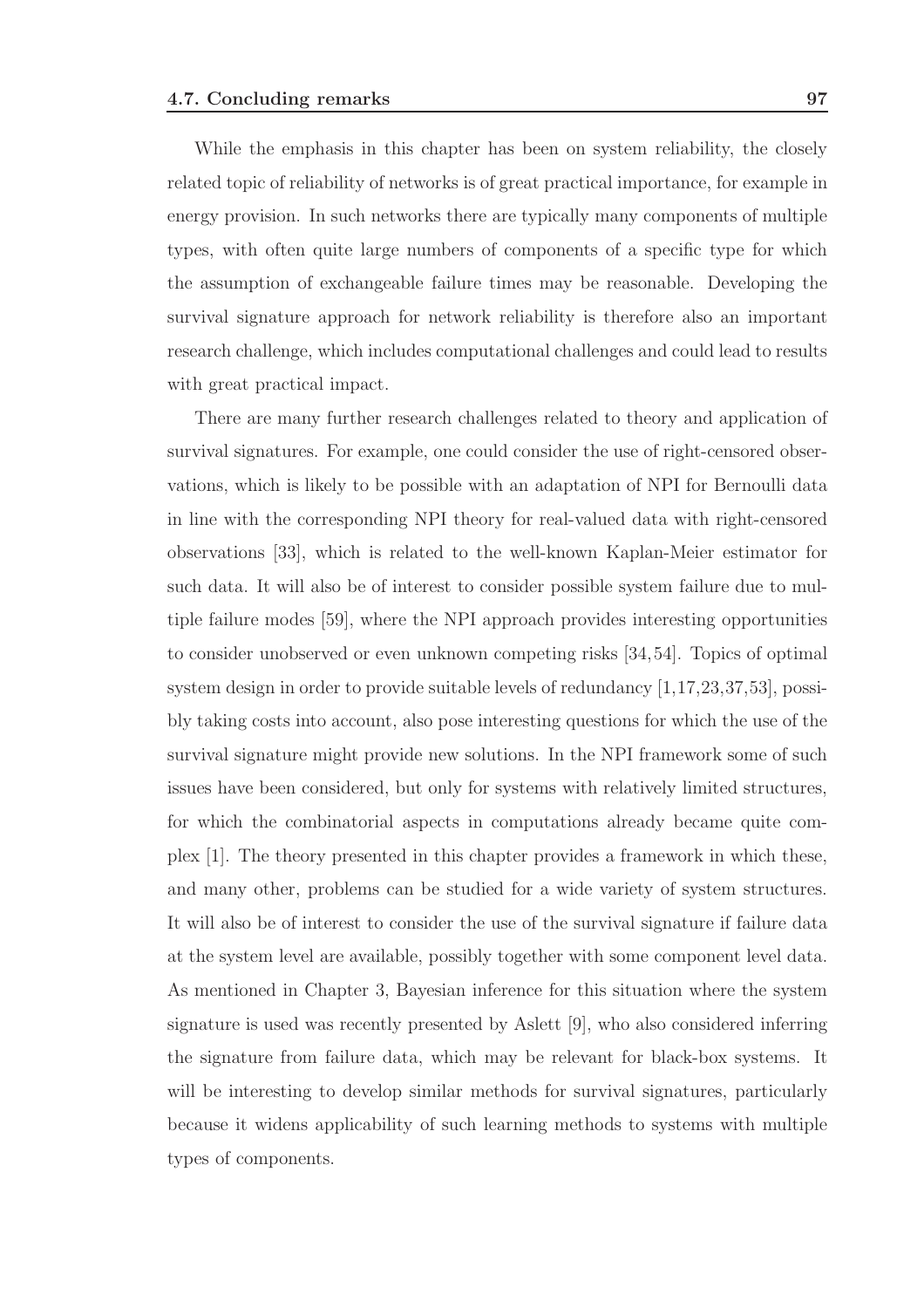# Chapter 5

# Concluding Remarks

## 5.1 Conclusions

This thesis reports the first work in which signatures are combined with theory of lower and upper probabilities. Nonparametric Predictive Inference (NPI) combined with signatures in the study of system reliability was presented. The NPI approach to system reliability provides a useful method for statistical inference on system reliability on the basis of limited information resulting from component testing. Chapter 2 presented the use of signatures to derive lower and upper survival functions for the failure time of systems with exchangeable components, given failure times of tested components that are exchangeable with those in the system. The imprecision in these inferences reflects the limited amount of data available.

Computing the system signature is not straightforward for larger systems, but any algorithm will provide bounds if stopped early. Chapter 3 is a sequel to Chapter 2, showing how limited information about the signature can be used to derive bounds on these lower and upper survival functions and related inferences. We call the signature within these bounds, which provides the maximum lower bound for the NPI lower and upper survival functions, the pessimistic signature, and the signature which provides the minimum upper bound for the NPI lower and upper survival functions the optimistic signature.

Chapter 4 presents a further step in the development of NPI for reliability of systems with multiple types of components, by considering system reliability evalu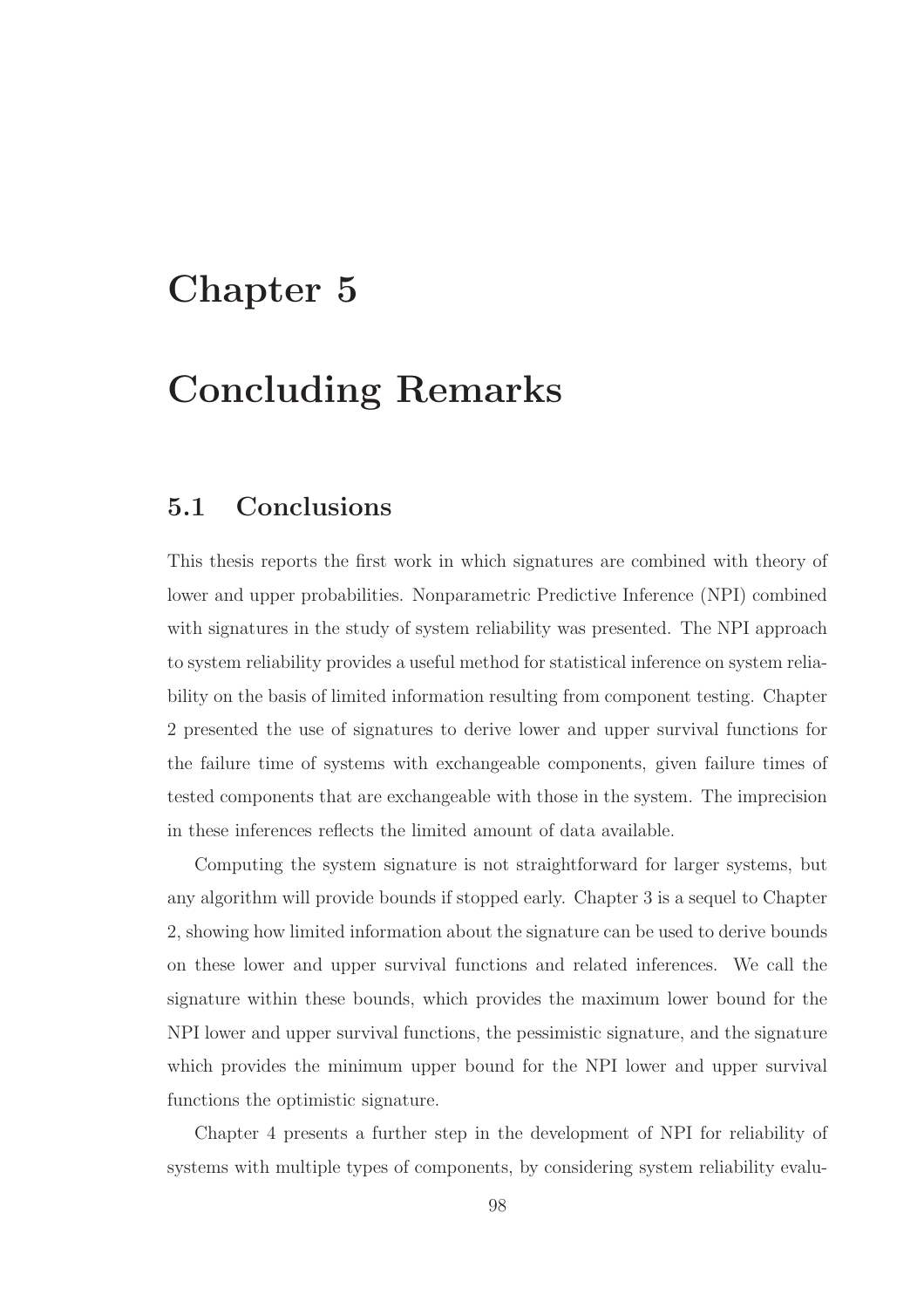ation using the survival signature, which was recently introduced as an alternative to the system signature. The method of calculating survival signatures is developed further, and the NPI method for system reliability using this concept is proposed. New formulas have been derived and illustrated for the calculation of the survival signature for a system consisting of series and parallel subsystems. Also, new formulas have been derived and illustrated for the NPI approach to system reliability using survival signatures. The method is identical to the NPI method for the system signature for a system with a single type of components, as presented in Chapter 3, but the extension to systems with multiple types of components is crucial for application to real-world systems and networks.

### 5.2 Links to alternative methods

We briefly comment on some related topics, namely the possible alternatives to use (imprecise) Bayesian methods or bootstrap methods. Aslett [9] shows how the signature can be used for reliability quantification for systems and networks from a Bayesian perspective. Aslett et al. [11] present Bayesian inference using the survival signature. They consider the situation where test data are available on each type of component in a system or network, which is used to infer reliability of the system. Using the survival signature, the uncertainty in the reliability of multiple types of components can be propagated to uncertainty in the lifetime of an entire system comprising those types of components. Computations for the Bayesian approach may require the use of simulation-based methods, which may be harder to implement than the NPI approach. The Bayesian approach as presented in [9, 11] can be generalized to an imprecise Bayesian approach by taking a class of priors, this is an interesting topic for further research.

Following Walley [65], many of the imprecise probability-based contributions to statistics follow a generalized Bayesian approach, with models typically closely related to the usual Bayesian statistical methods, using a standard precise parametric sampling model but with a set of prior distributions instead of a single prior. The use of models from the exponential family is popular in conjunction with classes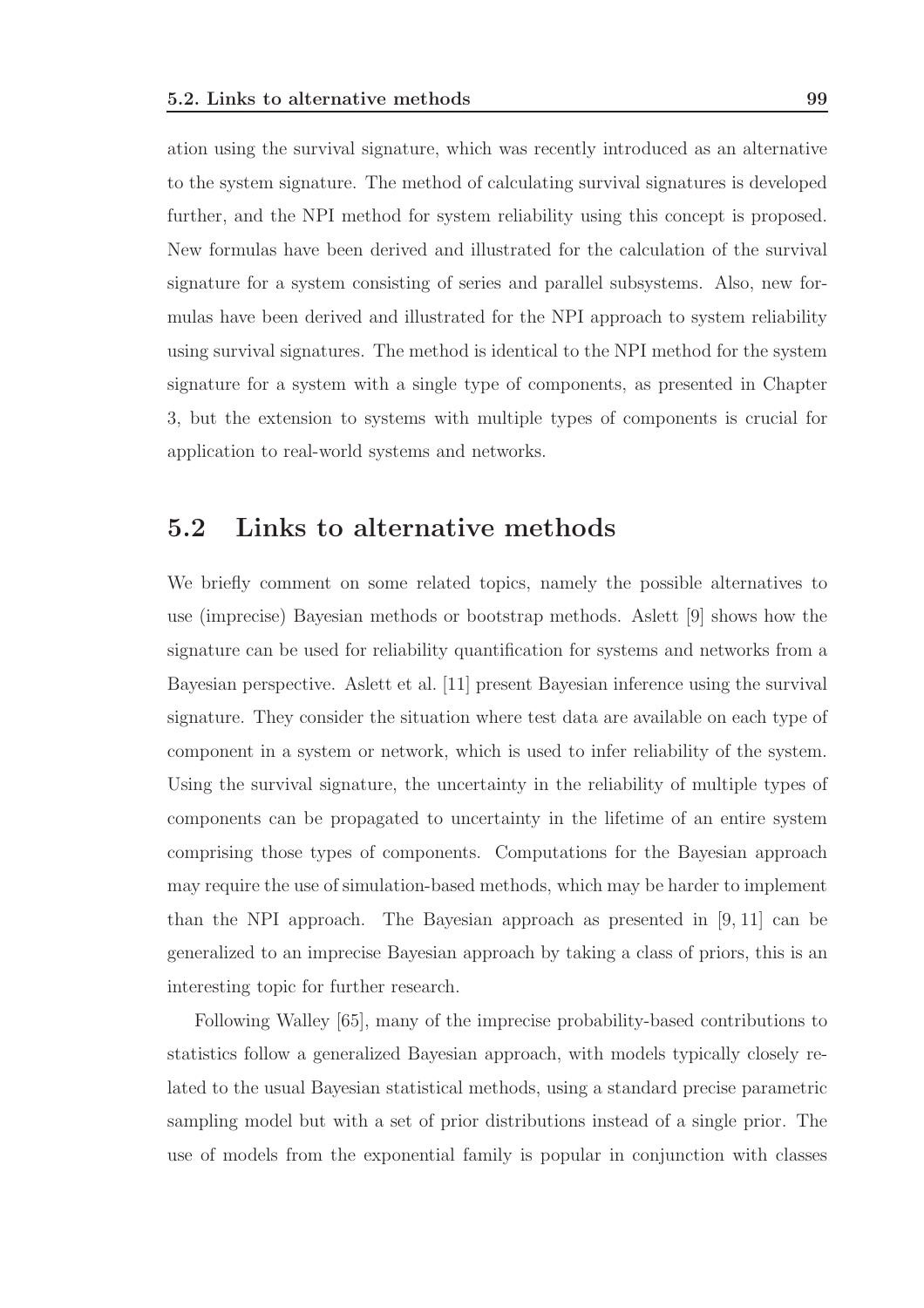of conjugate priors. In these models, updating to take new information into account is effectively done by updating all elements of the set of prior distributions as in Bayesian statistics with precise prior distributions, leading to a set of posterior distributions which forms the basis for inferences.

Williamson [68] presents a detailed overview of objective Bayesianism, under classical probability. He proposes an empirical norm and a logical norm for objective inference, and shows that these are not both satisfied for Bayesian methods. NPI enables both Williamson's norms to be satisfied as shown by Coolen [20], but with slightly reformulated norms to fit with theory of imprecise probability. The NPIbased lower and upper probabilities can be said to be sensible in the sense that the empirical probabilities are always in the intervals created by the corresponding NPI lower and upper probabilities, and that the length of such intervals decreases as a function of n, leading to precise probabilities for  $n \to \infty$ . NPI can be seen as an objective inference method, so strongly based on available data with only few further assumptions, precise Bayesian methods cannot achieve this. However, the latter are useful if one wants to take further information, e.g. expert knowledge, into account, in which case NPI should not be used.

The bootstrap method was introduced by Efron [42]. It is a resampling technique for estimating the distribution of statistics based on independent observations and it has been developed to work for many statistical inferences. Chernick [18] discussed the key ideas and applications of bootstrap, illustrated by applications to regression models, time series, confidence intervals and hypothesis tests. Davison and Hinkley [39] and Efron and Tibshirani [43] have developed bootstrap methods further for a range of applications. Good [47] provided a brief review of bootstrap methods together with computer code in order to put this method into practice.

Recently, Bin Himd [13] presented an alternative to the classical bootstrap method, within the NPI framework. This method is called Nonparametric Predictive Inference Bootstrap (NPI-B). In the classical bootstrap method [42], a bootstrap sample  $t^* = (t_1^*, t_2^*, \ldots, t_n^*)$  is obtained by random sampling, *n* times, with replacement from the original sample  $t_1, t_2, \ldots, t_n$ . In NPI-B, the  $n + 1$  intervals created by the n observations are used. One value is drawn from within these intervals and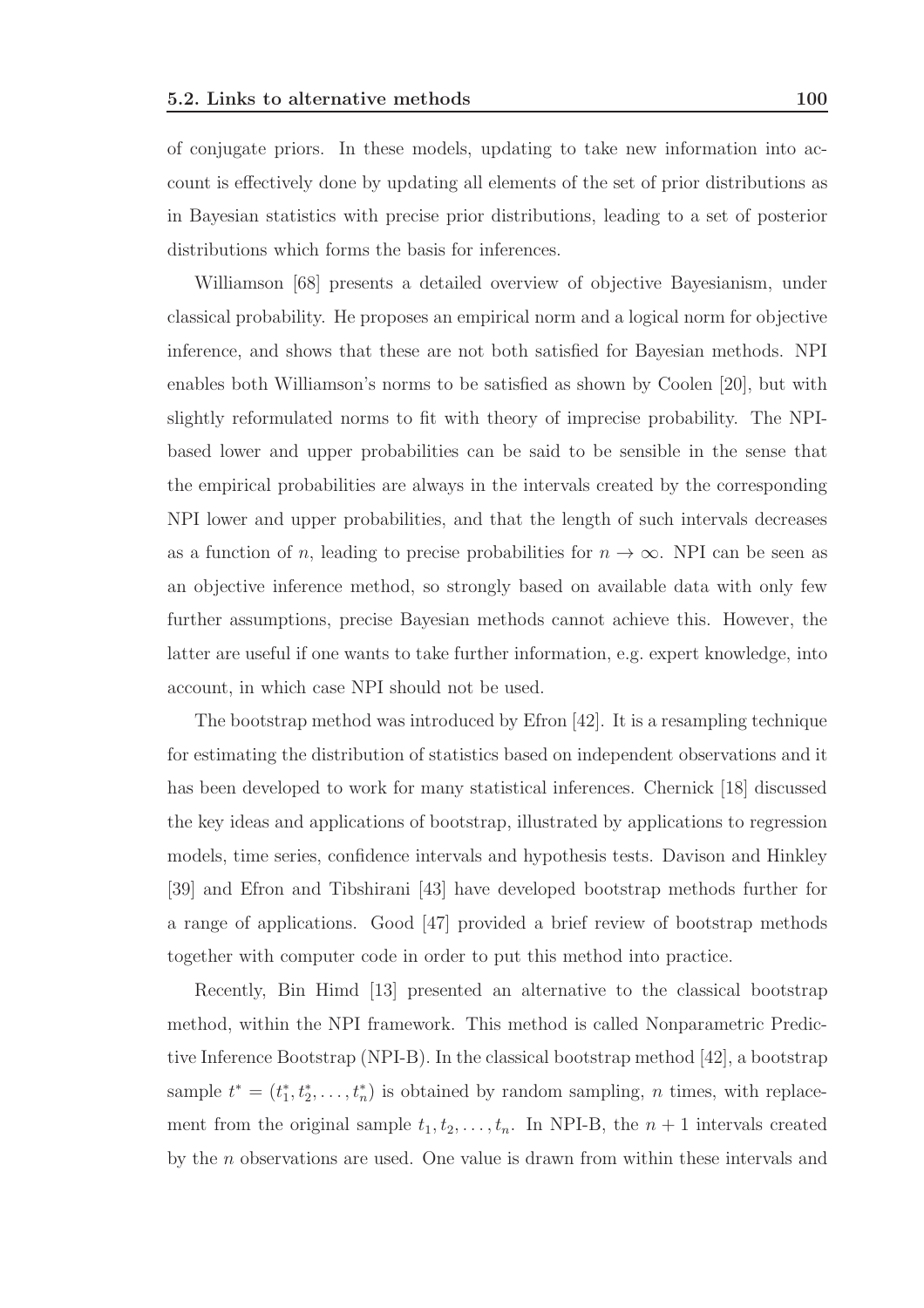added to the data set. Now the next value is sampled similarly, but using the  $n + 1$ data values. So each sampled data value is added to the data set to sample the next one. This is applied until  $n$  new bootstrap values have been sampled, these (so without the original data) from an NPI-B sample. The crucial difference from the classical bootstrap method is that an NPI-B sample does not consist of the observations from the original sample but of points from the whole possible data range, because the sampling in NPI-B is from the intervals in between the data values and also outside the data range [13]. The way of sampling observations of NPI-B, with values sampled from the intervals between the data points and new values dependent on each other, leads to greater variation in the NPI-B samples than in the bootstrap samples, and to accurate predictive inference [13]. NPI-B is fully in agreement with NPI for future order statistics [13], so variation in bootstrap samples is already reflected in the approach presented in this thesis, hence comparison with bootstrap methods is not very useful. Only if the data set is so large that our method leads to computational problem, use of NPI-B instead may need to be explored. However, it is more likely that computational challenges are with regard to deriving the survival signature, this would affect any inference method the same way.

## 5.3 Research challenges

Challenging topics for future research include generalization of the approach presented in Chapter 2 for test data including right-censored observations, as often occur for failure time data [33]. This first requires development of NPI for future order statistics with such data, which is a challenge indeed as Equation 1.14 cannot be applied in such a setting and simple counting arguments may need to be replaced by complex optimisation methods. Once the approach has been extended to include right-censored data, multiple comparisons are also of interest and can follow the same approach as presented in [35, 36].

Signatures can also be used for reliability quantification for systems for which only failure or non-failure upon request for functioning is of interest, so without explicit focus on failure time. Applying this to systems with exchangeable components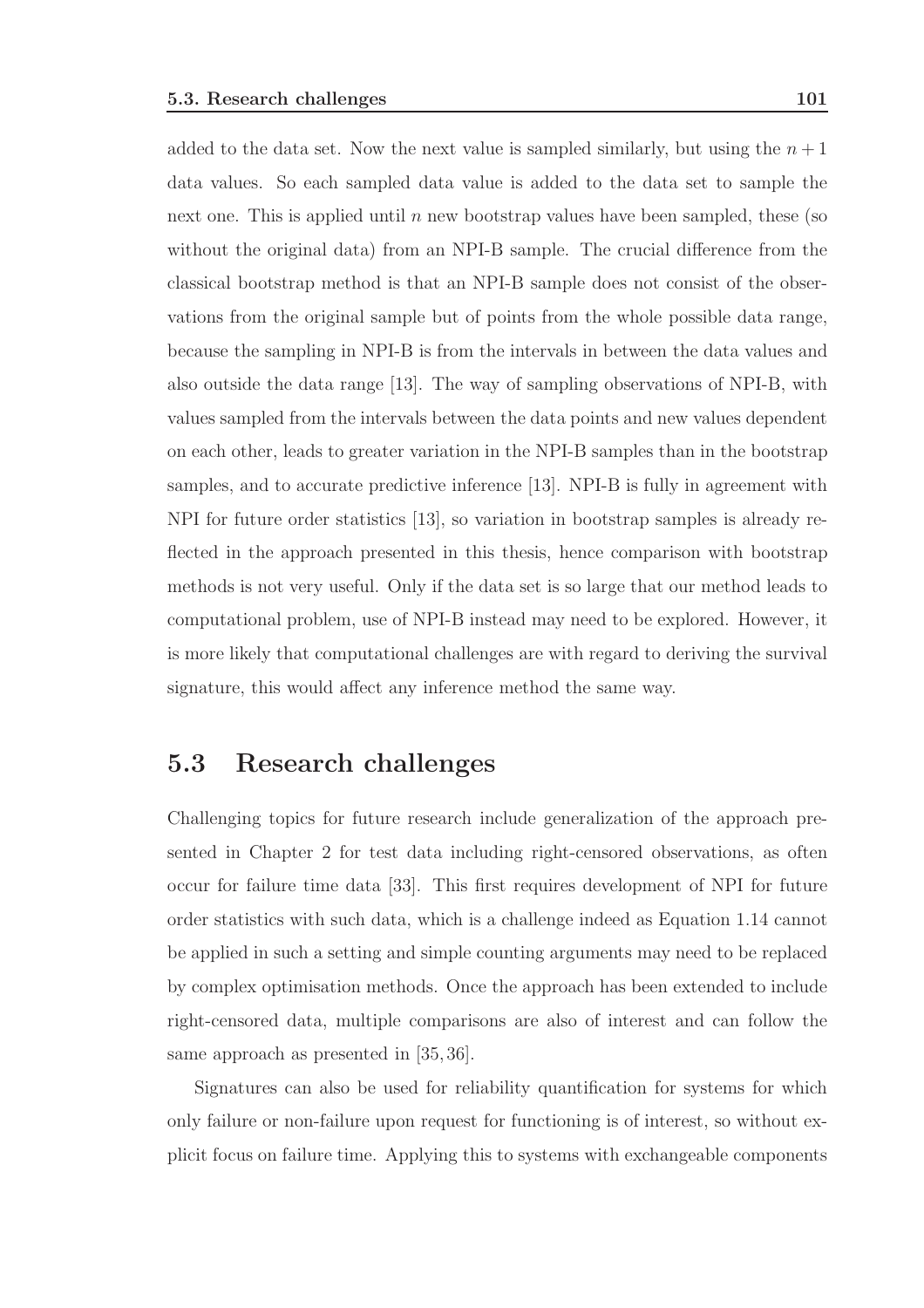will be relatively straightforward and will generalize the results in [22].

As presented in Chapter 4, the survival signature is a suitable generalization of the signature to systems with multiple types of components. One may wish to decide on optimal testing in order to demonstrate a required level of system reliability, possibly taking costs and time required for testing, and corresponding constraints, into account [58]. It will also be of interest to consider possible system failure due to competing risks, where the NPI approach provides interesting new opportunities to consider unobserved or even unknown failure modes [34, 54]. Of course, the main challenges will result from the application of the new theory to large-scale real-world systems, which we expect to be more feasible with the new results presented in Chapter 4.

The Bayesian method with the system signature, presented by Aslett [9], offers the possibility to use data including failure times for the system, so not only for individual components. This is practical interest if only system failure data are available. It is not straightforward to develop the NPI approach for such data, this provides an interesting challenge for future research.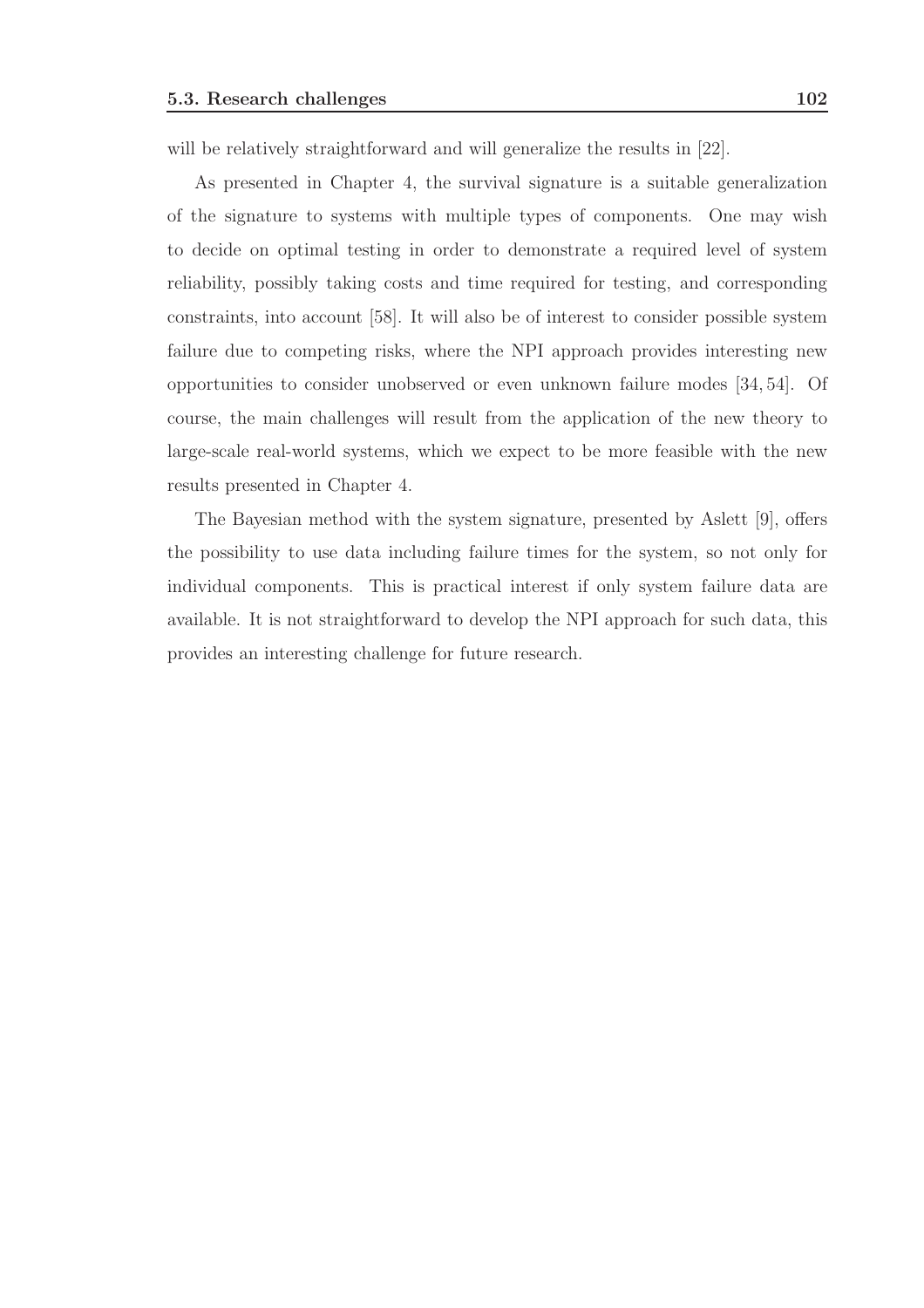## Bibliography

- [1] Aboalkhair, A.M., Coolen, F.P.A. and MacPhee, I.M. (2013). Nonparametric predictive reliability of series of voting systems. European Journal of Operational Research 226, 77-84.
- [2] Al-Nefaiee, A.H. and Coolen, F.P.A. (2011). Nonparametric predictive inference for failure times of systems consisting of exchangeable components. Proceedings Advances in Risk and Reliability Technology Symposium. Stratfordupon-Avon, 226-236.
- [3] Al-nefaiee, A.H. and Coolen, F.P.A. (2012). Nonparametric prediction of system failure time using partially known signatures. Proceedings Statistical Models and Methods for Reliability and Survival Analysis and Their Validation, V. Couallier, L. Gerville Reache (editors). Bordeaux, pp. 18-23.
- [4] Al-nefaiee, A.H. and Coolen, F.P.A. (2013). Nonparametric predictive inference for system failure time based on bounds for the signature. Journal of Risk and Reliability 227, 513-522.
- [5] Andronov, A.M., Gertsbakh, I.B. and Shpungin, Y. (2011). On an application of signatures (D-spectra) to analysis of single-line queueing system. Automatic Control and Computer Sciences, 45 181–191.
- [6] Arts, G.R.J., Coolen, F.P.A. and van der Laan, P. (2004). Nonparametric predictive inference in statistical process control. Quality Technology and Quantitative Management, 1, 201–216.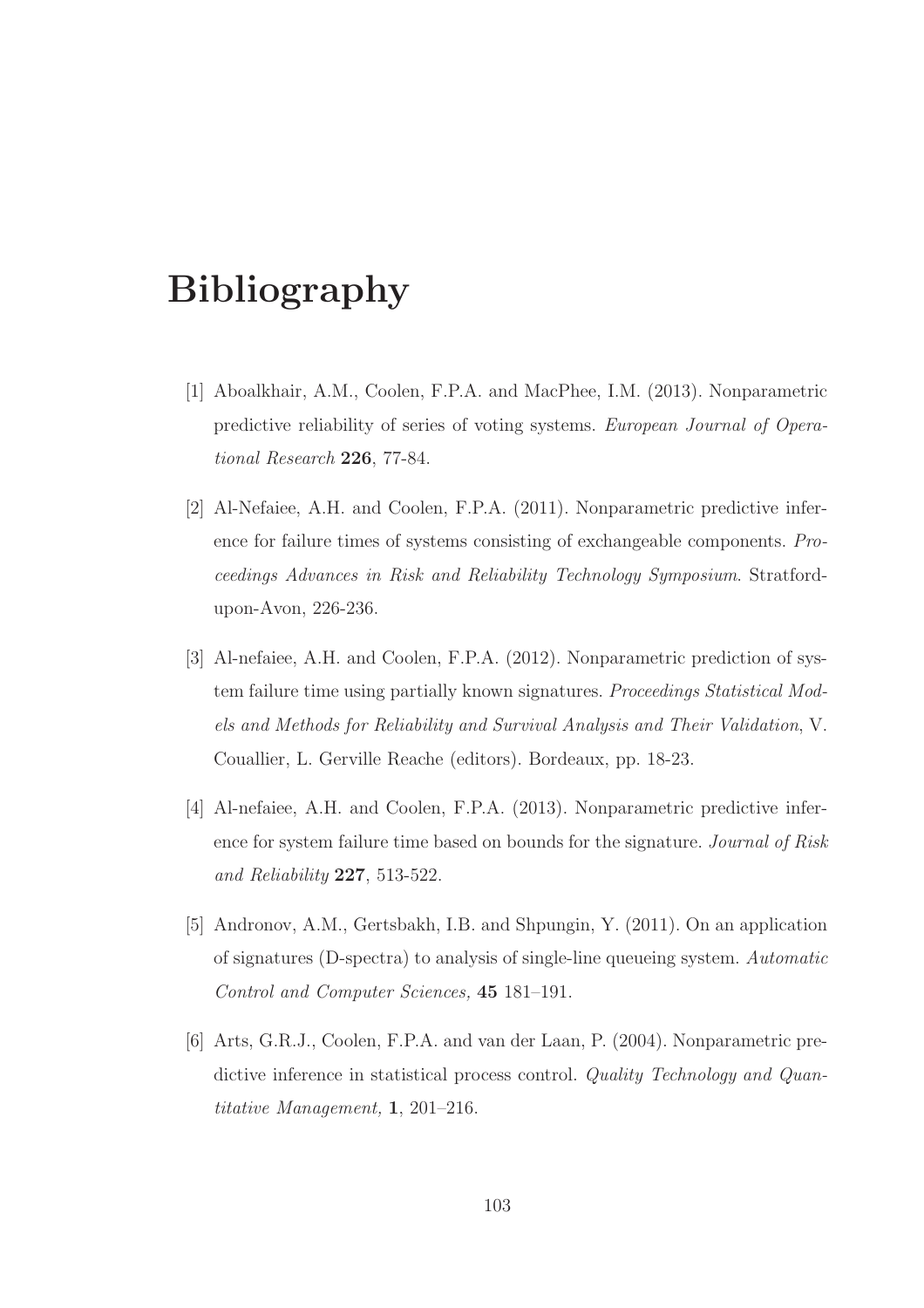- [7] Augustin, T. and Coolen, F.P.A. (2004). Nonparametric predictive inference and interval probability. Journal of Statistical Planning and Inference 124, 251-272.
- [8] Augustin, T., Coolen, F.P.A., de Cooman, G. and Troffaes, M.C.M. (2014). Introduction to Imprecise Probabilities. Wiley, Chichester, UK. ISBN 978-0- 470-97381-3 (404+xxvii pages).
- [9] Aslett, L.J.M. (2012). MCMC for Inference on Phase-type and Masked System Lifetime Models. PhD Thesis, Trinity College Dublin (www.louisaslett.com).
- [10] Aslett, L.J.M. (2013). Package: ReliabilityTheory: Tools for structural reliability analysis, Function: *computeSystemSurvivalSignature* http://cran.r-project.org/package=ReliabilityTheory.
- [11] Aslett, L.J.M., Coolen, F.P.A. and Wilson, S.P. Bayesian inference for reliability of systems and networks using the survival signature. Risk Analysis (to appear).
- [12] Barlow, R.E. and Proschan, F. (1975). Statistical Theory of Reliability and Life Testing: Probability Models. Holt, Rinehart and Winston, New York.
- [13] Bin Himd, S. (2014). Nonparametric Predictive Methods for Bootstrap and Test Reproducibility. PhD Thesis, Durham University (www.npi-statistics.com).
- [14] Birnbaum, Z. W., Esary, J. D. and Saunders, S. C. (1961). Multi-component systems and structures and their reliability. Technometrics 3, 55–77.
- [15] Boland, P.J. (2001). Signatures of indirect majority systems. Journal of applied probability 38, 597-603.
- [16] Boland, P.J. and Samaniego, F.J. (2004). The signature of a coherent system and its applications in reliability. In Mathematical Reliability: An Expository Perspective, R. Soyer, T. Mazzuchi, and N.D. Singpurwalla (Editors), Kluwer Publishers, Boston, pp. 1–29.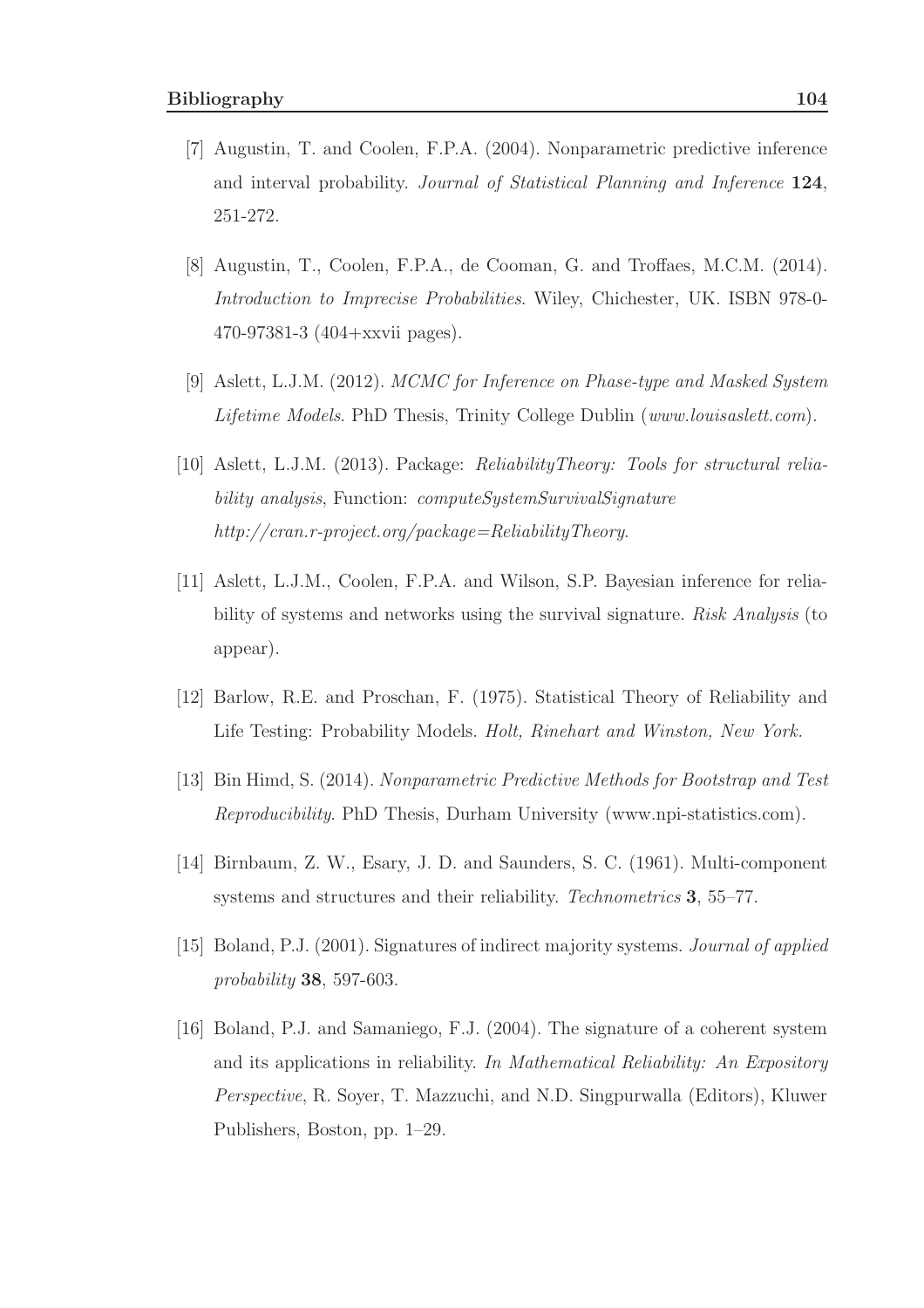- [17] Bueno, V.C. and Carmo, I.M. (2007). Active redundancy allocation for a kout-of-n:F system of dependent components. European Journal of Operational Research 176, 1041-1051.
- [18] Chernick, M.R. (2008). Bootstrap Methods: A Guide for Practitioners and Researchers. Wiley-Interscience.
- [19] Coolen, F.P.A. (1998). Low structure imprecise predictive inference for Bayes' problem. Statistics & Probability Letters 36, 349-357.
- [20] Coolen, F.P.A. (2006). On nonparametric predictive inference and objective Bayesianism. Journal of Logic, Language and Information 15, 21-47.
- [21] Coolen, F.P.A. (2011). Nonparametric predictive inference. In: International Encyclopedia of Statistical Science, Lovric (Ed.). Springer, Berlin, 968-970.
- [22] Coolen, F.P.A., Aboalkhair, A.M. and MacPhee, I.M. (2009). Nonparametric predictive system reliability with all subsystems consisting of one type of component. In: Risk and Decision Analysis in Maintenance Optimization and Flood Management, M.J. Kallen, S.P. Kuniewski (Eds). IOS Press, pp. 85-98.
- [23] Coolen, F.P.A., Aboalkhair, A.M. and MacPhee, I.M. (2010). Diversity in system reliability following component testing. The Journal of the Safety and Reliability Society 30, 78-93.
- [24] Coolen, F.P.A. and Al-nefaiee, A.H. (2012). Nonparametric predictive inference for failure times of systems with exchangeable components. Journal of Risk and Reliability 226, 262-273.
- [25] Coolen, F.P.A. and Coolen-Schrijner, P. (2003). A nonparametric predictive method for queues. European Journal of Operational Research 145, 425-442.
- [26] Coolen, F.P.A. and Coolen-Maturi, T. (2012). On generalizing the signature to systems with multiple types of components. In: Complex Systems and Dependability, W. Zamojski, J. Mazurkiewicz, J. Sugier, T. Walkowiak, J. Kacprzyk (Eds.). Springer, pp. 115-130.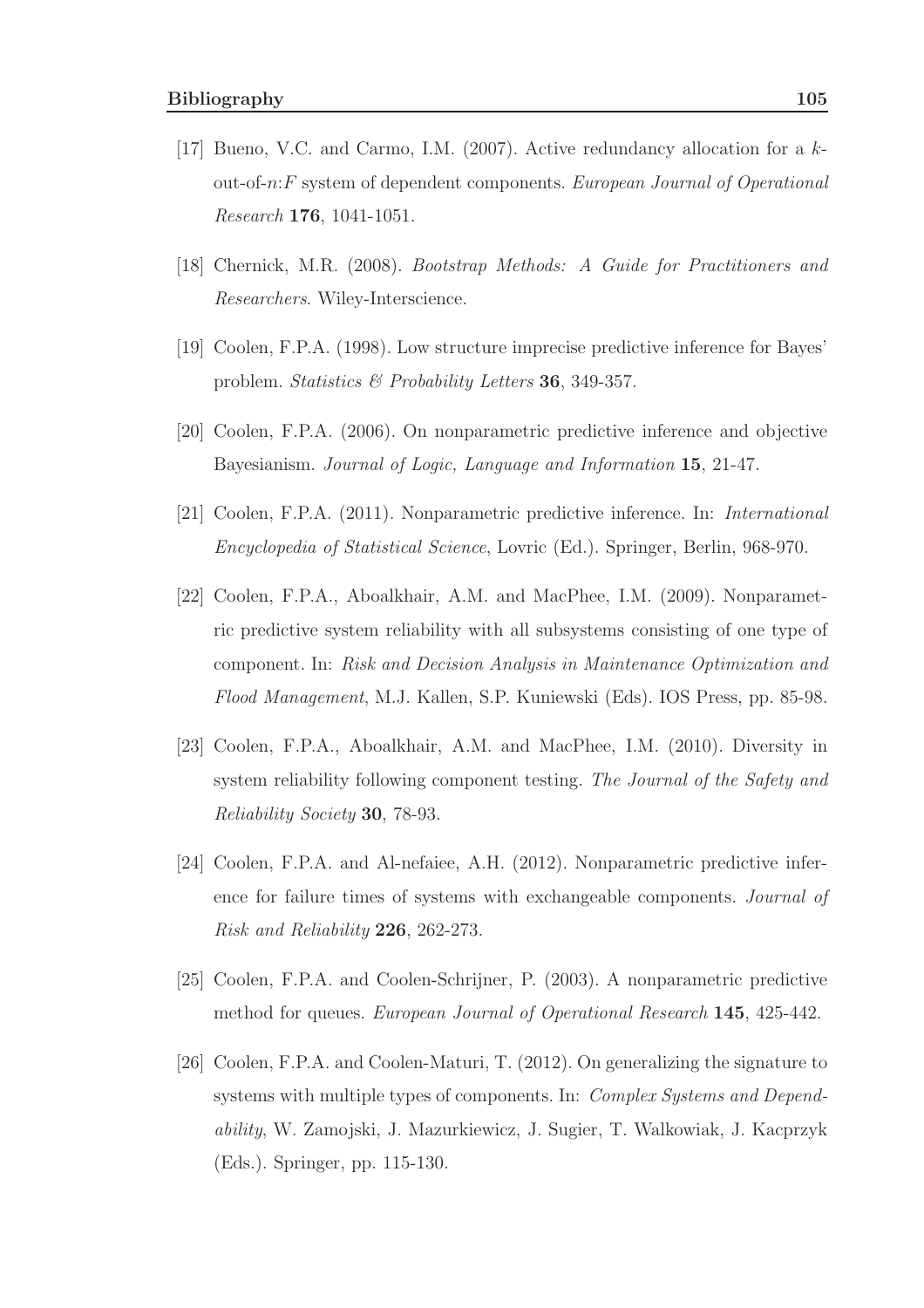- [27] Coolen, F.P.A. and Maturi, T.A. (2010). Nonparametric predictive inference for order statistics of future observations. In: Combining Soft Computing and Statistical Methods in Data Analysis, C. Borgelt et al (Eds). Springer, pp. 97-104.
- [28] Coolen, F.P.A., Coolen-Maturi, T. and Al-nefaiee, A.H. (2014). Nonparametric predictive inference for system reliability using the survival signature. Journal of Risk and Reliability 228, 437-448.
- [29] Coolen, F.P.A., Coolen-Maturi, T., Al-nefaiee, A.H. and Aboalkhair, A.M. (2013). Recent advances in system reliability using the survival signature. Proceedings Advances in Risk and Reliability Technology Symposium, Loughborough, May 2013, 205-217.
- [30] Coolen, F.P.A., Troffaes, M.C.M. and Augustin, T. (2011). Imprecise probability. In: International Encyclopedia of Statistical Science, Lovric (Ed.). Springer, Berlin, 645-648.
- [31] Coolen, F.P.A. and Utkin, L.V. (2011). Imprecise reliability. In: International Encyclopedia of Statistical Science, Lovric (Ed.). Springer, Berlin, 649-650.
- [32] Coolen, F.P.A. and van der Laan, P. (2001). Imprecise predictive selection based on low structure assumptions. Journal of Statistical Planning and Inference 98, 259-277.
- [33] Coolen, F.P.A. and Yan, K.J. (2004). Nonparametric predictive inference with right-censored data. Journal of Statistical Planning and Inference 126, 25-54.
- [34] Coolen-Maturi, T. and Coolen, F.P.A. (2011). Unobserved, re-defined, unknown or removed failure modes in competing risks. Journal of Risk and Reliability 225 461-474.
- [35] Coolen-Maturi, T., Coolen-Schrijner, P. and Coolen, F.P.A. (2011). Nonparametric predictive selection with early termination of experiments. Journal of Statistical Planning and Inference 141, 1403-1421.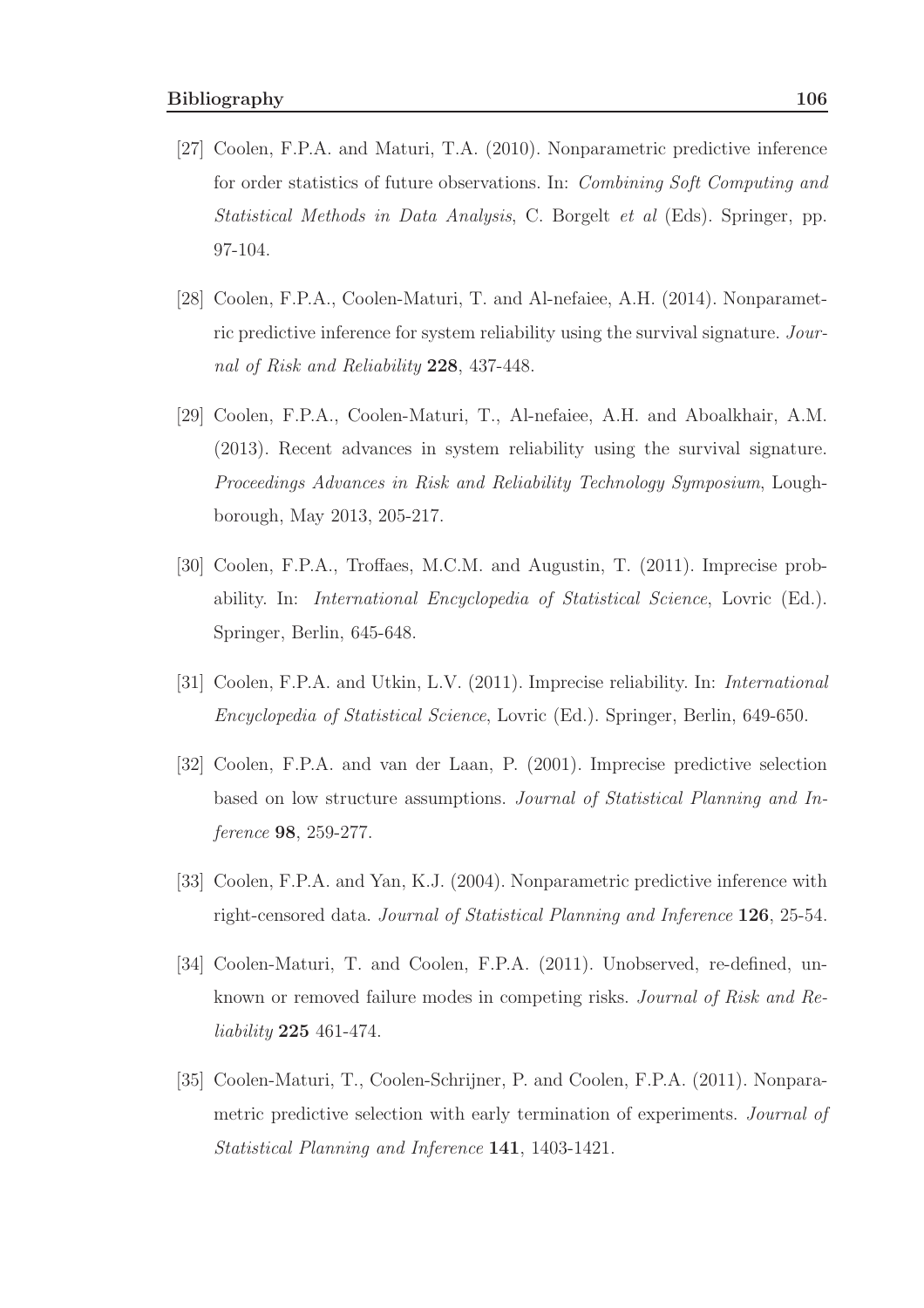- [36] Coolen-Maturi, T., Coolen-Schrijner, P. and Coolen, F.P.A. (2011). Nonparametric predictive multiple comparisons of lifetime data. Communications in Statistics - Theory and Methods 41, 4164-4181.
- [37] Coolen-Schrijner, P., Coolen, F.P.A. and MacPhee, I.M. (2008). Nonparametric predictive inference for system reliability with redundancy allocation. Journal of Risk and Reliability 222, 463-476.
- [38] Coolen-Schrijner, P., Shaw, S.C. and Coolen, F.P.A. (2009). Opportunitybased age replacement with a one-cycle criterion. Journal of the Operational Research Society 60, 1428-1438.
- [39] Davison, A.C. and Hinkley, D.V. (1997). Bootstrap Methods and their Applications. Campridge University Press.
- [40] De Finetti, B. (1974). Theory of Probability. Wiley.
- [41] Dempster, A.P. (1963). On direct probabilities. Journal of the Royal Statistical Society, Series B 25, 100-110.
- [42] Efron, B. (1979). Bootstrap methods: Another look at the jackknife. The Annals of Statistics 7, 1–26.
- [43] Efron, B. and Tibshirani, R.J. (1993). An Introduction to the Bootstrap. Chapman and Hall.
- [44] Eryilmaz, S. (2010). Review of recent advances in reliability of consecutive k-out-of-n and related systems. Journal of Risk and Reliability 224, 225-237.
- [45] Eryilmaz, S. (2011). Circular consecutive k-out-of-n systems with exchangeable dependent components. Journal of Statistical Planning and Inference 141, 725-733.
- [46] Eryilmaz, S. (2012). On the mean residual life of a  $k$ -out-of-n: G system with a single cold standby component. European Journal of Operational Research 222, 273-277.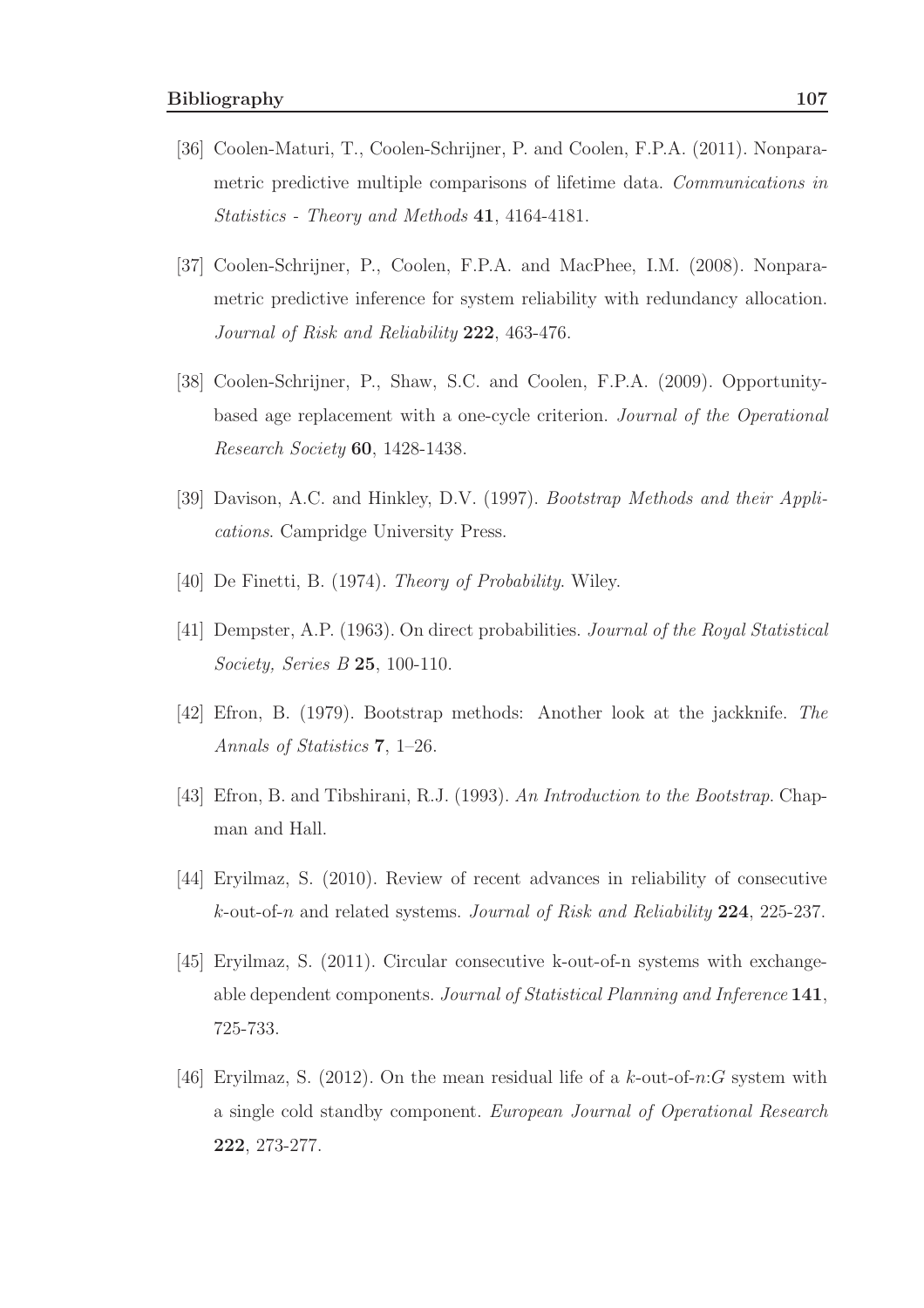- [47] Good, P.I. (2005). Resampling Methods: A Practical Guide to Data Analysis. Birkhauser.
- [48] Da. Z, Zheng, B. and Hu, T. (2012). On computing signatures of coherent systems. Journal of Multivariate Analysis 103, 142-150.
- [49] Hill, B.M. (1968). Posterior distribution of percentiles: Bayes' theorem for sampling from a population. Journal of the American Statistical Association 63, 677-691.
- [50] Hill, B.M. (1988). De Finetti's theorem, induction, and  $A_{(n)}$ , or Bayesian nonparametric predictive inference (with discussion). In Bayesian Statistics 3, (Editors) J.M. Bernardo, M.H. DeGroot, D.V. Lindley and A.F.M Smith, pp.211-241. Oxford University Press.
- [51] Houlding, B. and Coolen, F.P.A. (2012). Nonparametric predictive utility inference. European Journal of Operational Research 221, 222-230.
- [52] Kochar, S., Mukerjee, H. and Samaniego, F.J. (1999). The "signature" of a coherent system and its application to comparisons among systems. Naval Research Logistics 5, 507-523
- [53] MacPhee, I.M., Coolen, F.P.A. and Aboalkhair, A.M. (2009). Nonparametric predictive system reliability with redundancy allocation following component testing. Journal of Risk and Reliability 223, 181-188.
- [54] Maturi, T.A., Coolen-Schrijner, P. and Coolen, F.P.A. (2010). Nonparametric predictive inference for competing risks. Journal of Risk and Reliability 224, 11-26.
- [55] Navarro, J. and Eryilmaz, S. (2007). Mean residual lifetimes of consecutive-kout-of-n systems. Journal of Applied Probability 44, 82-98.
- [56] Navarro, J. and Rubio, R. (2009). Computations of coherent systems with five components. Communications in Statistics-Simulation and Computation 39, 68–84.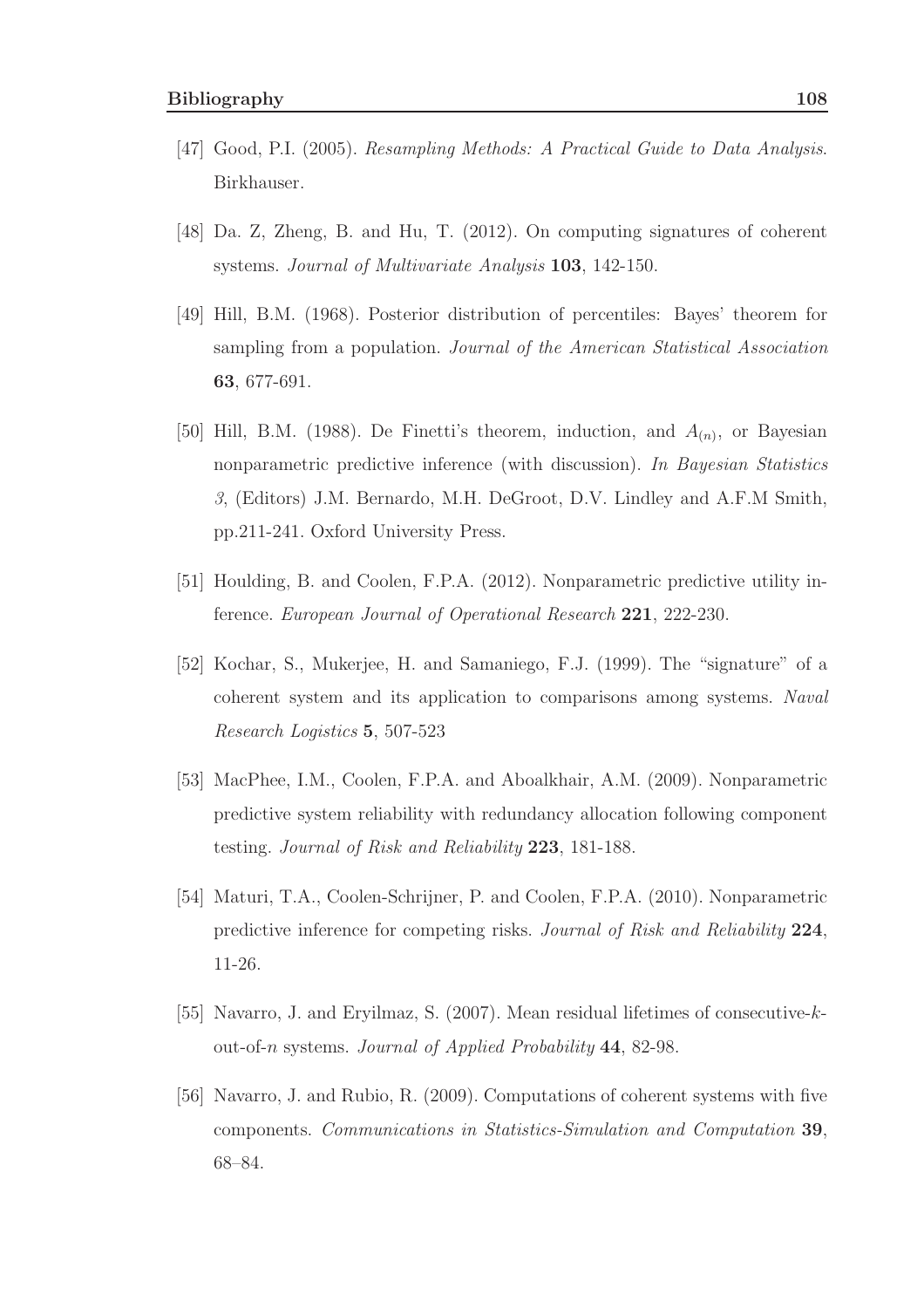- [57] Navarro J., Samaniego F. J., Balakrishnan N. and Bhattacharaya D.(2008). On the application and extension of system signatures in engineering reliability. Naval Research Logistics 55, 314-326.
- [58] Rahrouh, M., Coolen, F.P.A. and Coolen-Schrijner, P. (2006). Bayesian reliability demonstration for systems with redundancy. Journal of Risk and Reliability 220, 137-145.
- [59] Ruiz-Castro, J.E. and Li, Q. (2011). Algorithm for a general discrete k-outof-n:G system subject to several types of failure with an indefinite number of repairpersons. European Journal of Operational Research 211, 97-111.
- [60] Samaniego, F.J. (1985). On closure of the IFR class under formation of coherent systems. IEEE Transactions on Reliability 34, 60-72.
- [61] Samaniego, F.J. (2007). System Signatures and their Applications in Engineering Reliability. Springer.
- [62] Shaked, M. and Suarez-Llorens, A. (2003) On the comparison of reliability experiments based on the convolution order. Journal of the American Statistical Association 98, 693–702.
- [63] Utkin, L.V. (2004). Interval reliability of typical systems with partially known probabilities. European Journal of Operational Research 153, 790-802.
- [64] Utkin, L.V. and Coolen, F.P.A. (2007). Imprecise reliability: an introductory overview. In: Computational Intelligence in Reliability Engineering, Volume 2: New Metaheuristics, Neural and Fuzzy Techniques in Reliability, G. Levitin (Ed). Springer, 261-306.
- [65] Walley, P. (1991). Statistical Reasoning with Imprecise Probabilities. Chapman & Hall.
- [66] Walley, P (1996). Inferences from multinomial data: Learning about a bag of marbles. Journal of the Royal Statistical Society, Series B 58, 3-34.